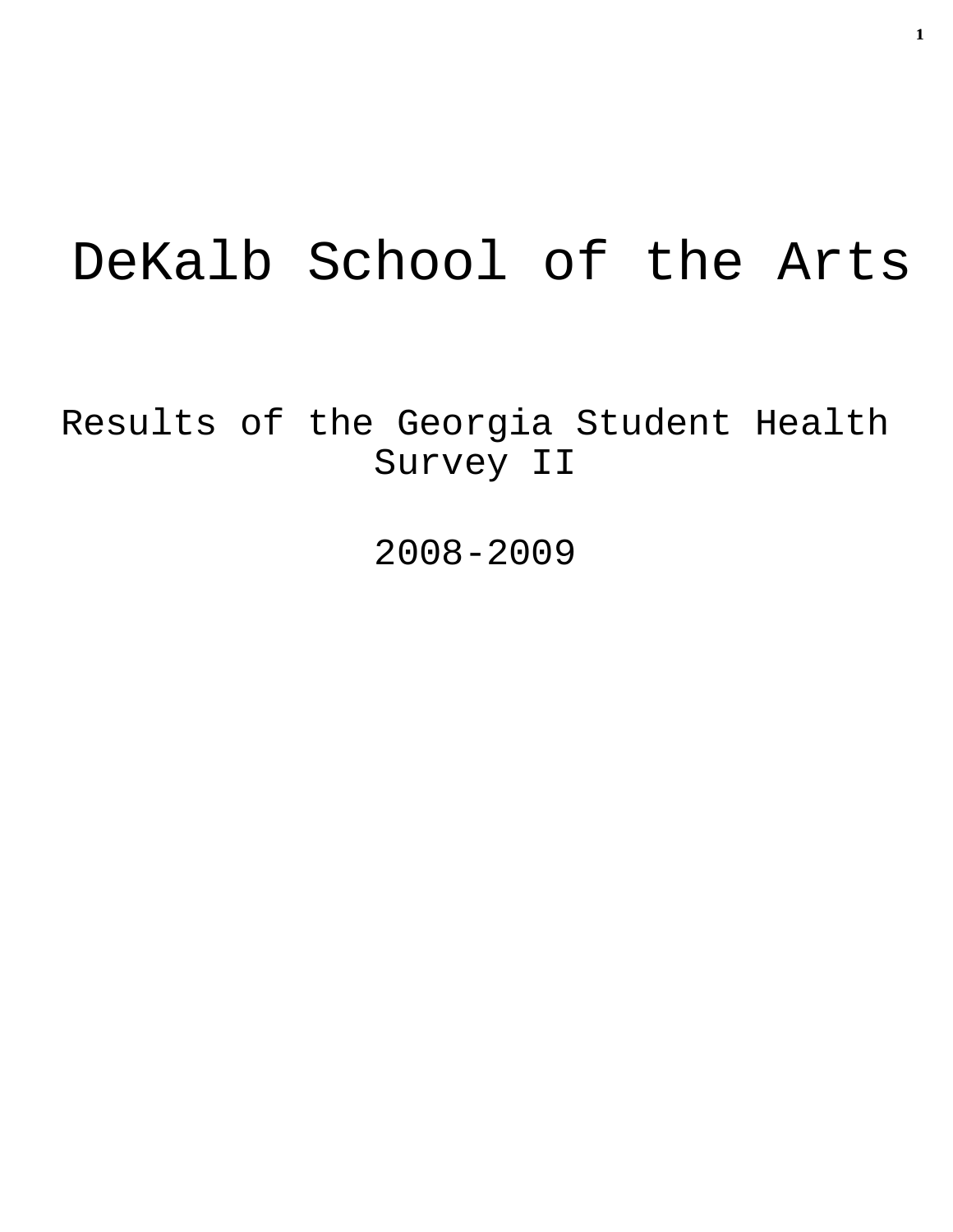# *Demographics* **2**

| Grade                    |    |  |  |  |
|--------------------------|----|--|--|--|
| <b>Grade   Frequency</b> |    |  |  |  |
| 8                        | 45 |  |  |  |
| 10                       | 60 |  |  |  |
| 12                       | 41 |  |  |  |

| Frequency      | <b>Table of Gender by Grade</b> |              |             |             |              |  |  |
|----------------|---------------------------------|--------------|-------------|-------------|--------------|--|--|
| <b>Col Pct</b> |                                 | Grade(Grade) |             |             |              |  |  |
|                | Gender(Gender)                  | 8            | <b>10</b>   | <b>12</b>   | <b>Total</b> |  |  |
|                | <b>Female</b>                   | 31<br>68.89  | 44<br>73.33 | 32<br>78.05 | 107          |  |  |
|                | <b>Male</b>                     | 14<br>31.11  | 16<br>26.67 | 9<br>21.95  | 39           |  |  |
|                | <b>Total</b>                    | 45           | 60          | 41          | 146          |  |  |

| Frequency      | <b>Table of Ethnicity by Grade</b> |              |                  |                  |              |
|----------------|------------------------------------|--------------|------------------|------------------|--------------|
| <b>Col Pct</b> |                                    | Grade(Grade) |                  |                  |              |
|                | <b>Ethnicity</b> (Ethnicity)       | 8            | 10               | 12               | <b>Total</b> |
|                | <b>Black</b>                       | 25<br>55.56  | 35<br>58.33      | 24<br>58.54      | 84           |
|                | <b>Hispanic</b>                    | 1<br>2.22    | 1<br>1.67        | $\theta$<br>0.00 | 2            |
|                | White                              | 17<br>37.78  | 16<br>26.67      | 12<br>29.27      | 45           |
|                | <b>Asian</b>                       | 2.22         | $\theta$<br>0.00 | 2.44             | 2            |
|                | <b>Other</b>                       | 1<br>2.22    | 8<br>13.33       | 4<br>9.76        | 13           |
|                | <b>Total</b>                       | 45           | 60               | 41               | 146          |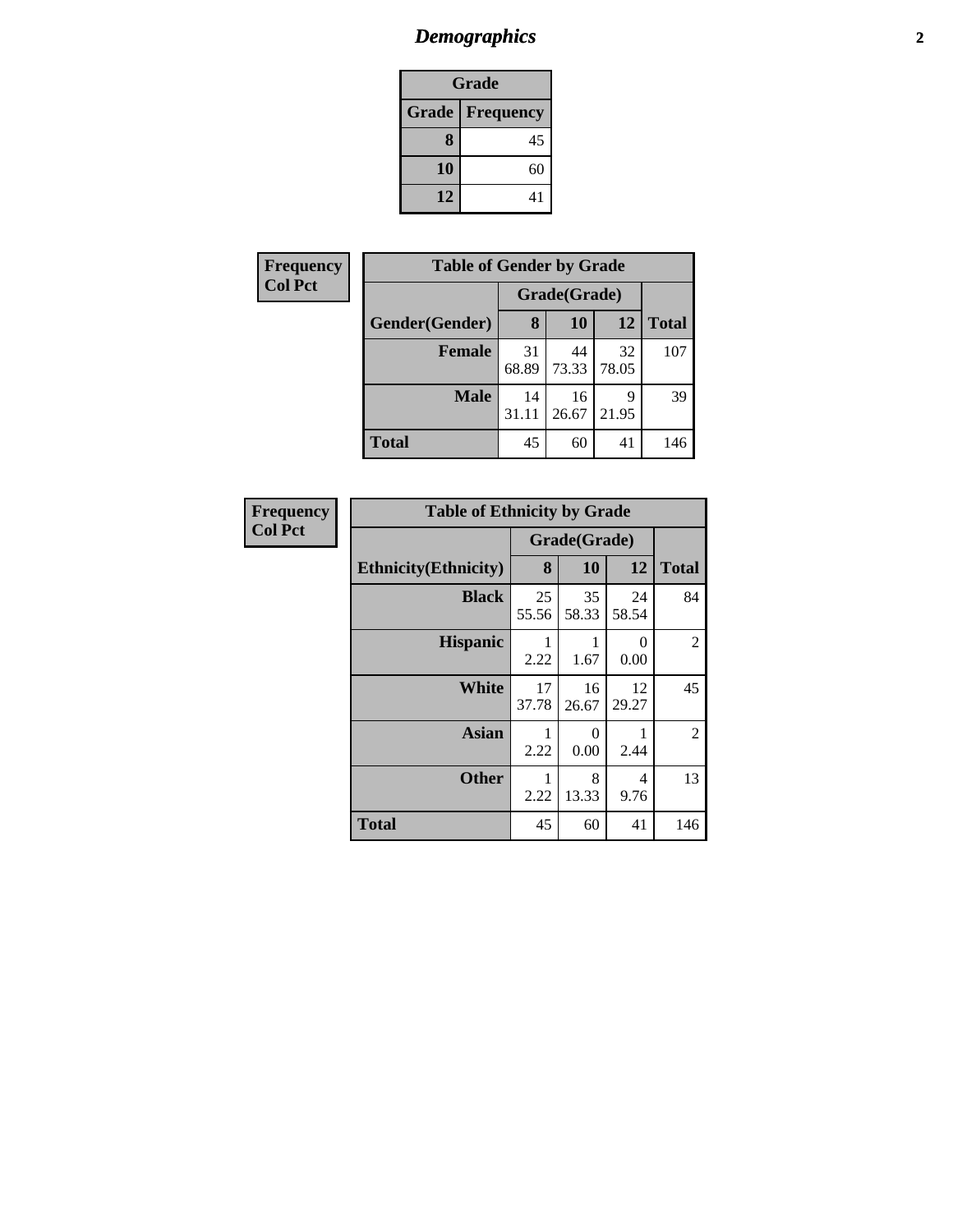### *Title IV, Part A, Schedule A* **3** *Goal 1: Ensure that all schools are drug-free Baseline Data: Year 2008-2009 Prevalence of Drug Use*

| Frequency<br><b>Col Pct</b> | <b>Table of AlcoholAlt by Grade</b> |              |             |             |              |  |
|-----------------------------|-------------------------------------|--------------|-------------|-------------|--------------|--|
|                             | AlcoholAlt(Alcohol                  | Grade(Grade) |             |             |              |  |
|                             | use, past 30 days)                  | 8            | 10          | 12          | <b>Total</b> |  |
|                             | Yes                                 | 5<br>11.11   | 6<br>10.00  | 11<br>26.83 | 22           |  |
|                             | N <sub>0</sub>                      | 40<br>88.89  | 54<br>90.00 | 30<br>73.17 | 124          |  |
|                             | Total                               | 45           | 60          | 41          | 146          |  |

| Frequency<br><b>Col Pct</b> | <b>Table of TobaccoAny by Grade</b> |        |              |       |              |
|-----------------------------|-------------------------------------|--------|--------------|-------|--------------|
|                             | TobaccoAny(Tobacco                  |        | Grade(Grade) |       |              |
|                             | use, past 30 days)                  | 8      | 10           | 12    | <b>Total</b> |
|                             | Yes                                 |        |              | 4     |              |
|                             |                                     | 0.00   | 1.67         | 9.76  |              |
|                             | N <sub>0</sub>                      | 45     | 59           | 37    | 141          |
|                             |                                     | 100.00 | 98.33        | 90.24 |              |
|                             | <b>Total</b>                        | 45     | 60           | 41    | 146          |

| Frequency<br><b>Col Pct</b> | <b>Table of MarijuanaAlt by Grade</b> |             |              |             |              |
|-----------------------------|---------------------------------------|-------------|--------------|-------------|--------------|
|                             | MarijuanaAlt(Marijuana                |             | Grade(Grade) |             |              |
|                             | use, past 30 days)                    | 8           | 10           | 12          | <b>Total</b> |
|                             | Yes                                   | 2.22        | 1.67         | 4<br>9.76   | 6            |
|                             | N <sub>0</sub>                        | 44<br>97.78 | 59<br>98.33  | 37<br>90.24 | 140          |
|                             | <b>Total</b>                          | 45          | 60           | 41          | 146          |

| Frequency<br><b>Col Pct</b> | <b>Table of OtherDrugAny by Grade</b>  |             |              |             |              |
|-----------------------------|----------------------------------------|-------------|--------------|-------------|--------------|
|                             | <b>OtherDrugAny(Other</b><br>drug use, |             | Grade(Grade) |             |              |
|                             | past 30 days)                          | 8           | 10           | <b>12</b>   | <b>Total</b> |
|                             | Yes                                    | 2.22        | 3<br>5.00    | 4<br>9.76   | 8            |
|                             | N <sub>0</sub>                         | 44<br>97.78 | 57<br>95.00  | 37<br>90.24 | 138          |
|                             | <b>Total</b>                           | 45          | 60           | 41          | 146          |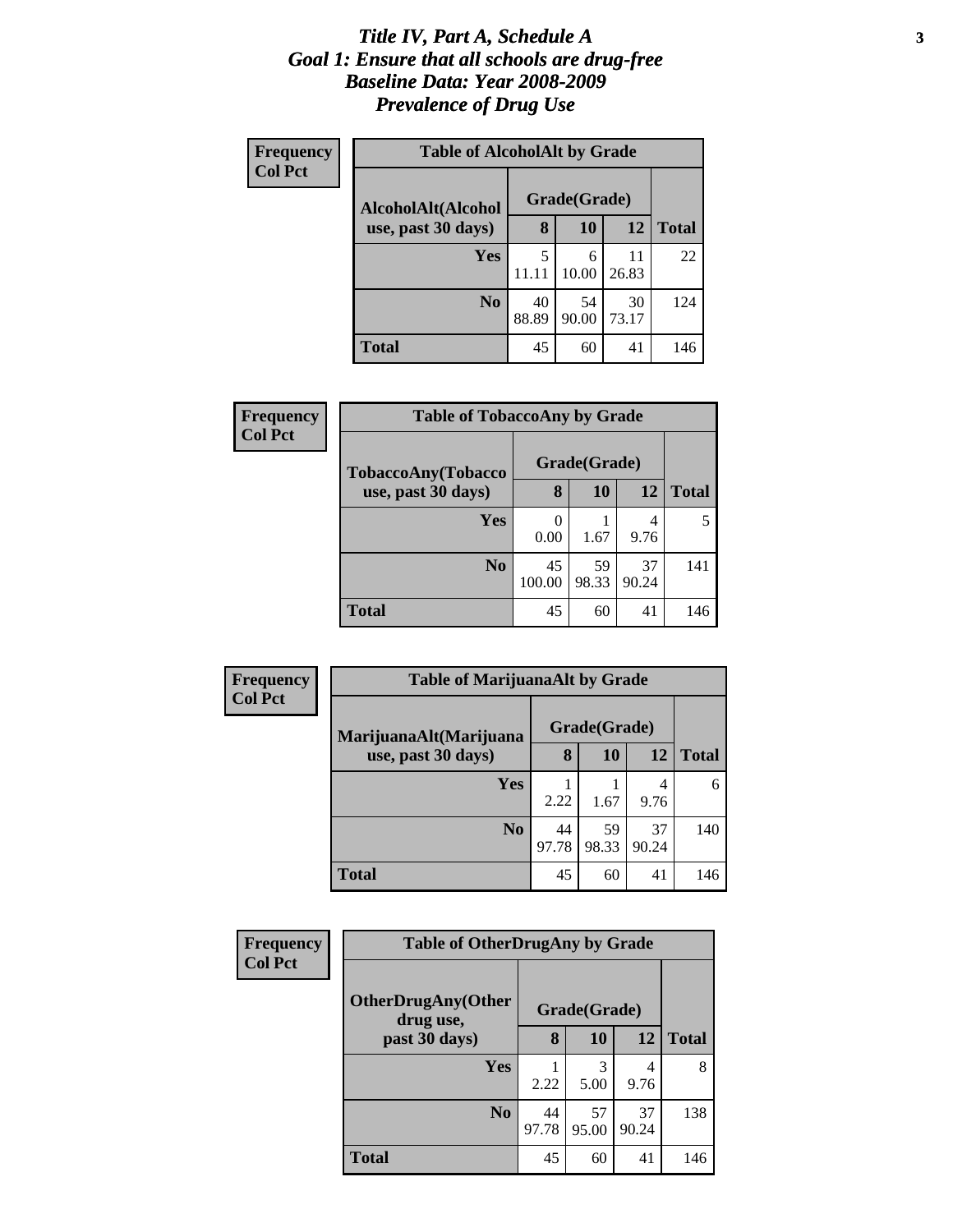### *Average Age of Onset of Use* **4** *Results for "Average Age of Onset of Use" questions exclude students who said they did not use that substance*

| <b>Variable</b>    | Label                                                              | <b>Mean</b> |
|--------------------|--------------------------------------------------------------------|-------------|
| Alcoholinit2       | I started using alcohol when I was                                 | 12.24       |
| Cigarettesinit2    | I started smoking tobacco when I was                               | 13.69       |
| Smokelessinit2     | I started chewing tobacco when I was                               | 14.00       |
| Marijuanainit2     | I started using marijuana when I was                               | 14.29       |
| Cocaineinit2       | I started using cocaine when I was                                 | 8.00        |
| Inhalantsinit2     | I started using inhalants when I was                               | 10.50       |
| Steroidsinit2      | I started using steroids when I was                                | 10.00       |
| Ecstasyinit2       | I started using ecstasy when I was                                 | 14.00       |
| Methinit2          | I started using methamphetamines when I was                        |             |
| Hallucinogensinit2 | I started using hallucinogens when I was                           | 15.50       |
| Prescriptioninit2  | I started using prescription drugs not prescribed to me when I was | 11.40       |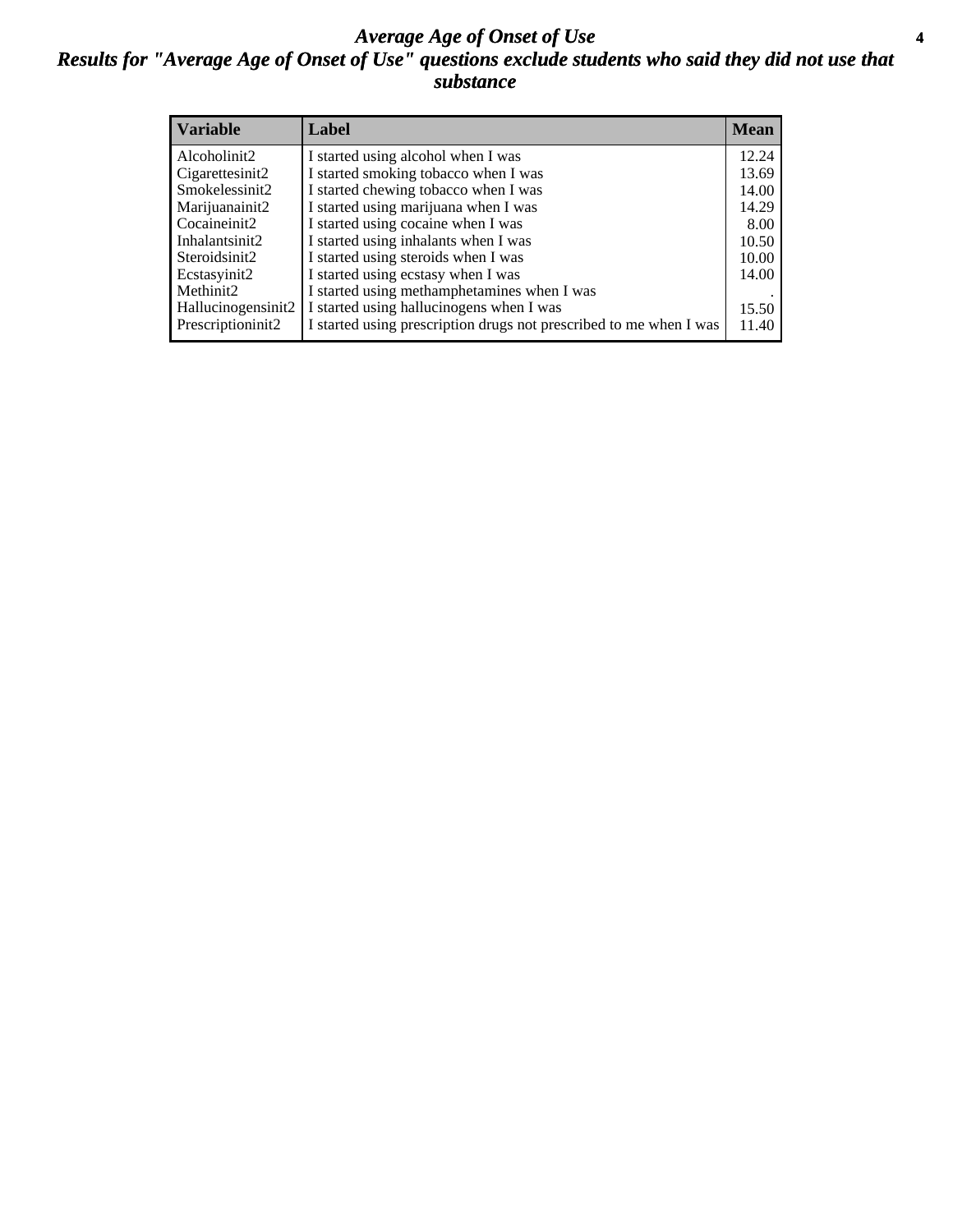# *Perception of Health Risk* **5**

| <b>Frequency</b> | <b>Table of Alcoholharmdich by Grade</b> |              |             |             |              |
|------------------|------------------------------------------|--------------|-------------|-------------|--------------|
| <b>Col Pct</b>   | Alcoholharmdich(I<br>think alcohol is    | Grade(Grade) |             |             |              |
|                  | harmful)                                 | 8            | 10          | 12          | <b>Total</b> |
|                  | <b>Yes</b>                               | 37<br>82.22  | 50<br>83.33 | 36<br>87.80 | 123          |
|                  | N <sub>0</sub>                           | 8<br>17.78   | 10<br>16.67 | 5<br>12.20  | 23           |
|                  | <b>Total</b>                             | 45           | 60          | 41          | 146          |

| <b>Frequency</b> | <b>Table of Tobaccoharmdich by Grade</b> |              |             |                  |              |
|------------------|------------------------------------------|--------------|-------------|------------------|--------------|
| <b>Col Pct</b>   | Tobaccoharmdich(I<br>think tobacco is    | Grade(Grade) |             |                  |              |
|                  | harmful)                                 | 8            | 10          | 12               | <b>Total</b> |
|                  | Yes                                      | 42<br>93.33  | 59<br>98.33 | 41<br>100.00     | 142          |
|                  | N <sub>0</sub>                           | 3<br>6.67    | 1.67        | $\theta$<br>0.00 |              |
|                  | <b>Total</b>                             | 45           | 60          | 41               | 146          |

| Frequency      | <b>Table of Marijuanaharmdich by Grade</b> |              |             |             |              |
|----------------|--------------------------------------------|--------------|-------------|-------------|--------------|
| <b>Col Pct</b> | Marijuanaharmdich(I<br>think marijuana is  | Grade(Grade) |             |             |              |
|                | harmful)                                   | 8            | <b>10</b>   | 12          | <b>Total</b> |
|                | <b>Yes</b>                                 | 41<br>91.11  | 51<br>85.00 | 33<br>80.49 | 125          |
|                | N <sub>o</sub>                             | 4<br>8.89    | 9<br>15.00  | 8<br>19.51  | 21           |
|                | Total                                      | 45           | 60          | 41          | 146          |

| Frequency      | <b>Table of Otherdrugharmdich by Grade</b>   |              |             |                  |              |  |
|----------------|----------------------------------------------|--------------|-------------|------------------|--------------|--|
| <b>Col Pct</b> | Otherdrugharmdich(I<br>think other drugs are | Grade(Grade) |             |                  |              |  |
|                | harmful)                                     | 8            | 10          | 12               | <b>Total</b> |  |
|                | <b>Yes</b>                                   | 42<br>93.33  | 59<br>98.33 | 41<br>100.00     | 142          |  |
|                | N <sub>0</sub>                               | 3<br>6.67    | 1.67        | $\theta$<br>0.00 | 4            |  |
|                | <b>Total</b>                                 | 45           | 60          | 41               | 146          |  |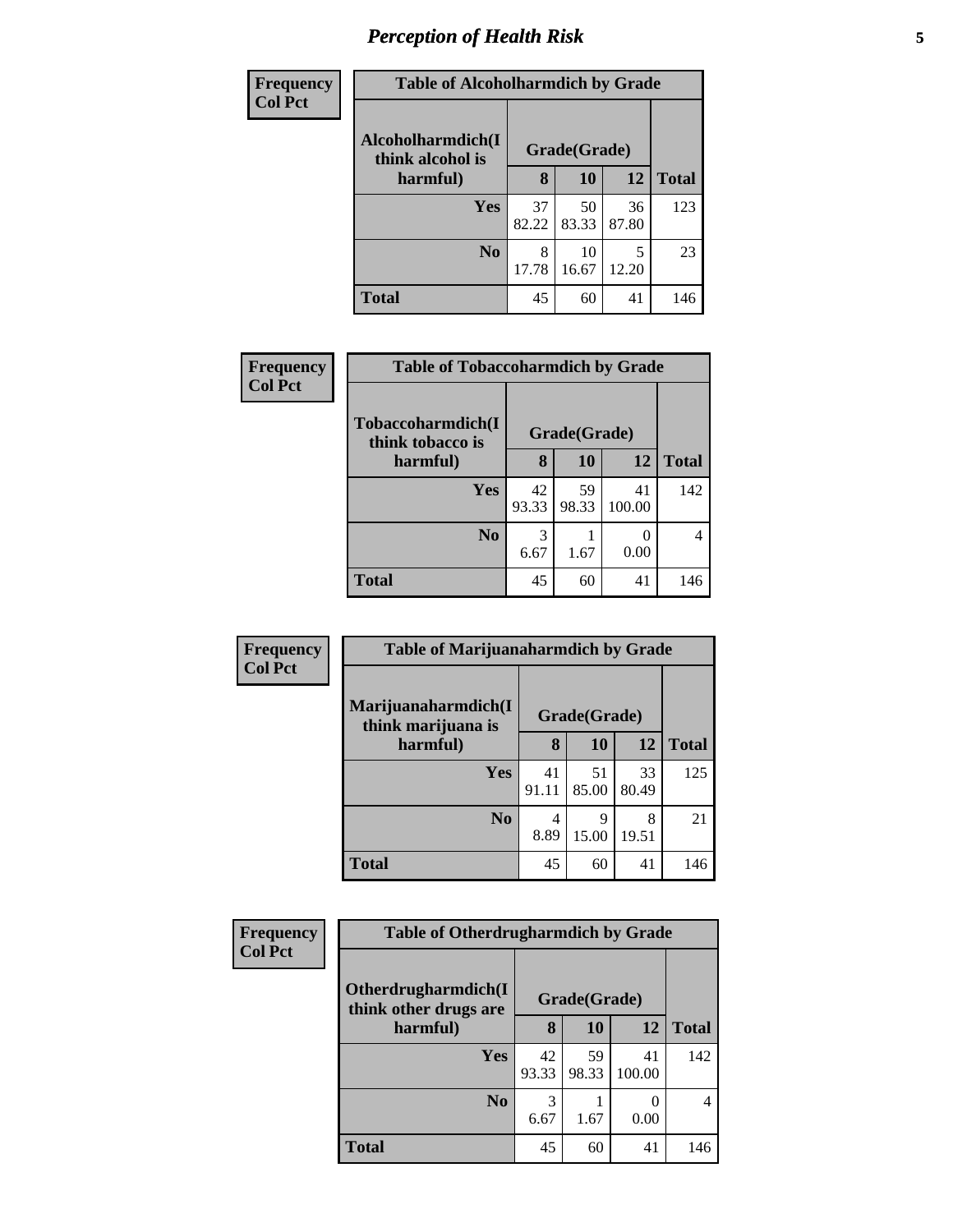# *Social Disapproval* **6**

| Frequency      | <b>Table of Alcoholpeerdich by Grade</b>                    |              |             |             |              |
|----------------|-------------------------------------------------------------|--------------|-------------|-------------|--------------|
| <b>Col Pct</b> | Alcoholpeerdich(My<br>friends would<br>disapprove if I used | Grade(Grade) |             |             |              |
|                | alcohol)                                                    | 8            | 10          | 12          | <b>Total</b> |
|                | Yes                                                         | 37<br>82.22  | 32<br>53.33 | 18<br>43.90 | 87           |
|                | N <sub>0</sub>                                              | 8<br>17.78   | 28<br>46.67 | 23<br>56.10 | 59           |
|                | <b>Total</b>                                                | 45           | 60          | 41          | 146          |

| <b>Frequency</b> | <b>Table of Tobaccopeerdich by Grade</b>                            |              |             |             |              |  |
|------------------|---------------------------------------------------------------------|--------------|-------------|-------------|--------------|--|
| <b>Col Pct</b>   | <b>Tobaccopeerdich</b> (My<br>friends would<br>disapprove if I used | Grade(Grade) |             |             |              |  |
|                  | tobacco)                                                            | 8            | 10          | 12          | <b>Total</b> |  |
|                  | <b>Yes</b>                                                          | 39<br>86.67  | 47<br>78.33 | 27<br>65.85 | 113          |  |
|                  | N <sub>0</sub>                                                      | 6<br>13.33   | 13<br>21.67 | 14<br>34.15 | 33           |  |
|                  | <b>Total</b>                                                        | 45           | 60          | 41          | 146          |  |

| Frequency      | <b>Table of Marijuanapeerdich by Grade</b>                    |              |             |             |              |  |
|----------------|---------------------------------------------------------------|--------------|-------------|-------------|--------------|--|
| <b>Col Pct</b> | Marijuanapeerdich(My<br>friends would<br>disapprove if I used | Grade(Grade) |             |             |              |  |
|                | marijuana)                                                    | 8            | 10          | 12          | <b>Total</b> |  |
|                | Yes                                                           | 40<br>88.89  | 36<br>60.00 | 25<br>60.98 | 101          |  |
|                | N <sub>0</sub>                                                | 5<br>11.11   | 24<br>40.00 | 16<br>39.02 | 45           |  |
|                | <b>Total</b>                                                  | 45           | 60          | 41          | 146          |  |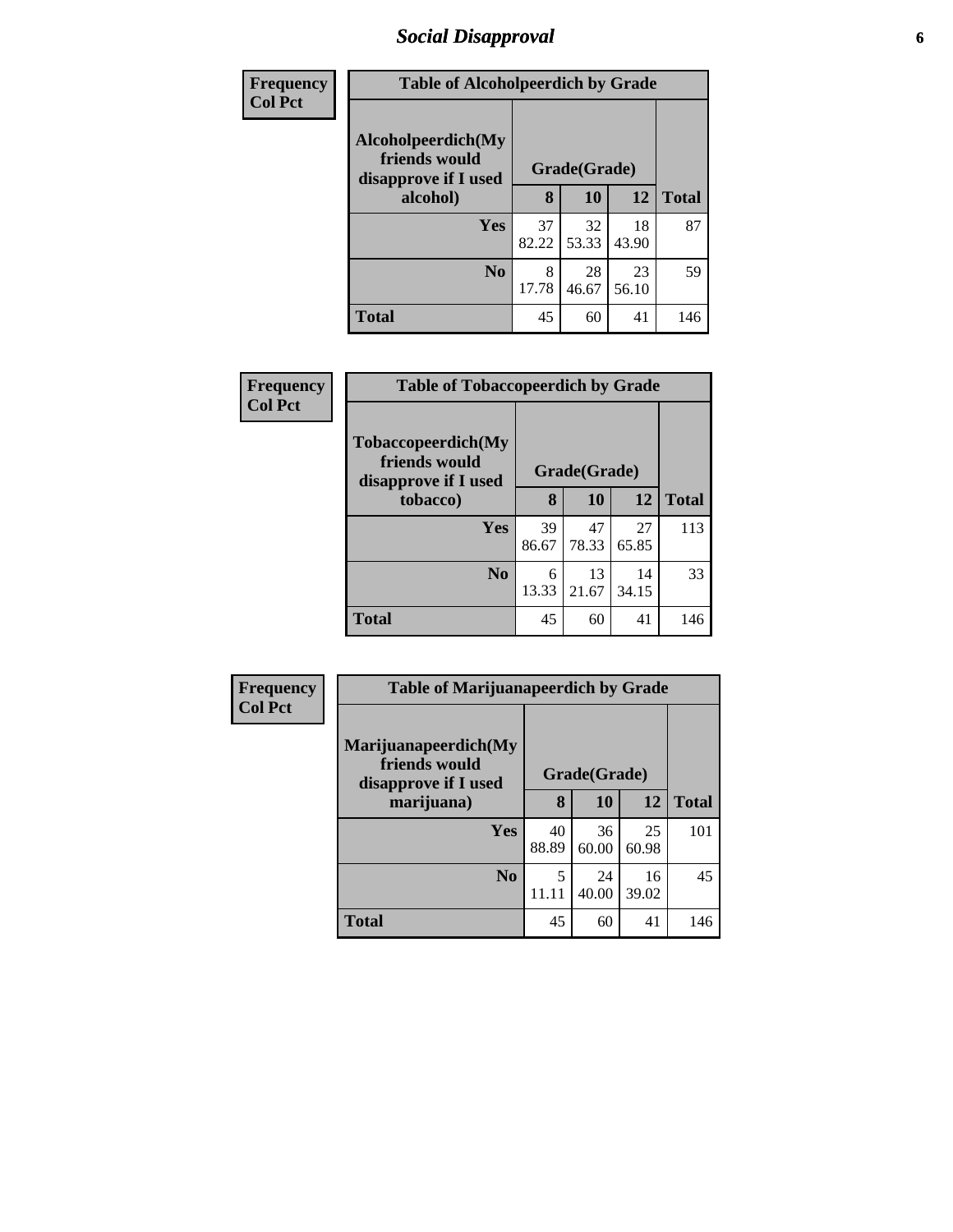# *Social Disapproval* **7**

| <b>Frequency</b> | <b>Table of Otherdrugpeerdich by Grade</b>                                    |              |             |             |              |
|------------------|-------------------------------------------------------------------------------|--------------|-------------|-------------|--------------|
| <b>Col Pct</b>   | Otherdrugpeerdich(My<br>friends would<br>disapprove if I used<br>other drugs) | Grade(Grade) |             |             |              |
|                  |                                                                               | 8            | 10          | 12          | <b>Total</b> |
|                  | Yes                                                                           | 41<br>91.11  | 53<br>88.33 | 36<br>87.80 | 130          |
|                  | N <sub>o</sub>                                                                | 4<br>8.89    | 11.67       | 5<br>12.20  | 16           |
|                  | <b>Total</b>                                                                  | 45           | 60          | 41          | 146          |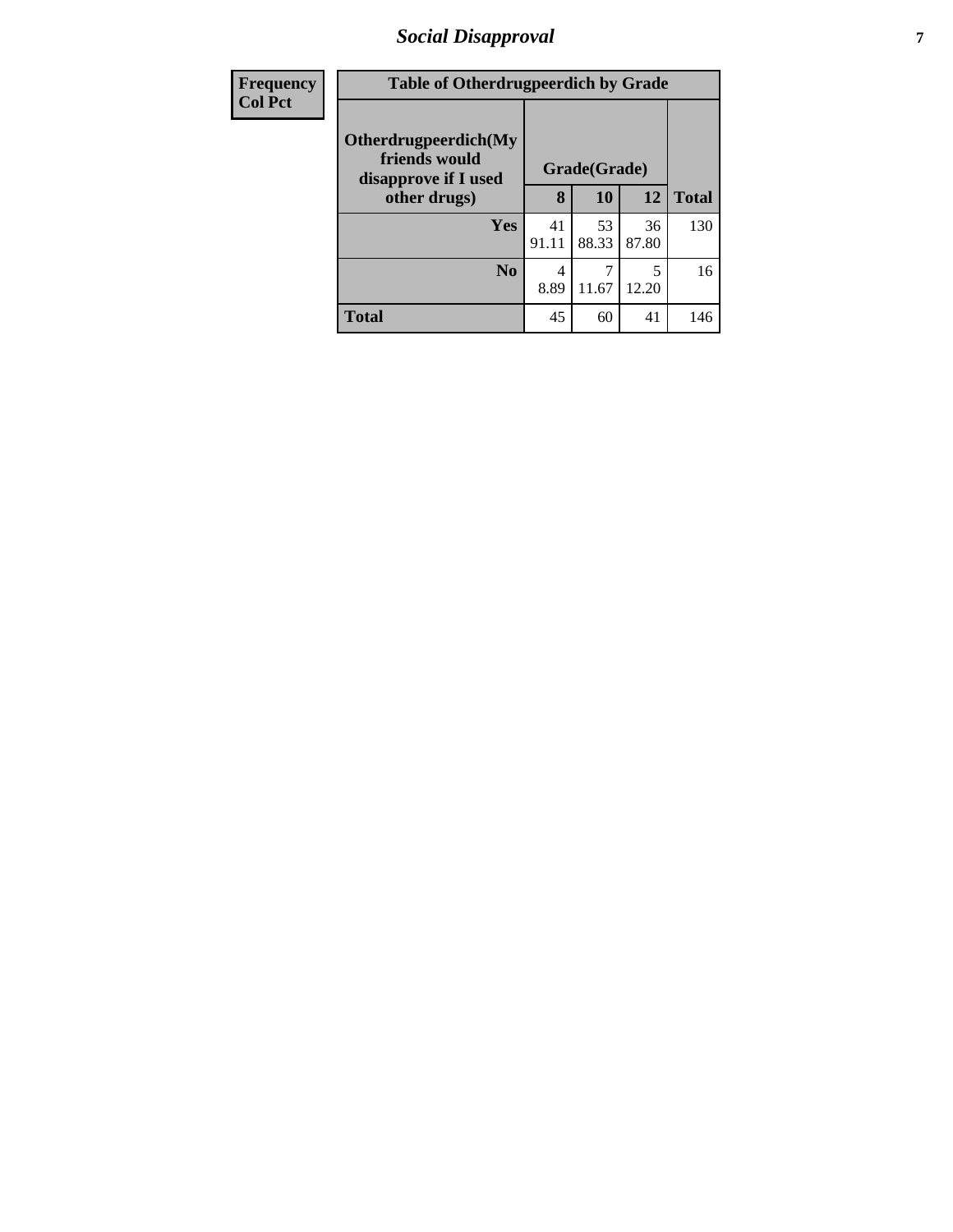### Title IV, Part A, Schedule A **8** *Goal 2: To help ensure that all schools are safe and disciplined Baseline Data: Year 2008-2009 Student Involvement in Gang Activity*

| Frequency<br><b>Col Pct</b> | <b>Table of Gangself by Grade</b>                                                                         |             |                    |             |              |  |  |
|-----------------------------|-----------------------------------------------------------------------------------------------------------|-------------|--------------------|-------------|--------------|--|--|
|                             | <b>Gangself</b> (I<br>have<br>participated<br>in illegal<br>gang<br>activities in<br>the past 30<br>days) | 8           | Grade(Grade)<br>10 | 12          | <b>Total</b> |  |  |
|                             | <b>Yes</b>                                                                                                | 2<br>4.44   | 0<br>0.00          | 2<br>4.88   | 4            |  |  |
|                             | N <sub>0</sub>                                                                                            | 43<br>95.56 | 60<br>100.00       | 39<br>95.12 | 142          |  |  |
|                             | <b>Total</b>                                                                                              | 45          | 60                 | 41          | 146          |  |  |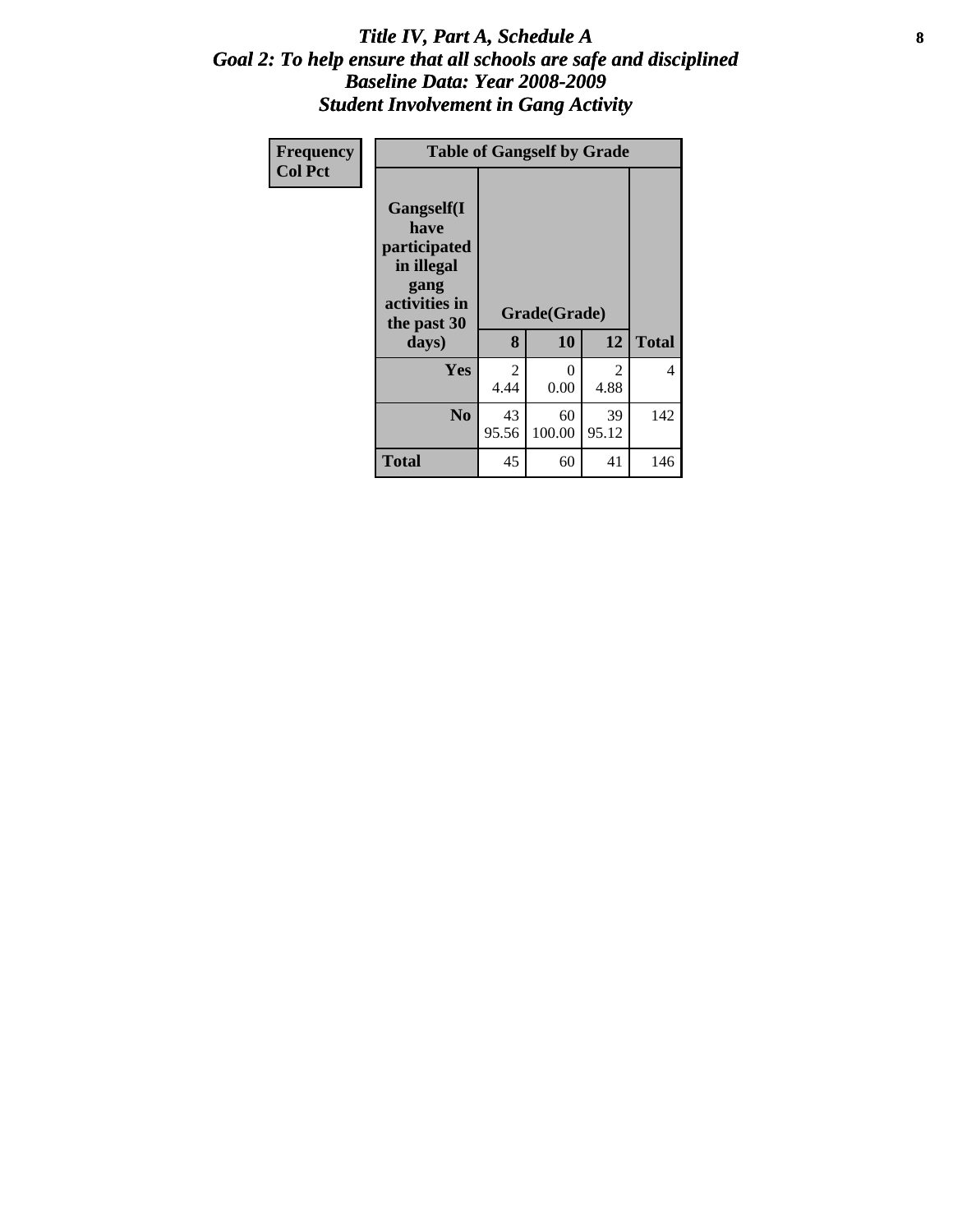# *Student Perception of School Safety* **9**

| <b>Frequency</b><br>Row Pct |
|-----------------------------|
|                             |

| <b>Table of Grade by Safeschool</b> |                          |                                                        |                                    |                                    |              |  |  |  |
|-------------------------------------|--------------------------|--------------------------------------------------------|------------------------------------|------------------------------------|--------------|--|--|--|
|                                     |                          | Safeschool (School is a place at which I feel<br>safe) |                                    |                                    |              |  |  |  |
| Grade(Grade)                        | <b>Strongly</b><br>Agree | <b>Somewhat</b><br>Agree                               | <b>Somewhat</b><br><b>Disagree</b> | <b>Strongly</b><br><b>Disagree</b> | <b>Total</b> |  |  |  |
| 8                                   | 17<br>37.78              | 24<br>53.33                                            | $\overline{c}$<br>4.44             | 2<br>4.44                          | 45           |  |  |  |
| 10                                  | 25<br>41.67              | 30<br>50.00                                            | 4<br>6.67                          | 1.67                               | 60           |  |  |  |
| 12                                  | 24<br>58.54              | 15<br>36.59                                            | $\overline{c}$<br>4.88             | 0<br>0.00                          | 41           |  |  |  |
| <b>Total</b>                        | 66                       | 69                                                     | 8                                  | 3                                  | 146          |  |  |  |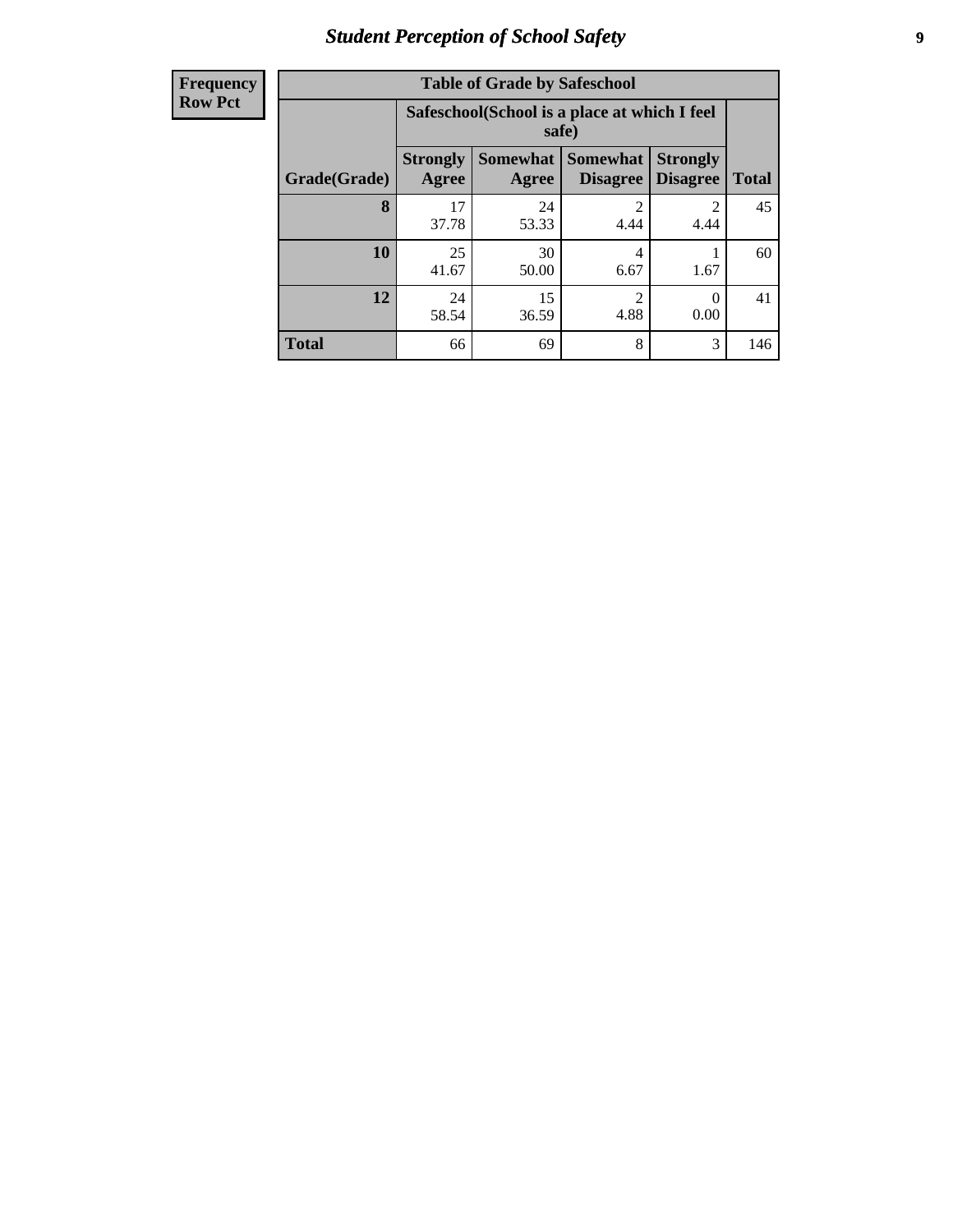### *Students Who Have Been Bullied* **10**

| Frequency      | <b>Table of Grade by Bullied</b>                                                    |                  |                   |                        |                   |              |  |
|----------------|-------------------------------------------------------------------------------------|------------------|-------------------|------------------------|-------------------|--------------|--|
| <b>Row Pct</b> | <b>Bullied</b> (I have been<br>bullied by other<br>students in the past 30<br>days) |                  |                   |                        |                   |              |  |
|                | Grade(Grade)                                                                        | 0<br><b>Days</b> | 1 or<br>2<br>days | 3 to<br>5<br>days      | 6 to<br>9<br>days | <b>Total</b> |  |
|                | 8                                                                                   | 40<br>88.89      | 3<br>6.67         | 1<br>2.22              | 2.22              | 45           |  |
|                | 10                                                                                  | 59<br>98.33      | $\Omega$<br>0.00  | 1<br>1.67              | $\Omega$<br>0.00  | 60           |  |
|                | 12                                                                                  | 37<br>90.24      | 2<br>4.88         | $\overline{2}$<br>4.88 | $\Omega$<br>0.00  | 41           |  |
|                | <b>Total</b>                                                                        | 136              | 5                 | 4                      | 1                 | 146          |  |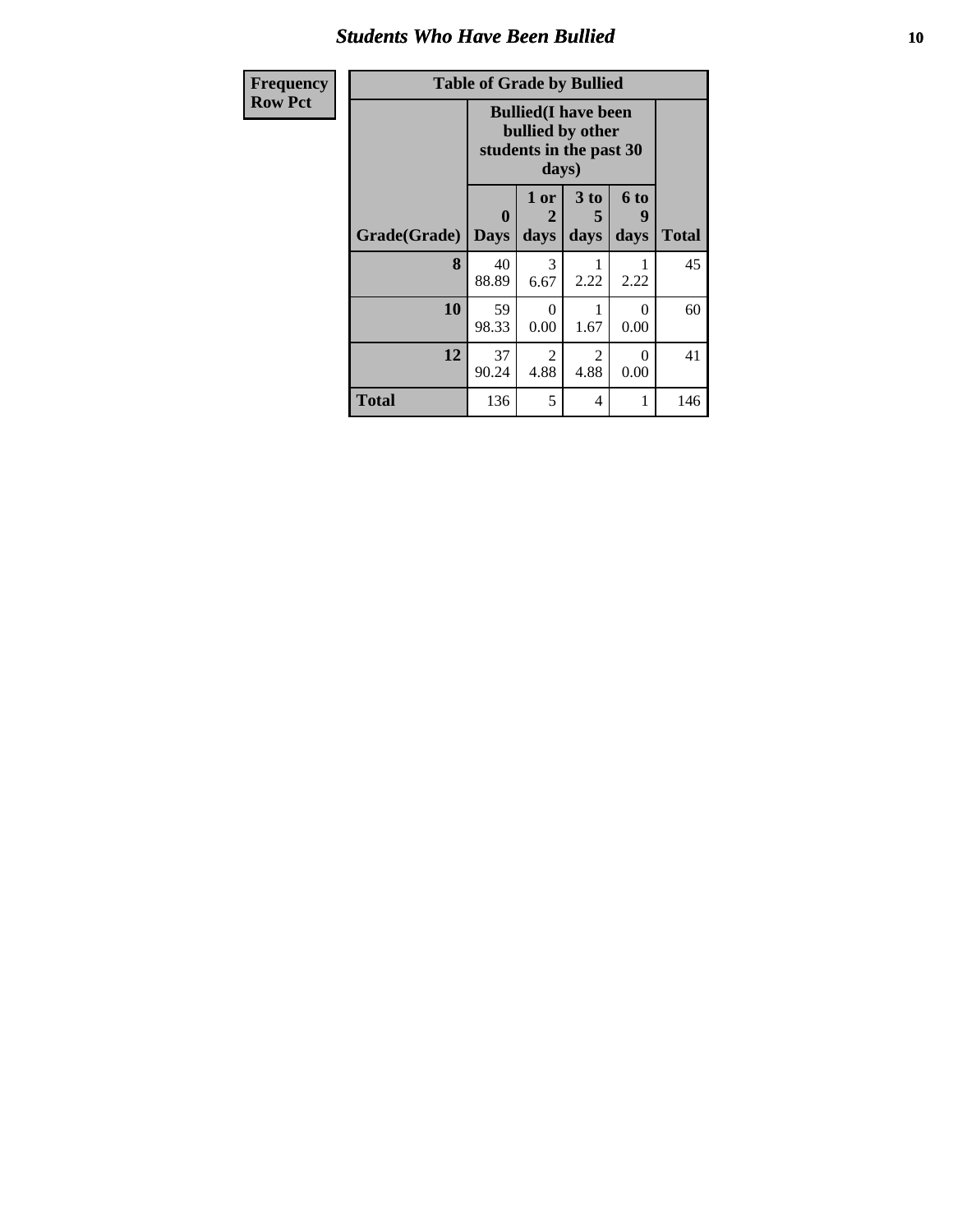### *School Climate* **11**

| Frequency      | <b>Table of SchoolClimate1 by Grade</b> |                        |                    |             |                |  |
|----------------|-----------------------------------------|------------------------|--------------------|-------------|----------------|--|
| <b>Col Pct</b> | SchoolClimate1(I<br>like school)        | 8                      | Grade(Grade)<br>10 | 12          | <b>Total</b>   |  |
|                | <b>Strongly Agree</b>                   | 25<br>55.56            | 28<br>46.67        | 13<br>31.71 | 66             |  |
|                | <b>Somewhat Agree</b>                   | 17<br>37.78            | 29<br>48.33        | 23<br>56.10 | 69             |  |
|                | <b>Somewhat Disagree</b>                | $\overline{2}$<br>4.44 | 3<br>5.00          | 4<br>9.76   | $\mathbf Q$    |  |
|                | <b>Strongly Disagree</b>                | 2.22                   | 0<br>0.00          | 2.44        | $\mathfrak{D}$ |  |
|                | <b>Total</b>                            | 45                     | 60                 | 41          | 146            |  |

| Frequency      | <b>Table of SchoolClimate2 by Grade</b> |              |                        |             |              |
|----------------|-----------------------------------------|--------------|------------------------|-------------|--------------|
| <b>Col Pct</b> | SchoolClimate2(I<br>feel successful at  | Grade(Grade) |                        |             |              |
|                | school)                                 | 8            | 10                     | 12          | <b>Total</b> |
|                | <b>Strongly Agree</b>                   | 26<br>57.78  | 25<br>41.67            | 16<br>39.02 | 67           |
|                | <b>Somewhat Agree</b>                   | 18<br>40.00  | 33<br>55.00            | 22<br>53.66 | 73           |
|                | <b>Somewhat Disagree</b>                | 2.22         | $\mathfrak{D}$<br>3.33 | 3<br>7.32   | 6            |
|                | Total                                   | 45           | 60                     | 41          | 146          |

| Frequency      | <b>Table of SchoolClimate3 by Grade</b>               |             |                       |             |              |
|----------------|-------------------------------------------------------|-------------|-----------------------|-------------|--------------|
| <b>Col Pct</b> | SchoolClimate3(My<br>school has high<br>standards for |             | Grade(Grade)          |             |              |
|                | achievement)                                          | 8           | 10                    | 12          | <b>Total</b> |
|                | <b>Strongly Agree</b>                                 | 40<br>88.89 | 48<br>80.00           | 32<br>78.05 | 120          |
|                | <b>Somewhat Agree</b>                                 | 5<br>11.11  | 12<br>20.00           | 8<br>19.51  | 25           |
|                | <b>Somewhat Disagree</b>                              | 0<br>0.00   | $\mathcal{O}$<br>0.00 | 2.44        |              |
|                | <b>Total</b>                                          | 45          | 60                    | 41          | 146          |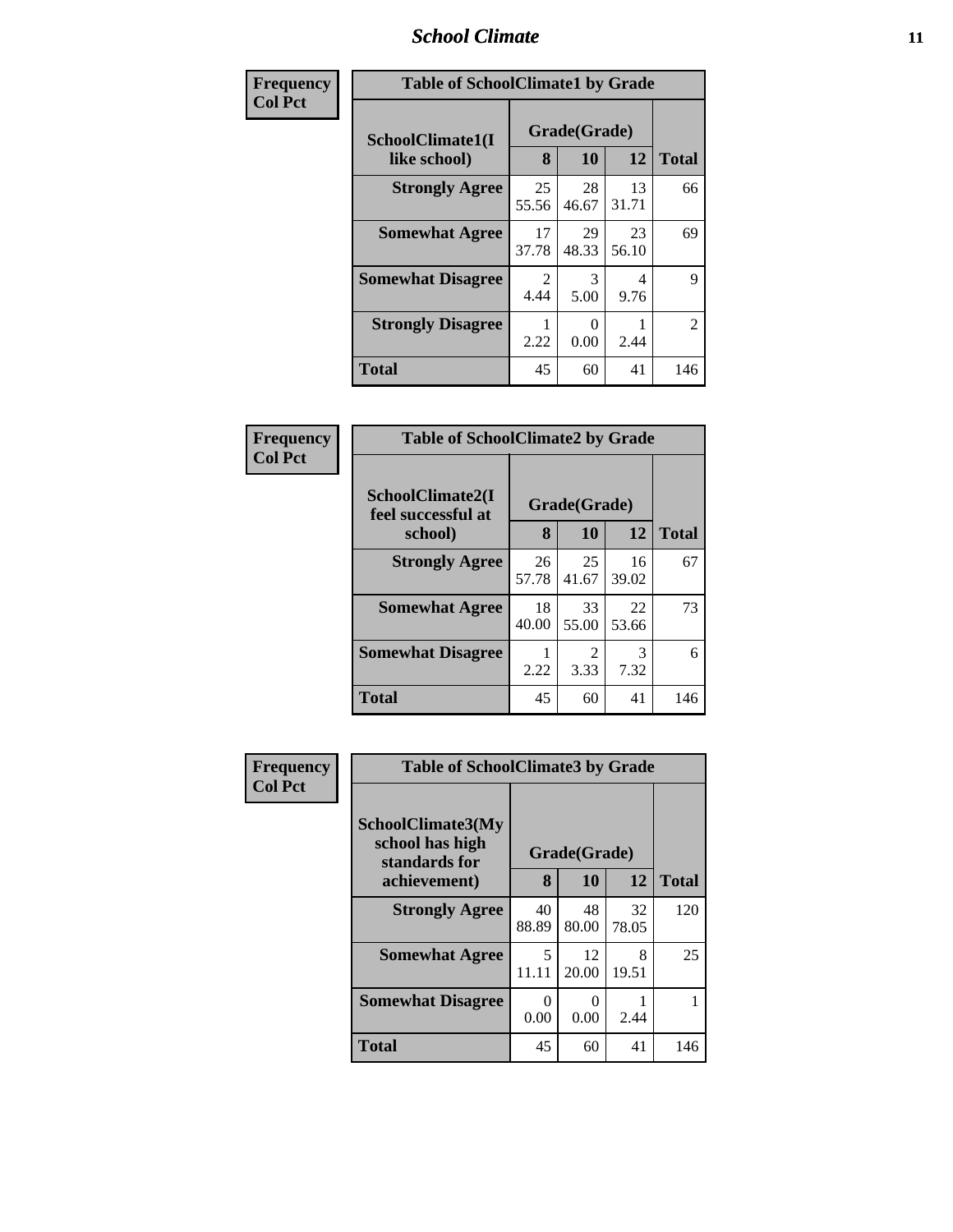### *School Climate* **12**

| Frequency      | <b>Table of SchoolClimate4 by Grade</b>                              |             |                    |             |              |
|----------------|----------------------------------------------------------------------|-------------|--------------------|-------------|--------------|
| <b>Col Pct</b> | <b>SchoolClimate4(My</b><br>school sets clear<br>rules for behavior) | 8           | Grade(Grade)<br>10 | 12          | <b>Total</b> |
|                | <b>Strongly Agree</b>                                                | 35<br>77.78 | 36<br>60.00        | 19<br>46.34 | 90           |
|                | <b>Somewhat Agree</b>                                                | 8<br>17.78  | 23<br>38.33        | 18<br>43.90 | 49           |
|                | <b>Somewhat Disagree</b>                                             | 2.22        | 1.67               | 3<br>7.32   | 5            |
|                | <b>Strongly Disagree</b>                                             | 2.22        | $\Omega$<br>0.00   | 2.44        | 2            |
|                | <b>Total</b>                                                         | 45          | 60                 | 41          | 146          |

| <b>Table of SchoolClimate5 by Grade</b>                   |                       |             |             |              |  |  |  |
|-----------------------------------------------------------|-----------------------|-------------|-------------|--------------|--|--|--|
| SchoolClimate5(I<br>know what to do in<br>an emergency at | Grade(Grade)          |             |             |              |  |  |  |
| school)                                                   | 8                     | 10          | 12          | <b>Total</b> |  |  |  |
| <b>Strongly Agree</b>                                     | 29<br>64.44           | 28<br>46.67 | 24<br>58.54 | 81           |  |  |  |
| <b>Somewhat Agree</b>                                     | 13<br>28.89           | 30<br>50.00 | 14<br>34.15 | 57           |  |  |  |
| <b>Somewhat Disagree</b>                                  | $\mathcal{L}$<br>4.44 | 2<br>3.33   | 2<br>4.88   | 6            |  |  |  |
| <b>Strongly Disagree</b>                                  | 2.22                  | 0<br>0.00   | 2.44        | 2            |  |  |  |
| Total                                                     | 45                    | 60          | 41          | 146          |  |  |  |

| Frequency      | <b>Table of SchoolClimate6 by Grade</b>                  |                  |                    |                                     |              |
|----------------|----------------------------------------------------------|------------------|--------------------|-------------------------------------|--------------|
| <b>Col Pct</b> | <b>SchoolClimate6(Teachers</b><br>treat me with respect) | 8                | Grade(Grade)<br>10 | 12                                  | <b>Total</b> |
|                | <b>Strongly Agree</b>                                    | 29<br>64.44      | 27<br>45.00        | 15<br>36.59                         | 71           |
|                | <b>Somewhat Agree</b>                                    | 15<br>33.33      | 28<br>46.67        | 18<br>43.90                         | 61           |
|                | <b>Somewhat Disagree</b>                                 | 2.22             | 4<br>6.67          | 6<br>14.63                          | 11           |
|                | <b>Strongly Disagree</b>                                 | $\theta$<br>0.00 | 1.67               | $\mathcal{D}_{\mathcal{L}}$<br>4.88 | 3            |
|                | <b>Total</b>                                             | 45               | 60                 | 41                                  | 146          |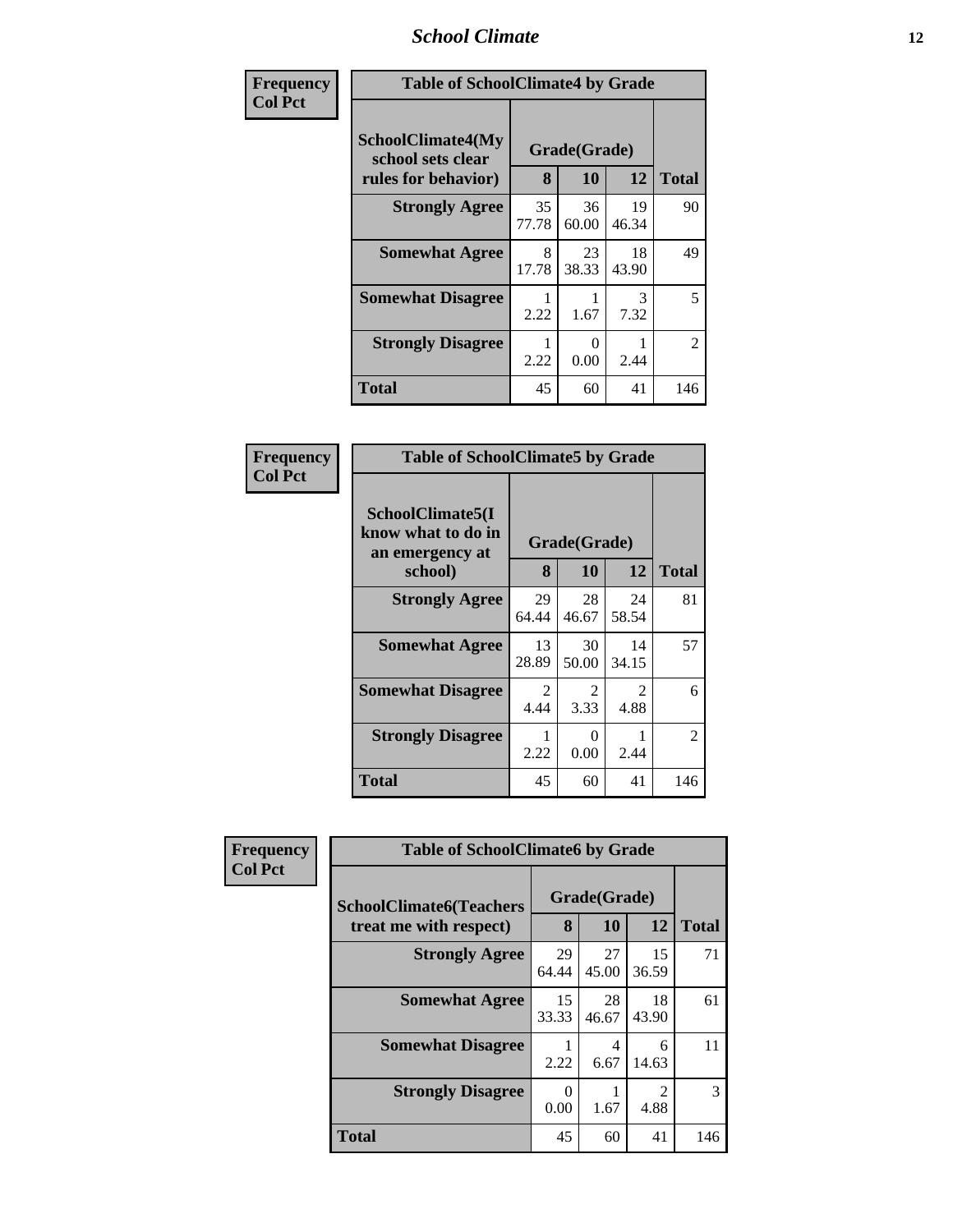### *School Climate* **13**

| Frequency      | <b>Table of SchoolClimate7 by Grade</b>                                       |                   |                   |                       |     |
|----------------|-------------------------------------------------------------------------------|-------------------|-------------------|-----------------------|-----|
| <b>Col Pct</b> | <b>SchoolClimate7(Behaviors</b><br>in my class allow the<br>teacher to teach) | Grade(Grade)<br>8 | <b>Total</b>      |                       |     |
|                | <b>Strongly Agree</b>                                                         | 10<br>22.22       | 10<br>24<br>40.00 | 12<br>13<br>31.71     | 47  |
|                | <b>Somewhat Agree</b>                                                         | 27<br>60.00       | 32<br>53.33       | 23<br>56.10           | 82  |
|                | <b>Somewhat Disagree</b>                                                      | 4<br>8.89         | 4<br>6.67         | 3<br>7.32             | 11  |
|                | <b>Strongly Disagree</b>                                                      | 4<br>8.89         | $\Omega$<br>0.00  | $\mathcal{D}$<br>4.88 | 6   |
|                | <b>Total</b>                                                                  | 45                | 60                | 41                    | 146 |

| <b>Frequency</b> | <b>Table of SchoolClimate8 by Grade</b>                                 |             |                        |              |     |
|------------------|-------------------------------------------------------------------------|-------------|------------------------|--------------|-----|
| <b>Col Pct</b>   | <b>SchoolClimate8(Students</b><br>are frequently<br>recognized for good |             | Grade(Grade)           |              |     |
| behavior)        | 8                                                                       | 10          | 12                     | <b>Total</b> |     |
|                  | <b>Strongly Agree</b>                                                   | 10<br>22.22 | 23<br>38.33            | 13<br>31.71  | 46  |
|                  | <b>Somewhat Agree</b>                                                   | 25<br>55.56 | 29<br>48.33            | 15<br>36.59  | 69  |
|                  | <b>Somewhat Disagree</b>                                                | 9<br>20.00  | 6<br>10.00             | 9<br>21.95   | 24  |
|                  | <b>Strongly Disagree</b>                                                | 1<br>2.22   | $\mathfrak{D}$<br>3.33 | 4<br>9.76    | 7   |
|                  | <b>Total</b>                                                            | 45          | 60                     | 41           | 146 |

| Frequency      | <b>Table of SchoolClimate9 by Grade</b>                                           |             |                    |                       |              |
|----------------|-----------------------------------------------------------------------------------|-------------|--------------------|-----------------------|--------------|
| <b>Col Pct</b> | SchoolClimate9(School<br>counselor would be<br>helpful if I needed<br>assistance) | 8           | Grade(Grade)<br>10 | 12                    | <b>Total</b> |
|                | <b>Strongly Agree</b>                                                             | 19<br>42.22 | 38<br>63.33        | 35<br>85.37           | 92           |
|                | <b>Somewhat Agree</b>                                                             | 20<br>44.44 | 18<br>30.00        | $\mathcal{F}$<br>7.32 | 41           |
|                | <b>Somewhat Disagree</b>                                                          | 4<br>8.89   | 3<br>5.00          | $\mathcal{R}$<br>7.32 | 10           |
|                | <b>Strongly Disagree</b>                                                          | 2<br>4.44   | 1.67               | $\Omega$<br>0.00      | 3            |
|                | <b>Total</b>                                                                      | 45          | 60                 | 41                    | 146          |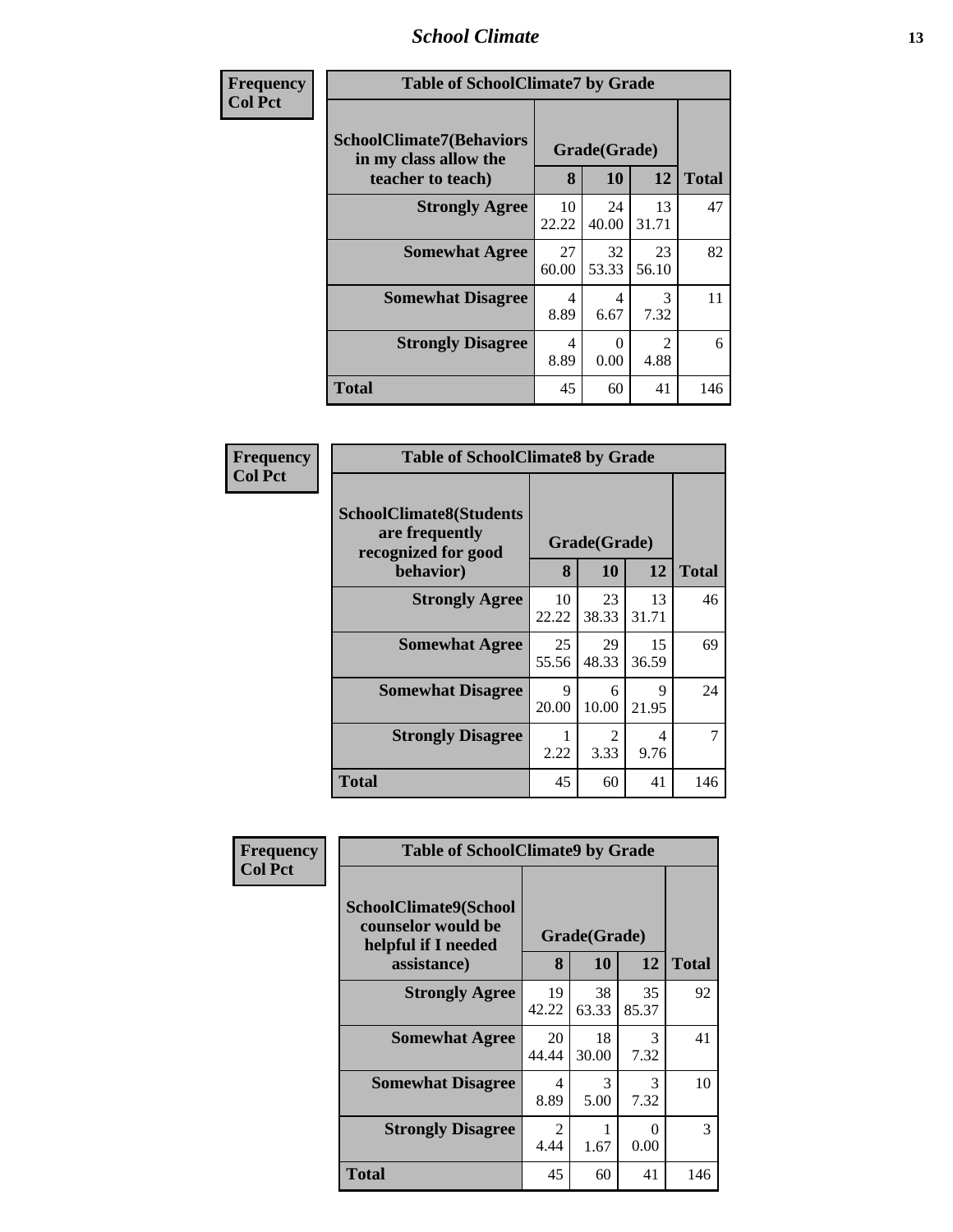### *Reasons for Dropping Out* **14**

| Frequency      | <b>Table of Dropoutreason by Grade</b>                                   |             |                        |                                     |              |
|----------------|--------------------------------------------------------------------------|-------------|------------------------|-------------------------------------|--------------|
| <b>Col Pct</b> | Dropoutreason(If<br>I dropped out the<br>reason would<br>most likely be) | 8           | Grade(Grade)<br>10     | 12                                  | <b>Total</b> |
|                | <b>Won't Drop out</b>                                                    | 30<br>66.67 | 37<br>61.67            | 23<br>56.10                         | 90           |
|                | <b>Bored</b>                                                             | 2<br>4.44   | $\overline{4}$<br>6.67 | 6<br>14.63                          | 12           |
|                | <b>Family Reasons</b>                                                    | 3<br>6.67   | 7<br>11.67             | $\mathcal{D}_{\mathcal{L}}$<br>4.88 | 12           |
|                | <b>Being Bullied</b>                                                     | 2.22        | ∩<br>0.00              | 0<br>0.00                           | 1            |
|                | <b>Other</b>                                                             | 9<br>20.00  | 12<br>20.00            | 10<br>24.39                         | 31           |
|                | Total                                                                    | 45          | 60                     | 41                                  | 146          |

| Frequency      |                                                                        |             | <b>Table of Dropout by Grade</b> |             |              |  |
|----------------|------------------------------------------------------------------------|-------------|----------------------------------|-------------|--------------|--|
| <b>Col Pct</b> | Dropout(I<br>have<br>thought<br>about<br>dropping<br>out of<br>school) | 8           | Grade(Grade)<br>10               | 12          | <b>Total</b> |  |
|                | Yes                                                                    | 7<br>15.56  | 14<br>23.33                      | 12<br>29.27 | 33           |  |
|                | N <sub>0</sub>                                                         | 38<br>84.44 | 46<br>76.67                      | 29<br>70.73 | 113          |  |
|                | <b>Total</b>                                                           | 45          | 60                               | 41          | 146          |  |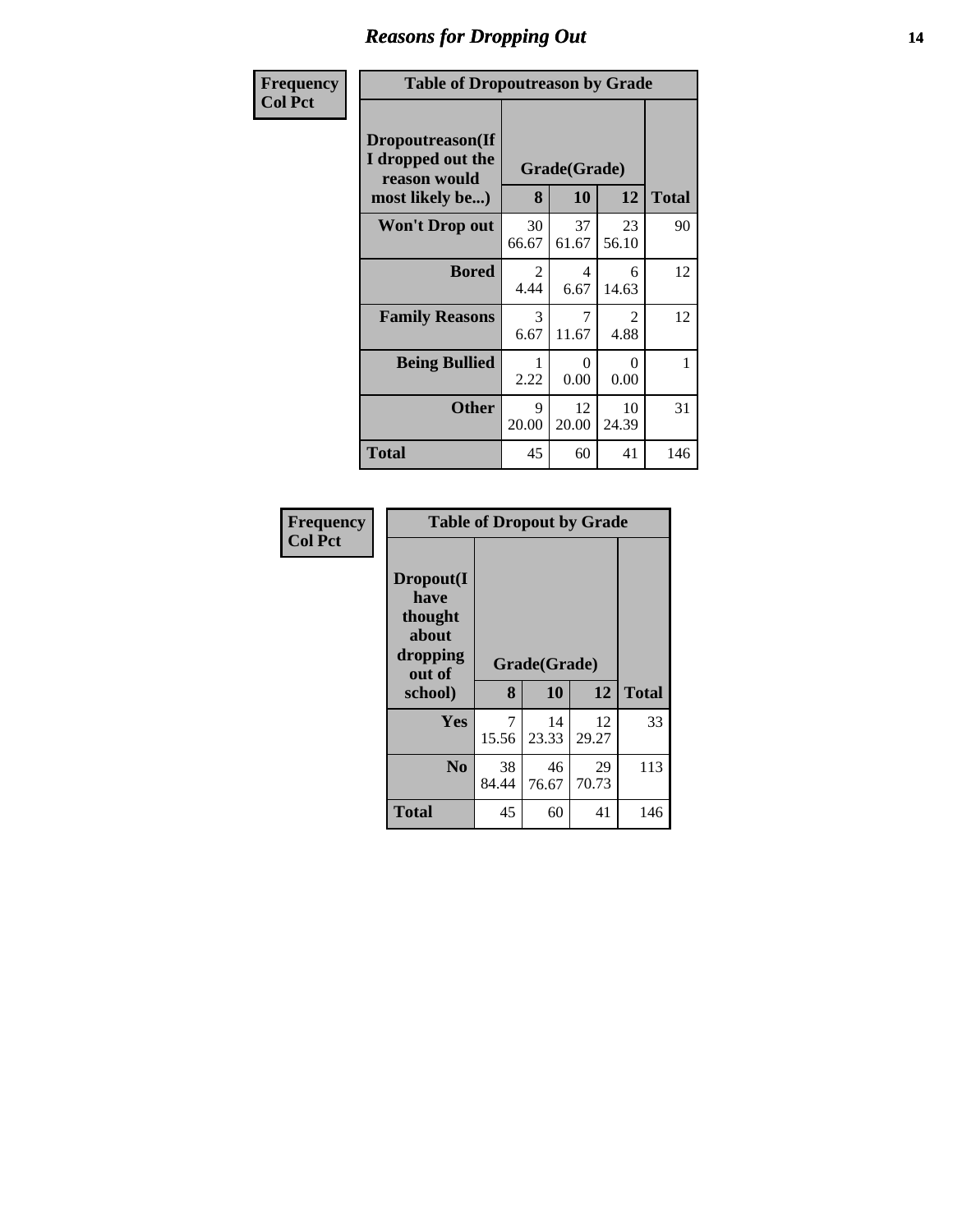*School Safety* **15**

| <b>Frequency</b> | <b>Table of Gangself by Grade</b>                                                        |                        |                    |                        |              |  |  |
|------------------|------------------------------------------------------------------------------------------|------------------------|--------------------|------------------------|--------------|--|--|
| <b>Col Pct</b>   | Gangself(I<br>have<br>participated<br>in illegal<br>gang<br>activities in<br>the past 30 | 8                      | Grade(Grade)<br>10 | 12                     | <b>Total</b> |  |  |
|                  | days)                                                                                    |                        |                    |                        |              |  |  |
|                  | Yes                                                                                      | $\overline{2}$<br>4.44 | 0<br>0.00          | $\mathfrak{D}$<br>4.88 | 4            |  |  |
|                  | No                                                                                       | 43<br>95.56            | 60<br>100.00       | 39<br>95.12            | 142          |  |  |
|                  | <b>Total</b>                                                                             | 45                     | 60                 | 41                     | 146          |  |  |

| <b>Frequency</b> |
|------------------|
| Col Pct          |

|                                                                                                                       | <b>Table of Gangpeers by Grade</b> |              |             |              |  |  |  |  |
|-----------------------------------------------------------------------------------------------------------------------|------------------------------------|--------------|-------------|--------------|--|--|--|--|
| <b>Gangpeers</b> (I<br>have friends<br>who have<br>participated<br>in illegal<br>gang<br>activities in<br>the past 30 |                                    | Grade(Grade) |             |              |  |  |  |  |
| days)                                                                                                                 | 8                                  | 10           | 12          | <b>Total</b> |  |  |  |  |
| Yes                                                                                                                   | 9<br>20.00                         | 14<br>23.33  | 8<br>19.51  | 31           |  |  |  |  |
| N <sub>0</sub>                                                                                                        | 36<br>80.00                        | 46<br>76.67  | 33<br>80.49 | 115          |  |  |  |  |
| <b>Total</b>                                                                                                          | 45                                 | 60           | 41          | 146          |  |  |  |  |

| Frequency      | <b>Table of Pickedon by Grade</b>                                   |                        |                        |            |              |  |  |
|----------------|---------------------------------------------------------------------|------------------------|------------------------|------------|--------------|--|--|
| <b>Col Pct</b> | <b>Pickedon</b> (I have<br>been picked on or<br>teased at school in |                        | Grade(Grade)           |            |              |  |  |
|                | the past 30 days)                                                   | 8                      | 10                     | 12         | <b>Total</b> |  |  |
|                | <b>Strongly Agree</b>                                               | $\mathfrak{D}$<br>4.44 | $\mathfrak{D}$<br>3.33 | 3<br>7.32  |              |  |  |
|                | <b>Somewhat Agree</b>                                               | 6<br>13.33             | 10<br>16.67            | 8<br>19.51 | 24           |  |  |
|                | <b>Somewhat Disagree</b>                                            | 8<br>17.78             | 16<br>26.67            | 7<br>17.07 | 31           |  |  |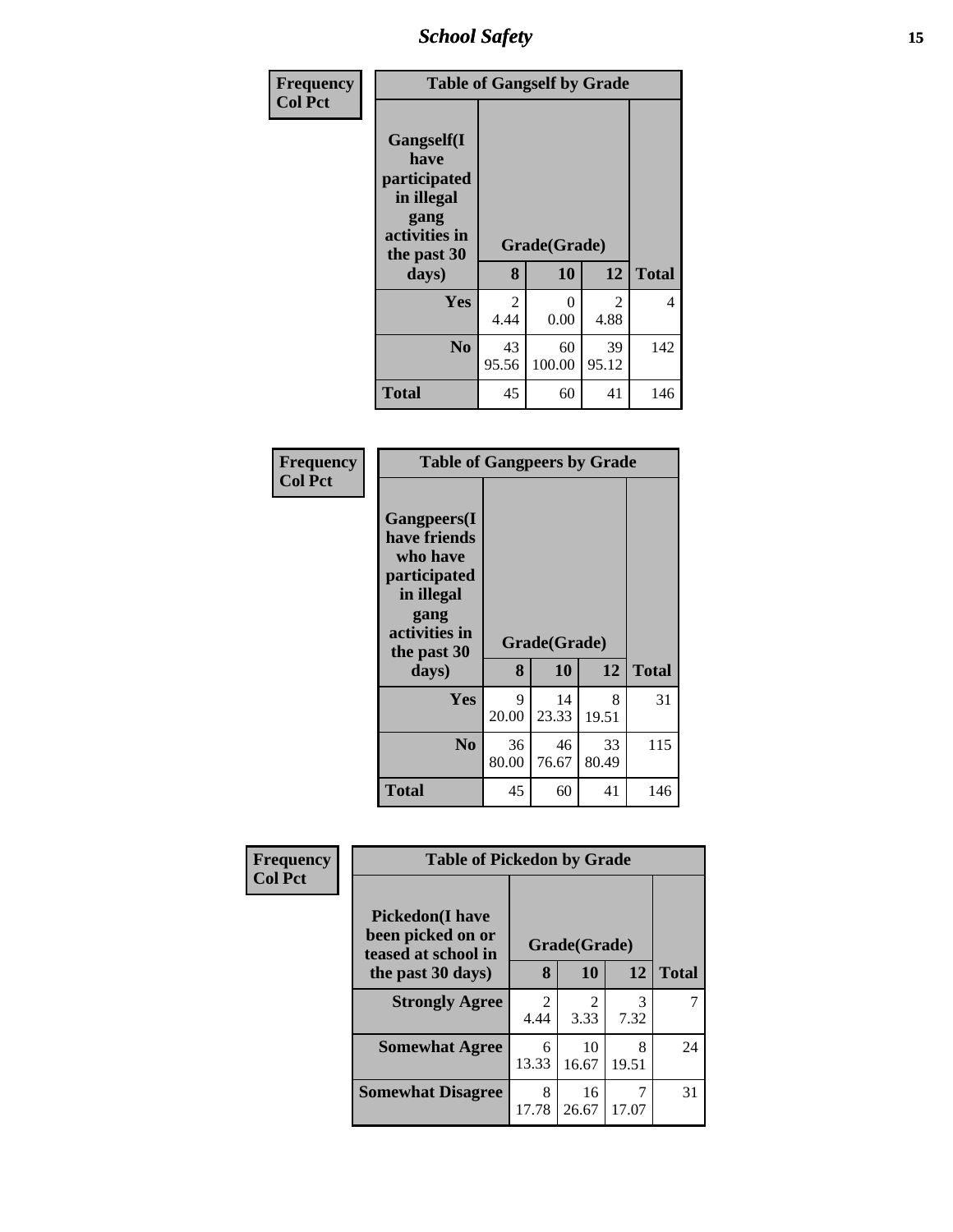# *School Safety* **16**

| <b>Frequency</b> | <b>Table of Pickedon by Grade</b>                                                        |                               |             |             |              |
|------------------|------------------------------------------------------------------------------------------|-------------------------------|-------------|-------------|--------------|
| <b>Col Pct</b>   | <b>Pickedon</b> (I have<br>been picked on or<br>teased at school in<br>the past 30 days) | Grade(Grade)<br>12<br>8<br>10 |             |             | <b>Total</b> |
|                  | <b>Strongly Disagree</b>                                                                 | 29<br>64.44                   | 32<br>53.33 | 23<br>56.10 | 84           |
|                  | Total                                                                                    | 45                            | 60          | 41          | 146          |

| Frequency<br><b>Col Pct</b> | <b>Table of Safeschool by Grade</b>                      |             |                    |             |              |  |
|-----------------------------|----------------------------------------------------------|-------------|--------------------|-------------|--------------|--|
|                             | Safeschool(School<br>is a place at which I<br>feel safe) | 8           | Grade(Grade)<br>10 | 12          | <b>Total</b> |  |
|                             | <b>Strongly Agree</b>                                    | 17<br>37.78 | 25<br>41.67        | 24<br>58.54 | 66           |  |
|                             | <b>Somewhat Agree</b>                                    | 24<br>53.33 | 30<br>50.00        | 15<br>36.59 | 69           |  |
|                             | <b>Somewhat Disagree</b>                                 | 2<br>4.44   | 4<br>6.67          | 2<br>4.88   | 8            |  |
|                             | <b>Strongly Disagree</b>                                 | 2<br>4.44   | 1.67               | 0<br>0.00   | 3            |  |
|                             | Total                                                    | 45          | 60                 | 41          | 146          |  |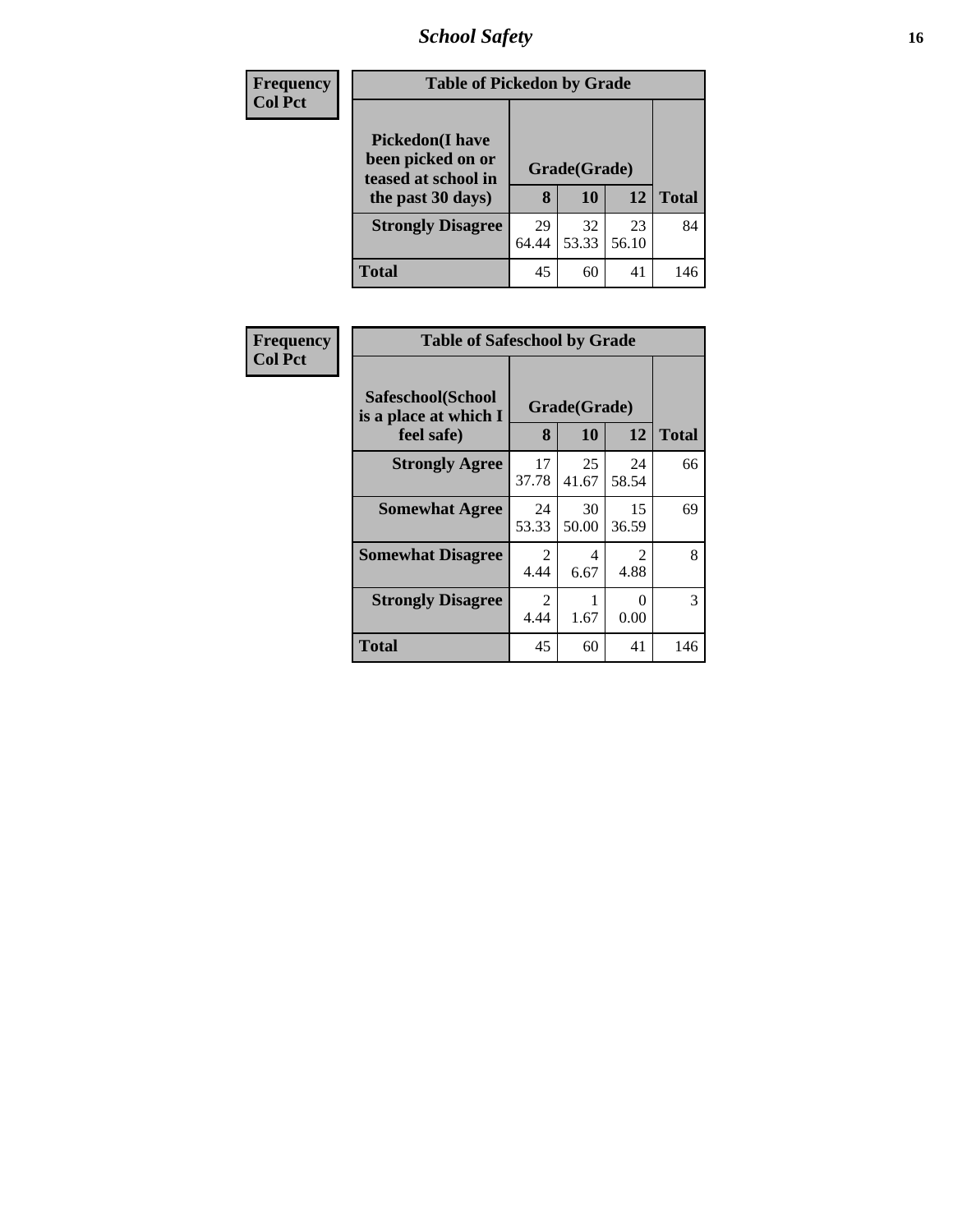*School Safety* **17**

| Frequency      | <b>Table of Grade by Bullied</b> |                            |                                                                                     |                              |                   |       |
|----------------|----------------------------------|----------------------------|-------------------------------------------------------------------------------------|------------------------------|-------------------|-------|
| <b>Row Pct</b> |                                  |                            | <b>Bullied</b> (I have been<br>bullied by other<br>students in the past 30<br>days) |                              |                   |       |
|                | Grade(Grade)                     | $\mathbf 0$<br><b>Days</b> | 1 or<br>2<br>days                                                                   | 3 <sub>to</sub><br>5<br>days | 6 to<br>g<br>days | Total |
|                | 8                                | 40<br>88.89                | 3<br>6.67                                                                           | 2.22                         | 2.22              | 45    |
|                | 10                               | 59<br>98.33                | $\Omega$<br>0.00                                                                    | 1.67                         | $\Omega$<br>0.00  | 60    |
|                | 12                               | 37<br>90.24                | $\overline{2}$<br>4.88                                                              | 2<br>4.88                    | $\Omega$<br>0.00  | 41    |
|                | <b>Total</b>                     | 136                        | 5                                                                                   | 4                            | 1                 | 146   |

| Frequency      | <b>Table of Grade by Bulliedothers</b> |                                 |                                               |                         |                   |                                    |                   |              |  |  |
|----------------|----------------------------------------|---------------------------------|-----------------------------------------------|-------------------------|-------------------|------------------------------------|-------------------|--------------|--|--|
| <b>Row Pct</b> |                                        |                                 | <b>Bulliedothers</b> (I bullied others in the | past 30 days)           |                   |                                    |                   |              |  |  |
|                | Grade(Grade)                           | $\boldsymbol{0}$<br><b>Days</b> | 1 or<br>2<br>days                             | 3 <sub>to</sub><br>days | 6 to<br>9<br>days | 10<br>t <sub>0</sub><br>19<br>days | All<br>30<br>days | <b>Total</b> |  |  |
|                | 8                                      | 43<br>95.56                     | 1<br>2.22                                     | $\Omega$<br>0.00        | 2.22              | $\Omega$<br>0.00                   | $\Omega$<br>0.00  | 45           |  |  |
|                | 10                                     | 58<br>96.67                     | 1.67                                          | 0<br>0.00               | 0<br>0.00         | 1.67                               | $\Omega$<br>0.00  | 60           |  |  |
|                | 12                                     | 37<br>90.24                     | $\overline{2}$<br>4.88                        | 2.44                    | $\Omega$<br>0.00  | $\Omega$<br>0.00                   | 2.44              | 41           |  |  |
|                | <b>Total</b>                           | 138                             | $\overline{4}$                                | 1                       | 1                 | 1                                  | 1                 | 146          |  |  |

| Frequency      | <b>Table of Grade by Weaponschool</b> |                             |                                                          |                   |                        |                          |              |  |
|----------------|---------------------------------------|-----------------------------|----------------------------------------------------------|-------------------|------------------------|--------------------------|--------------|--|
| <b>Row Pct</b> |                                       |                             | Weaponschool(I brought a<br>weapon to school in the past | 30 days)          |                        |                          |              |  |
|                | Grade(Grade)                          | $\mathbf{0}$<br><b>Days</b> | 1 or<br>$\overline{2}$<br>days                           | 3 to<br>5<br>days | 20<br>to<br>29<br>days | <b>All</b><br>30<br>days | <b>Total</b> |  |
|                | 8                                     | 43<br>95.56                 | 1<br>2.22                                                | 2.22              | 0<br>0.00              | 0<br>0.00                | 45           |  |
|                | 10                                    | 57<br>95.00                 | 2<br>3.33                                                | 0<br>0.00         | 0<br>0.00              | 1.67                     | 60           |  |
|                | 12                                    | 39<br>95.12                 | 2.44                                                     | $\Omega$<br>0.00  | 2.44                   | 0<br>0.00                | 41           |  |
|                | <b>Total</b>                          | 139                         | 4                                                        | 1                 |                        |                          | 146          |  |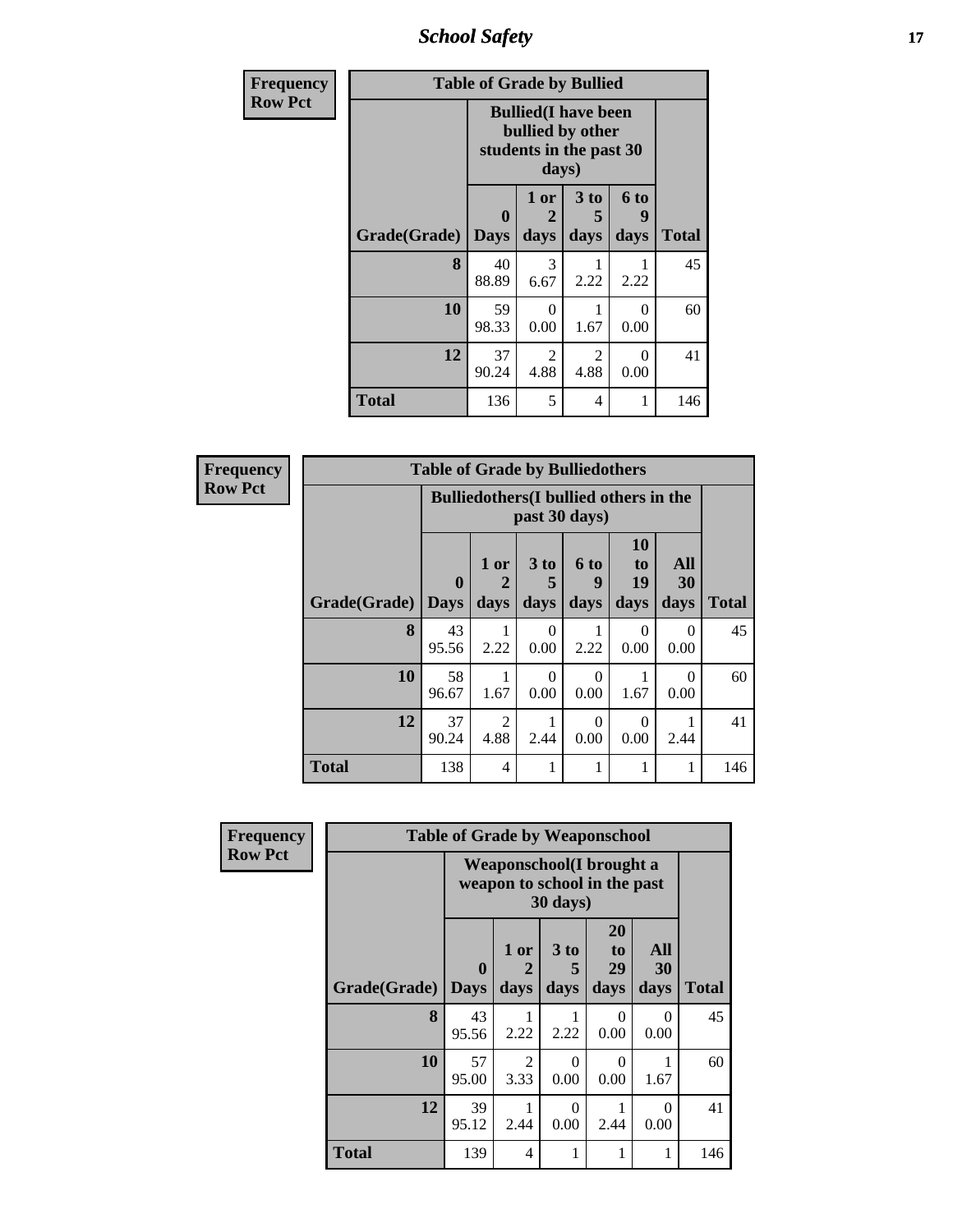*School Safety* **18**

| <b>Frequency</b> | <b>Table of Grade by Absentunsafe</b> |                                                                                           |                  |              |  |  |
|------------------|---------------------------------------|-------------------------------------------------------------------------------------------|------------------|--------------|--|--|
| <b>Row Pct</b>   |                                       | Absentunsafe(I)<br>have missed<br>school because I<br>felt unsafe in the<br>past 30 days) |                  |              |  |  |
|                  | Grade(Grade)                          | 0 Days                                                                                    | $3$ to 5<br>days | <b>Total</b> |  |  |
|                  | 8                                     | 44<br>97.78                                                                               | 1<br>2.22        | 45           |  |  |
|                  | 10                                    | 60<br>100.00                                                                              | $\theta$<br>0.00 | 60           |  |  |
|                  | 12                                    | 40<br>97.56                                                                               | 2.44             | 41           |  |  |
|                  | <b>Total</b>                          | 144                                                                                       | 2                | 146          |  |  |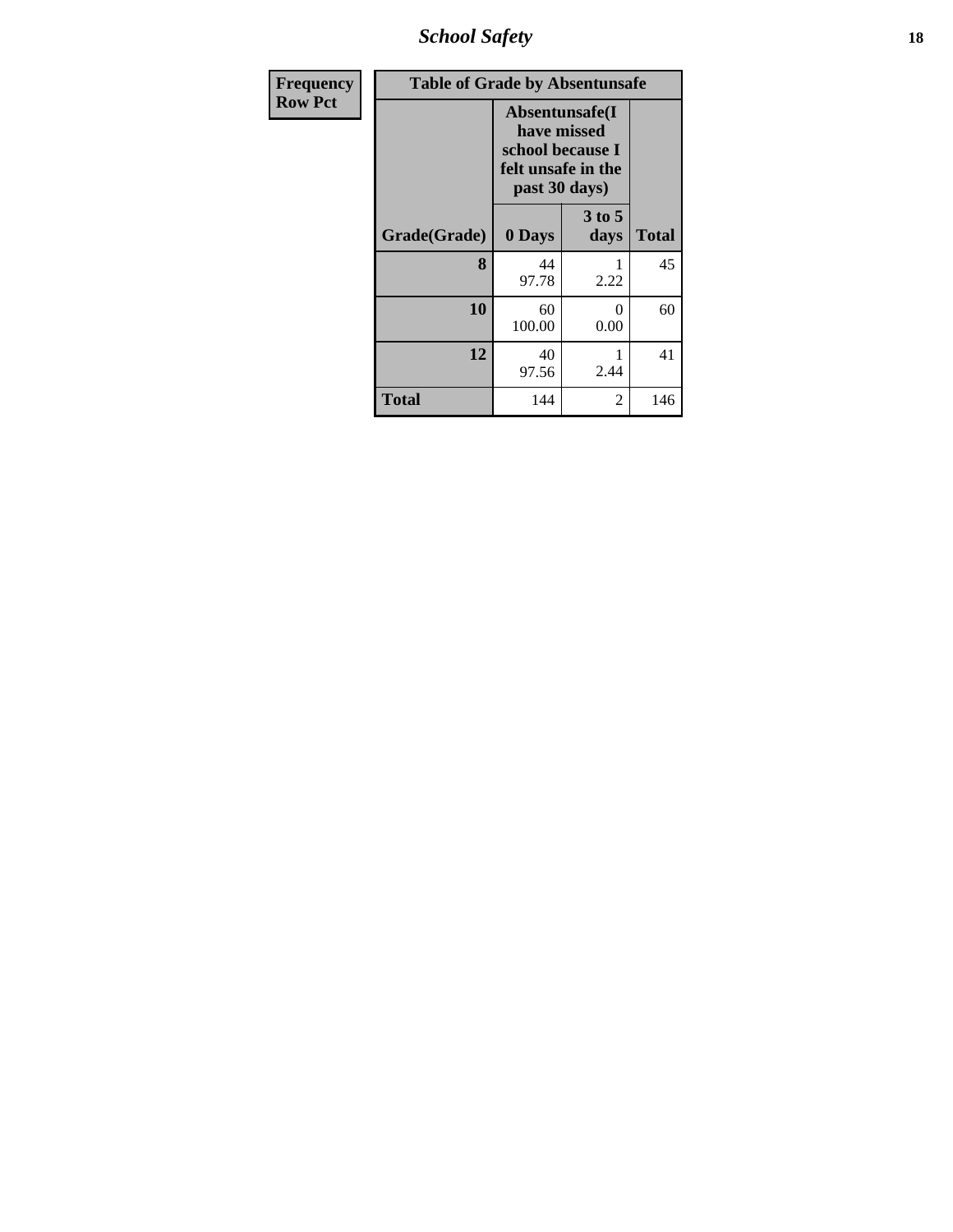#### **Frequency Row Pct**

| <b>Table of Grade by Alcohol</b> |                          |                                    |                 |                 |                        |                     |              |  |  |
|----------------------------------|--------------------------|------------------------------------|-----------------|-----------------|------------------------|---------------------|--------------|--|--|
|                                  |                          | Alcohol(Alcohol use, past 30 days) |                 |                 |                        |                     |              |  |  |
| Grade(Grade)                     | Did<br>not<br><b>use</b> | $1 - 2$<br>days                    | $3 - 5$<br>days | $6 - 9$<br>days | $10-19$<br>days        | <b>Every</b><br>day | <b>Total</b> |  |  |
| 8                                | 40<br>88.89              | 2<br>4.44                          | 2.22            | 2.22            | 0<br>0.00              | 2.22                | 45           |  |  |
| 10                               | 54<br>90.00              | 0<br>0.00                          | 3<br>5.00       | 0<br>0.00       | $\mathfrak{D}$<br>3.33 | 1.67                | 60           |  |  |
| 12                               | 30<br>73.17              | 6<br>14.63                         | 2.44            | 2.44            | $\mathfrak{D}$<br>4.88 | 2.44                | 41           |  |  |
| <b>Total</b>                     | 124                      | 8                                  | 5               | $\overline{2}$  | 4                      | 3                   | 146          |  |  |

| Frequency      | <b>Table of Grade by Cigarettes</b> |                                 |                  |                                                         |                   |                     |              |  |  |  |
|----------------|-------------------------------------|---------------------------------|------------------|---------------------------------------------------------|-------------------|---------------------|--------------|--|--|--|
| <b>Row Pct</b> |                                     |                                 |                  | <b>Cigarettes(Smoking tobacco use,</b><br>past 30 days) |                   |                     |              |  |  |  |
|                | Grade(Grade)                        | <b>Did</b><br>not<br><b>use</b> | $3 - 5$<br>days  | $10-19$<br>days                                         | $20 - 29$<br>days | <b>Every</b><br>day | <b>Total</b> |  |  |  |
|                | 8                                   | 45<br>100.00                    | $\Omega$<br>0.00 | $\theta$<br>0.00                                        | 0<br>0.00         | $\Omega$<br>0.00    | 45           |  |  |  |
|                | 10                                  | 59<br>98.33                     | $\Omega$<br>0.00 | $\Omega$<br>0.00                                        | 1.67              | $\Omega$<br>0.00    | 60           |  |  |  |
|                | 12                                  | 37<br>90.24                     | 2.44             | 2.44                                                    | 2.44              | 2.44                | 41           |  |  |  |
|                | <b>Total</b>                        | 141                             | 1                |                                                         | $\overline{2}$    |                     | 146          |  |  |  |

| <b>Frequency</b> |              | <b>Table of Grade by Smokeless</b>                        |              |
|------------------|--------------|-----------------------------------------------------------|--------------|
| <b>Row Pct</b>   |              | <b>Smokeless(Chewing</b><br>tobacco use,<br>past 30 days) |              |
|                  | Grade(Grade) | Did not use                                               | <b>Total</b> |
|                  | 8            | 45<br>100.00                                              | 45           |
|                  | 10           | 60<br>100.00                                              | 60           |
|                  | 12           | 41<br>100.00                                              | 41           |
|                  | <b>Total</b> | 146                                                       | 146          |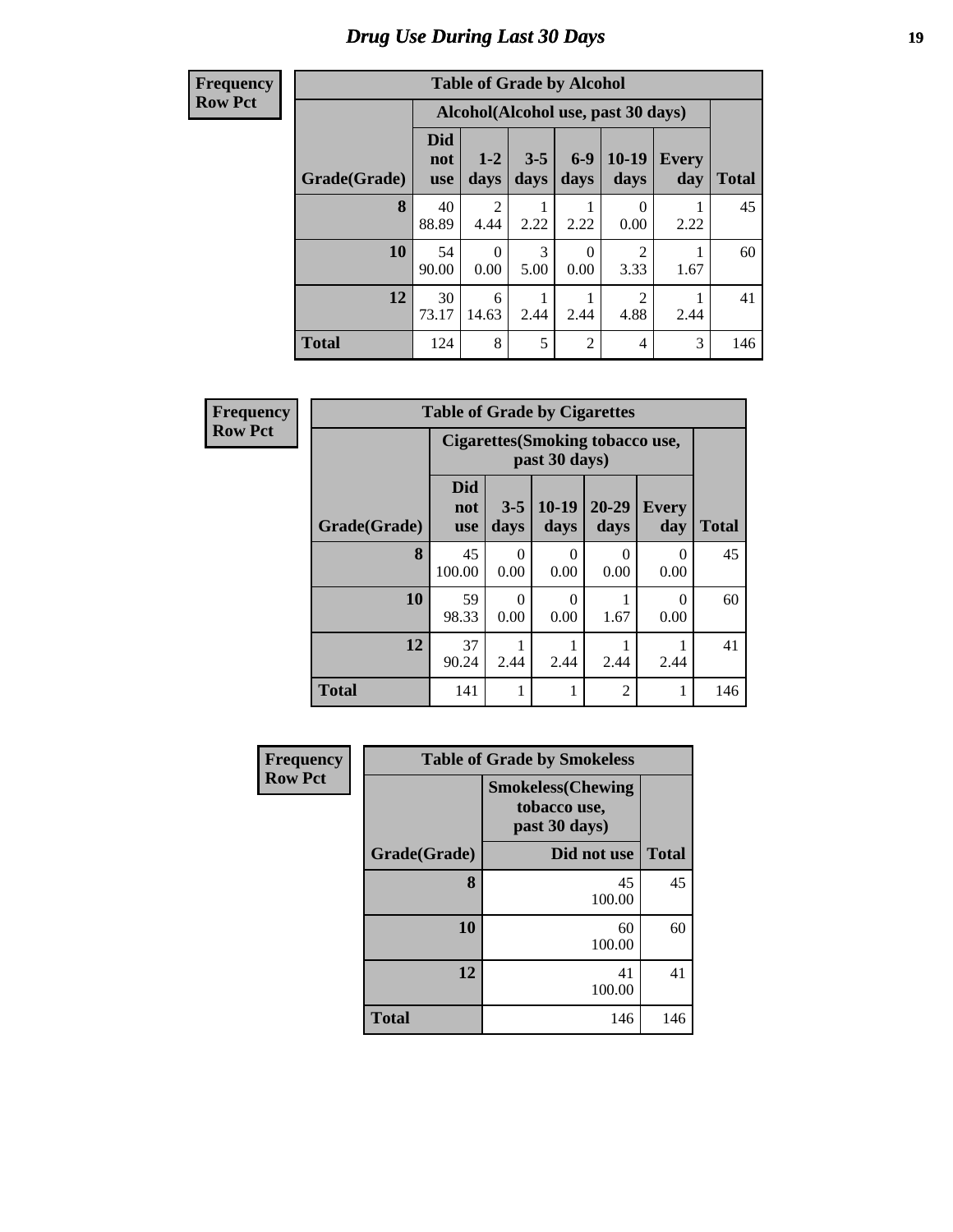#### **Frequency Row Pct**

| <b>Table of Grade by Marijuana</b> |
|------------------------------------|
|------------------------------------|

| Y | Table of Graue by Marijuana |                                 |                           |                 |                     |              |  |  |  |  |
|---|-----------------------------|---------------------------------|---------------------------|-----------------|---------------------|--------------|--|--|--|--|
|   |                             |                                 | Marijuana (Marijuana use, | past 30 days)   |                     |              |  |  |  |  |
|   | Grade(Grade)                | <b>Did</b><br>not<br><b>use</b> | $1 - 2$<br>days           | $6 - 9$<br>days | <b>Every</b><br>day | <b>Total</b> |  |  |  |  |
|   | 8                           | 44<br>97.78                     | 0<br>0.00                 | 0<br>0.00       | 2.22                | 45           |  |  |  |  |
|   | 10                          | 59<br>98.33                     | 0<br>0.00                 | 0<br>0.00       | 1.67                | 60           |  |  |  |  |
|   | 12                          | 37<br>90.24                     | 3<br>7.32                 | 2.44            | 0<br>0.00           | 41           |  |  |  |  |
|   | <b>Total</b>                | 140                             | 3                         | 1               | 2                   | 146          |  |  |  |  |

| Frequency      | <b>Table of Grade by Cocaine</b> |                                               |                           |              |  |  |  |
|----------------|----------------------------------|-----------------------------------------------|---------------------------|--------------|--|--|--|
| <b>Row Pct</b> |                                  | <b>Cocaine</b> (Cocaine<br>use, past 30 days) |                           |              |  |  |  |
|                | Grade(Grade)                     | Did not<br><b>use</b>                         | $1-2$ days                | <b>Total</b> |  |  |  |
|                | 8                                | 44<br>97.78                                   | 2.22                      | 45           |  |  |  |
|                | 10                               | 60<br>100.00                                  | 0.00                      | 60           |  |  |  |
|                | 12                               | 41<br>100.00                                  | $\mathbf{\Omega}$<br>0.00 | 41           |  |  |  |
|                | <b>Total</b>                     | 145                                           |                           | 146          |  |  |  |

| Frequency      | <b>Table of Grade by Inhalants</b> |                                                  |            |              |  |  |  |  |
|----------------|------------------------------------|--------------------------------------------------|------------|--------------|--|--|--|--|
| <b>Row Pct</b> |                                    | <b>Inhalants</b> (Inhalant<br>use, past 30 days) |            |              |  |  |  |  |
|                | Grade(Grade)                       | Did not<br><b>use</b>                            | $1-2$ days | <b>Total</b> |  |  |  |  |
|                | 8                                  | 45<br>100.00                                     | 0<br>0.00  | 45           |  |  |  |  |
|                | 10                                 | 60<br>100.00                                     | 0<br>0.00  | 60           |  |  |  |  |
|                | 12                                 | 40<br>97.56                                      | 2.44       | 41           |  |  |  |  |
|                | <b>Total</b>                       | 145                                              | 1          | 146          |  |  |  |  |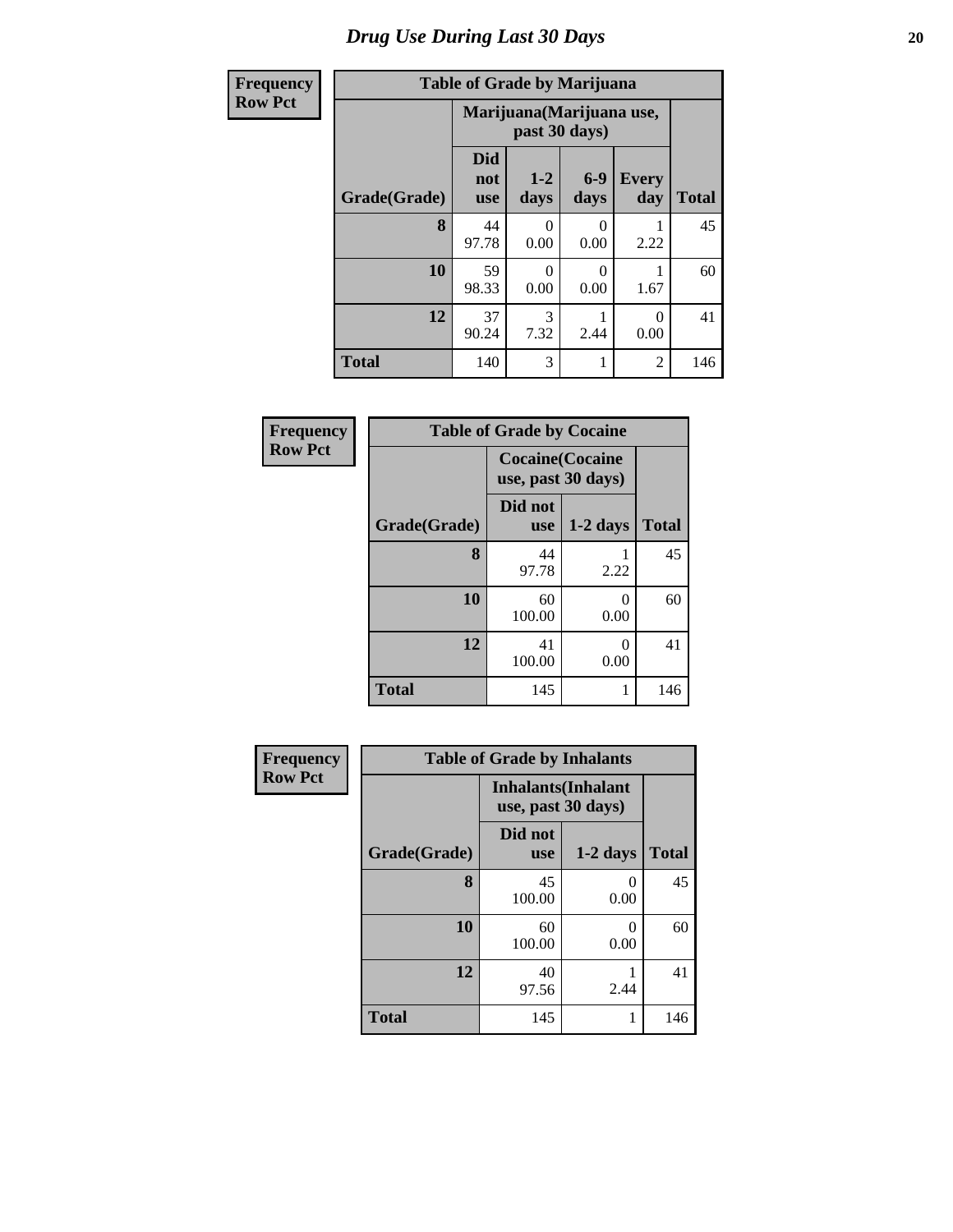| <b>Frequency</b> | <b>Table of Grade by Steroids</b> |                                                |                 |              |  |  |
|------------------|-----------------------------------|------------------------------------------------|-----------------|--------------|--|--|
| <b>Row Pct</b>   |                                   | <b>Steroids</b> (Steroid<br>use, past 30 days) |                 |              |  |  |
|                  | Grade(Grade)                      | Did not<br><b>use</b>                          | $1 - 2$<br>days | <b>Total</b> |  |  |
|                  | 8                                 | 45<br>100.00                                   | 0<br>0.00       | 45           |  |  |
|                  | 10                                | 59<br>98.33                                    | 1.67            | 60           |  |  |
|                  | 12                                | 41<br>100.00                                   | ∩<br>0.00       | 41           |  |  |
|                  | <b>Total</b>                      | 145                                            |                 | 146          |  |  |

| Frequency      | <b>Table of Grade by Ecstasy</b> |                                               |                 |                  |              |  |  |
|----------------|----------------------------------|-----------------------------------------------|-----------------|------------------|--------------|--|--|
| <b>Row Pct</b> |                                  | <b>Ecstasy</b> (Ecstasy<br>use, past 30 days) |                 |                  |              |  |  |
|                | Grade(Grade)                     | <b>Did</b><br>not<br><b>use</b>               | $1 - 2$<br>days | $3 - 5$<br>days  | <b>Total</b> |  |  |
|                | 8                                | 45<br>100.00                                  | 0<br>0.00       | $\Omega$<br>0.00 | 45           |  |  |
|                | 10                               | 60<br>100.00                                  | 0<br>0.00       | 0<br>0.00        | 60           |  |  |
|                | 12                               | 39<br>95.12                                   | 2.44            | 2.44             | 41           |  |  |
|                | <b>Total</b>                     | 144                                           | 1               | 1                | 146          |  |  |

| <b>Frequency</b> | <b>Table of Grade by Meth</b> |                                                   |              |  |  |
|------------------|-------------------------------|---------------------------------------------------|--------------|--|--|
| <b>Row Pct</b>   |                               | <b>Meth(Methamphetamine</b><br>use, past 30 days) |              |  |  |
|                  | Grade(Grade)                  | Did not use                                       | <b>Total</b> |  |  |
|                  | 8                             | 45<br>100.00                                      | 45           |  |  |
|                  | 10                            | 60<br>100.00                                      | 60           |  |  |
|                  | 12                            | 41<br>100.00                                      | 41           |  |  |
|                  | <b>Total</b>                  | 146                                               | 146          |  |  |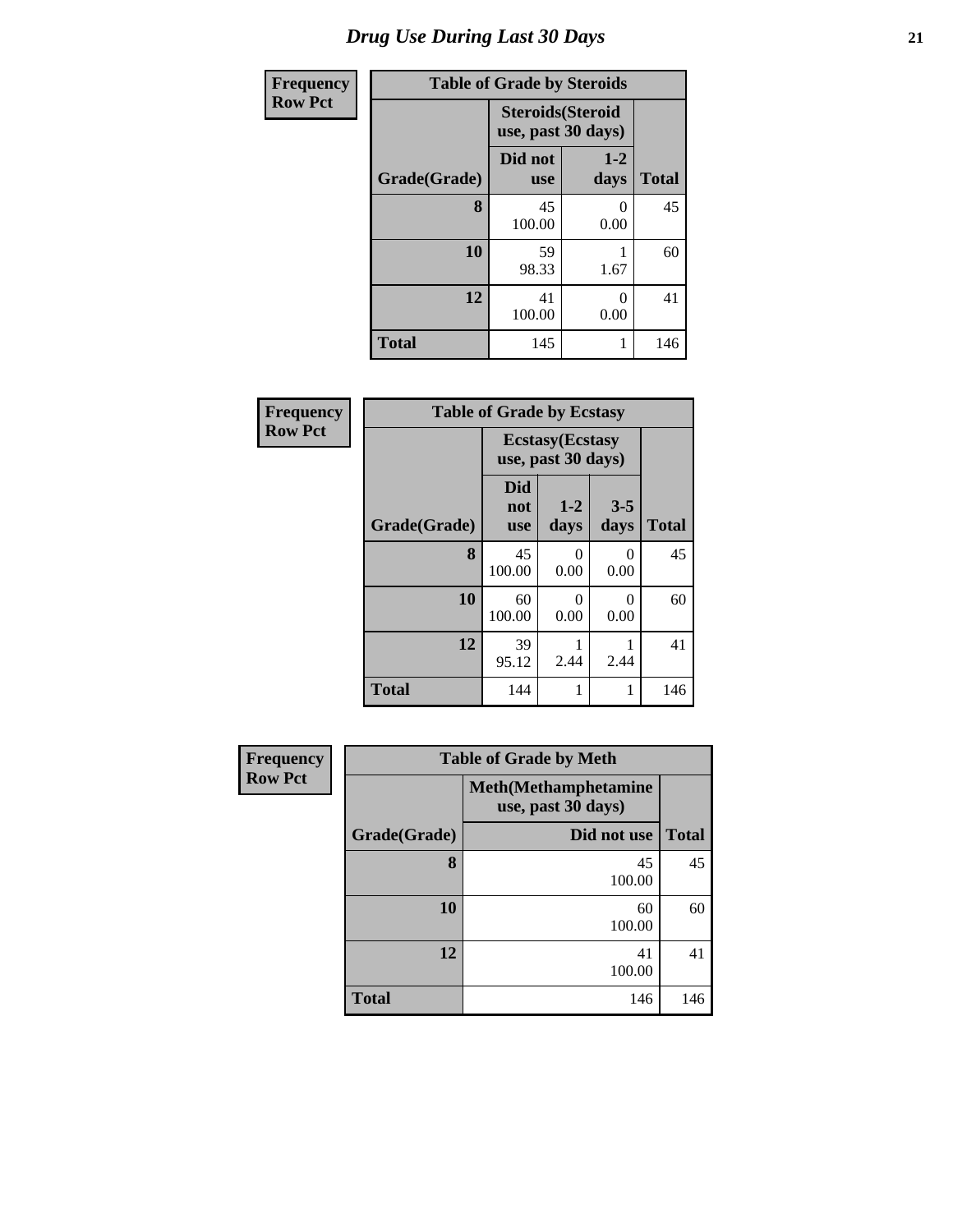| <b>Frequency</b> | <b>Table of Grade by Hallucinogens</b> |                                                   |            |          |              |  |
|------------------|----------------------------------------|---------------------------------------------------|------------|----------|--------------|--|
| <b>Row Pct</b>   |                                        | Hallucinogens (Hallucinogen<br>use, past 30 days) |            |          |              |  |
|                  | Grade(Grade)                           | Did not<br><b>use</b>                             | $3-5$ days | 6-9 days | <b>Total</b> |  |
|                  | 8                                      | 45<br>100.00                                      | 0<br>0.00  | 0.00     | 45           |  |
|                  | 10                                     | 60<br>100.00                                      | 0<br>0.00  | 0.00     | 60           |  |
|                  | 12                                     | 39<br>95.12                                       | 2.44       | 2.44     | 41           |  |
|                  | <b>Total</b>                           | 144                                               |            |          | 146          |  |

| Frequency      | <b>Table of Grade by Prescription</b>                                             |                                 |                  |                  |                  |              |  |
|----------------|-----------------------------------------------------------------------------------|---------------------------------|------------------|------------------|------------------|--------------|--|
| <b>Row Pct</b> | <b>Prescription</b> (Prescription<br>drugs not prescribed to me,<br>past 30 days) |                                 |                  |                  |                  |              |  |
|                | Grade(Grade)                                                                      | <b>Did</b><br>not<br><b>use</b> | $1 - 2$<br>days  | $6 - 9$<br>days  | 20-29<br>days    | <b>Total</b> |  |
|                | 8                                                                                 | 44<br>97.78                     | $\Omega$<br>0.00 | 2.22             | $\Omega$<br>0.00 | 45           |  |
|                | 10                                                                                | 58<br>96.67                     | 1.67             | $\theta$<br>0.00 | 1.67             | 60           |  |
|                | 12                                                                                | 39<br>95.12                     | 2.44             | 2.44             | 0<br>0.00        | 41           |  |
|                | <b>Total</b>                                                                      | 141                             | 2                | $\overline{c}$   |                  | 146          |  |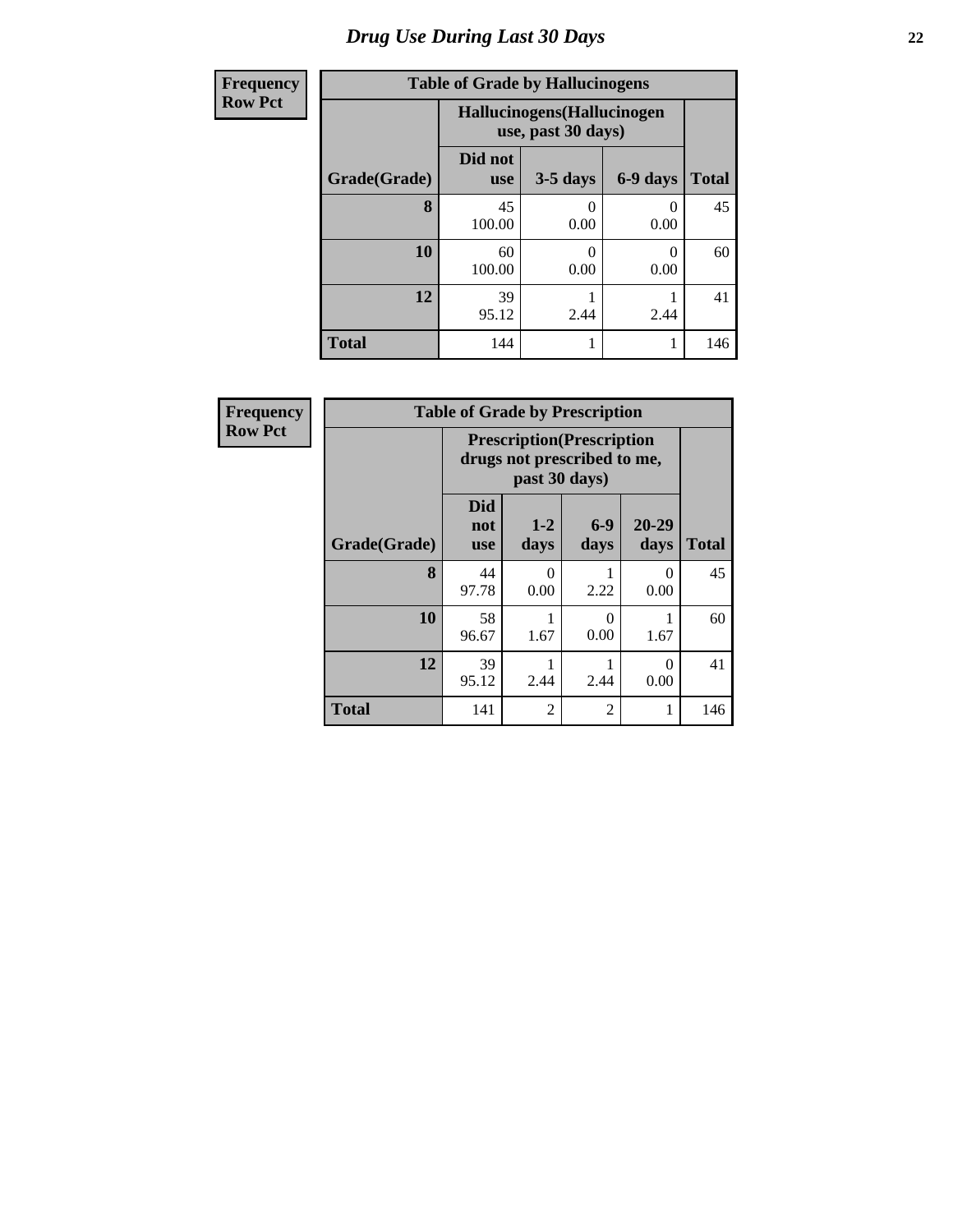#### **Frequency Col Pct**

| <b>Table of Alcoholease by Grade</b> |              |             |             |              |  |  |
|--------------------------------------|--------------|-------------|-------------|--------------|--|--|
| Alcoholease(It is                    | Grade(Grade) |             |             |              |  |  |
| easy to get alcohol)                 | 8            | 10          | 12          | <b>Total</b> |  |  |
| <b>Strongly Agree</b>                | 5<br>11.11   | 11<br>18.33 | 10<br>24.39 | 26           |  |  |
| <b>Somewhat Agree</b>                | 12<br>26.67  | 21<br>35.00 | 15<br>36.59 | 48           |  |  |
| <b>Somewhat Disagree</b>             | 12<br>26.67  | 11<br>18.33 | 10<br>24.39 | 33           |  |  |
| <b>Strongly Disagree</b>             | 16<br>35.56  | 17<br>28.33 | 6<br>14.63  | 39           |  |  |
| <b>Total</b>                         | 45           | 60          | 41          | 146          |  |  |

#### **Frequency Col Pct Table of Cigarettesease by Grade Cigarettesease(It is easy to get smoking tobacco) Grade(Grade) 8 10 12 Total Strongly Agree** 2 4.44 21.67 13 17.07 **Somewhat Agree** 6 13.33 14 23.33 34.15 **Somewhat Disagree** 9 20.00 7 11.67

| <b>Somewhat Disagree</b> | 20.00       | 11.67       | 19.51       | 24  |
|--------------------------|-------------|-------------|-------------|-----|
| <b>Strongly Disagree</b> | 28<br>62.22 | 26<br>43.33 | 12<br>29.27 | 66  |
| <b>Total</b>             | 45          | 60          | 41          | 146 |

7

14

22

34

| Frequency      | <b>Table of Smokelessease by Grade</b>             |             |              |             |              |  |  |
|----------------|----------------------------------------------------|-------------|--------------|-------------|--------------|--|--|
| <b>Col Pct</b> | <b>Smokelessease</b> (It is<br>easy to get chewing |             | Grade(Grade) |             |              |  |  |
|                | tobacco)                                           | 8           | 10           | 12          | <b>Total</b> |  |  |
|                | <b>Strongly Agree</b>                              | 3<br>6.67   | 5<br>8.33    | 6<br>14.63  | 14           |  |  |
|                | <b>Somewhat Agree</b>                              | 3<br>6.67   | 7<br>11.67   | 5<br>12.20  | 15           |  |  |
|                | <b>Somewhat Disagree</b>                           | 4<br>8.89   | 14<br>23.33  | 8<br>19.51  | 26           |  |  |
|                | <b>Strongly Disagree</b>                           | 35<br>77.78 | 34<br>56.67  | 22<br>53.66 | 91           |  |  |
|                | <b>Total</b>                                       | 45          | 60           | 41          | 146          |  |  |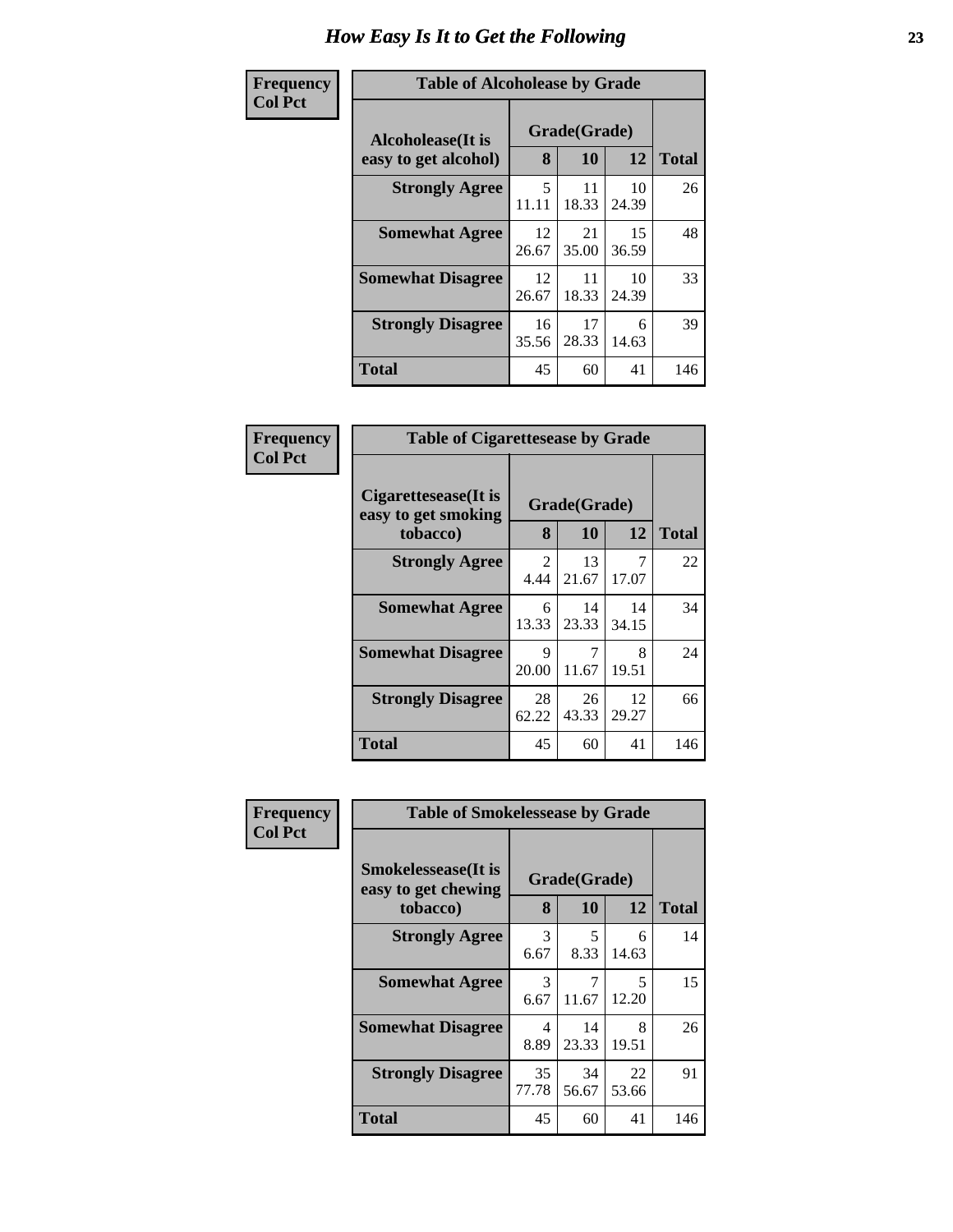#### **Frequency Col Pct**

| <b>Table of Marijuanaease by Grade</b>           |                   |              |             |     |  |  |
|--------------------------------------------------|-------------------|--------------|-------------|-----|--|--|
| Marijuanaease(It is<br>easy to get<br>marijuana) | Grade(Grade)<br>8 | <b>Total</b> |             |     |  |  |
| <b>Strongly Agree</b>                            | 4<br>8.89         | 13<br>21.67  | 14<br>34.15 | 31  |  |  |
| <b>Somewhat Agree</b>                            | 4<br>8.89         | 13<br>21.67  | 8<br>19.51  | 25  |  |  |
| <b>Somewhat Disagree</b>                         | 5<br>11.11        | 7<br>11.67   | 17.07       | 19  |  |  |
| <b>Strongly Disagree</b>                         | 32<br>71.11       | 27<br>45.00  | 12<br>29.27 | 71  |  |  |
| <b>Total</b>                                     | 45                | 60           | 41          | 146 |  |  |

| <b>Table of Cocaineease by Grade</b>      |             |                          |             |                   |  |  |
|-------------------------------------------|-------------|--------------------------|-------------|-------------------|--|--|
| Cocaineease(It is<br>easy to get cocaine) | 8           | Grade(Grade)<br>12<br>10 |             |                   |  |  |
| <b>Strongly Agree</b>                     | 2<br>4.44   | 4<br>6.67                | 2<br>4.88   | <b>Total</b><br>8 |  |  |
| <b>Somewhat Agree</b>                     | 2.22        | 11.67                    | 5<br>12.20  | 13                |  |  |
| <b>Somewhat Disagree</b>                  | 5<br>11.11  | 9<br>15.00               | 7<br>17.07  | 21                |  |  |
| <b>Strongly Disagree</b>                  | 37<br>82.22 | 40<br>66.67              | 27<br>65.85 | 104               |  |  |
| <b>Total</b>                              | 45          | 60                       | 41          | 146               |  |  |

| Frequency<br><b>Col Pct</b> | <b>Table of Inhalantsease by Grade</b>                   |             |                    |             |              |
|-----------------------------|----------------------------------------------------------|-------------|--------------------|-------------|--------------|
|                             | <b>Inhalantsease</b> (It is<br>easy to get<br>inhalants) | 8           | Grade(Grade)<br>10 | 12          | <b>Total</b> |
|                             | <b>Strongly Agree</b>                                    | 8<br>17.78  | 16<br>26.67        | 11<br>26.83 | 35           |
|                             | <b>Somewhat Agree</b>                                    | 5<br>11.11  | 11<br>18.33        | 10<br>24.39 | 26           |
|                             | <b>Somewhat Disagree</b>                                 | 2<br>4.44   | 7<br>11.67         | 5<br>12.20  | 14           |
|                             | <b>Strongly Disagree</b>                                 | 30<br>66.67 | 26<br>43.33        | 15<br>36.59 | 71           |
|                             | Total                                                    | 45          | 60                 | 41          | 146          |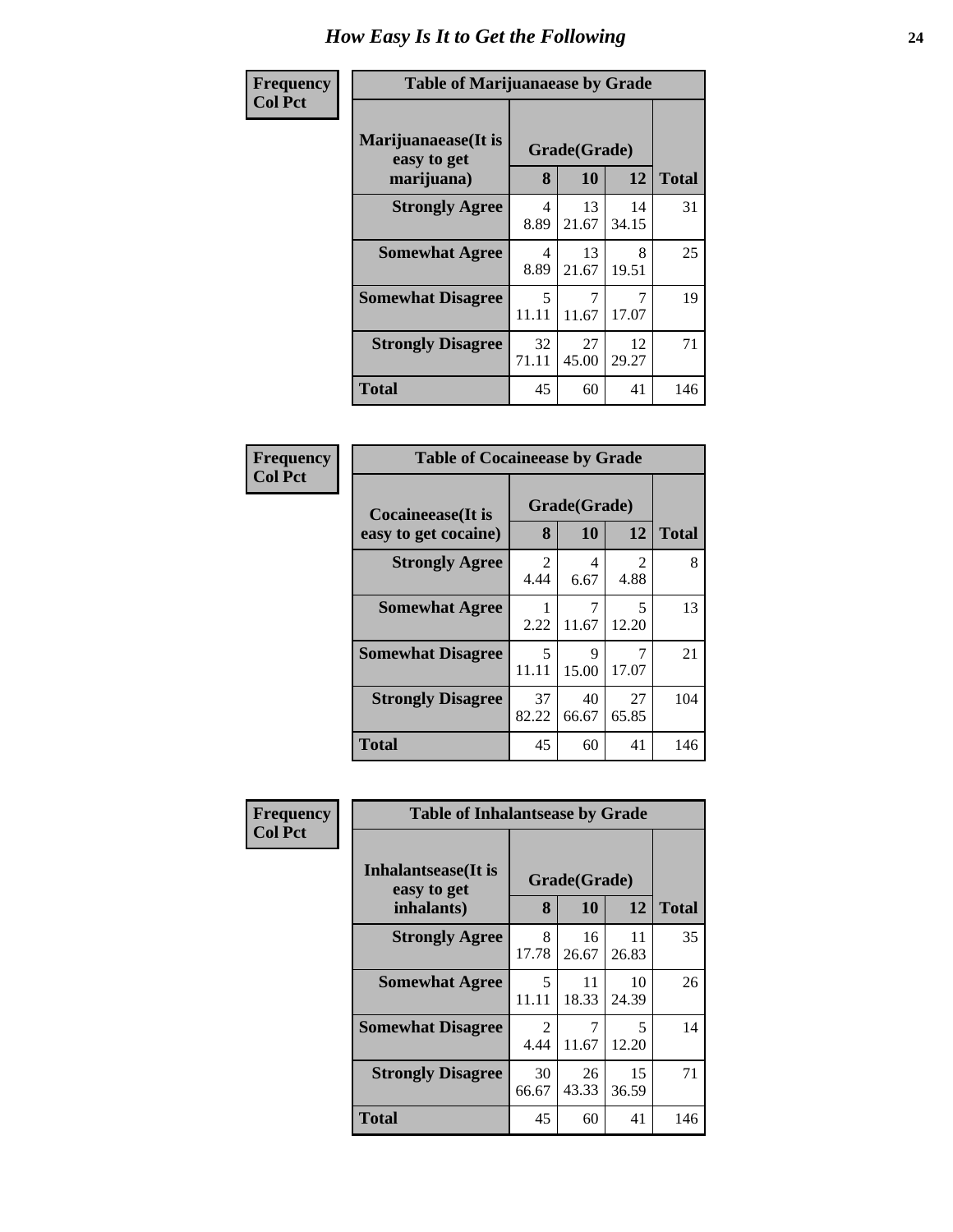| <b>Table of Steroidsease by Grade</b> |                       |             |                        |              |  |  |
|---------------------------------------|-----------------------|-------------|------------------------|--------------|--|--|
| <b>Steroidsease</b> (It is            | Grade(Grade)          |             |                        |              |  |  |
| easy to get steroids)                 | 8                     | 10          | 12                     | <b>Total</b> |  |  |
| <b>Strongly Agree</b>                 | $\mathcal{L}$<br>4.44 | 1.67        | $\mathfrak{D}$<br>4.88 | 5            |  |  |
| <b>Somewhat Agree</b>                 | 3<br>6.67             | 3<br>5.00   | 5<br>12.20             | 11           |  |  |
| <b>Somewhat Disagree</b>              | 4<br>8.89             | 14<br>23.33 | 13<br>31.71            | 31           |  |  |
| <b>Strongly Disagree</b>              | 36<br>80.00           | 42<br>70.00 | 21<br>51.22            | 99           |  |  |
| <b>Total</b>                          | 45                    | 60          | 41                     | 146          |  |  |

| Frequency      | <b>Table of Ecstasyease by Grade</b>              |             |                    |                        |              |  |  |  |
|----------------|---------------------------------------------------|-------------|--------------------|------------------------|--------------|--|--|--|
| <b>Col Pct</b> | <b>Ecstasyease</b> (It is<br>easy to get ecstasy) | 8           | Grade(Grade)<br>10 | 12                     | <b>Total</b> |  |  |  |
|                | <b>Strongly Agree</b>                             | 3<br>6.67   | 3<br>5.00          | $\mathfrak{D}$<br>4.88 | 8            |  |  |  |
|                | <b>Somewhat Agree</b>                             | 2.22        | 8<br>13.33         | 7<br>17.07             | 16           |  |  |  |
|                | <b>Somewhat Disagree</b>                          | 5<br>11.11  | 10<br>16.67        | 9<br>21.95             | 24           |  |  |  |
|                | <b>Strongly Disagree</b>                          | 36<br>80.00 | 39<br>65.00        | 23<br>56.10            | 98           |  |  |  |
|                | <b>Total</b>                                      | 45          | 60                 | 41                     | 146          |  |  |  |

| Frequency      |                                                            |             |                    |             | <b>Table of Methease by Grade</b> |  |  |  |  |  |  |  |  |
|----------------|------------------------------------------------------------|-------------|--------------------|-------------|-----------------------------------|--|--|--|--|--|--|--|--|
| <b>Col Pct</b> | <b>Methease</b> (It is easy<br>to get<br>methamphetamines) | 8           | Grade(Grade)<br>10 | 12          | <b>Total</b>                      |  |  |  |  |  |  |  |  |
|                | <b>Strongly Agree</b>                                      | 2<br>4.44   | 2<br>3.33          | 2<br>4.88   | 6                                 |  |  |  |  |  |  |  |  |
|                | <b>Somewhat Agree</b>                                      | 2.22        | 4<br>6.67          | 3<br>7.32   | 8                                 |  |  |  |  |  |  |  |  |
|                | <b>Somewhat Disagree</b>                                   | 3<br>6.67   | 11<br>18.33        | 10<br>24.39 | 24                                |  |  |  |  |  |  |  |  |
|                | <b>Strongly Disagree</b>                                   | 39<br>86.67 | 43<br>71.67        | 26<br>63.41 | 108                               |  |  |  |  |  |  |  |  |
|                | Total                                                      | 45          | 60                 | 41          | 146                               |  |  |  |  |  |  |  |  |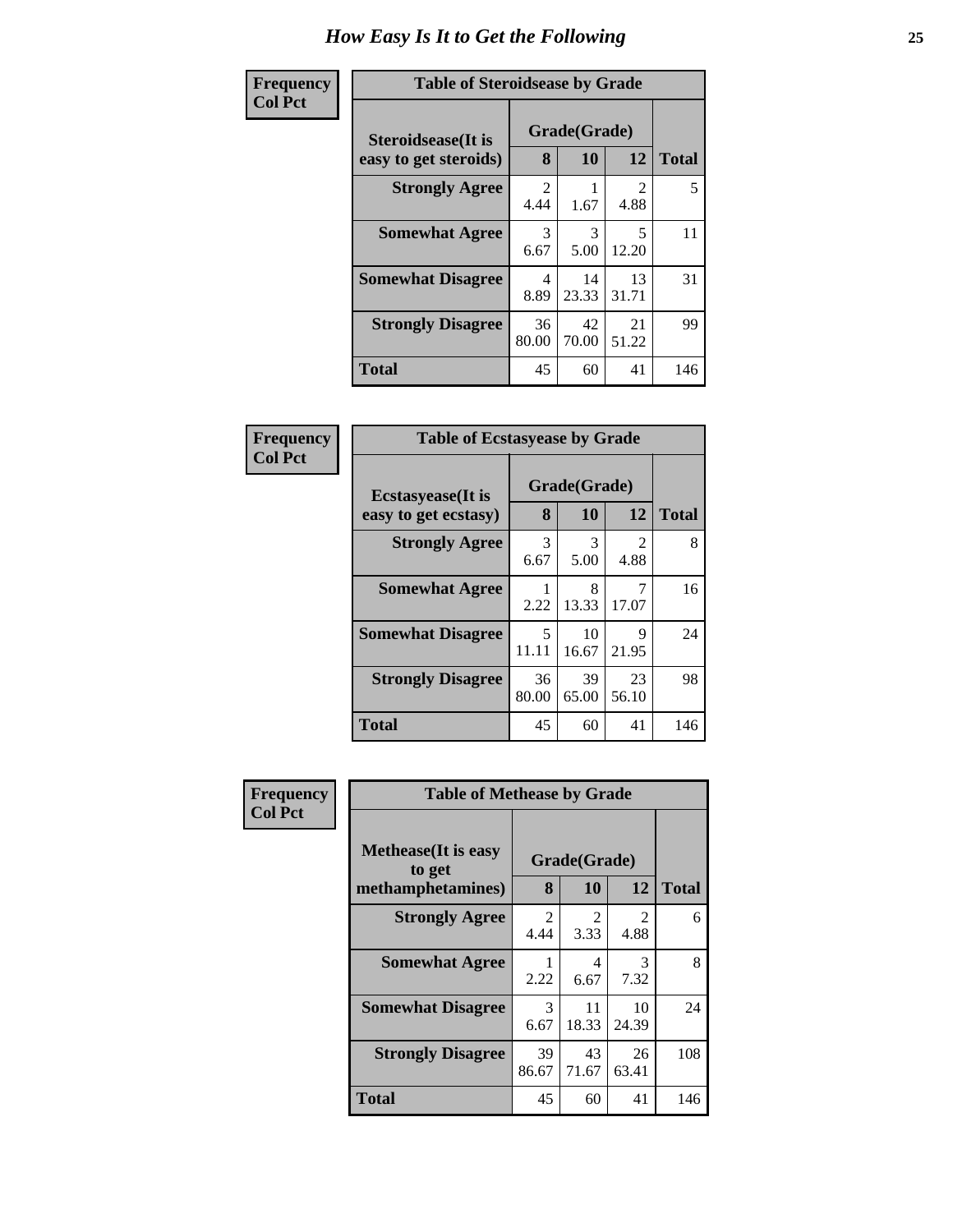| Frequency      | <b>Table of Hallucinogensease by Grade</b>               |                        |                    |                               |              |  |  |
|----------------|----------------------------------------------------------|------------------------|--------------------|-------------------------------|--------------|--|--|
| <b>Col Pct</b> | Hallucinogensease(It<br>is easy to get<br>hallucinogens) | 8                      | Grade(Grade)<br>10 | 12                            | <b>Total</b> |  |  |
|                | <b>Strongly Agree</b>                                    | $\mathfrak{D}$<br>4.44 | 1.67               | $\mathcal{D}_{\cdot}$<br>4.88 | 5            |  |  |
|                | <b>Somewhat Agree</b>                                    | 3<br>6.67              | 5<br>8.33          | 5<br>12.20                    | 13           |  |  |
|                | <b>Somewhat Disagree</b>                                 | 3<br>6.67              | 16<br>26.67        | 11<br>26.83                   | 30           |  |  |
|                | <b>Strongly Disagree</b>                                 | 37<br>82.22            | 38<br>63.33        | 23<br>56.10                   | 98           |  |  |
|                | <b>Total</b>                                             | 45                     | 60                 | 41                            | 146          |  |  |

| <b>Frequency</b> |
|------------------|
| <b>Col Pct</b>   |

| <b>Table of Prescriptionease by Grade</b>                                                |                        |              |             |       |  |  |
|------------------------------------------------------------------------------------------|------------------------|--------------|-------------|-------|--|--|
| <b>Prescriptionease</b> (It<br>is easy to get<br>prescription drugs<br>not prescribed to |                        | Grade(Grade) |             |       |  |  |
| me)                                                                                      | 8                      | 10           | 12          | Total |  |  |
| <b>Strongly Agree</b>                                                                    | 9<br>20.00             | 17<br>28.33  | 12<br>29.27 | 38    |  |  |
| <b>Somewhat Agree</b>                                                                    | 6<br>13.33             | 20<br>33.33  | 10<br>24.39 | 36    |  |  |
| <b>Somewhat Disagree</b>                                                                 | $\mathfrak{D}$<br>4.44 | 7<br>11.67   | 7<br>17.07  | 16    |  |  |
| <b>Strongly Disagree</b>                                                                 | 28<br>62.22            | 16<br>26.67  | 12<br>29.27 | 56    |  |  |
| Total                                                                                    | 45                     | 60           | 41          | 146   |  |  |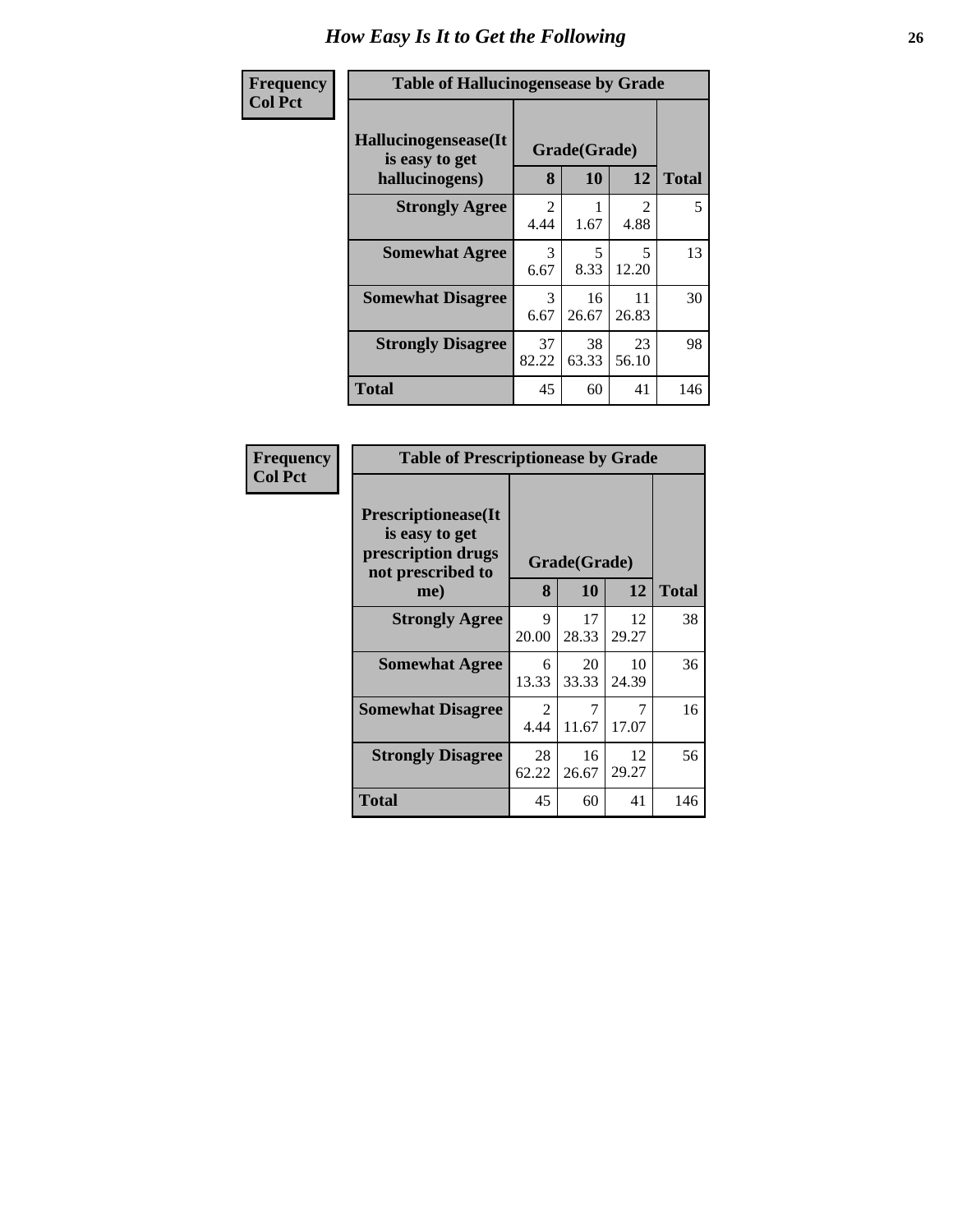### *Age at Onset of Use* **27** *Results for "Age at Onset of Use" questions exclude students who said they did not use that substance*

| <b>Frequency</b> | <b>Table of Grade by Alcoholinit</b>             |                         |                        |                  |                           |                         |                  |       |                  |                  |                  |              |
|------------------|--------------------------------------------------|-------------------------|------------------------|------------------|---------------------------|-------------------------|------------------|-------|------------------|------------------|------------------|--------------|
| <b>Row Pct</b>   | Alcoholinit (I started using alcohol when I was) |                         |                        |                  |                           |                         |                  |       |                  |                  |                  |              |
|                  | Grade(Grade)                                     | 8 or<br>younger         | 9                      | <b>10</b>        | <b>11</b>                 | 12                      | 13               | 14    | 15               | <b>16</b>        | 17               | <b>Total</b> |
|                  | 8                                                | 12.50                   | 12.50                  | 12.50            | 12.50                     | 3<br>37.50              | $\Omega$<br>0.00 | 12.50 | $\theta$<br>0.00 | $\Omega$<br>0.00 | $\Omega$<br>0.00 | 8            |
|                  | 10                                               | 2<br>22.22              | $\overline{0}$<br>0.00 | $\theta$<br>0.00 | $\Omega$<br>0.00          | $\overline{c}$<br>22.22 | 3<br>33.33       | 11.11 | 11.11            | $\Omega$<br>0.00 | $\Omega$<br>0.00 | 9            |
|                  | 12                                               | $\overline{4}$<br>25.00 | $\overline{0}$<br>0.00 | $\theta$<br>0.00 | $\Omega$<br>$0.00\,$      | 6.25                    | 3<br>18.75       | 6.25  | 2<br>12.50       | 4<br>25.00       | 6.25             | 16           |
|                  | <b>Total</b>                                     | ┑                       |                        |                  |                           | 6                       | 6                | 3     | 3                | 4                |                  | 33           |
|                  |                                                  |                         |                        |                  | Frequency Missing $= 113$ |                         |                  |       |                  |                  |                  |              |

| Frequency      | <b>Table of Grade by Cigarettesinit</b> |                                                         |                           |                  |                         |                                      |                  |                  |                |
|----------------|-----------------------------------------|---------------------------------------------------------|---------------------------|------------------|-------------------------|--------------------------------------|------------------|------------------|----------------|
| <b>Row Pct</b> |                                         | Cigarettesinit(I started smoking tobacco when I<br>was) |                           |                  |                         |                                      |                  |                  |                |
|                | Grade(Grade)                            | 8 or<br>younger                                         | 12                        | 13               | 14                      | 15                                   | <b>16</b>        | <b>17</b>        | <b>Total</b>   |
|                | 8                                       | $\Omega$<br>0.00                                        | 100.00                    | $\Omega$<br>0.00 | $\Omega$<br>0.00        | $\Omega$<br>0.00                     | $\Omega$<br>0.00 | $\Omega$<br>0.00 |                |
|                | 10                                      | $\theta$<br>0.00                                        | 2<br>50.00                | $\Omega$<br>0.00 | $\overline{2}$<br>50.00 | $\Omega$<br>0.00                     | 0<br>0.00        | 0.00             | $\overline{4}$ |
|                | 12                                      | 12.50                                                   | $\Omega$<br>0.00          | 12.50            | 12.50                   | $\mathcal{D}_{\mathcal{A}}$<br>25.00 | 2<br>25.00       | 12.50            | 8              |
|                | <b>Total</b>                            | 1                                                       | $\mathcal{E}$             |                  | 3                       | $\overline{2}$                       | $\overline{2}$   |                  | 13             |
|                |                                         |                                                         | Frequency Missing $= 133$ |                  |                         |                                      |                  |                  |                |

| Frequency      | <b>Table of Grade by Smokelessinit</b>      |                                                                 |              |  |  |  |  |  |
|----------------|---------------------------------------------|-----------------------------------------------------------------|--------------|--|--|--|--|--|
| <b>Row Pct</b> |                                             | Smokelessinit(I<br>started<br>chewing<br>tobacco when I<br>was) |              |  |  |  |  |  |
|                | Grade(Grade)                                | 14                                                              | <b>Total</b> |  |  |  |  |  |
|                | 8                                           | 0                                                               | 0            |  |  |  |  |  |
|                | 10                                          | 0                                                               | $\theta$     |  |  |  |  |  |
|                | 12                                          | 100.00                                                          | 1            |  |  |  |  |  |
|                | <b>Total</b>                                |                                                                 | 1            |  |  |  |  |  |
|                | <b>Frequency Missing <math>= 145</math></b> |                                                                 |              |  |  |  |  |  |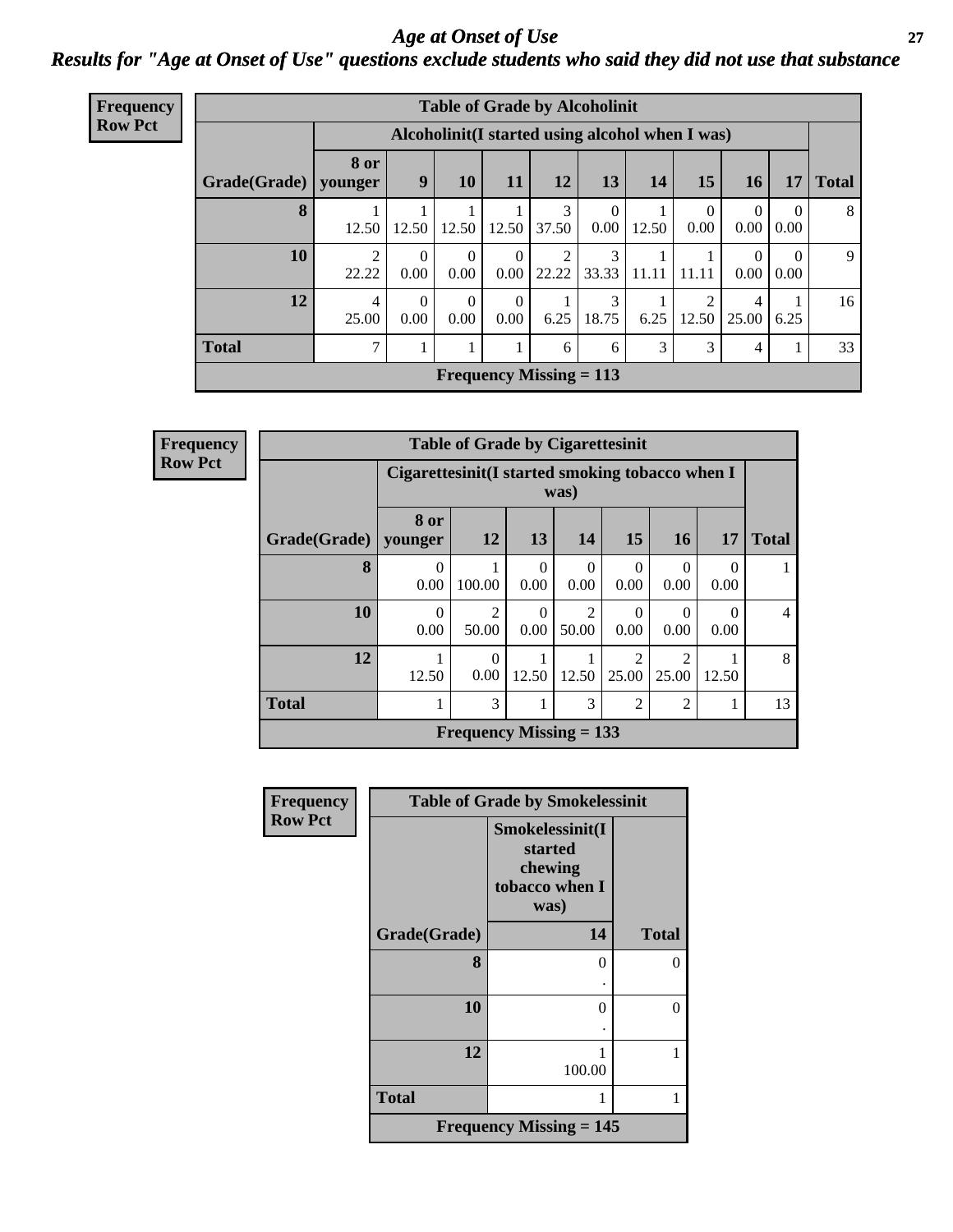#### *Age at Onset of Use* **28**

### *Results for "Age at Onset of Use" questions exclude students who said they did not use that substance*

| <b>Frequency</b> |  |
|------------------|--|
| <b>Row Pct</b>   |  |

| <b>Table of Grade by Marijuanainit</b> |           |                                                         |                |                                |       |                  |                        |              |
|----------------------------------------|-----------|---------------------------------------------------------|----------------|--------------------------------|-------|------------------|------------------------|--------------|
|                                        |           | Marijuanainit (I started using marijuana<br>when I was) |                |                                |       |                  |                        |              |
| Grade(Grade)                           | <b>10</b> | 12                                                      | 13             | 14                             | 15    | 16               | 17                     | <b>Total</b> |
| 8                                      | 0<br>0.00 | 50.00                                                   | 0<br>0.00      | $\Omega$<br>0.00               | 50.00 | $\theta$<br>0.00 | $\theta$<br>0.00       | 2            |
| 10                                     | 0<br>0.00 | 0.00                                                    | 33.33          | 33.33                          | 33.33 | 0.00             | 0.00                   | 3            |
| 12                                     |           |                                                         |                | 11.11                          | .     | 11.11            | $\mathcal{R}$<br>33.33 | 9            |
| <b>Total</b>                           | 1         | $\overline{c}$                                          | $\overline{2}$ | $\overline{2}$                 | 3     | 1                | 3                      | 14           |
|                                        |           |                                                         |                | <b>Frequency Missing = 132</b> |       |                  |                        |              |

| Frequency      | <b>Table of Grade by Cocaineinit</b> |                                                          |              |  |  |  |  |
|----------------|--------------------------------------|----------------------------------------------------------|--------------|--|--|--|--|
| <b>Row Pct</b> |                                      | Cocaineinit(I<br>started using<br>cocaine<br>when I was) |              |  |  |  |  |
|                | Grade(Grade)                         | 8 or younger                                             | <b>Total</b> |  |  |  |  |
|                | 8                                    | 100.00                                                   |              |  |  |  |  |
|                | 10                                   | 0                                                        | 0            |  |  |  |  |
|                | 12                                   | 0                                                        | 0            |  |  |  |  |
|                | <b>Total</b>                         | 1                                                        |              |  |  |  |  |
|                |                                      | <b>Frequency Missing = 145</b>                           |              |  |  |  |  |

| Frequency      | <b>Table of Grade by Inhalantsinit</b> |                                                              |           |              |  |  |  |  |  |
|----------------|----------------------------------------|--------------------------------------------------------------|-----------|--------------|--|--|--|--|--|
| <b>Row Pct</b> |                                        | Inhalantsinit(I<br>started using<br>inhalants when I<br>was) |           |              |  |  |  |  |  |
|                | Grade(Grade)   younger                 | 8 or                                                         | 13        | <b>Total</b> |  |  |  |  |  |
|                | 8                                      | 0                                                            | 0         | $\theta$     |  |  |  |  |  |
|                | 10                                     | $\Omega$<br>0.00                                             | 100.00    |              |  |  |  |  |  |
|                | 12                                     | 100.00                                                       | 0<br>0.00 |              |  |  |  |  |  |
|                | <b>Total</b>                           | 1                                                            | 1         | 2            |  |  |  |  |  |
|                |                                        | <b>Frequency Missing <math>= 144</math></b>                  |           |              |  |  |  |  |  |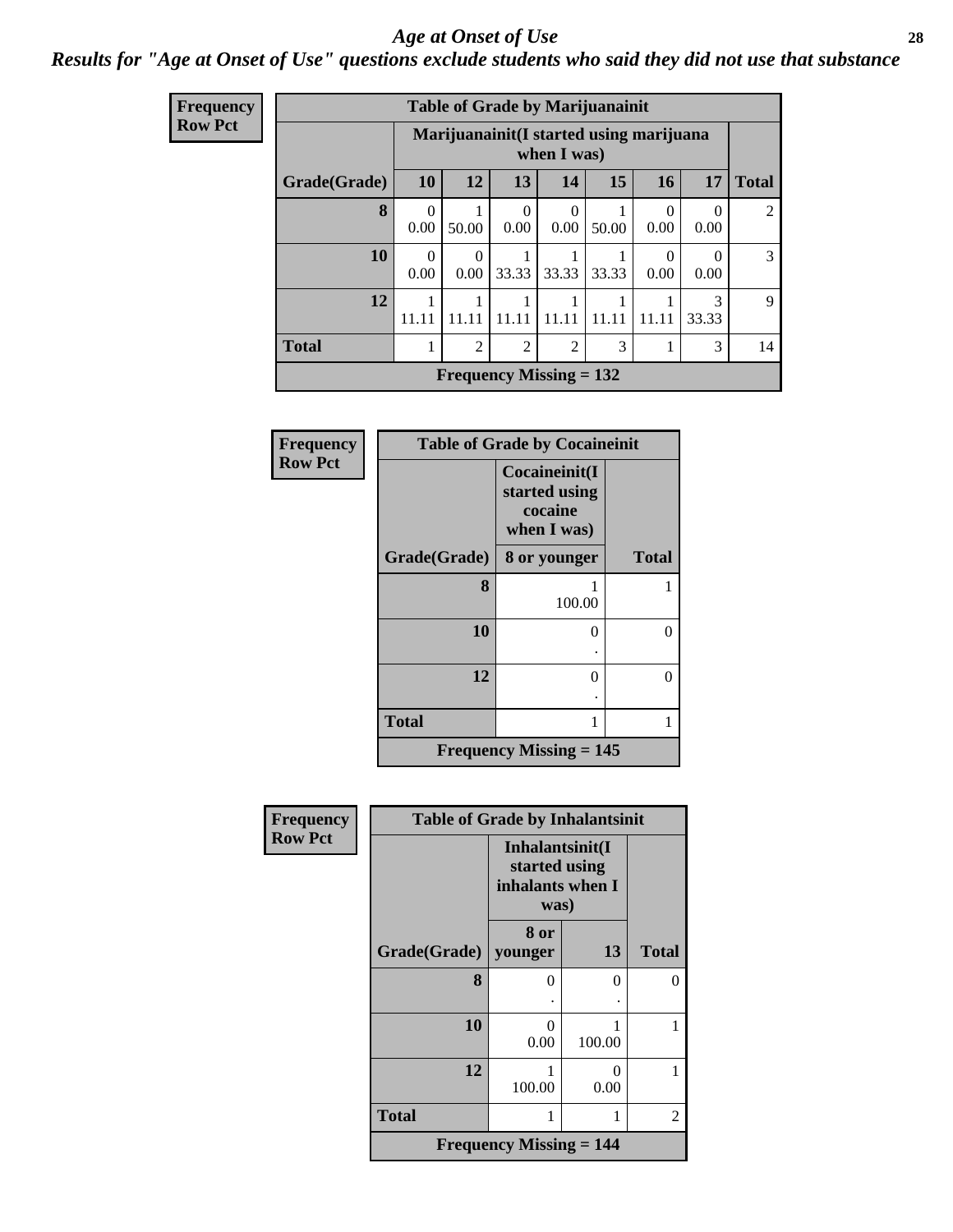#### *Age at Onset of Use* **29**

*Results for "Age at Onset of Use" questions exclude students who said they did not use that substance*

| <b>Frequency</b> | <b>Table of Grade by Steroidsinit</b> |                                                            |              |  |  |
|------------------|---------------------------------------|------------------------------------------------------------|--------------|--|--|
| <b>Row Pct</b>   |                                       | Steroidsinit(I<br>started using<br>steroids<br>when I was) |              |  |  |
|                  | Grade(Grade)                          | 10                                                         | <b>Total</b> |  |  |
|                  | 8                                     | 0                                                          | 0            |  |  |
|                  | 10                                    | 1<br>100.00                                                | 1            |  |  |
|                  | 12                                    | 0                                                          | 0            |  |  |
|                  | <b>Total</b>                          | 1                                                          | 1            |  |  |
|                  |                                       | <b>Frequency Missing <math>= 145</math></b>                |              |  |  |

| Frequency      | <b>Table of Grade by Ecstasyinit</b> |                                                             |                   |  |
|----------------|--------------------------------------|-------------------------------------------------------------|-------------------|--|
| <b>Row Pct</b> |                                      | Ecstasyinit(I<br>started<br>using<br>ecstasy<br>when I was) |                   |  |
|                | Grade(Grade)                         | 14                                                          | <b>Total</b>      |  |
|                | 8                                    | 0                                                           | 0                 |  |
|                | 10                                   | 0                                                           | $\mathbf{\Omega}$ |  |
|                | 12                                   | 100.00                                                      | 1                 |  |
|                | <b>Total</b>                         | 1                                                           | 1                 |  |
|                |                                      | <b>Frequency Missing <math>= 145</math></b>                 |                   |  |

*For Grade \* Methinit all data are missing since all the levels of variable Methinit are missing.*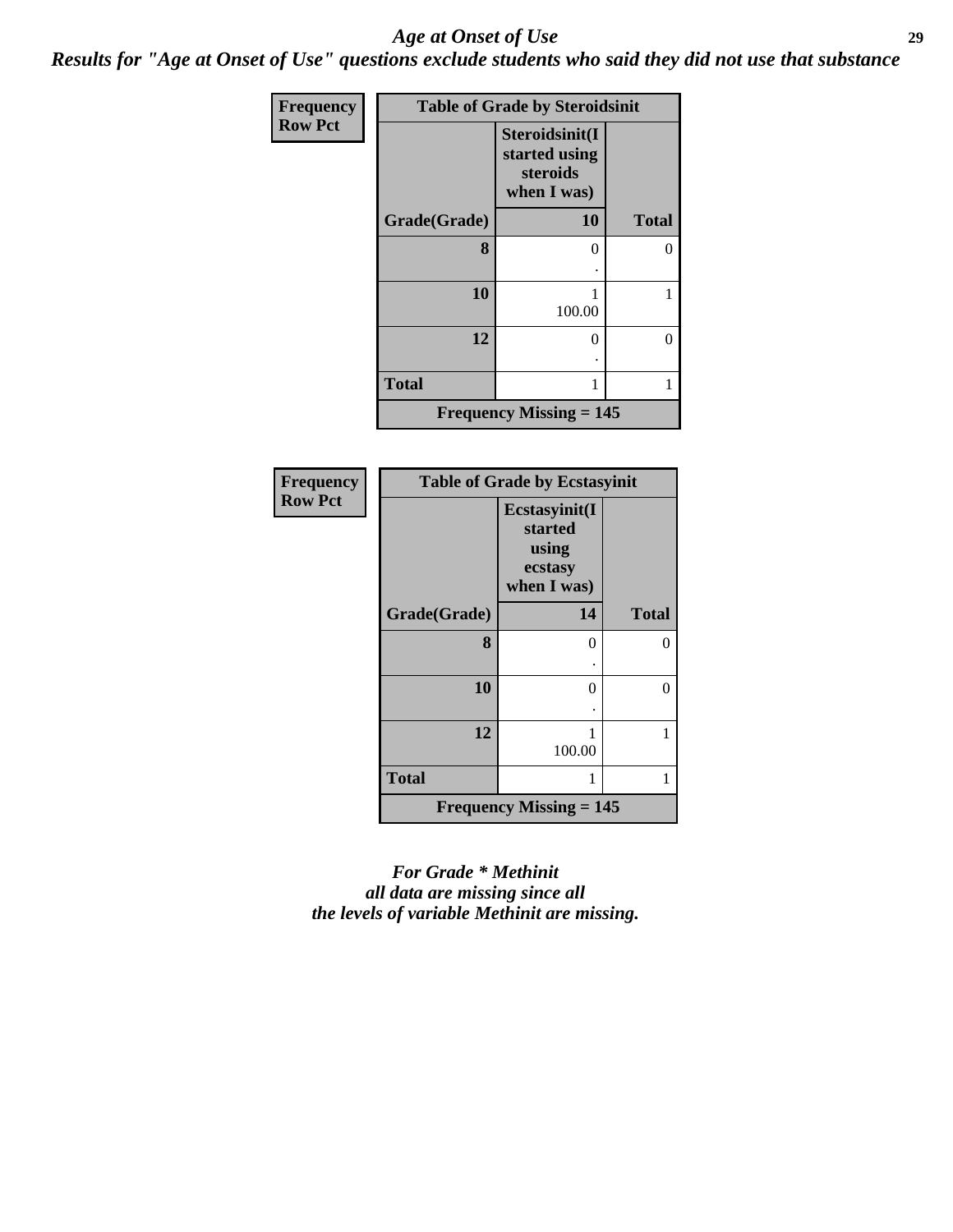#### Age at Onset of Use **30**

*Results for "Age at Onset of Use" questions exclude students who said they did not use that substance*

| Frequency      |              | <b>Table of Grade by Hallucinogensinit</b>                           |       |                |
|----------------|--------------|----------------------------------------------------------------------|-------|----------------|
| <b>Row Pct</b> |              | Hallucinogensinit(I<br>started using<br>hallucinogens when<br>I was) |       |                |
|                | Grade(Grade) | 15                                                                   | 16    | <b>Total</b>   |
|                | 8            | $\overline{0}$                                                       | 0     | 0              |
|                |              |                                                                      |       |                |
|                | 10           | $\theta$                                                             | 0     | $\Omega$       |
|                |              |                                                                      |       |                |
|                | 12           | 50.00                                                                | 50.00 | $\overline{2}$ |
|                | <b>Total</b> | 1                                                                    |       | $\overline{2}$ |
|                |              | <b>Frequency Missing <math>= 144</math></b>                          |       |                |

| Frequency      | <b>Table of Grade by Prescriptioninit</b> |                                                                                                      |                  |                  |                  |                |
|----------------|-------------------------------------------|------------------------------------------------------------------------------------------------------|------------------|------------------|------------------|----------------|
| <b>Row Pct</b> |                                           | <b>Prescriptioninit(I started</b><br>using prescription drugs<br>not prescribed to me when<br>I was) |                  |                  |                  |                |
|                | Grade(Grade)                              | 8 or<br>younger                                                                                      | <b>10</b>        | 15               | 16               | <b>Total</b>   |
|                | 8                                         | 0                                                                                                    | $\theta$         | 0                | 0                | $\Omega$       |
|                | 10                                        | 50.00                                                                                                | $\Omega$<br>0.00 | 50.00            | $\Omega$<br>0.00 | $\mathfrak{D}$ |
|                | 12                                        | 33.33                                                                                                | 33.33            | $\Omega$<br>0.00 | 33.33            | 3              |
|                | <b>Total</b>                              | $\mathfrak{D}$                                                                                       |                  |                  |                  | 5              |
|                |                                           | <b>Frequency Missing <math>= 141</math></b>                                                          |                  |                  |                  |                |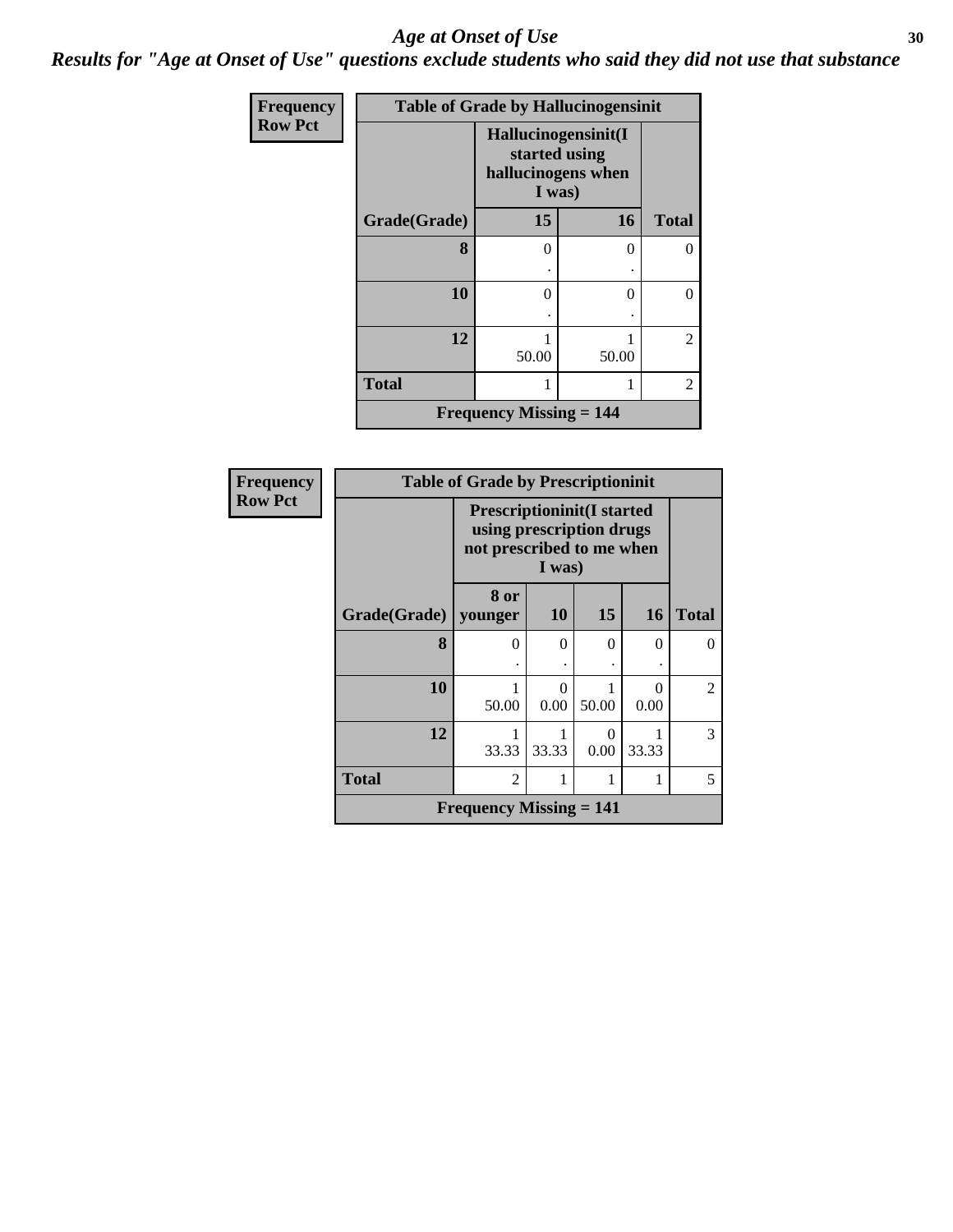| Frequency |  |
|-----------|--|
| Col Pct   |  |

### **Table of Alcoholharm by Grade**

٦

| Table of Alcohomathi by Grauc                 |                                        |                          |             |     |  |  |  |
|-----------------------------------------------|----------------------------------------|--------------------------|-------------|-----|--|--|--|
| Alcoholharm(I<br>think alcohol is<br>harmful) | 8                                      | Grade(Grade)<br>12<br>10 |             |     |  |  |  |
| <b>Strongly Agree</b>                         | 26<br>57.78                            | 25<br>41.67              | 19<br>46.34 | 70  |  |  |  |
| <b>Somewhat Agree</b>                         | 11<br>24.44                            | 53                       |             |     |  |  |  |
| <b>Somewhat Disagree</b>                      | 5<br>5<br>8<br>12.20<br>13.33<br>11.11 |                          |             |     |  |  |  |
| <b>Strongly Disagree</b>                      | 3<br>6.67                              | 2<br>3.33                | 0<br>0.00   | 5   |  |  |  |
| <b>Total</b>                                  | 45                                     | 60                       | 41          | 146 |  |  |  |

| <b>Table of Cigarettesharm by Grade</b>         |              |               |             |     |  |  |  |
|-------------------------------------------------|--------------|---------------|-------------|-----|--|--|--|
| Cigarettesharm(I<br>think smoking<br>tobacco is | Grade(Grade) | <b>Total</b>  |             |     |  |  |  |
| harmful)                                        |              | 12<br>10<br>8 |             |     |  |  |  |
| <b>Strongly Agree</b>                           | 41<br>91.11  | 51<br>85.00   | 38<br>92.68 | 130 |  |  |  |
| <b>Somewhat Agree</b>                           | 2.22         | 8<br>13.33    | 3<br>7.32   | 12  |  |  |  |
| <b>Strongly Disagree</b>                        | 3<br>6.67    | 1.67          | 0.00        | 4   |  |  |  |
| <b>Total</b>                                    | 45           | 60            | 41          | 146 |  |  |  |

| Frequency      | <b>Table of Smokelessharm by Grade</b> |              |             |                |              |  |
|----------------|----------------------------------------|--------------|-------------|----------------|--------------|--|
| <b>Col Pct</b> | Smokelessharm(I<br>think chewing       | Grade(Grade) |             |                |              |  |
|                | tobacco is harmful)                    | 8            | 10          | 12             | <b>Total</b> |  |
|                | <b>Strongly Agree</b>                  | 40<br>88.89  | 53<br>88.33 | 36<br>87.80    | 129          |  |
|                | <b>Somewhat Agree</b>                  | 1<br>2.22    | 5<br>8.33   | 5<br>12.20     | 11           |  |
|                | <b>Somewhat Disagree</b>               | 1<br>2.22    | 1.67        | $_{0}$<br>0.00 | 2            |  |
|                | <b>Strongly Disagree</b>               | 3<br>6.67    | 1.67        | 0<br>0.00      | 4            |  |
|                | <b>Total</b>                           | 45           | 60          | 41             | 146          |  |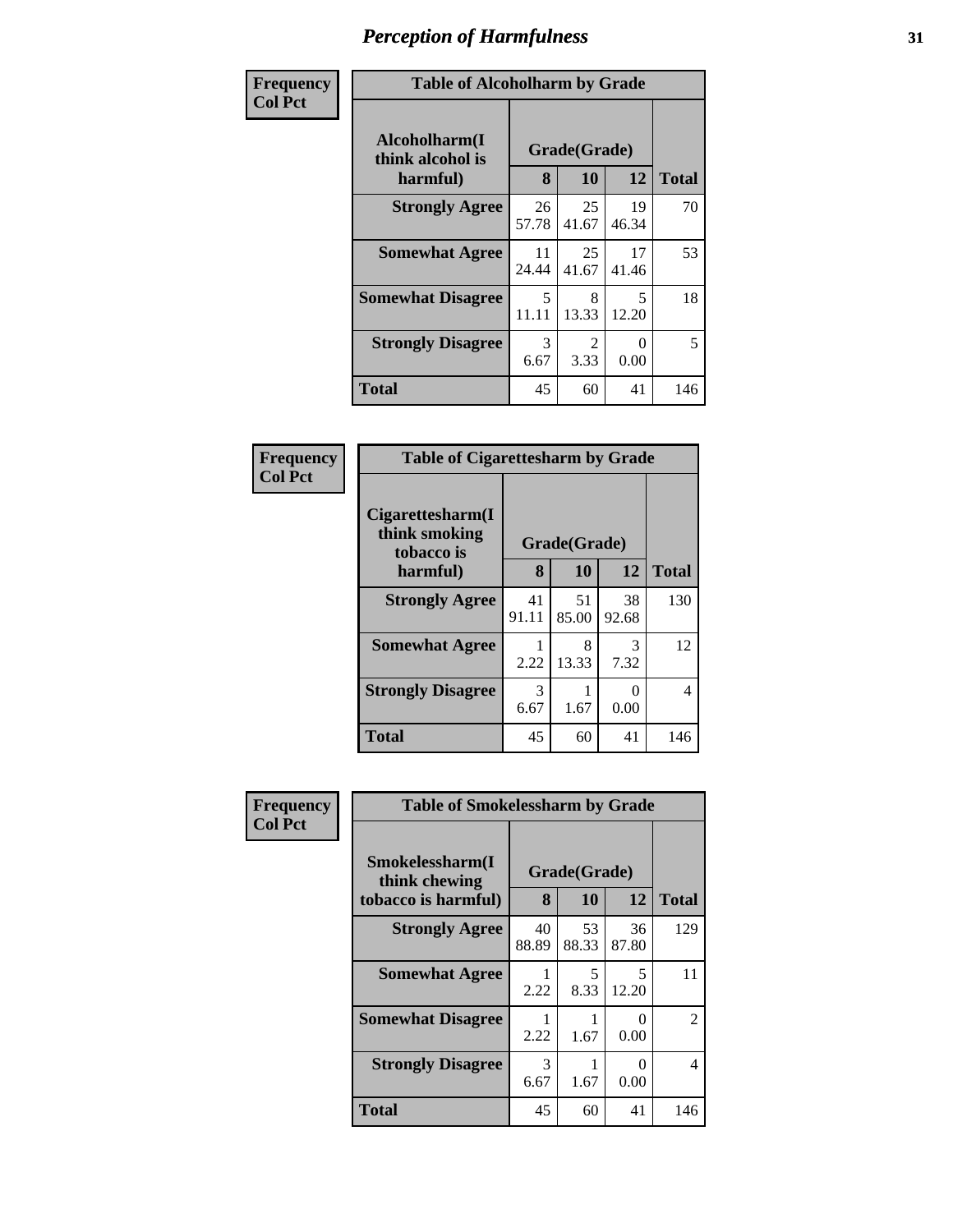| Frequency<br>Col Pct |
|----------------------|
|                      |

Ш

### **Table of Marijuanaharm by Grade**

٦

| Table of Ivialifuananalin by Grauc                |                                  |              |           |     |  |  |  |
|---------------------------------------------------|----------------------------------|--------------|-----------|-----|--|--|--|
| Marijuanaharm(I<br>think marijuana is<br>harmful) | Grade(Grade)<br>8                | <b>Total</b> |           |     |  |  |  |
| <b>Strongly Agree</b>                             | 103                              |              |           |     |  |  |  |
| <b>Somewhat Agree</b>                             | 2<br>4.44                        | 22           |           |     |  |  |  |
| <b>Somewhat Disagree</b>                          | 5<br>6<br>10.00<br>12.20<br>2.22 |              |           |     |  |  |  |
| <b>Strongly Disagree</b>                          | 3<br>6.67                        | 3<br>5.00    | 3<br>7.32 | 9   |  |  |  |
| <b>Total</b>                                      | 45                               | 60           | 41        | 146 |  |  |  |

| <b>Table of Cocaineharm by Grade</b>          |             |                          |             |     |  |  |  |
|-----------------------------------------------|-------------|--------------------------|-------------|-----|--|--|--|
| Cocaineharm(I<br>think cocaine is<br>harmful) | 8           | Grade(Grade)<br>10<br>12 |             |     |  |  |  |
| <b>Strongly Agree</b>                         | 42<br>93.33 | 58<br>96.67              | 39<br>95.12 | 139 |  |  |  |
| <b>Somewhat Agree</b>                         | 0<br>0.00   | 1.67                     | 1<br>2.44   | 2   |  |  |  |
| <b>Somewhat Disagree</b>                      | 0<br>0.00   | 0<br>0.00                | 2.44        | 1   |  |  |  |
| <b>Strongly Disagree</b>                      | 3<br>6.67   | 1.67                     | 0<br>0.00   | 4   |  |  |  |
| <b>Total</b>                                  | 45          | 60                       | 41          | 146 |  |  |  |

| Frequency      | <b>Table of Inhalantsharm by Grade</b> |             |              |                           |              |
|----------------|----------------------------------------|-------------|--------------|---------------------------|--------------|
| <b>Col Pct</b> | Inhalantsharm(I<br>think inhalants     |             | Grade(Grade) |                           |              |
|                | are harmful)                           | 8           | 10           | 12                        | <b>Total</b> |
|                | <b>Strongly Agree</b>                  | 41<br>91.11 | 53<br>88.33  | 37<br>90.24               | 131          |
|                | <b>Somewhat Agree</b>                  | 2.22        | 6<br>10.00   | 4<br>9.76                 | 11           |
|                | <b>Strongly Disagree</b>               | 3<br>6.67   | 1.67         | $\mathbf{\Omega}$<br>0.00 | 4            |
|                | <b>Total</b>                           | 45          | 60           | 41                        | 146          |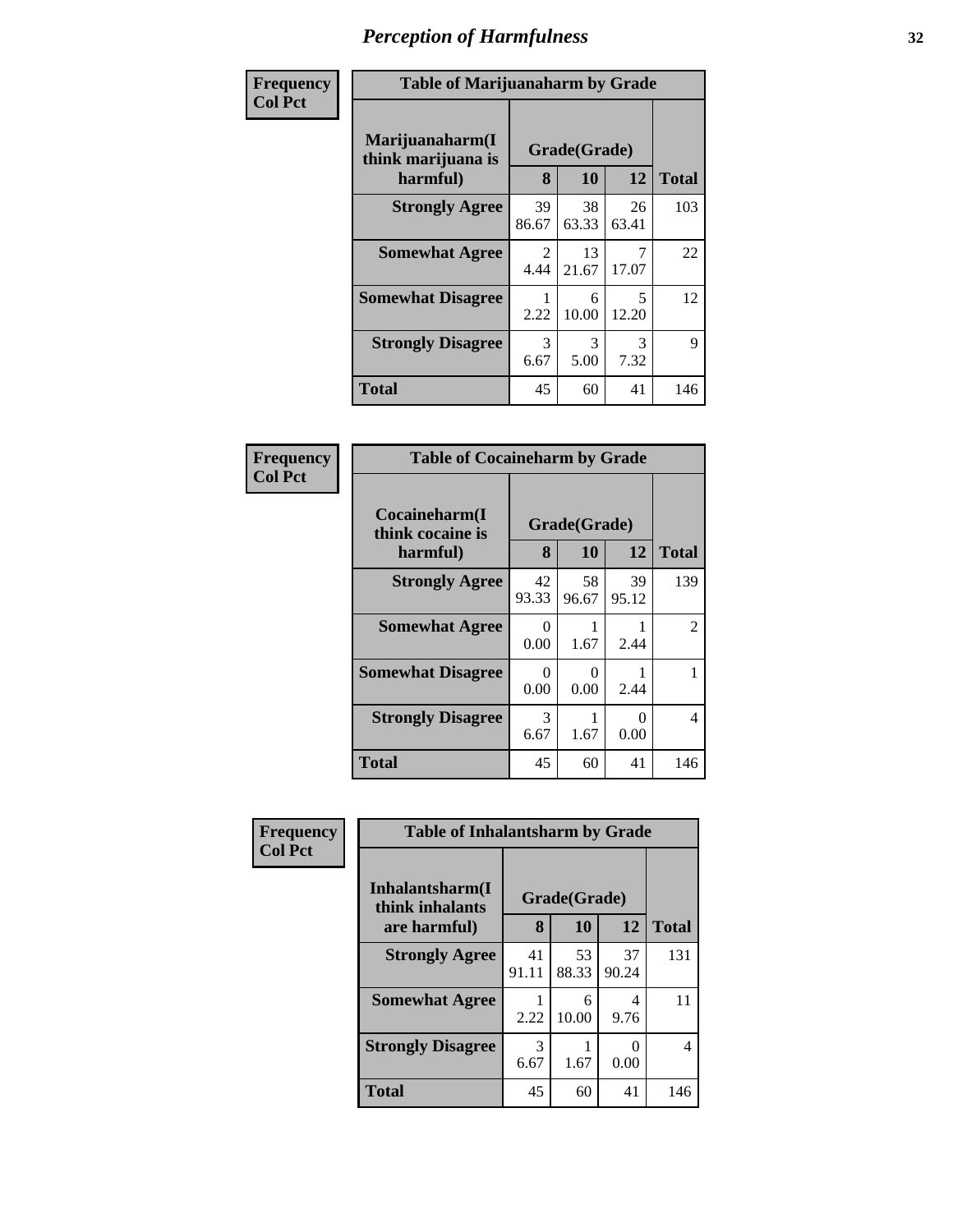| <b>Frequency</b><br>Col Pct |
|-----------------------------|
|                             |

Ш

### **Table of Steroidsharm by Grade**

| Table of biel oldshaftli by Grade                |                               |             |             |     |  |  |  |
|--------------------------------------------------|-------------------------------|-------------|-------------|-----|--|--|--|
| Steroidsharm(I<br>think steroids are<br>harmful) | Grade(Grade)<br>12<br>8<br>10 |             |             |     |  |  |  |
| <b>Strongly Agree</b>                            | 38<br>84.44                   | 52<br>86.67 | 33<br>80.49 | 123 |  |  |  |
| <b>Somewhat Agree</b>                            | 2<br>4.44                     | 11.67       | 8<br>19.51  | 17  |  |  |  |
| <b>Somewhat Disagree</b>                         | 2.22                          | 0.00        | 0.00        | 1   |  |  |  |
| <b>Strongly Disagree</b>                         | 4<br>8.89                     | 1.67        | 0<br>0.00   | 5   |  |  |  |
| Total                                            | 45                            | 60          | 41          | 146 |  |  |  |

| <b>Table of Ecstasyharm by Grade</b>              |             |             |                       |              |  |  |
|---------------------------------------------------|-------------|-------------|-----------------------|--------------|--|--|
| Ecstasyharm(I<br>Grade(Grade)<br>think ecstasy is |             |             |                       |              |  |  |
| harmful)                                          | 8           | 10          | 12                    | <b>Total</b> |  |  |
| <b>Strongly Agree</b>                             | 41<br>91.11 | 58<br>96.67 | 37<br>90.24           | 136          |  |  |
| <b>Somewhat Agree</b>                             | 2.22        | 1.67        | $\mathcal{L}$<br>4.88 | 4            |  |  |
| <b>Strongly Disagree</b>                          | 3<br>6.67   | 1.67        | $\mathcal{L}$<br>4.88 | 6            |  |  |
| <b>Total</b>                                      | 45          | 60          | 41                    | 146          |  |  |

| <b>Frequency</b> |  |
|------------------|--|
| $ $ Col Pct      |  |

| <b>Table of Methharm by Grade</b>                            |             |             |             |              |  |  |
|--------------------------------------------------------------|-------------|-------------|-------------|--------------|--|--|
| <b>Methharm</b> (I think<br>Grade(Grade)<br>methamphetamines |             |             |             |              |  |  |
| are harmful)                                                 | 8           | 10          | 12          | <b>Total</b> |  |  |
| <b>Strongly Agree</b>                                        | 42<br>93.33 | 59<br>98.33 | 40<br>97.56 | 141          |  |  |
| <b>Somewhat Agree</b>                                        | 0<br>0.00   | 0<br>0.00   | 2.44        |              |  |  |
| <b>Strongly Disagree</b>                                     | 3<br>6.67   | 1.67        | 0.00        |              |  |  |
| Total                                                        | 45          | 60          | 41          | 146          |  |  |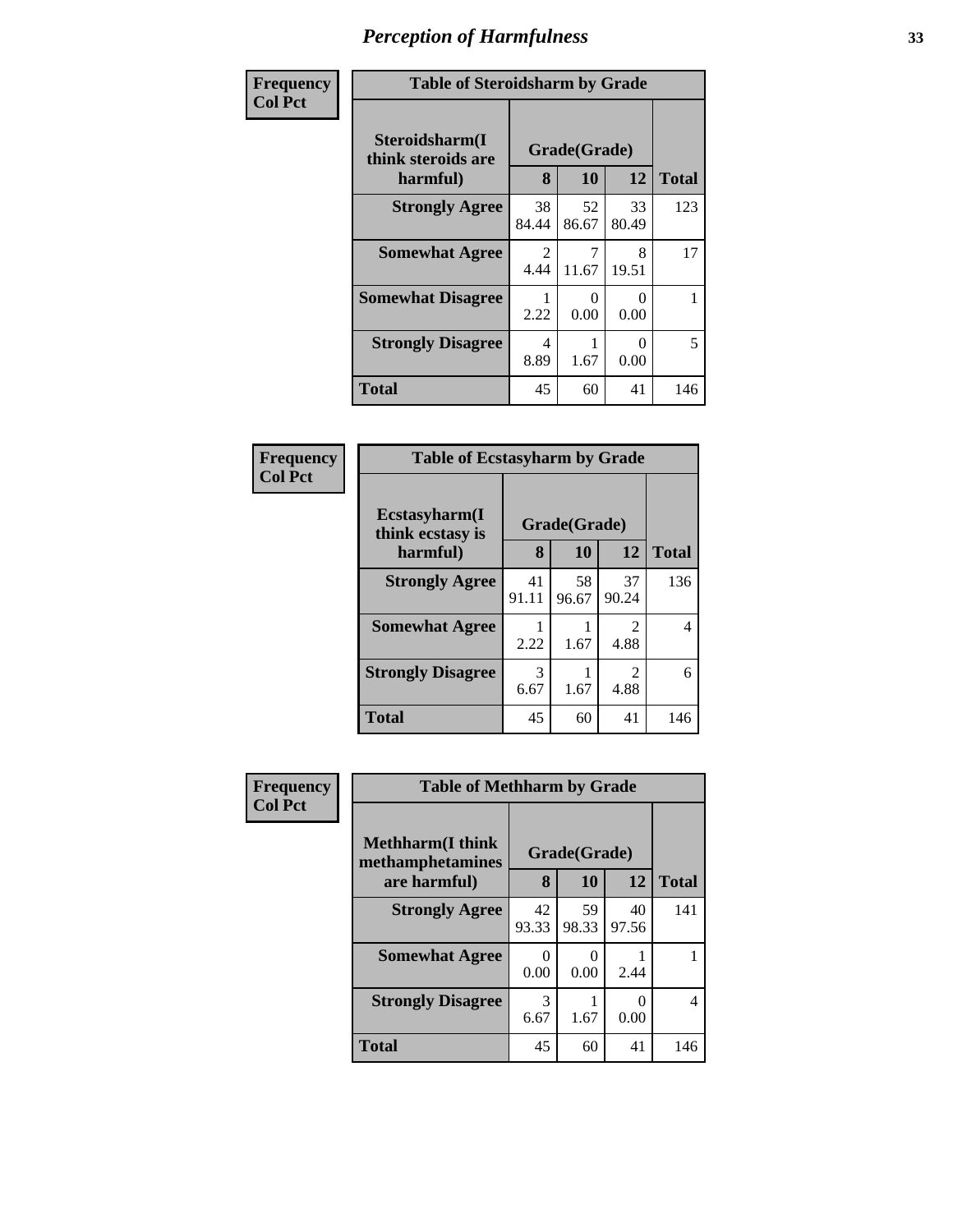| Frequency      | <b>Table of Hallucinogensharm by Grade</b>                 |                  |                    |                                     |                |
|----------------|------------------------------------------------------------|------------------|--------------------|-------------------------------------|----------------|
| <b>Col Pct</b> | Hallucinogensharm(I<br>think hallucinogens<br>are harmful) | 8                | Grade(Grade)<br>10 | 12                                  | <b>Total</b>   |
|                | <b>Strongly Agree</b>                                      | 41<br>91.11      | 57<br>95.00        | 37<br>90.24                         | 135            |
|                | <b>Somewhat Agree</b>                                      | 2.22             | 1.67               | 2.44                                | 3              |
|                | <b>Somewhat Disagree</b>                                   | $\Omega$<br>0.00 | 1.67               | 2.44                                | $\overline{2}$ |
|                | <b>Strongly Disagree</b>                                   | 3<br>6.67        | 1.67               | $\mathcal{D}_{\mathcal{L}}$<br>4.88 | 6              |
|                | <b>Total</b>                                               | 45               | 60                 | 41                                  | 146            |

| <b>Frequency</b> |
|------------------|
| <b>Col Pct</b>   |

| <b>Table of Prescriptionharm by Grade</b>                                         |              |                        |             |              |  |  |  |
|-----------------------------------------------------------------------------------|--------------|------------------------|-------------|--------------|--|--|--|
| <b>Prescriptionharm(I)</b><br>think prescription<br>drugs not<br>prescribed to me | Grade(Grade) |                        |             |              |  |  |  |
| are harmful)                                                                      | 8            | 10                     | 12          | <b>Total</b> |  |  |  |
| <b>Strongly Agree</b>                                                             | 38<br>84.44  | 36<br>60.00            | 32<br>78.05 | 106          |  |  |  |
| <b>Somewhat Agree</b>                                                             | 2<br>4.44    | 15<br>25.00            | 8<br>19.51  | 25           |  |  |  |
| <b>Somewhat Disagree</b>                                                          | 2.22         | 7<br>11.67             | 2.44        | 9            |  |  |  |
| <b>Strongly Disagree</b>                                                          | 4<br>8.89    | $\mathfrak{D}$<br>3.33 | 0<br>0.00   | 6            |  |  |  |
| <b>Total</b>                                                                      | 45           | 60                     | 41          | 146          |  |  |  |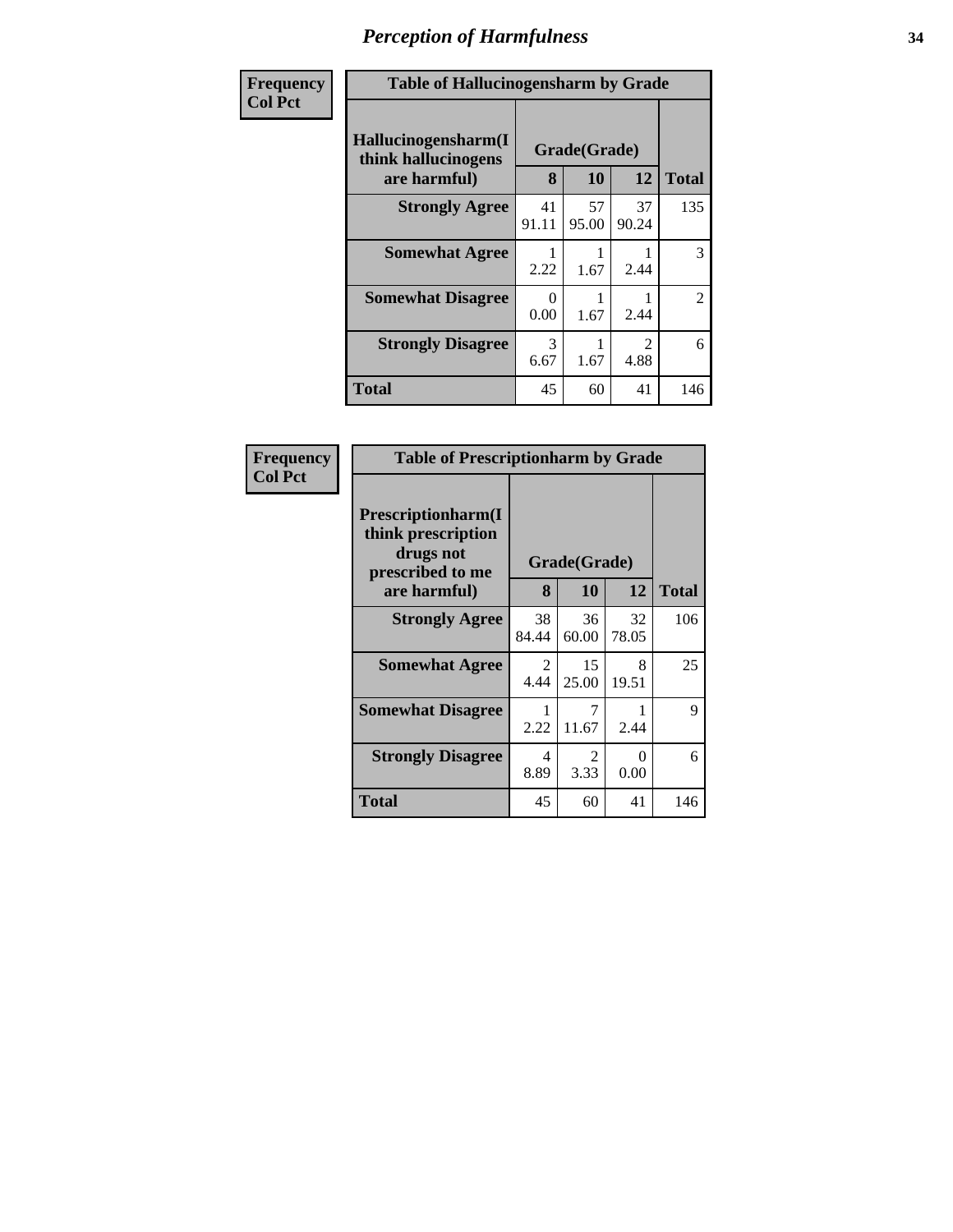# *Disapproval by Adults* **35**

| Frequency      | <b>Table of Alcoholadult by Grade</b>                                 |             |                    |             |              |  |
|----------------|-----------------------------------------------------------------------|-------------|--------------------|-------------|--------------|--|
| <b>Col Pct</b> | <b>Alcoholadult</b> (Adults<br>would disapprove if<br>I used alcohol) | 8           | Grade(Grade)<br>10 | 12          | <b>Total</b> |  |
|                | <b>Strongly Agree</b>                                                 | 31<br>68.89 | 30<br>50.00        | 22<br>53.66 | 83           |  |
|                | <b>Somewhat Agree</b>                                                 | .5<br>11.11 | 14<br>23.33        | 9<br>21.95  | 28           |  |
|                | <b>Somewhat Disagree</b>                                              | 6<br>13.33  | 13<br>21.67        | 6<br>14.63  | 25           |  |
|                | <b>Strongly Disagree</b>                                              | 3<br>6.67   | 3<br>5.00          | 4<br>9.76   | 10           |  |
|                | <b>Total</b>                                                          | 45          | 60                 | 41          | 146          |  |

| Frequency<br>Col Pct |
|----------------------|
|                      |

| <b>Table of Tobaccoadult by Grade</b>                                 |                   |              |             |     |  |  |
|-----------------------------------------------------------------------|-------------------|--------------|-------------|-----|--|--|
| <b>Tobaccoadult</b> (Adults<br>would disapprove if<br>I used tobacco) | Grade(Grade)<br>8 | <b>Total</b> |             |     |  |  |
| <b>Strongly Agree</b>                                                 | 40<br>88.89       | 51<br>85.00  | 34<br>82.93 | 125 |  |  |
| <b>Somewhat Agree</b>                                                 | 3<br>6.67         | 5<br>8.33    | 5<br>12.20  | 13  |  |  |
| <b>Somewhat Disagree</b>                                              | 0<br>0.00         | 2<br>3.33    | 2<br>4.88   | 4   |  |  |
| <b>Strongly Disagree</b>                                              | 2<br>4.44         | 2<br>3.33    | 0<br>0.00   | 4   |  |  |
| Total                                                                 | 45                | 60           | 41          | 146 |  |  |

| Frequency      | <b>Table of Marijuanaadult by Grade</b>                           |             |                        |                        |              |  |  |
|----------------|-------------------------------------------------------------------|-------------|------------------------|------------------------|--------------|--|--|
| <b>Col Pct</b> | Marijuanaadult(Adults<br>would disapprove if I<br>used marijuana) | 8           | Grade(Grade)<br>10     | 12                     | <b>Total</b> |  |  |
|                | <b>Strongly Agree</b>                                             | 42<br>93.33 | 47<br>78.33            | 36<br>87.80            | 125          |  |  |
|                | <b>Somewhat Agree</b>                                             | 2.22        | 8<br>13.33             | 3<br>7.32              | 12           |  |  |
|                | <b>Somewhat Disagree</b>                                          | 0<br>0.00   | 3<br>5.00              | $\mathfrak{D}$<br>4.88 | 5            |  |  |
|                | <b>Strongly Disagree</b>                                          | 2<br>4.44   | $\mathfrak{D}$<br>3.33 | $\Omega$<br>0.00       | 4            |  |  |
|                | <b>Total</b>                                                      | 45          | 60                     | 41                     | 146          |  |  |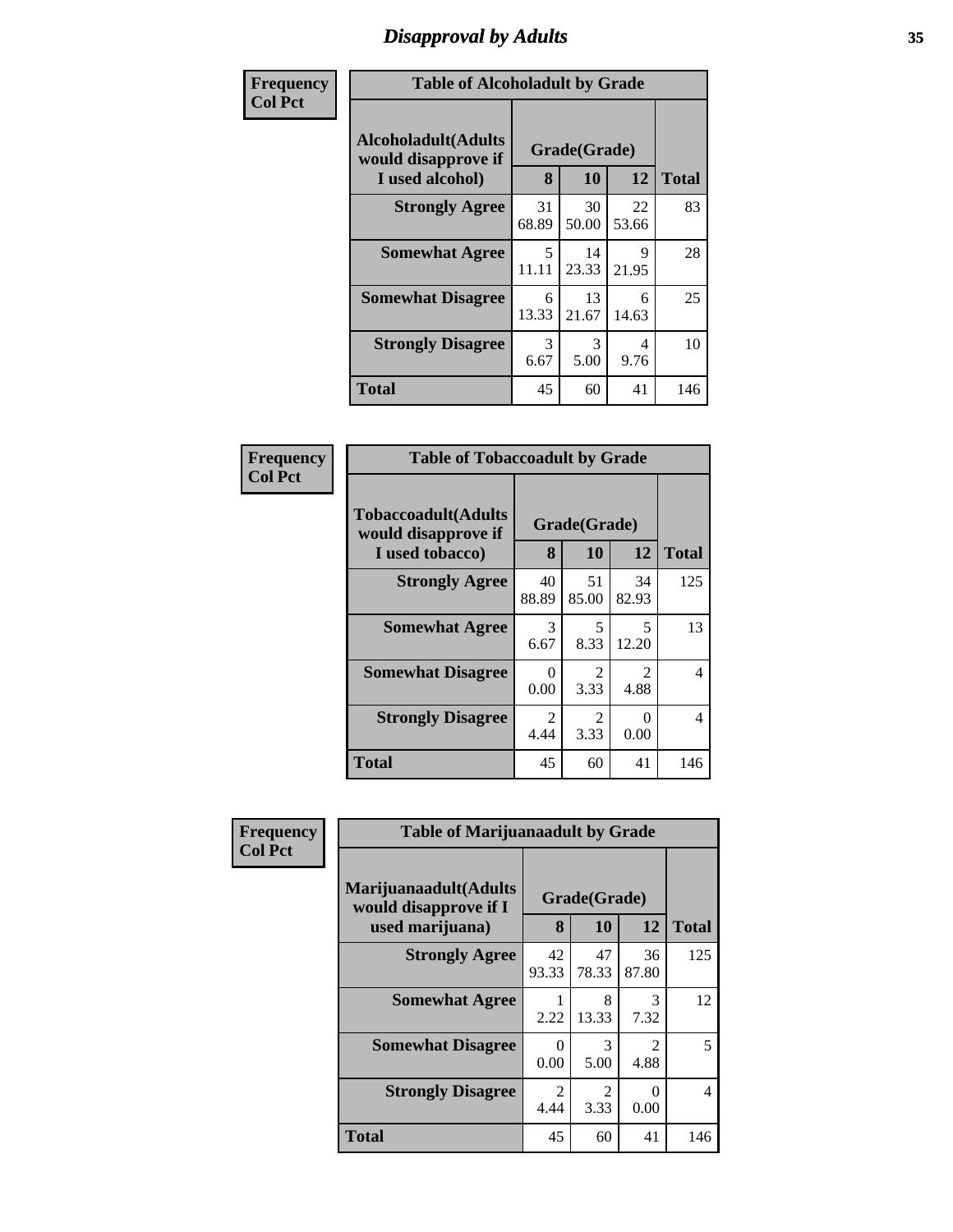# *Disapproval by Adults* **36**

| Frequency<br><b>Col Pct</b> | <b>Table of Otherdrugadult by Grade</b>                                     |                        |                        |                  |                          |
|-----------------------------|-----------------------------------------------------------------------------|------------------------|------------------------|------------------|--------------------------|
|                             | <b>Otherdrugadult</b> (Adults<br>would disapprove if I<br>used other drugs) | 8                      | Grade(Grade)<br>10     | 12               | <b>Total</b>             |
|                             | <b>Strongly Agree</b>                                                       | 43<br>95.56            | 56<br>93.33            | 39<br>95.12      | 138                      |
|                             | <b>Somewhat Agree</b>                                                       | 0<br>0.00              | $\mathfrak{D}$<br>3.33 | 2.44             | 3                        |
|                             | <b>Somewhat Disagree</b>                                                    | 0<br>0.00              | $\Omega$<br>0.00       | 2.44             |                          |
|                             | <b>Strongly Disagree</b>                                                    | $\mathfrak{D}$<br>4.44 | 2<br>3.33              | $\Omega$<br>0.00 | $\overline{\mathcal{A}}$ |
|                             | <b>Total</b>                                                                | 45                     | 60                     | 41               | 146                      |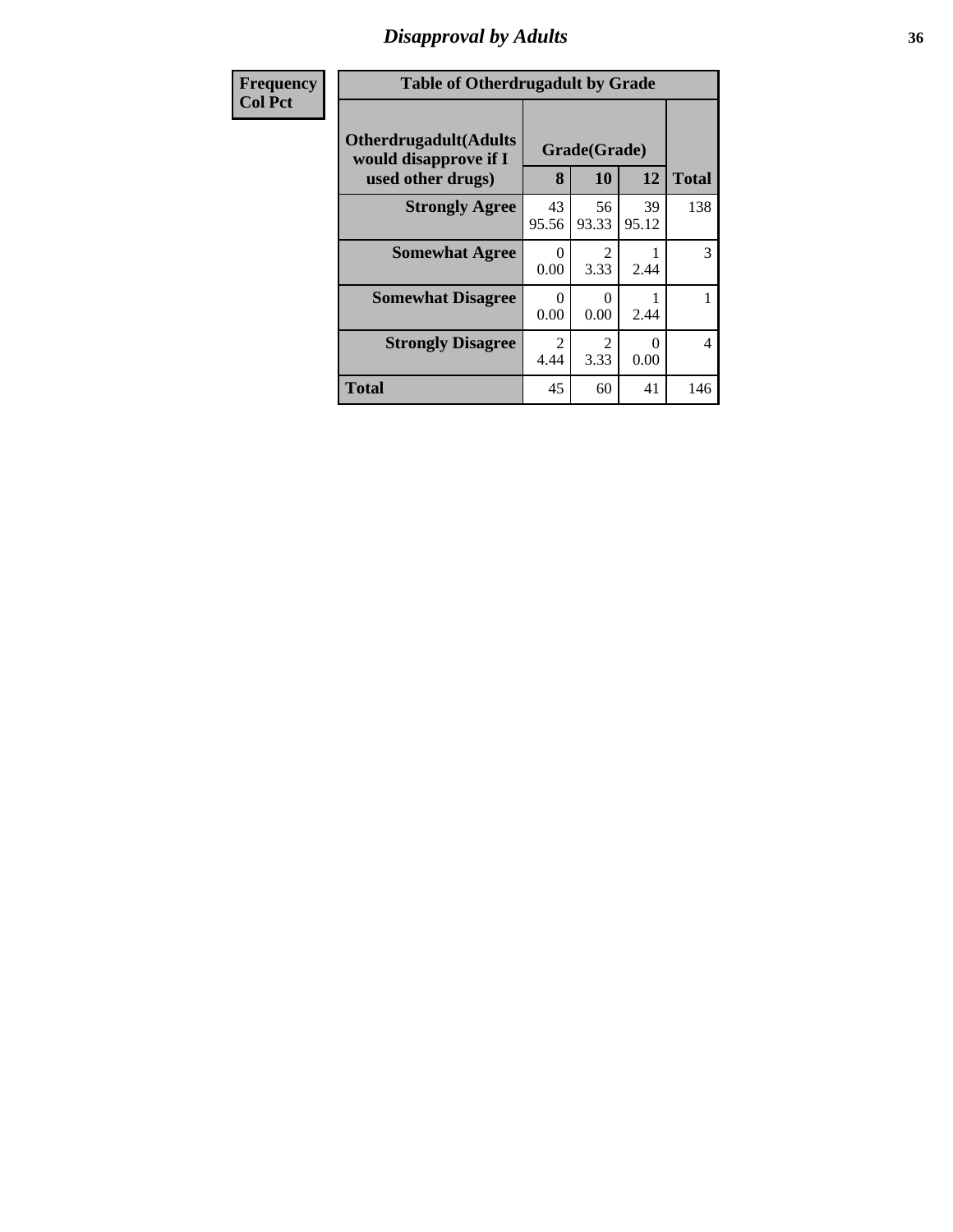## *Disapproval by Peers* **37**

| Frequency      | <b>Table of Alcoholpeer by Grade</b>                    |             |              |             |              |  |  |
|----------------|---------------------------------------------------------|-------------|--------------|-------------|--------------|--|--|
| <b>Col Pct</b> | Alcoholpeer(My<br>friends would<br>disapprove if I used |             | Grade(Grade) |             |              |  |  |
|                | alcohol)                                                | 8           | 10           | 12          | <b>Total</b> |  |  |
|                | <b>Strongly Agree</b>                                   | 31<br>68.89 | 16<br>26.67  | 12<br>29.27 | 59           |  |  |
|                | <b>Somewhat Agree</b>                                   | 6<br>13.33  | 16<br>26.67  | 6<br>14.63  | 28           |  |  |
|                | <b>Somewhat Disagree</b>                                | 3<br>6.67   | 18<br>30.00  | 12<br>29.27 | 33           |  |  |
|                | <b>Strongly Disagree</b>                                | 5<br>11.11  | 10<br>16.67  | 11<br>26.83 | 26           |  |  |
|                | Total                                                   | 45          | 60           | 41          | 146          |  |  |

| Frequency      | <b>Table of Tobaccopeer by Grade</b>                    |                        |              |                                   |              |  |  |
|----------------|---------------------------------------------------------|------------------------|--------------|-----------------------------------|--------------|--|--|
| <b>Col Pct</b> | Tobaccopeer(My<br>friends would<br>disapprove if I used |                        | Grade(Grade) |                                   |              |  |  |
|                | tobacco)                                                | 8                      | 10           | 12                                | <b>Total</b> |  |  |
|                | <b>Strongly Agree</b>                                   | 35<br>77.78            | 36<br>60.00  | 22<br>53.66                       | 93           |  |  |
|                | <b>Somewhat Agree</b>                                   | 4<br>8.89              | 11<br>18.33  | $\overline{\mathcal{L}}$<br>12.20 | 20           |  |  |
|                | <b>Somewhat Disagree</b>                                | $\overline{2}$<br>4.44 | 6<br>10.00   | 7<br>17.07                        | 15           |  |  |
|                | <b>Strongly Disagree</b>                                | 4<br>8.89              | 7<br>11.67   | 17.07                             | 18           |  |  |
|                | Total                                                   | 45                     | 60           | 41                                | 146          |  |  |

| <b>Frequency</b> | <b>Table of Marijuanapeer by Grade</b>                    |             |              |             |              |  |
|------------------|-----------------------------------------------------------|-------------|--------------|-------------|--------------|--|
| <b>Col Pct</b>   | Marijuanapeer(My<br>friends would<br>disapprove if I used |             | Grade(Grade) |             |              |  |
|                  | marijuana)                                                | 8           | 10           | 12          | <b>Total</b> |  |
|                  | <b>Strongly Agree</b>                                     | 35<br>77.78 | 27<br>45.00  | 17<br>41.46 | 79           |  |
|                  | <b>Somewhat Agree</b>                                     | 5<br>11.11  | 9<br>15.00   | 8<br>19.51  | 22           |  |
|                  | <b>Somewhat Disagree</b>                                  | 2.22        | 16<br>26.67  | 7<br>17.07  | 24           |  |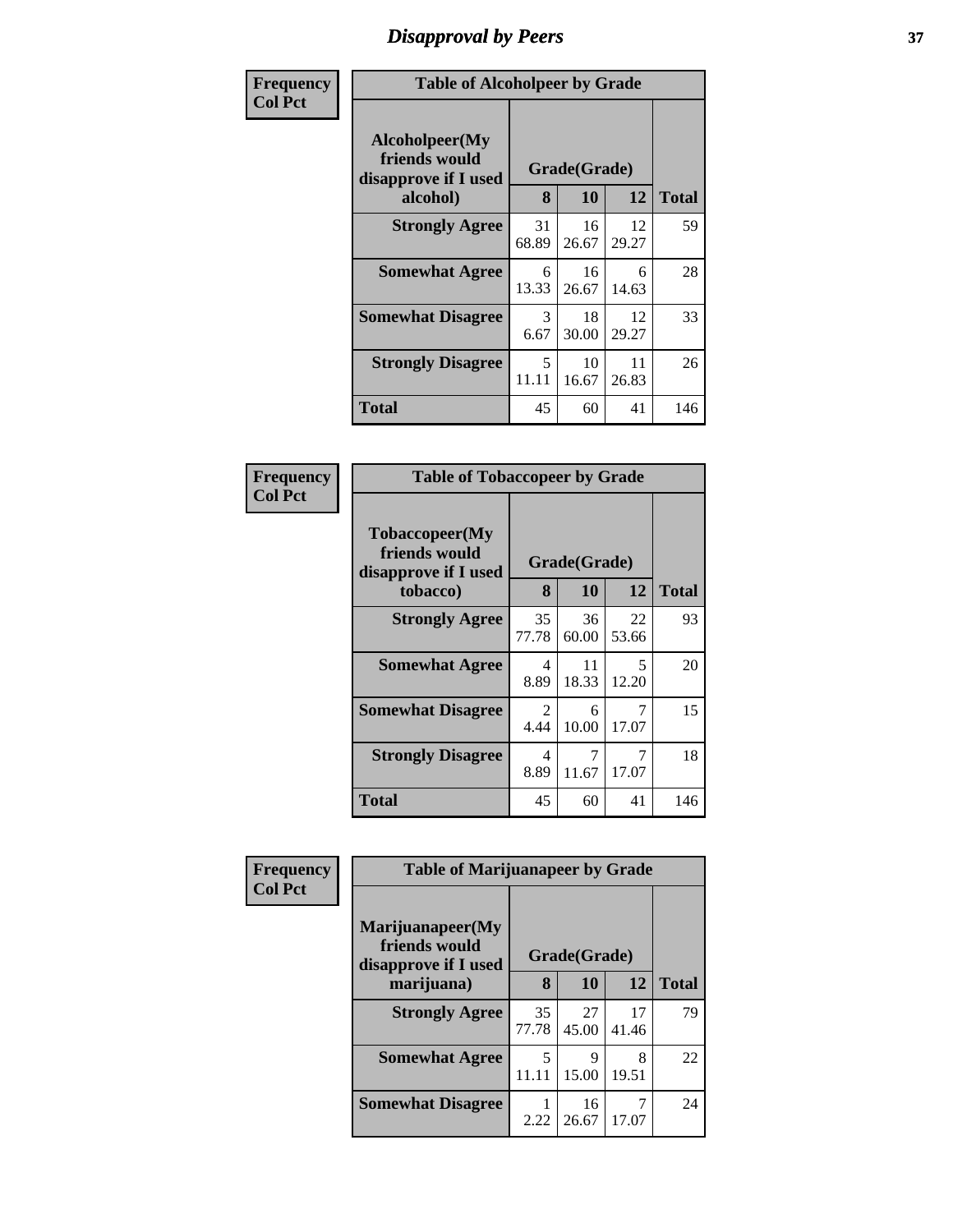## *Disapproval by Peers* **38**

| <b>Frequency</b> | <b>Table of Marijuanapeer by Grade</b>                                  |           |                    |            |              |  |
|------------------|-------------------------------------------------------------------------|-----------|--------------------|------------|--------------|--|
| <b>Col Pct</b>   | Marijuanapeer(My<br>friends would<br>disapprove if I used<br>marijuana) | 8         | Grade(Grade)<br>10 | 12         | <b>Total</b> |  |
|                  | <b>Strongly Disagree</b>                                                | 4<br>8.89 | 8<br>13.33         | 9<br>21.95 | 21           |  |
|                  | <b>Total</b>                                                            | 45        | 60                 | 41         | 146          |  |

| Frequency      | <b>Table of Otherdrugpeer by Grade</b>                    |             |              |             |              |  |  |  |
|----------------|-----------------------------------------------------------|-------------|--------------|-------------|--------------|--|--|--|
| <b>Col Pct</b> | Otherdrugpeer(My<br>friends would<br>disapprove if I used |             | Grade(Grade) |             |              |  |  |  |
|                | other drugs)                                              | 8           | 10           | 12          | <b>Total</b> |  |  |  |
|                | <b>Strongly Agree</b>                                     | 38<br>84.44 | 42<br>70.00  | 26<br>63.41 | 106          |  |  |  |
|                | <b>Somewhat Agree</b>                                     | 3<br>6.67   | 11<br>18.33  | 10<br>24.39 | 24           |  |  |  |
|                | <b>Somewhat Disagree</b>                                  | 2.22        | 1.67         | 2.44        | 3            |  |  |  |
|                | <b>Strongly Disagree</b>                                  | 3<br>6.67   | 6<br>10.00   | 4<br>9.76   | 13           |  |  |  |
|                | Total                                                     | 45          | 60           | 41          | 146          |  |  |  |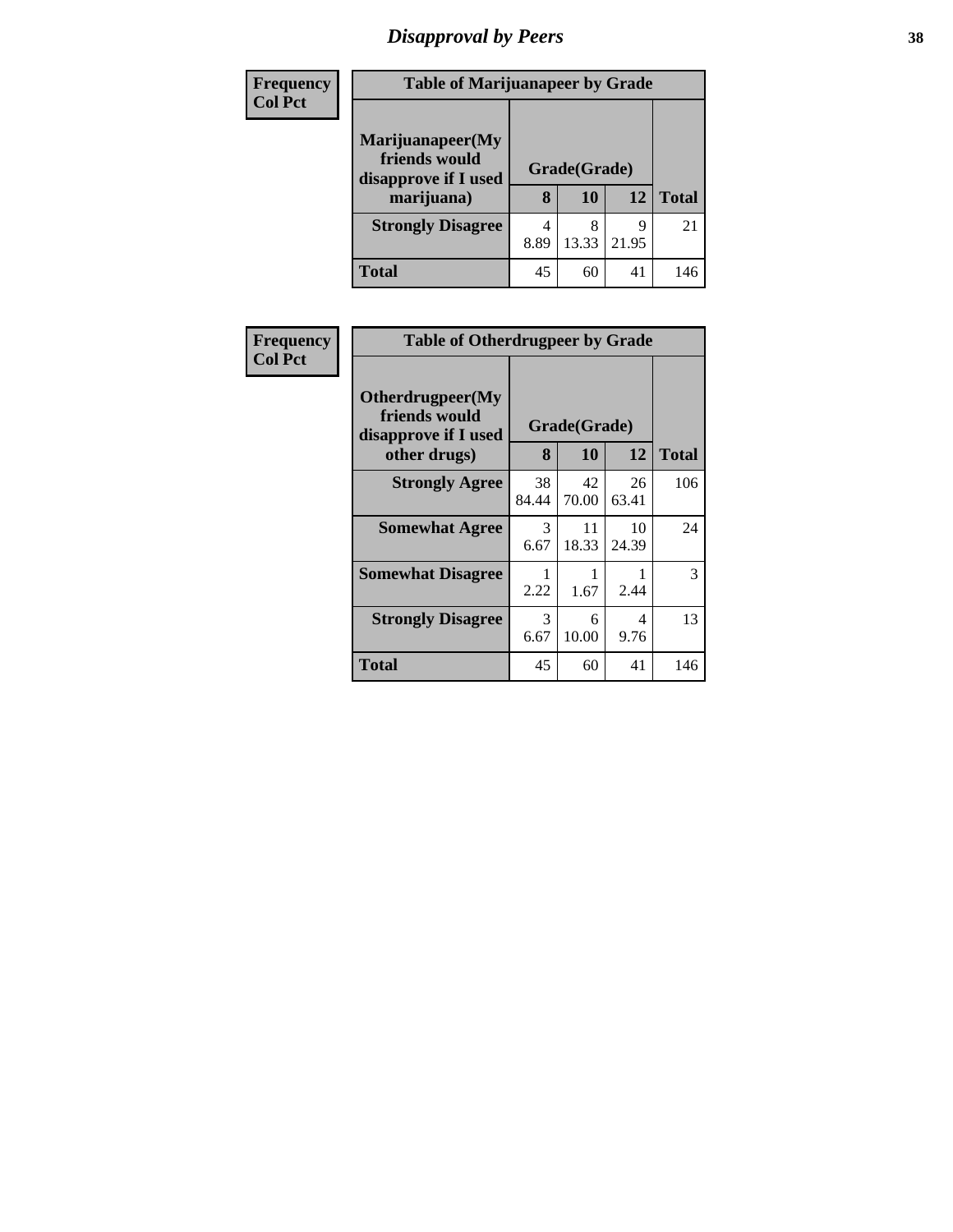| <b>Frequency</b> | <b>Table of Alcohollocation1 by Grade</b> |             |              |             |              |  |  |
|------------------|-------------------------------------------|-------------|--------------|-------------|--------------|--|--|
| <b>Col Pct</b>   | <b>Alcohollocation1(Places</b>            |             | Grade(Grade) |             |              |  |  |
|                  | <b>Friends Use Alcohol)</b>               | 8           | 10           | 12          | <b>Total</b> |  |  |
|                  |                                           | 5<br>11.11  | 26<br>43.33  | 27<br>65.85 | 58           |  |  |
|                  | Do Not Use                                | 40<br>88.89 | 34<br>56.67  | 14<br>34.15 | 88           |  |  |
|                  | <b>Total</b>                              | 45          | 60           | 41          | 146          |  |  |

| Frequency      | <b>Table of Alcohollocation2 by Grade</b> |             |              |             |              |
|----------------|-------------------------------------------|-------------|--------------|-------------|--------------|
| <b>Col Pct</b> | <b>Alcohollocation2(Places</b>            |             | Grade(Grade) |             |              |
|                | <b>Friends Use Alcohol)</b>               | 8           | <b>10</b>    | 12          | <b>Total</b> |
|                |                                           | 40<br>88.89 | 33<br>55.00  | 14<br>34.15 | 87           |
|                | <b>Home</b>                               | 5<br>11.11  | 27<br>45.00  | 27<br>65.85 | 59           |
|                | <b>Total</b>                              | 45          | 60           | 41          | 146          |

| Frequency<br><b>Col Pct</b> | <b>Table of Alcohollocation 3 by Grade</b> |              |              |             |              |
|-----------------------------|--------------------------------------------|--------------|--------------|-------------|--------------|
|                             | <b>Alcohollocation3</b> (Places            |              | Grade(Grade) |             |              |
|                             | <b>Friends Use Alcohol)</b>                | 8            | 10           | 12          | <b>Total</b> |
|                             |                                            | 45<br>100.00 | 58<br>96.67  | 38<br>92.68 | 141          |
|                             | <b>School</b>                              | 0.00         | 3.33         | 3<br>7.32   | 5            |
|                             | <b>Total</b>                               | 45           | 60           | 41          | 146          |

| <b>Frequency</b> | <b>Table of Alcohollocation4 by Grade</b> |             |              |             |              |
|------------------|-------------------------------------------|-------------|--------------|-------------|--------------|
| <b>Col Pct</b>   | <b>Alcohollocation4(Places</b>            |             | Grade(Grade) |             |              |
|                  | <b>Friends Use Alcohol)</b>               | 8           | <b>10</b>    | <b>12</b>   | <b>Total</b> |
|                  |                                           | 44<br>97.78 | 53<br>88.33  | 36<br>87.80 | 133          |
|                  | Car                                       | 2.22        | 11.67        | 5<br>12.20  | 13           |
|                  | <b>Total</b>                              | 45          | 60           | 41          | 146          |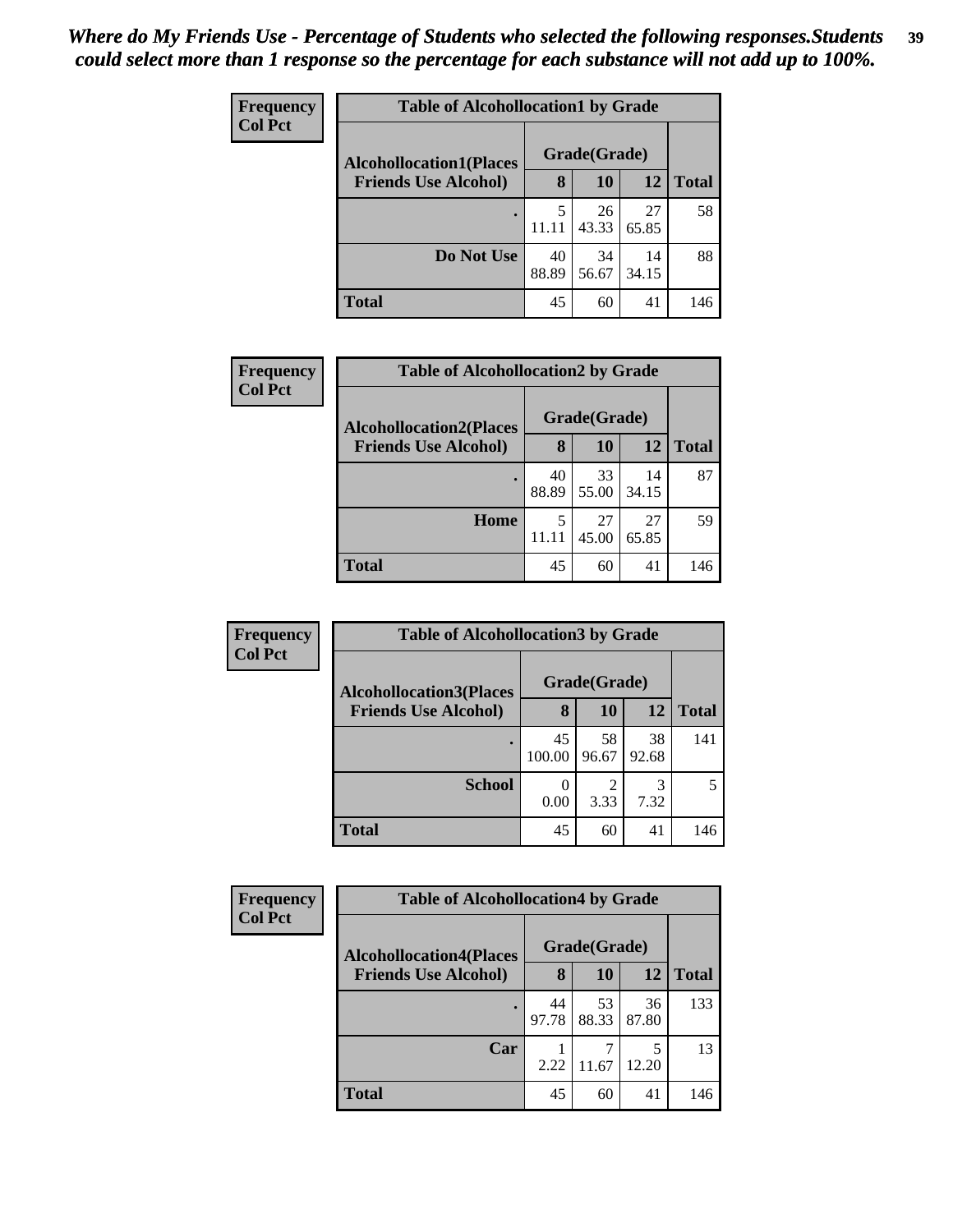| <b>Frequency</b> | <b>Table of Alcohollocation5 by Grade</b> |             |              |             |              |  |  |
|------------------|-------------------------------------------|-------------|--------------|-------------|--------------|--|--|
| <b>Col Pct</b>   | <b>Alcohollocation5</b> (Places           |             | Grade(Grade) |             |              |  |  |
|                  | <b>Friends Use Alcohol)</b>               | 8           | 10           | 12          | <b>Total</b> |  |  |
|                  |                                           | 41<br>91.11 | 37<br>61.67  | 19<br>46.34 | 97           |  |  |
|                  | <b>Friend's House</b>                     | 4<br>8.89   | 23<br>38.33  | 22<br>53.66 | 49           |  |  |
|                  | <b>Total</b>                              | 45          | 60           | 41          | 146          |  |  |

| <b>Frequency</b> | <b>Table of Alcohollocation6 by Grade</b> |             |              |             |              |  |  |  |
|------------------|-------------------------------------------|-------------|--------------|-------------|--------------|--|--|--|
| <b>Col Pct</b>   | <b>Alcohollocation6(Places</b>            |             | Grade(Grade) |             |              |  |  |  |
|                  | <b>Friends Use Alcohol)</b>               | 8           | 10           | 12          | <b>Total</b> |  |  |  |
|                  |                                           | 44<br>97.78 | 47<br>78.33  | 27<br>65.85 | 118          |  |  |  |
|                  | <b>Other</b>                              | 2.22        | 13<br>21.67  | 14<br>34.15 | 28           |  |  |  |
|                  | <b>Total</b>                              | 45          | 60           | 41          | 146          |  |  |  |

| Frequency      | <b>Table of Tobaccolocation1 by Grade</b> |             |              |             |              |  |  |  |
|----------------|-------------------------------------------|-------------|--------------|-------------|--------------|--|--|--|
| <b>Col Pct</b> | <b>Tobaccolocation1(Places</b>            |             | Grade(Grade) |             |              |  |  |  |
|                | <b>Friends Use Tobacco)</b>               | 8           | 10           | 12          | <b>Total</b> |  |  |  |
|                |                                           | 2<br>4.44   | 15<br>25.00  | 19<br>46.34 | 36           |  |  |  |
|                | <b>Do Not Use</b>                         | 43<br>95.56 | 45<br>75.00  | 22<br>53.66 | 110          |  |  |  |
|                | <b>Total</b>                              | 45          | 60           | 41          | 146          |  |  |  |

| <b>Frequency</b><br><b>Col Pct</b> | <b>Table of Tobaccolocation2 by Grade</b> |             |              |             |              |  |  |  |
|------------------------------------|-------------------------------------------|-------------|--------------|-------------|--------------|--|--|--|
|                                    | <b>Tobaccolocation2(Places</b>            |             | Grade(Grade) |             |              |  |  |  |
|                                    | <b>Friends Use Tobacco)</b>               | 8           | <b>10</b>    | 12          | <b>Total</b> |  |  |  |
|                                    |                                           | 43<br>95.56 | 45<br>75.00  | 28<br>68.29 | 116          |  |  |  |
|                                    | Home                                      | 2<br>4.44   | 15<br>25.00  | 13<br>31.71 | 30           |  |  |  |
|                                    | <b>Total</b>                              | 45          | 60           | 41          | 146          |  |  |  |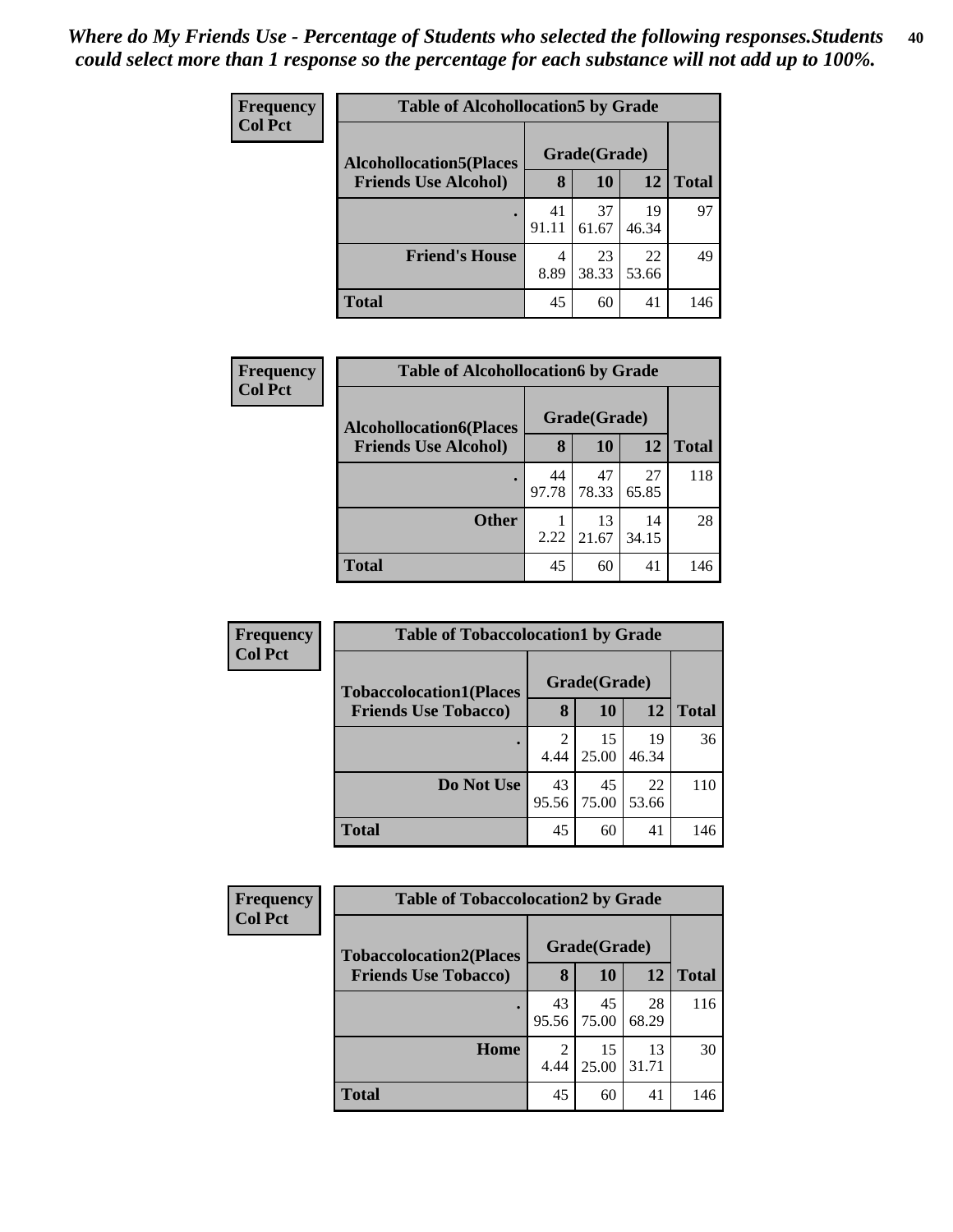| Frequency      | <b>Table of Tobaccolocation 3 by Grade</b> |              |             |             |              |  |  |
|----------------|--------------------------------------------|--------------|-------------|-------------|--------------|--|--|
| <b>Col Pct</b> | <b>Tobaccolocation3(Places</b>             | Grade(Grade) |             |             |              |  |  |
|                | <b>Friends Use Tobacco)</b>                | 8            | 10          | 12          | <b>Total</b> |  |  |
|                | $\bullet$                                  | 45<br>100.00 | 56<br>93.33 | 37<br>90.24 | 138          |  |  |
|                | <b>School</b>                              | 0<br>0.00    | 4<br>6.67   | 9.76        | 8            |  |  |
|                | Total                                      | 45           | 60          | 41          | 146          |  |  |

| Frequency      | <b>Table of Tobaccolocation4 by Grade</b> |              |             |             |              |  |  |  |
|----------------|-------------------------------------------|--------------|-------------|-------------|--------------|--|--|--|
| <b>Col Pct</b> | <b>Tobaccolocation4(Places</b>            | Grade(Grade) |             |             |              |  |  |  |
|                | <b>Friends Use Tobacco)</b>               | 8            | 10          | 12          | <b>Total</b> |  |  |  |
|                | ٠                                         | 44<br>97.78  | 51<br>85.00 | 28<br>68.29 | 123          |  |  |  |
|                | Car                                       | 2.22         | 9<br>15.00  | 13<br>31.71 | 23           |  |  |  |
|                | <b>Total</b>                              | 45           | 60          | 41          | 146          |  |  |  |

| <b>Frequency</b> | <b>Table of Tobaccolocation5 by Grade</b> |             |              |             |              |  |
|------------------|-------------------------------------------|-------------|--------------|-------------|--------------|--|
| <b>Col Pct</b>   | <b>Tobaccolocation5(Places</b>            |             | Grade(Grade) |             |              |  |
|                  | <b>Friends Use Tobacco)</b>               | 8           | 10           | 12          | <b>Total</b> |  |
|                  |                                           | 44<br>97.78 | 45<br>75.00  | 27<br>65.85 | 116          |  |
|                  | <b>Friend's House</b>                     | 2.22        | 15<br>25.00  | 14<br>34.15 | 30           |  |
|                  | <b>Total</b>                              | 45          | 60           | 41          | 146          |  |

| <b>Frequency</b> | <b>Table of Tobaccolocation6 by Grade</b> |              |             |             |              |  |  |  |  |
|------------------|-------------------------------------------|--------------|-------------|-------------|--------------|--|--|--|--|
| <b>Col Pct</b>   | <b>Tobaccolocation6(Places</b>            | Grade(Grade) |             |             |              |  |  |  |  |
|                  | <b>Friends Use Tobacco)</b>               | 8            | 10          | 12          | <b>Total</b> |  |  |  |  |
|                  |                                           | 45<br>100.00 | 44<br>73.33 | 28<br>68.29 | 117          |  |  |  |  |
|                  | <b>Other</b>                              | 0<br>0.00    | 16<br>26.67 | 13<br>31.71 | 29           |  |  |  |  |
|                  | Total                                     | 45           | 60          | 41          | 146          |  |  |  |  |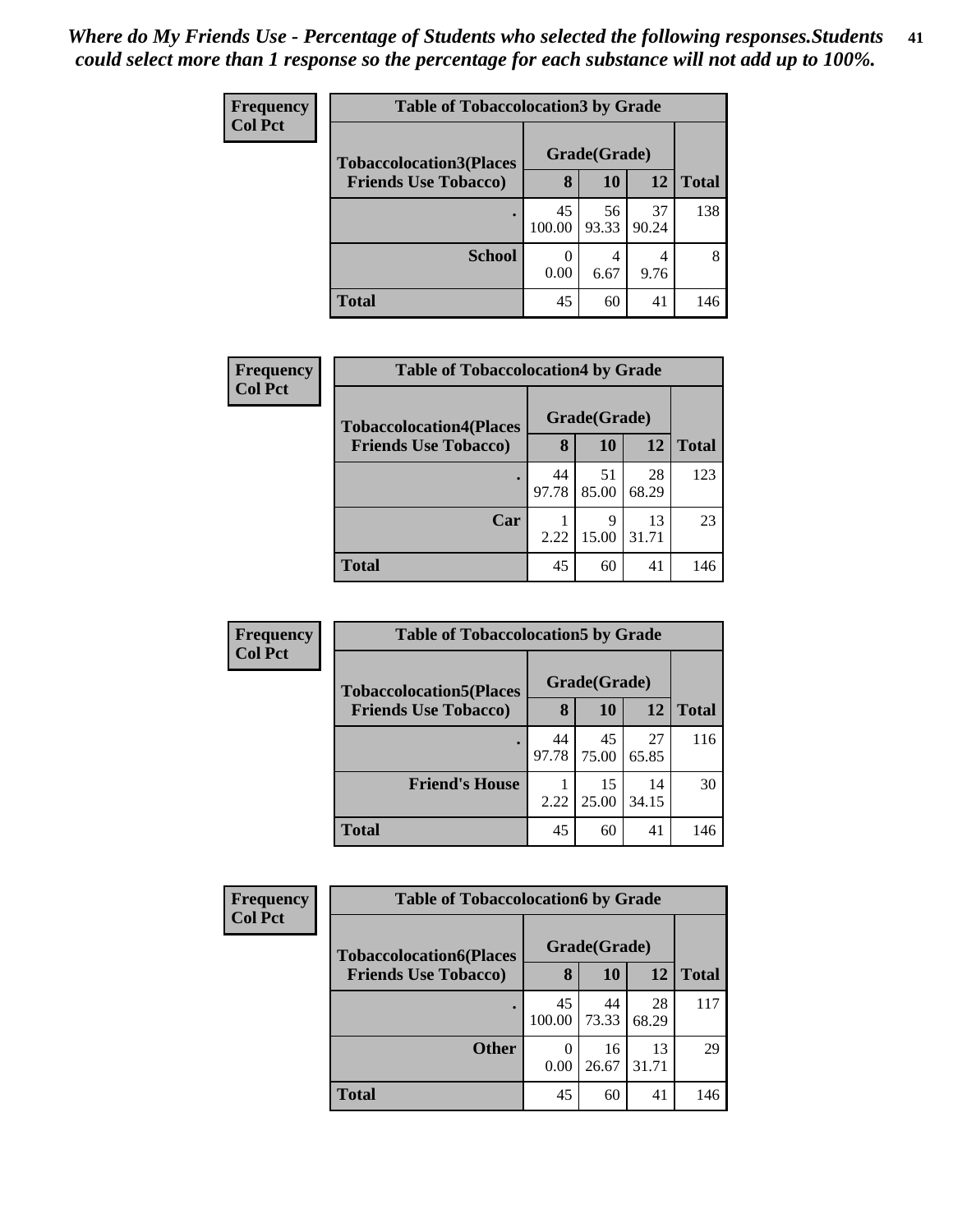| <b>Frequency</b> |                                  | <b>Table of Marijuanalocation1 by Grade</b> |              |             |              |  |
|------------------|----------------------------------|---------------------------------------------|--------------|-------------|--------------|--|
| <b>Col Pct</b>   | <b>Marijuanalocation1(Places</b> |                                             | Grade(Grade) |             |              |  |
|                  | <b>Friends Use Marijuana</b> )   | 8                                           | 10           | 12          | <b>Total</b> |  |
|                  |                                  | 4<br>8.89                                   | 23<br>38.33  | 24<br>58.54 | 51           |  |
|                  | Do Not Use                       | 41<br>91.11                                 | 37<br>61.67  | 17<br>41.46 | 95           |  |
|                  | <b>Total</b>                     | 45                                          | 60           | 41          | 146          |  |

| <b>Frequency</b> | <b>Table of Marijuanalocation2 by Grade</b> |             |              |             |              |
|------------------|---------------------------------------------|-------------|--------------|-------------|--------------|
| <b>Col Pct</b>   | <b>Marijuanalocation2(Places)</b>           |             | Grade(Grade) |             |              |
|                  | <b>Friends Use Marijuana</b> )              | 8           | <b>10</b>    | 12          | <b>Total</b> |
|                  |                                             | 41<br>91.11 | 38<br>63.33  | 19<br>46.34 | 98           |
|                  | Home                                        | 4<br>8.89   | 22<br>36.67  | 22<br>53.66 | 48           |
|                  | <b>Total</b>                                | 45          | 60           | 41          | 146          |

| Frequency      | <b>Table of Marijuanalocation3 by Grade</b> |              |              |             |              |  |  |
|----------------|---------------------------------------------|--------------|--------------|-------------|--------------|--|--|
| <b>Col Pct</b> | <b>Marijuanalocation3(Places</b>            |              | Grade(Grade) |             |              |  |  |
|                | <b>Friends Use Marijuana</b> )              | 8            | 10           | 12          | <b>Total</b> |  |  |
|                |                                             | 45<br>100.00 | 52<br>86.67  | 34<br>82.93 | 131          |  |  |
|                | <b>School</b>                               | 0<br>0.00    | 8<br>13.33   | 17.07       | 15           |  |  |
|                | <b>Total</b>                                | 45           | 60           | 41          | 146          |  |  |

| <b>Frequency</b> | <b>Table of Marijuanalocation4 by Grade</b> |             |              |             |              |  |  |  |
|------------------|---------------------------------------------|-------------|--------------|-------------|--------------|--|--|--|
| <b>Col Pct</b>   | <b>Marijuanalocation4(Places</b>            |             | Grade(Grade) |             |              |  |  |  |
|                  | <b>Friends Use Marijuana</b> )              | 8           | 10           | 12          | <b>Total</b> |  |  |  |
|                  |                                             | 43<br>95.56 | 47<br>78.33  | 27<br>65.85 | 117          |  |  |  |
|                  | Car                                         | 2<br>4.44   | 13<br>21.67  | 14<br>34.15 | 29           |  |  |  |
|                  | <b>Total</b>                                | 45          | 60           | 41          | 146          |  |  |  |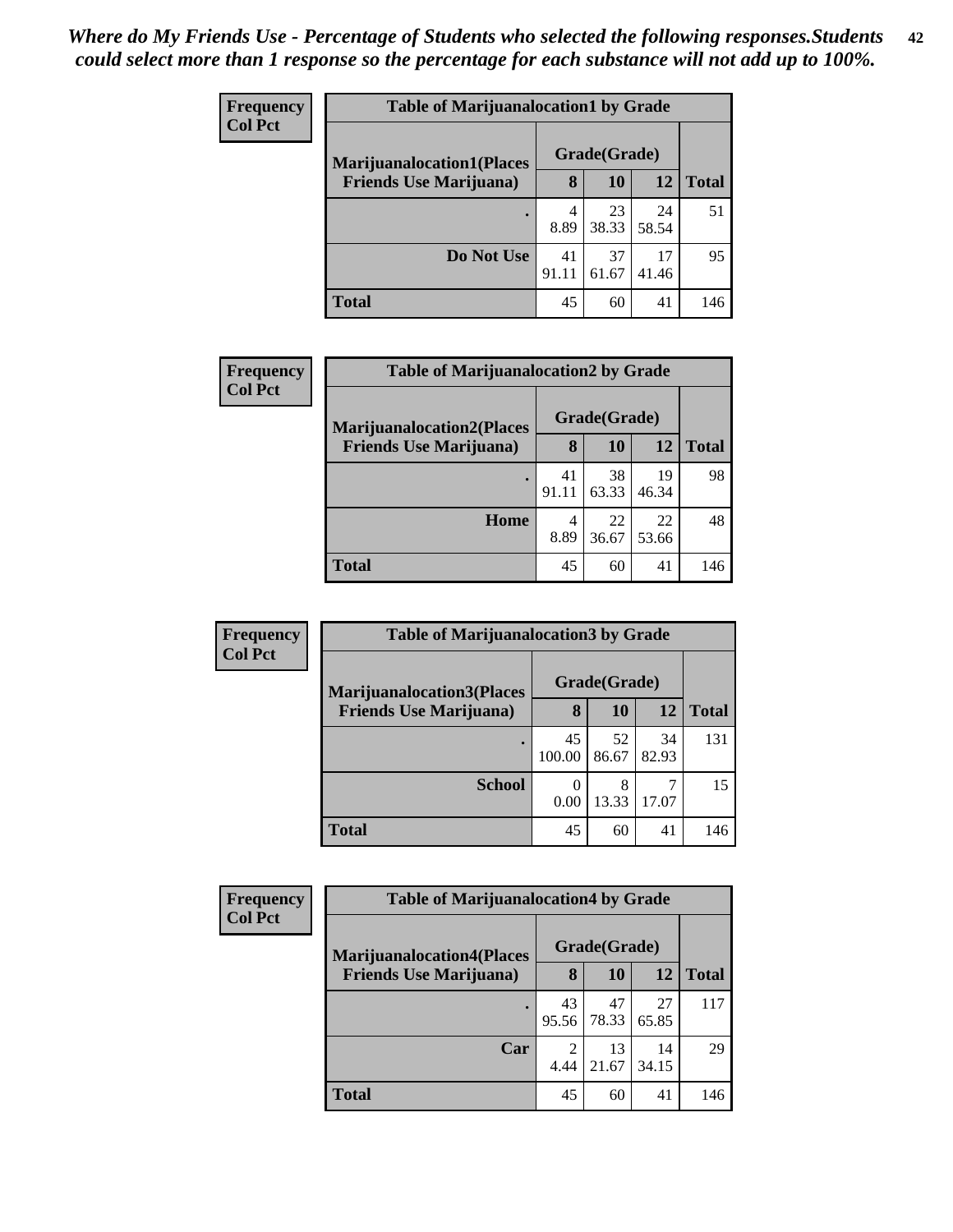| <b>Frequency</b><br><b>Col Pct</b> | <b>Table of Marijuanalocation5 by Grade</b> |              |             |             |              |  |  |
|------------------------------------|---------------------------------------------|--------------|-------------|-------------|--------------|--|--|
|                                    | <b>Marijuanalocation5</b> (Places           | Grade(Grade) |             |             |              |  |  |
|                                    | <b>Friends Use Marijuana</b> )              | 8            | 10          | 12          | <b>Total</b> |  |  |
|                                    | ٠                                           | 42<br>93.33  | 36<br>60.00 | 20<br>48.78 | 98           |  |  |
|                                    | <b>Friend's House</b>                       | 3<br>6.67    | 24<br>40.00 | 21<br>51.22 | 48           |  |  |
|                                    | <b>Total</b>                                | 45           | 60          | 41          | 146          |  |  |

| Frequency      | <b>Table of Marijuanalocation6 by Grade</b> |             |              |             |              |  |  |
|----------------|---------------------------------------------|-------------|--------------|-------------|--------------|--|--|
| <b>Col Pct</b> | <b>Marijuanalocation6(Places</b>            |             | Grade(Grade) |             |              |  |  |
|                | <b>Friends Use Marijuana</b> )              | 8           | 10           | 12          | <b>Total</b> |  |  |
|                |                                             | 43<br>95.56 | 44<br>73.33  | 30<br>73.17 | 117          |  |  |
|                | <b>Other</b>                                | 2<br>4.44   | 16<br>26.67  | 11<br>26.83 | 29           |  |  |
|                | <b>Total</b>                                | 45          | 60           | 41          | 146          |  |  |

| <b>Frequency</b> | <b>Table of Otherdruglocation1 by Grade</b>                          |             |              |             |              |  |  |
|------------------|----------------------------------------------------------------------|-------------|--------------|-------------|--------------|--|--|
| <b>Col Pct</b>   | <b>Otherdruglocation1(Places</b><br><b>Friends Use Other Illegal</b> |             | Grade(Grade) |             |              |  |  |
|                  | Drugs)                                                               | 8           | 10           | 12          | <b>Total</b> |  |  |
|                  |                                                                      | 3<br>6.67   | 12<br>20.00  | 13<br>31.71 | 28           |  |  |
|                  | Do Not Use                                                           | 42<br>93.33 | 48<br>80.00  | 28<br>68.29 | 118          |  |  |
|                  | <b>Total</b>                                                         | 45          | 60           | 41          | 146          |  |  |

| <b>Frequency</b> | <b>Table of Otherdruglocation2 by Grade</b>                           |             |              |             |              |  |
|------------------|-----------------------------------------------------------------------|-------------|--------------|-------------|--------------|--|
| <b>Col Pct</b>   | <b>Otherdruglocation2(Places)</b><br><b>Friends Use Other Illegal</b> |             | Grade(Grade) |             |              |  |
|                  | Drugs)                                                                | 8           | 10           | 12          | <b>Total</b> |  |
|                  | $\bullet$                                                             | 42<br>93.33 | 48<br>80.00  | 30<br>73.17 | 120          |  |
|                  | Home                                                                  | 3<br>6.67   | 12<br>20.00  | 11<br>26.83 | 26           |  |
|                  | <b>Total</b>                                                          | 45          | 60           | 41          | 146          |  |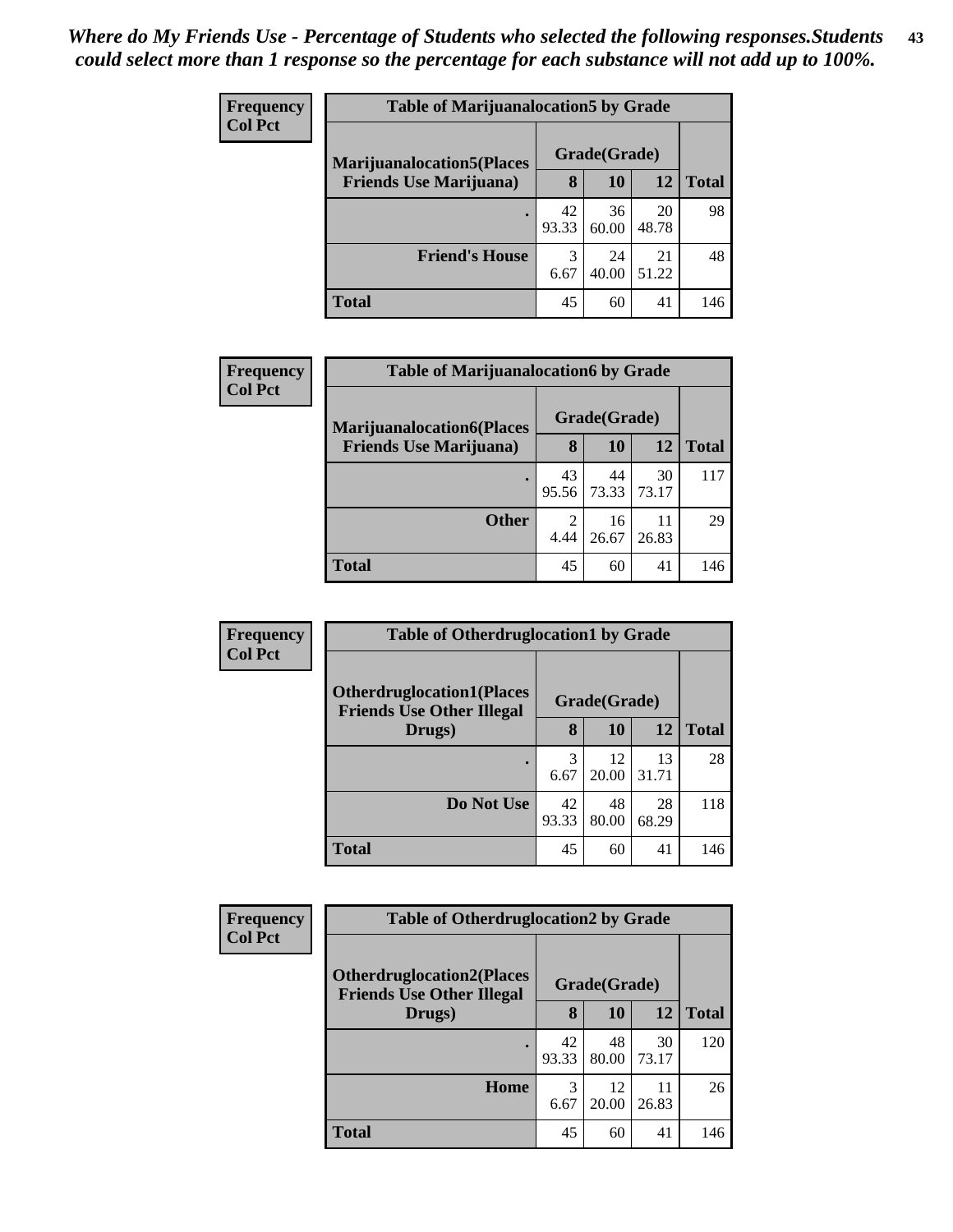| <b>Frequency</b> | <b>Table of Otherdruglocation 3 by Grade</b>                         |             |              |             |              |
|------------------|----------------------------------------------------------------------|-------------|--------------|-------------|--------------|
| <b>Col Pct</b>   | <b>Otherdruglocation3(Places</b><br><b>Friends Use Other Illegal</b> |             | Grade(Grade) |             |              |
|                  | Drugs)                                                               | 8           | <b>10</b>    | 12          | <b>Total</b> |
|                  | $\bullet$                                                            | 44<br>97.78 | 55<br>91.67  | 37<br>90.24 | 136          |
|                  | <b>School</b>                                                        | 2.22        | 5<br>8.33    | 4<br>9.76   | 10           |
|                  | <b>Total</b>                                                         | 45          | 60           | 41          | 146          |

| <b>Frequency</b><br><b>Col Pct</b> | <b>Table of Otherdruglocation4 by Grade</b>                          |             |              |             |              |  |  |
|------------------------------------|----------------------------------------------------------------------|-------------|--------------|-------------|--------------|--|--|
|                                    | <b>Otherdruglocation4(Places</b><br><b>Friends Use Other Illegal</b> |             | Grade(Grade) |             |              |  |  |
|                                    | Drugs)                                                               | 8           | <b>10</b>    | 12          | <b>Total</b> |  |  |
|                                    | $\bullet$                                                            | 44<br>97.78 | 53<br>88.33  | 33<br>80.49 | 130          |  |  |
|                                    | Car                                                                  | 2.22        | 11.67        | 8<br>19.51  | 16           |  |  |
|                                    | <b>Total</b>                                                         | 45          | 60           | 41          | 146          |  |  |

| <b>Frequency</b> | <b>Table of Otherdruglocation5 by Grade</b>                           |             |              |             |              |  |
|------------------|-----------------------------------------------------------------------|-------------|--------------|-------------|--------------|--|
| <b>Col Pct</b>   | <b>Otherdruglocation5</b> (Places<br><b>Friends Use Other Illegal</b> |             | Grade(Grade) |             |              |  |
|                  | Drugs)                                                                | 8           | 10           | 12          | <b>Total</b> |  |
|                  | $\bullet$                                                             | 44<br>97.78 | 48<br>80.00  | 28<br>68.29 | 120          |  |
|                  | <b>Friend's House</b>                                                 | 2.22        | 12<br>20.00  | 13<br>31.71 | 26           |  |
|                  | Total                                                                 | 45          | 60           | 41          | 146          |  |

| <b>Frequency</b>                                                                       | <b>Table of Otherdruglocation6 by Grade</b> |                  |              |             |              |
|----------------------------------------------------------------------------------------|---------------------------------------------|------------------|--------------|-------------|--------------|
| <b>Col Pct</b><br><b>Otherdruglocation6(Places</b><br><b>Friends Use Other Illegal</b> |                                             |                  | Grade(Grade) |             |              |
|                                                                                        | Drugs)                                      | 8                | 10           | 12          | <b>Total</b> |
|                                                                                        |                                             | 45<br>100.00     | 48<br>80.00  | 34<br>82.93 | 127          |
|                                                                                        | <b>Other</b>                                | $\theta$<br>0.00 | 12<br>20.00  | 7<br>17.07  | 19           |
|                                                                                        | <b>Total</b>                                | 45               | 60           | 41          | 146          |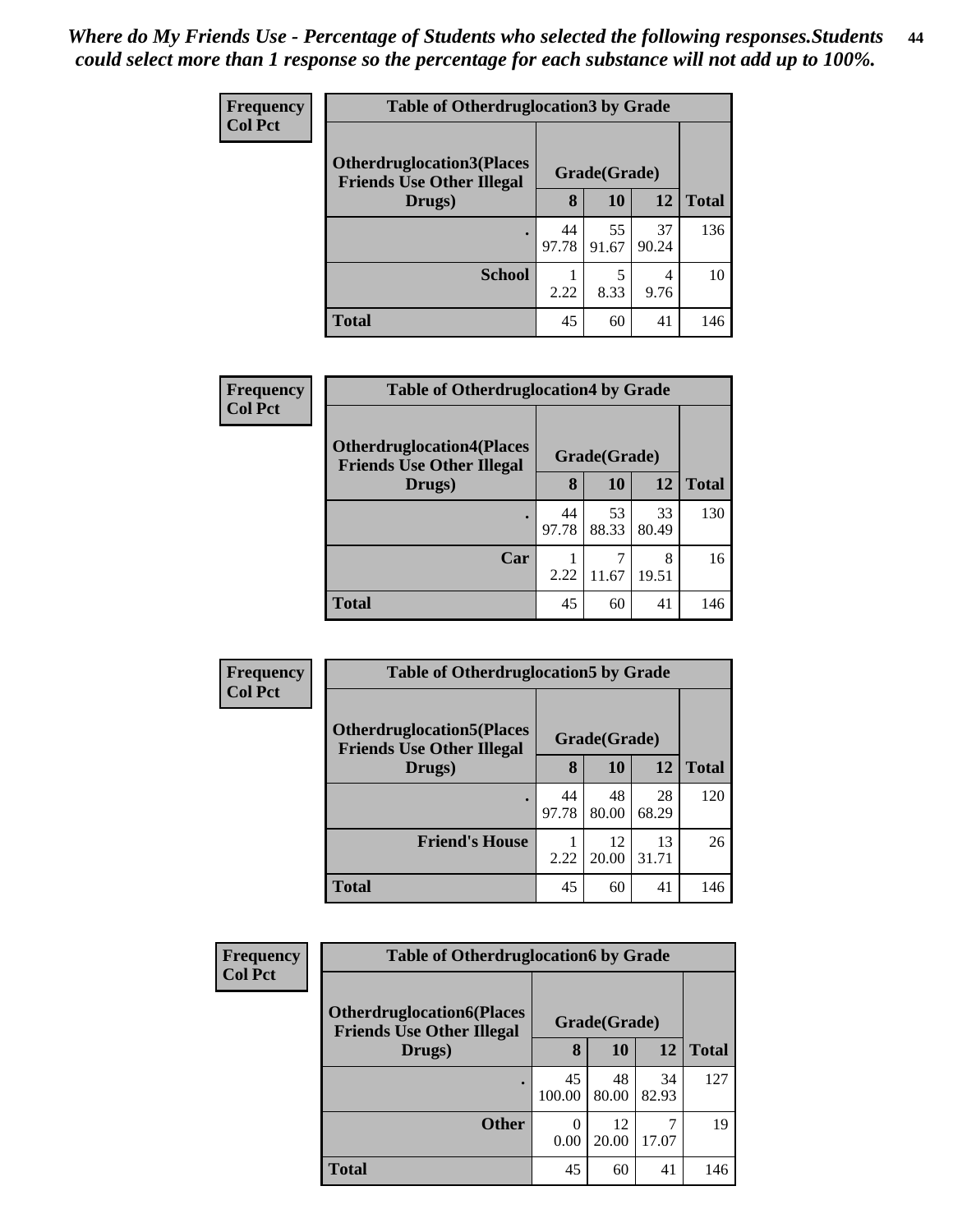| <b>Frequency</b><br><b>Col Pct</b> | <b>Table of Alcoholtime1 by Grade</b>           |             |              |             |              |  |
|------------------------------------|-------------------------------------------------|-------------|--------------|-------------|--------------|--|
|                                    | <b>Alcoholtime1(Times</b><br><b>Friends Use</b> |             | Grade(Grade) |             |              |  |
|                                    | Alcohol)                                        | 8           | 10           | <b>12</b>   | <b>Total</b> |  |
|                                    |                                                 | 5<br>11.11  | 26<br>43.33  | 28<br>68.29 | 59           |  |
|                                    | Do Not Use                                      | 40<br>88.89 | 34<br>56.67  | 13<br>31.71 | 87           |  |
|                                    | <b>Total</b>                                    | 45          | 60           | 41          | 146          |  |

| <b>Frequency</b> |                                                 | <b>Table of Alcoholtime2 by Grade</b> |             |             |              |  |  |
|------------------|-------------------------------------------------|---------------------------------------|-------------|-------------|--------------|--|--|
| <b>Col Pct</b>   | <b>Alcoholtime2(Times</b><br><b>Friends Use</b> | Grade(Grade)                          |             |             |              |  |  |
|                  | Alcohol)                                        | 8                                     | 10          | 12          | <b>Total</b> |  |  |
|                  | ٠                                               | 45<br>100.00                          | 58<br>96.67 | 40<br>97.56 | 143          |  |  |
|                  | <b>On Way to School</b>                         | $\mathbf{\Omega}$<br>0.00             | 3.33        | 2.44        |              |  |  |
|                  | <b>Total</b>                                    | 45                                    | 60          | 41          | 146          |  |  |

| Frequency<br><b>Col Pct</b> | <b>Table of Alcoholtime3 by Grade</b>           |              |              |                        |              |  |  |
|-----------------------------|-------------------------------------------------|--------------|--------------|------------------------|--------------|--|--|
|                             | <b>Alcoholtime3(Times</b><br><b>Friends Use</b> |              | Grade(Grade) |                        |              |  |  |
|                             | Alcohol)                                        | 8            | 10           | 12                     | <b>Total</b> |  |  |
|                             | $\bullet$                                       | 45<br>100.00 | 57<br>95.00  | 39<br>95.12            | 141          |  |  |
|                             | <b>During School</b>                            | 0<br>0.00    | 3<br>5.00    | $\mathfrak{D}$<br>4.88 | 5            |  |  |
|                             | <b>Total</b>                                    | 45           | 60           | 41                     | 146          |  |  |

| Frequency      | <b>Table of Alcoholtime4 by Grade</b> |             |                        |             |              |  |  |
|----------------|---------------------------------------|-------------|------------------------|-------------|--------------|--|--|
| <b>Col Pct</b> | <b>Alcoholtime4(Times</b>             |             | Grade(Grade)           |             |              |  |  |
|                | <b>Friends Use Alcohol)</b>           | 8           | 10                     | <b>12</b>   | <b>Total</b> |  |  |
|                |                                       | 44<br>97.78 | 58<br>96.67            | 40<br>97.56 | 142          |  |  |
|                | <b>On Way Home From School</b>        | 2.22        | $\overline{c}$<br>3.33 | 2.44        |              |  |  |
|                | <b>Total</b>                          | 45          | 60                     | 41          | 146          |  |  |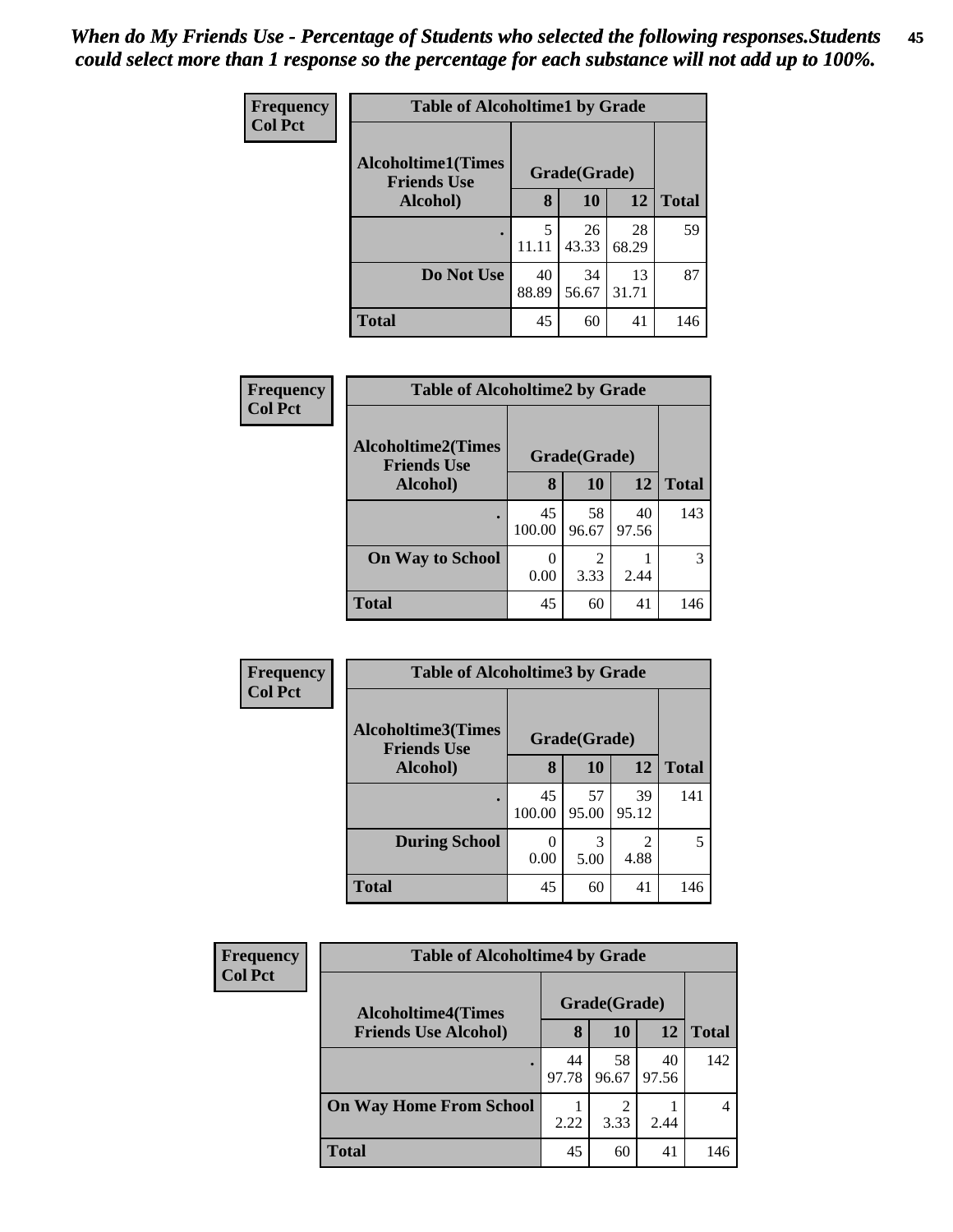| <b>Frequency</b> | <b>Table of Alcoholtime5 by Grade</b>           |             |              |             |              |  |
|------------------|-------------------------------------------------|-------------|--------------|-------------|--------------|--|
| <b>Col Pct</b>   | <b>Alcoholtime5(Times</b><br><b>Friends Use</b> |             | Grade(Grade) |             |              |  |
|                  | Alcohol)                                        | 8           | 10           | <b>12</b>   | <b>Total</b> |  |
|                  |                                                 | 42<br>93.33 | 49<br>81.67  | 31<br>75.61 | 122          |  |
|                  | <b>Weeknights</b>                               | 3<br>6.67   | 11<br>18.33  | 10<br>24.39 | 24           |  |
|                  | <b>Total</b>                                    | 45          | 60           | 41          | 146          |  |

| <b>Frequency</b> | <b>Table of Alcoholtime6 by Grade</b>           |             |              |             |              |  |
|------------------|-------------------------------------------------|-------------|--------------|-------------|--------------|--|
| <b>Col Pct</b>   | <b>Alcoholtime6(Times</b><br><b>Friends Use</b> |             | Grade(Grade) |             |              |  |
|                  | Alcohol)                                        | 8           | 10           | 12          | <b>Total</b> |  |
|                  |                                                 | 40<br>88.89 | 25<br>41.67  | 13<br>31.71 | 78           |  |
|                  | Weekends                                        | 5<br>11.11  | 35<br>58.33  | 28<br>68.29 | 68           |  |
|                  | <b>Total</b>                                    | 45          | 60           | 41          | 146          |  |

| <b>Frequency</b> | <b>Table of Tobaccotime1 by Grade</b>                           |             |             |             |              |
|------------------|-----------------------------------------------------------------|-------------|-------------|-------------|--------------|
| <b>Col Pct</b>   | <b>Tobaccotime1(Times</b><br>Grade(Grade)<br><b>Friends Use</b> |             |             |             |              |
|                  | <b>Tobacco</b> )                                                | 8           | 10          | <b>12</b>   | <b>Total</b> |
|                  |                                                                 | 2<br>4.44   | 15<br>25.00 | 18<br>43.90 | 35           |
|                  | Do Not Use                                                      | 43<br>95.56 | 45<br>75.00 | 23<br>56.10 | 111          |
|                  | <b>Total</b>                                                    | 45          | 60          | 41          | 146          |

| <b>Frequency</b> | <b>Table of Tobaccotime2 by Grade</b>                           |             |             |             |              |  |
|------------------|-----------------------------------------------------------------|-------------|-------------|-------------|--------------|--|
| <b>Col Pct</b>   | <b>Tobaccotime2(Times</b><br>Grade(Grade)<br><b>Friends Use</b> |             |             |             |              |  |
|                  | <b>Tobacco</b> )                                                | 8           | 10          | 12          | <b>Total</b> |  |
|                  |                                                                 | 44<br>97.78 | 53<br>88.33 | 37<br>90.24 | 134          |  |
|                  | <b>On Way to School</b>                                         | 2.22        | 11.67       | 4<br>9.76   | 12           |  |
|                  | <b>Total</b>                                                    | 45          | 60          | 41          | 146          |  |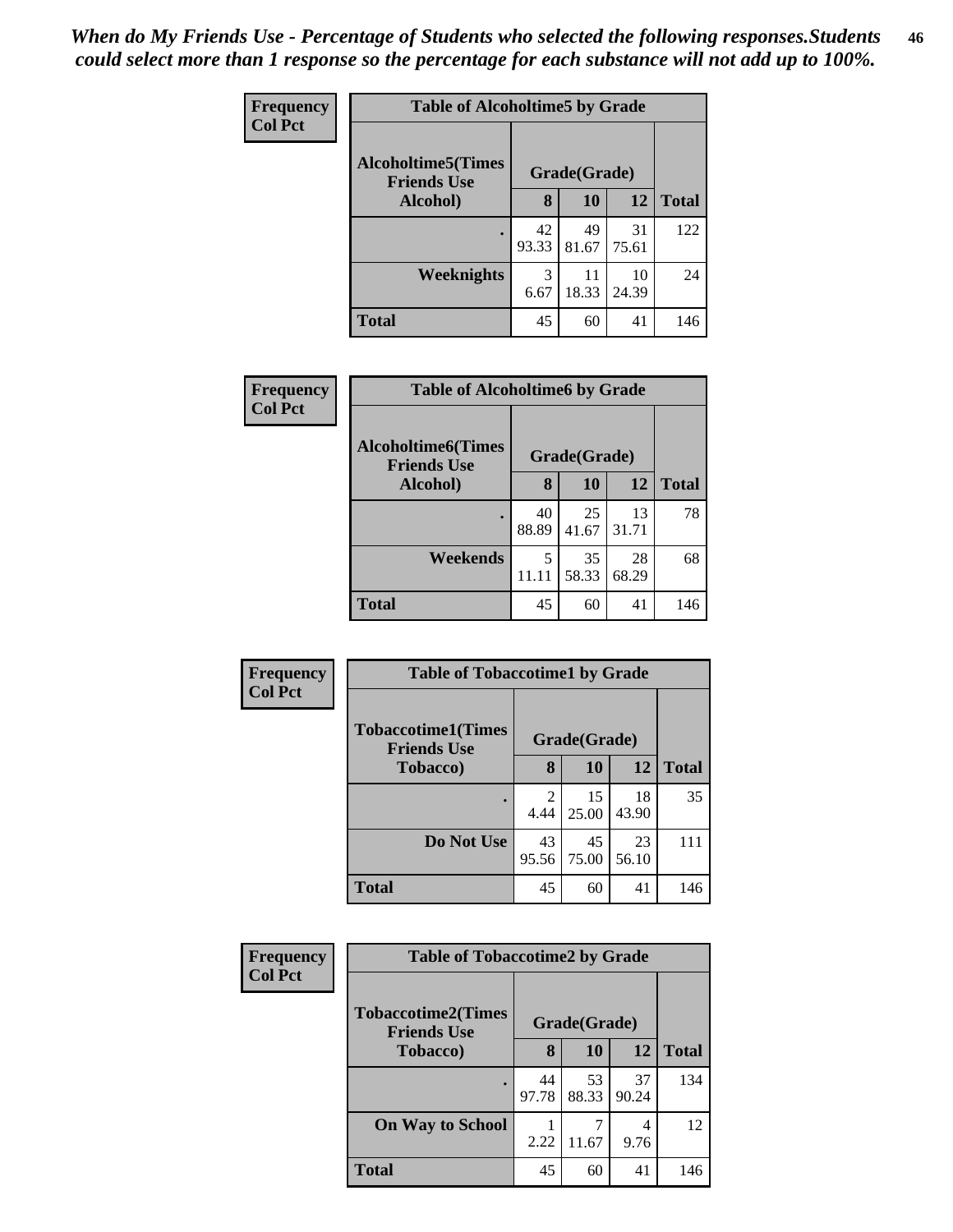| <b>Frequency</b><br><b>Col Pct</b> | <b>Table of Tobaccotime3 by Grade</b>           |              |             |             |              |  |
|------------------------------------|-------------------------------------------------|--------------|-------------|-------------|--------------|--|
|                                    | <b>Tobaccotime3(Times</b><br><b>Friends Use</b> | Grade(Grade) |             |             |              |  |
|                                    | <b>Tobacco</b> )                                | 8            | 10          | 12          | <b>Total</b> |  |
|                                    | $\bullet$                                       | 45<br>100.00 | 56<br>93.33 | 38<br>92.68 | 139          |  |
|                                    | <b>During School</b>                            | 0.00         | 4<br>6.67   | 3<br>7.32   | 7            |  |
|                                    | <b>Total</b>                                    | 45           | 60          | 41          | 146          |  |

| Frequency<br><b>Col Pct</b> | <b>Table of Tobaccotime4 by Grade</b>                    |             |              |             |              |  |  |
|-----------------------------|----------------------------------------------------------|-------------|--------------|-------------|--------------|--|--|
|                             | <b>Tobaccotime4(Times</b><br><b>Friends Use Tobacco)</b> |             | Grade(Grade) |             |              |  |  |
|                             |                                                          | 8           | 10           | 12          | <b>Total</b> |  |  |
|                             |                                                          | 44<br>97.78 | 58<br>96.67  | 40<br>97.56 | 142          |  |  |
|                             | <b>On Way Home From School</b>                           | 2.22        | 2<br>3.33    | 2.44        |              |  |  |
|                             | <b>Total</b>                                             | 45          | 60           | 41          | 146          |  |  |

| <b>Frequency</b> | <b>Table of Tobaccotime5 by Grade</b>           |             |              |             |              |  |
|------------------|-------------------------------------------------|-------------|--------------|-------------|--------------|--|
| <b>Col Pct</b>   | <b>Tobaccotime5(Times</b><br><b>Friends Use</b> |             | Grade(Grade) |             |              |  |
|                  | <b>Tobacco</b> )                                | 8           | 10           | 12          | <b>Total</b> |  |
|                  |                                                 | 43<br>95.56 | 47<br>78.33  | 29<br>70.73 | 119          |  |
|                  | Weeknights                                      | 2<br>4.44   | 13<br>21.67  | 12<br>29.27 | 27           |  |
|                  | <b>Total</b>                                    | 45          | 60           | 41          | 146          |  |

| <b>Frequency</b> | <b>Table of Tobaccotime6 by Grade</b>                           |             |             |             |              |  |
|------------------|-----------------------------------------------------------------|-------------|-------------|-------------|--------------|--|
| <b>Col Pct</b>   | <b>Tobaccotime6(Times</b><br>Grade(Grade)<br><b>Friends Use</b> |             |             |             |              |  |
|                  | <b>Tobacco</b> )                                                | 8           | <b>10</b>   | 12          | <b>Total</b> |  |
|                  |                                                                 | 42<br>93.33 | 39<br>65.00 | 23<br>56.10 | 104          |  |
|                  | Weekends                                                        | 3<br>6.67   | 21<br>35.00 | 18<br>43.90 | 42           |  |
|                  | <b>Total</b>                                                    | 45          | 60          | 41          | 146          |  |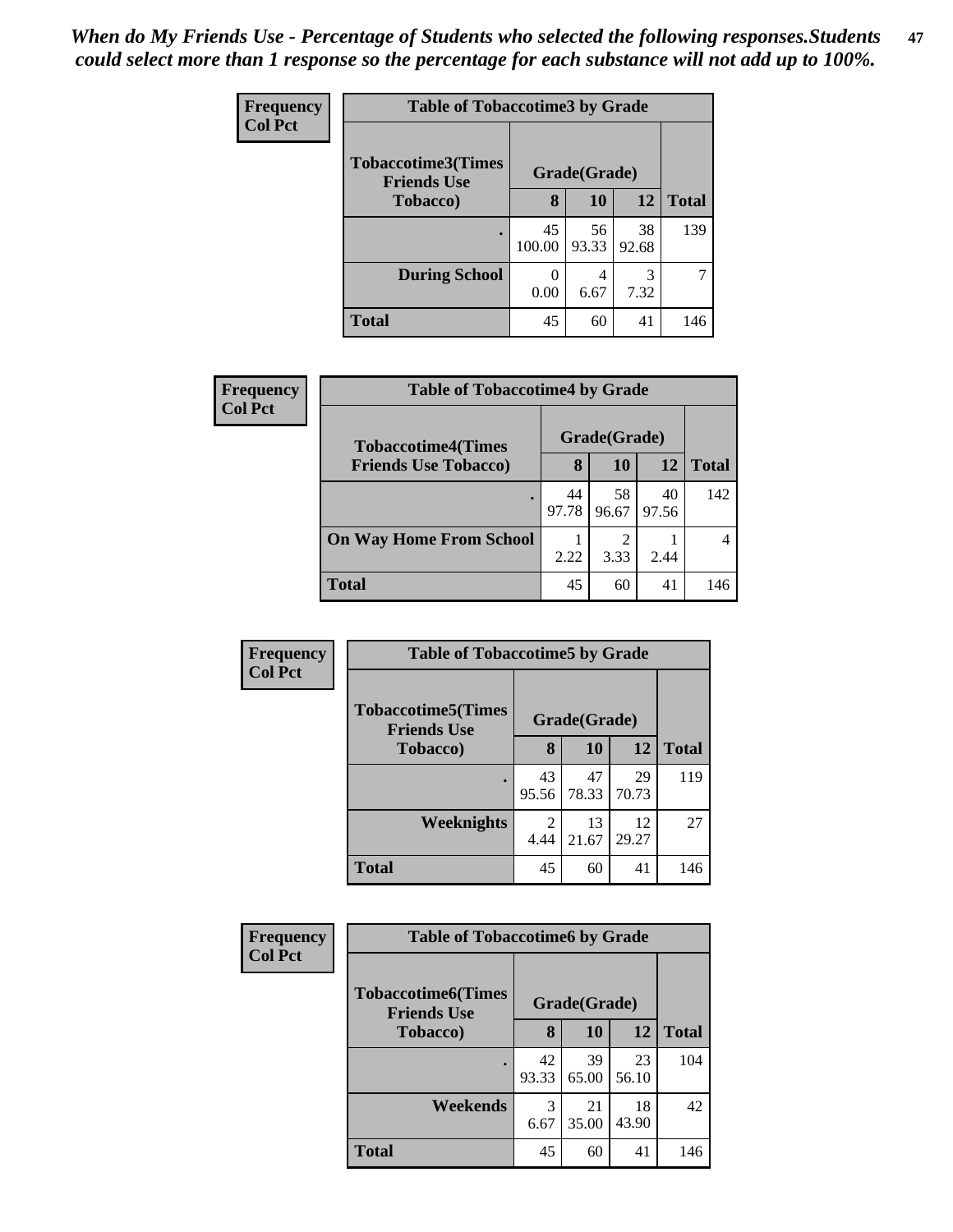| <b>Frequency</b> | <b>Table of Marijuanatime1 by Grade</b>           |             |              |             |              |  |
|------------------|---------------------------------------------------|-------------|--------------|-------------|--------------|--|
| <b>Col Pct</b>   | <b>Marijuanatime1(Times</b><br><b>Friends Use</b> |             | Grade(Grade) |             |              |  |
|                  | Marijuana)                                        | 8           | 10           | 12          | <b>Total</b> |  |
|                  | ٠                                                 | 4<br>8.89   | 22<br>36.67  | 25<br>60.98 | 51           |  |
|                  | Do Not Use                                        | 41<br>91.11 | 38<br>63.33  | 16<br>39.02 | 95           |  |
|                  | <b>Total</b>                                      | 45          | 60           | 41          | 146          |  |

| Frequency      | <b>Table of Marijuanatime2 by Grade</b>           |             |              |             |              |
|----------------|---------------------------------------------------|-------------|--------------|-------------|--------------|
| <b>Col Pct</b> | <b>Marijuanatime2(Times</b><br><b>Friends Use</b> |             | Grade(Grade) |             |              |
|                | Marijuana)                                        | 8           | <b>10</b>    | 12          | <b>Total</b> |
|                |                                                   | 44<br>97.78 | 55<br>91.67  | 38<br>92.68 | 137          |
|                | <b>On Way to School</b>                           | 2.22        | 5<br>8.33    | 3<br>7.32   | 9            |
|                | <b>Total</b>                                      | 45          | 60           | 41          | 146          |

| Frequency      | <b>Table of Marijuanatime3 by Grade</b>    |             |              |                        |              |  |
|----------------|--------------------------------------------|-------------|--------------|------------------------|--------------|--|
| <b>Col Pct</b> | Marijuanatime3(Times<br><b>Friends Use</b> |             | Grade(Grade) |                        |              |  |
|                | Marijuana)                                 | 8           | 10           | 12                     | <b>Total</b> |  |
|                | $\bullet$                                  | 44<br>97.78 | 54<br>90.00  | 39<br>95.12            | 137          |  |
|                | <b>During School</b>                       | 2.22        | 6<br>10.00   | $\overline{2}$<br>4.88 | $\mathbf Q$  |  |
|                | <b>Total</b>                               | 45          | 60           | 41                     | 146          |  |

| <b>Frequency</b> | <b>Table of Marijuanatime4 by Grade</b>                        |             |              |             |              |  |
|------------------|----------------------------------------------------------------|-------------|--------------|-------------|--------------|--|
| <b>Col Pct</b>   | <b>Marijuanatime4</b> (Times<br><b>Friends Use Marijuana</b> ) |             | Grade(Grade) |             |              |  |
|                  |                                                                | 8           | 10           | 12          | <b>Total</b> |  |
|                  |                                                                | 44<br>97.78 | 52<br>86.67  | 37<br>90.24 | 133          |  |
|                  | <b>On Way Home From School</b>                                 | 2.22        | 8<br>13.33   | 4<br>9.76   | 13           |  |
|                  | <b>Total</b>                                                   | 45          | 60           | 41          | 146          |  |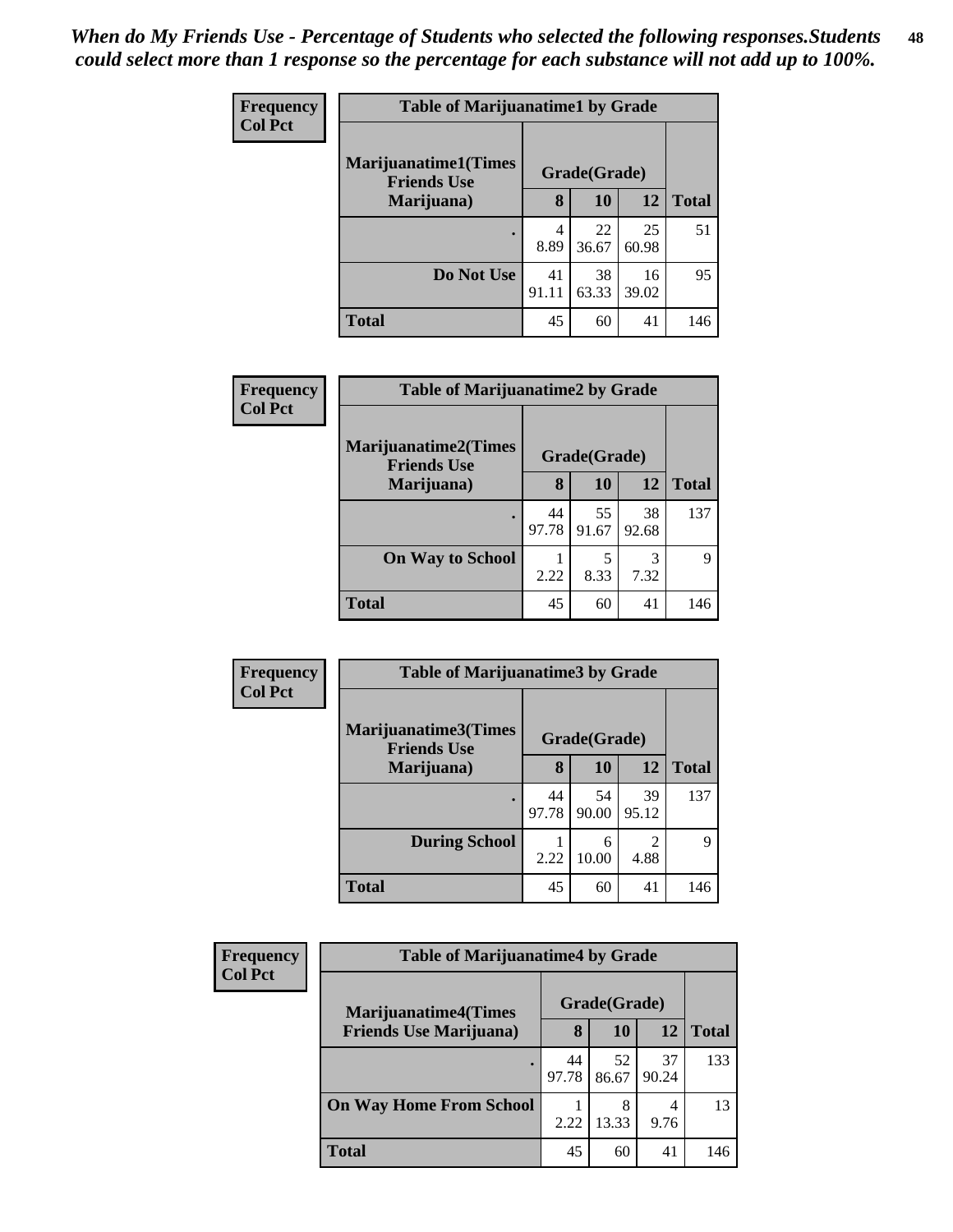| Frequency      | <b>Table of Marijuanatime5 by Grade</b>            |             |              |             |              |  |
|----------------|----------------------------------------------------|-------------|--------------|-------------|--------------|--|
| <b>Col Pct</b> | <b>Marijuanatime5</b> (Times<br><b>Friends Use</b> |             | Grade(Grade) |             |              |  |
|                | Marijuana)                                         | 8           | 10           | 12          | <b>Total</b> |  |
|                | $\bullet$                                          | 42<br>93.33 | 44<br>73.33  | 28<br>68.29 | 114          |  |
|                | Weeknights                                         | 3<br>6.67   | 16<br>26.67  | 13<br>31.71 | 32           |  |
|                | <b>Total</b>                                       | 45          | 60           | 41          | 146          |  |

| <b>Frequency</b> | <b>Table of Marijuanatime6 by Grade</b>            |             |              |             |              |  |
|------------------|----------------------------------------------------|-------------|--------------|-------------|--------------|--|
| <b>Col Pct</b>   | <b>Marijuanatime6</b> (Times<br><b>Friends Use</b> |             | Grade(Grade) |             |              |  |
|                  | Marijuana)                                         | 8           | 10           | 12          | <b>Total</b> |  |
|                  |                                                    | 41<br>91.11 | 31<br>51.67  | 16<br>39.02 | 88           |  |
|                  | Weekends                                           | 4<br>8.89   | 29<br>48.33  | 25<br>60.98 | 58           |  |
|                  | <b>Total</b>                                       | 45          | 60           | 41          | 146          |  |

| Frequency      | <b>Table of Otherdrugtime1 by Grade</b>                 |             |              |             |              |
|----------------|---------------------------------------------------------|-------------|--------------|-------------|--------------|
| <b>Col Pct</b> | <b>Otherdrugtime1(Times</b><br><b>Friends Use Other</b> |             | Grade(Grade) |             |              |
|                | <b>Illegal Drugs</b> )                                  | 8           | <b>10</b>    | 12          | <b>Total</b> |
|                | ٠                                                       | 2.22        | 9<br>15.00   | 13<br>31.71 | 23           |
|                | Do Not Use                                              | 44<br>97.78 | 51<br>85.00  | 28<br>68.29 | 123          |
|                | <b>Total</b>                                            | 45          | 60           | 41          | 146          |

| <b>Frequency</b> | <b>Table of Otherdrugtime2 by Grade</b>                 |              |              |             |              |
|------------------|---------------------------------------------------------|--------------|--------------|-------------|--------------|
| <b>Col Pct</b>   | <b>Otherdrugtime2(Times</b><br><b>Friends Use Other</b> |              | Grade(Grade) |             |              |
|                  | <b>Illegal Drugs</b> )                                  | 8            | 10           | 12          | <b>Total</b> |
|                  |                                                         | 45<br>100.00 | 57<br>95.00  | 40<br>97.56 | 142          |
|                  | <b>On Way to School</b>                                 | 0.00         | 5.00         | 2.44        | 4            |
|                  | <b>Total</b>                                            | 45           | 60           | 41          | 146          |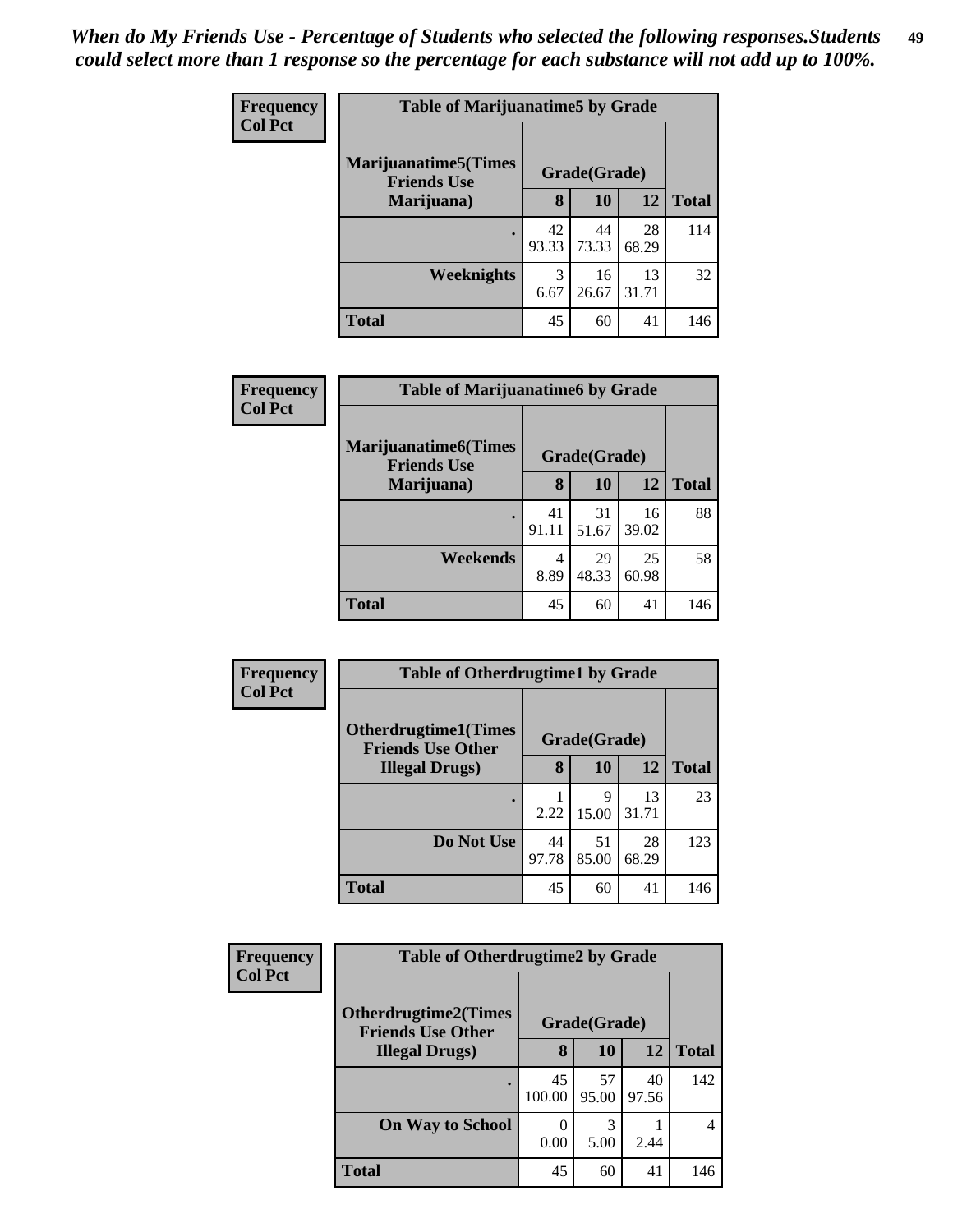| <b>Frequency</b> | <b>Table of Otherdrugtime3 by Grade</b>          |                  |              |             |              |
|------------------|--------------------------------------------------|------------------|--------------|-------------|--------------|
| <b>Col Pct</b>   | Otherdrugtime3(Times<br><b>Friends Use Other</b> |                  | Grade(Grade) |             |              |
|                  | <b>Illegal Drugs</b> )                           | 8                | 10           | 12          | <b>Total</b> |
|                  | $\bullet$                                        | 45<br>100.00     | 57<br>95.00  | 38<br>92.68 | 140          |
|                  | <b>During School</b>                             | $\Omega$<br>0.00 | 3<br>5.00    | 3<br>7.32   | 6            |
|                  | <b>Total</b>                                     | 45               | 60           | 41          | 146          |

| <b>Frequency</b> | <b>Table of Otherdrugtime4 by Grade</b>                         |                  |              |                        |              |  |
|------------------|-----------------------------------------------------------------|------------------|--------------|------------------------|--------------|--|
| <b>Col Pct</b>   | <b>Otherdrugtime4(Times</b><br><b>Friends Use Other Illegal</b> |                  | Grade(Grade) |                        |              |  |
|                  | Drugs)                                                          | 8                | <b>10</b>    | 12                     | <b>Total</b> |  |
|                  |                                                                 | 45<br>100.00     | 57<br>95.00  | 39<br>95.12            | 141          |  |
|                  | <b>On Way Home From School</b>                                  | $\theta$<br>0.00 | 5.00         | $\overline{2}$<br>4.88 | 5            |  |
|                  | <b>Total</b>                                                    | 45               | 60           | 41                     | 146          |  |

| Frequency      | <b>Table of Otherdrugtime5 by Grade</b>                  |             |              |             |              |
|----------------|----------------------------------------------------------|-------------|--------------|-------------|--------------|
| <b>Col Pct</b> | <b>Otherdrugtime5</b> (Times<br><b>Friends Use Other</b> |             | Grade(Grade) |             |              |
|                | <b>Illegal Drugs</b> )                                   | 8           | 10           | 12          | <b>Total</b> |
|                |                                                          | 44<br>97.78 | 51<br>85.00  | 33<br>80.49 | 128          |
|                | Weeknights                                               | 2.22        | 9<br>15.00   | 8<br>19.51  | 18           |
|                | <b>Total</b>                                             | 45          | 60           | 41          | 146          |

| <b>Frequency</b> | <b>Table of Otherdrugtime6 by Grade</b>                  |                        |              |             |              |
|------------------|----------------------------------------------------------|------------------------|--------------|-------------|--------------|
| <b>Col Pct</b>   | <b>Otherdrugtime6</b> (Times<br><b>Friends Use Other</b> |                        | Grade(Grade) |             |              |
|                  | <b>Illegal Drugs)</b>                                    | 8                      | 10           | 12          | <b>Total</b> |
|                  | $\bullet$                                                | 43<br>95.56            | 46<br>76.67  | 28<br>68.29 | 117          |
|                  | Weekends                                                 | $\mathfrak{D}$<br>4.44 | 14<br>23.33  | 13<br>31.71 | 29           |
|                  | <b>Total</b>                                             | 45                     | 60           | 41          | 146          |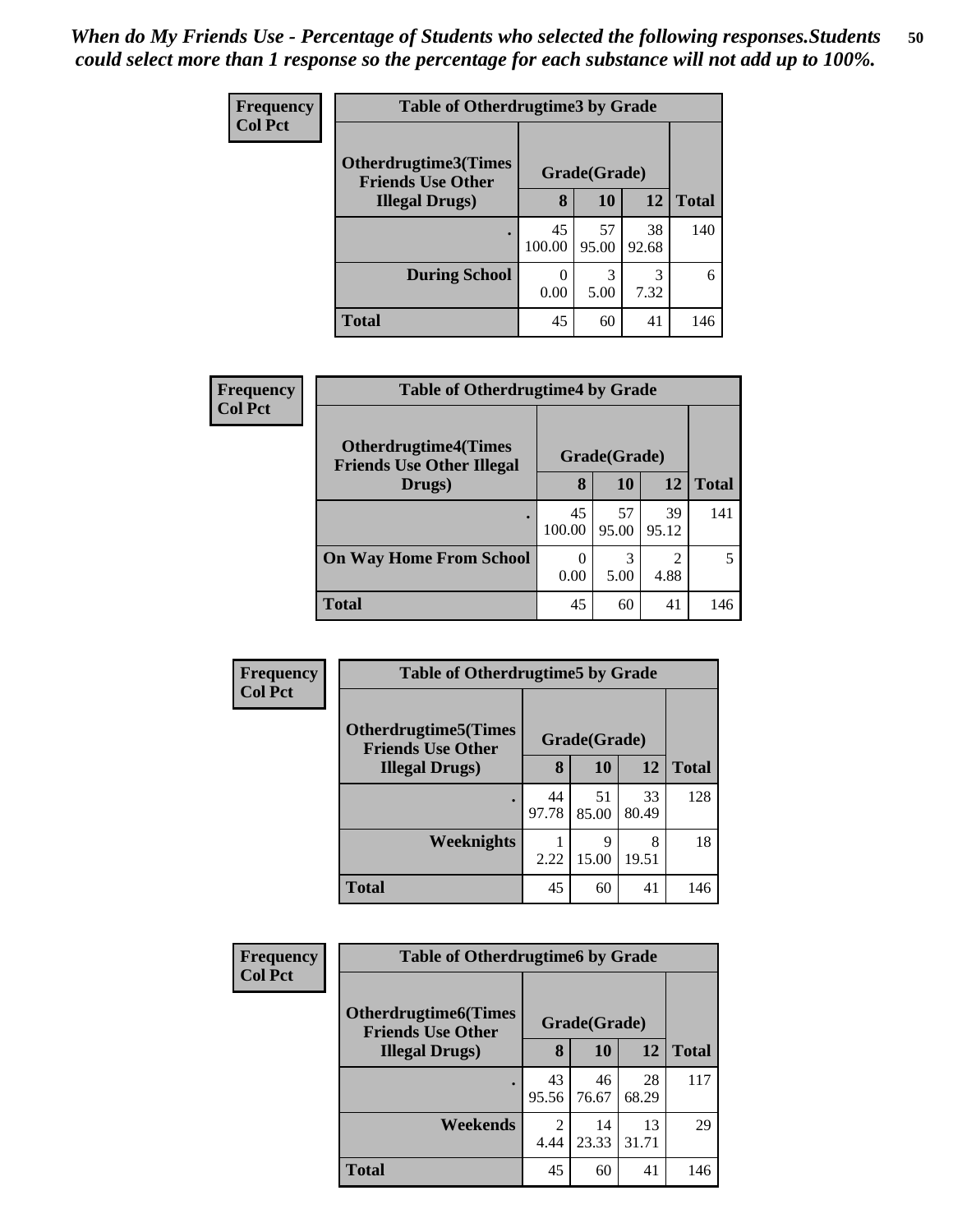| Frequency<br><b>Col Pct</b> |                                                                                                            | <b>Table of Educationalcohol by Grade</b> |              |             |              |  |
|-----------------------------|------------------------------------------------------------------------------------------------------------|-------------------------------------------|--------------|-------------|--------------|--|
|                             | Educationalcohol(I<br>have been taught<br>about alcohol,<br>tobacco,<br>and other drugs<br>within the last |                                           | Grade(Grade) |             |              |  |
|                             | year at school)                                                                                            | 8                                         | 10           | 12          | <b>Total</b> |  |
|                             | <b>Yes</b>                                                                                                 | 43<br>95.56                               | 55<br>91.67  | 26<br>63.41 | 124          |  |
|                             | No.                                                                                                        | 2<br>4.44                                 | 5<br>8.33    | 15<br>36.59 | 22           |  |
|                             | <b>Total</b>                                                                                               | 45                                        | 60           | 41          | 146          |  |

| Frequency      | <b>Table of Eversmoked by Grade</b> |             |              |             |              |  |  |  |
|----------------|-------------------------------------|-------------|--------------|-------------|--------------|--|--|--|
| <b>Col Pct</b> | Eversmoked(I<br>have smoked         |             | Grade(Grade) |             |              |  |  |  |
|                | a cigarette)                        | 8           | 10           | 12          | <b>Total</b> |  |  |  |
|                | Yes                                 | 4<br>8.89   | 9<br>15.00   | 17.07       | 20           |  |  |  |
|                | N <sub>0</sub>                      | 41<br>91.11 | 51<br>85.00  | 34<br>82.93 | 126          |  |  |  |
|                | <b>Total</b>                        | 45          | 60           | 41          | 146          |  |  |  |

| Frequency      |                                                                                 | <b>Table of Drovedrinking by Grade</b> |              |              |              |  |
|----------------|---------------------------------------------------------------------------------|----------------------------------------|--------------|--------------|--------------|--|
| <b>Col Pct</b> | Drovedrinking(In<br>the past 30 days I<br>have driven a car<br>or other vehicle |                                        |              |              |              |  |
|                | while I was                                                                     |                                        | Grade(Grade) |              |              |  |
|                | drinking alcohol)                                                               | 8                                      | <b>10</b>    | 12           | <b>Total</b> |  |
|                | <b>Yes</b>                                                                      | $\Omega$                               |              | 0            |              |  |
|                |                                                                                 |                                        | 1.67         | 0.00         |              |  |
|                | N <sub>0</sub>                                                                  | $\Omega$                               | 59<br>98.33  | 41<br>100.00 | 100          |  |
|                | <b>Total</b>                                                                    | $\theta$                               | 60           | 41           | 101          |  |
|                | <b>Frequency Missing = 45</b>                                                   |                                        |              |              |              |  |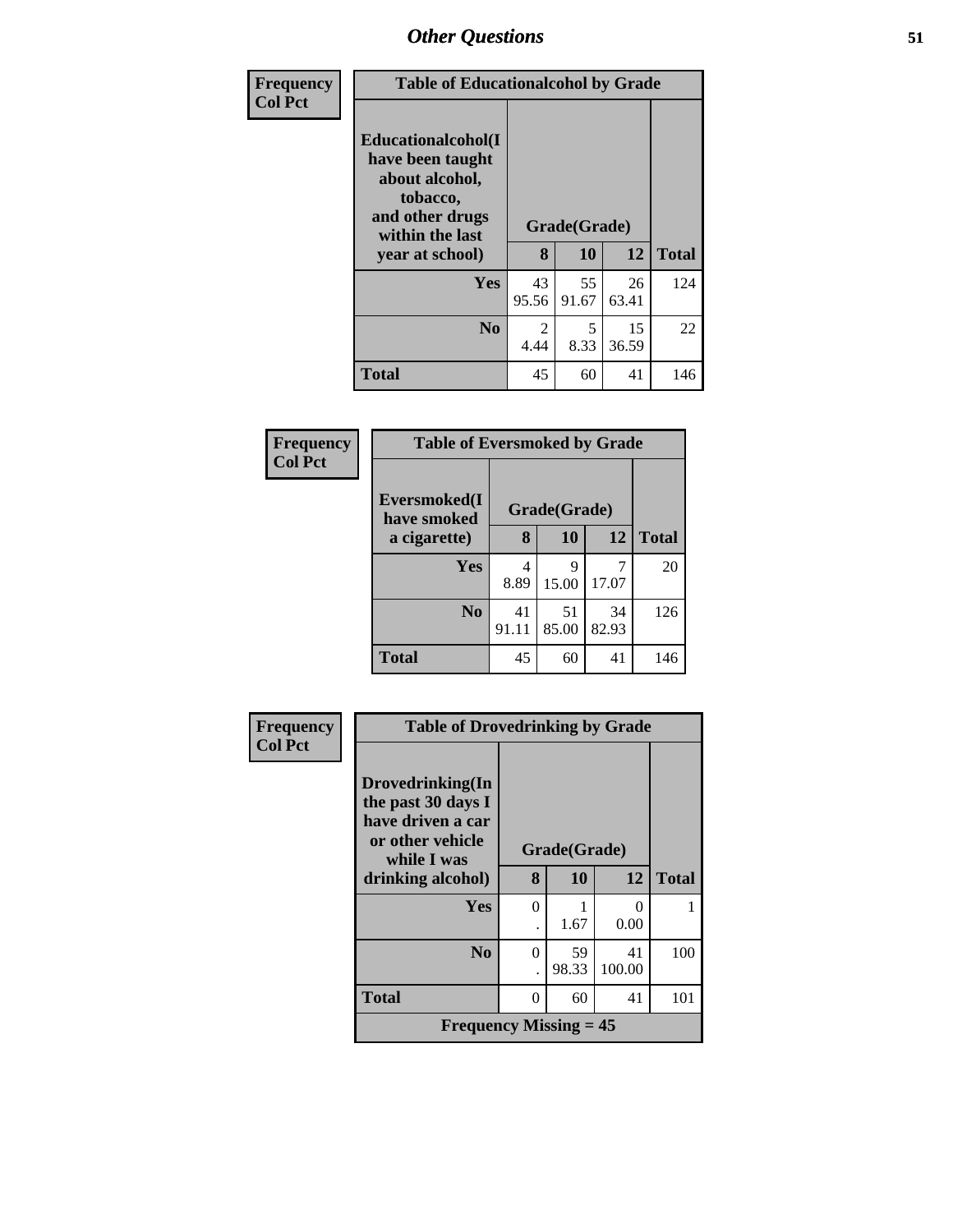| <b>Frequency</b> | <b>Table of Rodedrinking by Grade</b>                                                                                  |             |                    |             |              |  |  |  |
|------------------|------------------------------------------------------------------------------------------------------------------------|-------------|--------------------|-------------|--------------|--|--|--|
| <b>Col Pct</b>   | Rodedrinking(In<br>the past 30 days<br>I have ridden in<br>a car with a<br>driver who had<br>been drinking<br>alcohol) | 8           | Grade(Grade)<br>10 | 12          | <b>Total</b> |  |  |  |
|                  |                                                                                                                        |             |                    |             |              |  |  |  |
|                  | <b>Yes</b>                                                                                                             | 4<br>8.89   | 4<br>6.67          | 4<br>9.76   | 12           |  |  |  |
|                  | N <sub>0</sub>                                                                                                         | 41<br>91.11 | 56<br>93.33        | 37<br>90.24 | 134          |  |  |  |
|                  | <b>Total</b>                                                                                                           | 45          | 60                 | 41          | 146          |  |  |  |

| Frequency<br><b>Col Pct</b> |                                                                                                                                        | <b>Table of Drugsschool by Grade</b> |                        |             |              |  |  |
|-----------------------------|----------------------------------------------------------------------------------------------------------------------------------------|--------------------------------------|------------------------|-------------|--------------|--|--|
|                             | <b>Drugsschool</b> (During<br>the past 12 months,<br>I have been offered,<br>sold,<br>or given illegal<br>drugs on school<br>property) | 8                                    | Grade(Grade)<br>10     | 12          | <b>Total</b> |  |  |
|                             |                                                                                                                                        |                                      |                        |             |              |  |  |
|                             | Yes                                                                                                                                    | 2<br>4.44                            | $\overline{2}$<br>3.33 | 5<br>12.20  | 9            |  |  |
|                             | N <sub>0</sub>                                                                                                                         | 43<br>95.56                          | 58<br>96.67            | 36<br>87.80 | 137          |  |  |
|                             | <b>Total</b>                                                                                                                           | 45                                   | 60                     | 41          | 146          |  |  |

| Frequency      | <b>Table of Helpbullied by Grade</b>                              |                        |                    |             |              |
|----------------|-------------------------------------------------------------------|------------------------|--------------------|-------------|--------------|
| <b>Col Pct</b> | Helpbullied(I)<br>would help<br>someone who was<br>being bullied) | 8                      | Grade(Grade)<br>10 | 12          | <b>Total</b> |
|                | <b>Strongly Agree</b>                                             | 27<br>60.00            | 27<br>45.00        | 25<br>60.98 | 79           |
|                | <b>Somewhat Agree</b>                                             | 14<br>31.11            | 28<br>46.67        | 15<br>36.59 | 57           |
|                | <b>Somewhat Disagree</b>                                          | $\overline{2}$<br>4.44 | 3<br>5.00          | 0<br>0.00   | 5            |
|                | <b>Strongly Disagree</b>                                          | $\overline{2}$<br>4.44 | 2<br>3.33          | 2.44        | 5            |
|                | Total                                                             | 45                     | 60                 | 41          | 146          |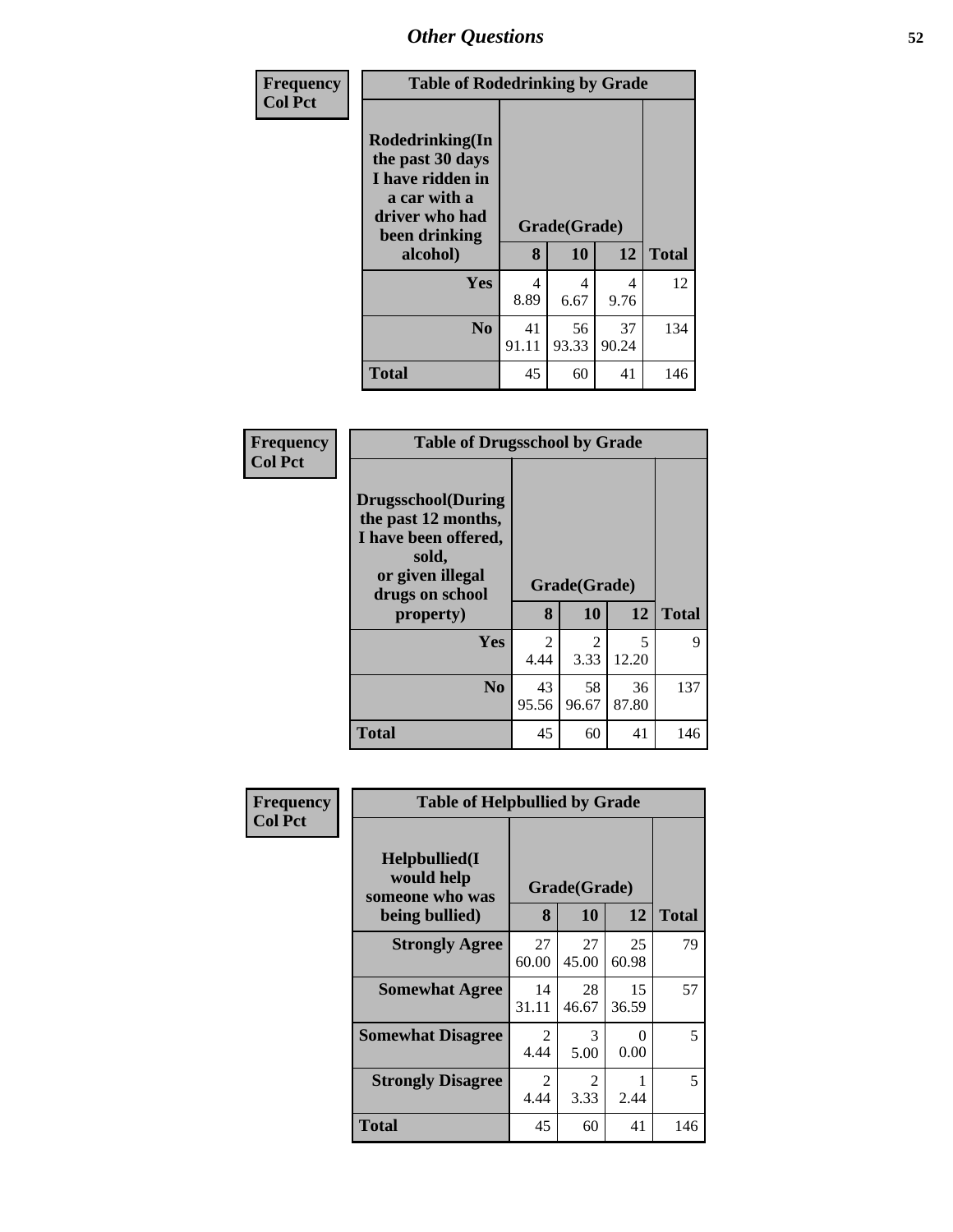*Other Questions* **53**

| Frequency      | <b>Table of Grade by Bingedrinking</b> |                                                                                                                      |                   |                   |                               |              |  |  |
|----------------|----------------------------------------|----------------------------------------------------------------------------------------------------------------------|-------------------|-------------------|-------------------------------|--------------|--|--|
| <b>Row Pct</b> |                                        | <b>Bingedrinking(I have</b><br>drunk five or more<br>drinks of alcohol at one<br>sitting during the last<br>30 days) |                   |                   |                               |              |  |  |
|                | Grade(Grade)                           | 0<br><b>Days</b>                                                                                                     | 1 or<br>2<br>days | 3 to<br>5<br>days | <b>10</b><br>to<br>19<br>days | <b>Total</b> |  |  |
|                | 8                                      | 44<br>97.78                                                                                                          | 2.22              | $\Omega$<br>0.00  | 0<br>0.00                     | 45           |  |  |
|                | 10                                     | 59<br>98.33                                                                                                          | 0<br>0.00         | 1<br>1.67         | 0<br>0.00                     | 60           |  |  |
|                | 12                                     | 40<br>97.56                                                                                                          | $\Omega$<br>0.00  | $\Omega$<br>0.00  | 2.44                          | 41           |  |  |
|                | Total                                  | 143                                                                                                                  |                   | 1                 | 1                             | 146          |  |  |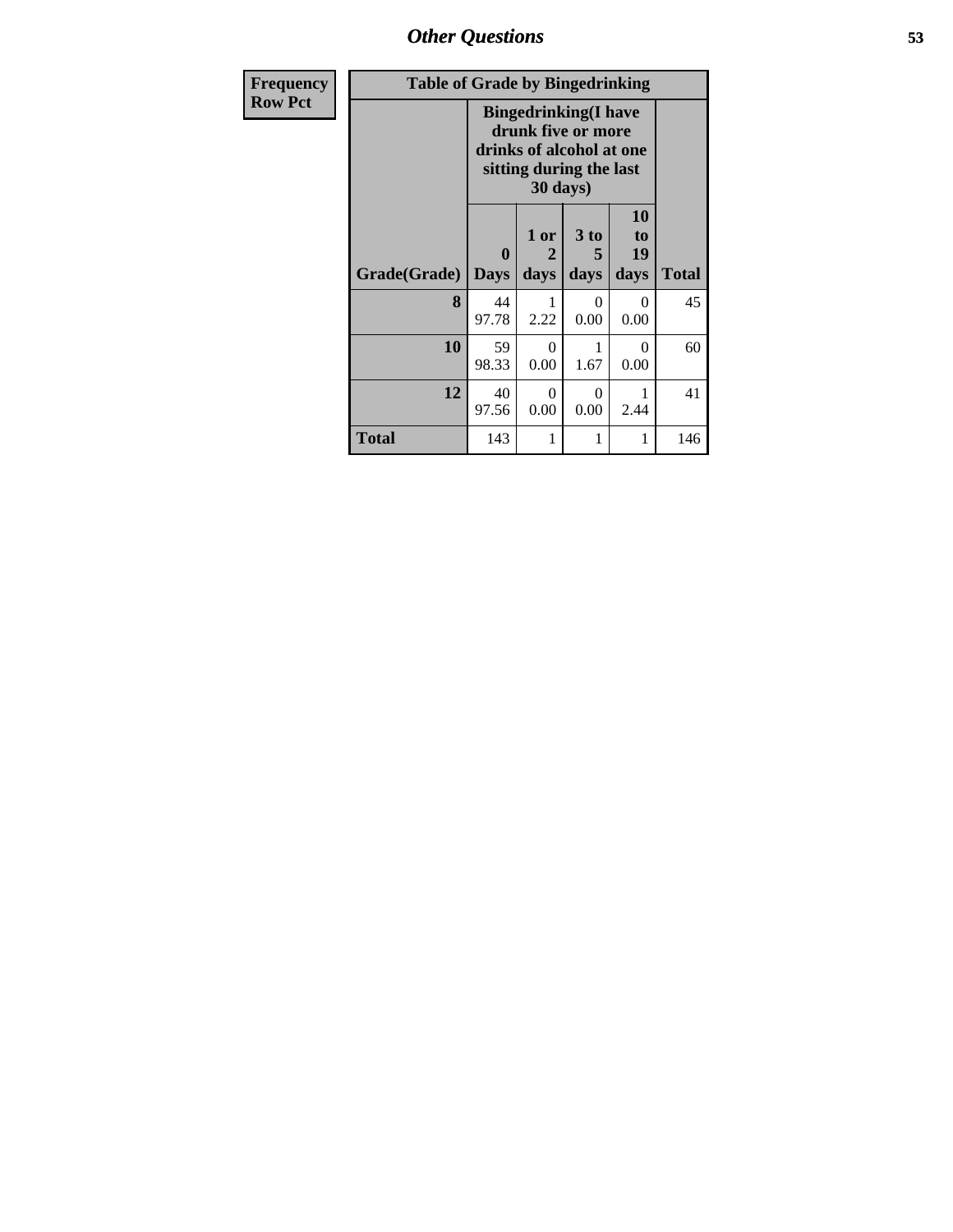### *Nutrition* **54**

**Frequency Row Pct**

| <b>Table of Grade by Dairy</b> |                          |                                                                 |                             |                                    |              |  |  |
|--------------------------------|--------------------------|-----------------------------------------------------------------|-----------------------------|------------------------------------|--------------|--|--|
|                                |                          | Dairy (I eat at least 3 servings of dairy<br>products each day) |                             |                                    |              |  |  |
| Grade(Grade)                   | <b>Strongly</b><br>Agree | Somewhat  <br>Agree                                             | Somewhat<br><b>Disagree</b> | <b>Strongly</b><br><b>Disagree</b> | <b>Total</b> |  |  |
| 8                              | 14<br>31.11              | 20<br>44.44                                                     | 8<br>17.78                  | 3<br>6.67                          | 45           |  |  |
| 10                             | 18<br>30.00              | 22<br>36.67                                                     | 15<br>25.00                 | 5<br>8.33                          | 60           |  |  |
| 12                             | Q<br>21.95               | 14<br>34.15                                                     | 13<br>31.71                 | 5<br>12.20                         | 41           |  |  |
| <b>Total</b>                   | 41                       | 56                                                              | 36                          | 13                                 | 146          |  |  |

| <b>Table of Grade by Fruitveg</b> |                          |                                                                          |                             |                                    |              |  |  |  |
|-----------------------------------|--------------------------|--------------------------------------------------------------------------|-----------------------------|------------------------------------|--------------|--|--|--|
|                                   |                          | Fruitveg(I eat at least 5 servings of fruits<br>and vegetables each day) |                             |                                    |              |  |  |  |
| Grade(Grade)                      | <b>Strongly</b><br>Agree | Somewhat<br>Agree                                                        | Somewhat<br><b>Disagree</b> | <b>Strongly</b><br><b>Disagree</b> | <b>Total</b> |  |  |  |
| 8                                 | 10<br>22.22              | 21<br>46.67                                                              | 11<br>24.44                 | 3<br>6.67                          | 45           |  |  |  |
| 10                                | 11.67                    | 21<br>35.00                                                              | 23<br>38.33                 | 9<br>15.00                         | 60           |  |  |  |
| 12                                | 6<br>14.63               | 15<br>36.59                                                              | 10<br>24.39                 | 10<br>24.39                        | 41           |  |  |  |
| <b>Total</b>                      | 23                       | 57                                                                       | 44                          | 22                                 | 146          |  |  |  |

| <b>Frequency</b> | <b>Table of Grade by Cafeteriahealthy</b> |                          |                          |                                                                       |                                    |              |
|------------------|-------------------------------------------|--------------------------|--------------------------|-----------------------------------------------------------------------|------------------------------------|--------------|
| <b>Row Pct</b>   |                                           |                          |                          | Cafeteriahealthy (School meals in my<br>school cafeteria are healthy) |                                    |              |
|                  | Grade(Grade)                              | <b>Strongly</b><br>Agree | <b>Somewhat</b><br>Agree | <b>Somewhat</b><br><b>Disagree</b>                                    | <b>Strongly</b><br><b>Disagree</b> | <b>Total</b> |
|                  | 8                                         | 4<br>8.89                | 21<br>46.67              | Q<br>20.00                                                            | 11<br>24.44                        | 45           |
|                  | 10                                        | 4<br>6.67                | 11<br>18.33              | 18<br>30.00                                                           | 27<br>45.00                        | 60           |
|                  | 12                                        | 2.44                     | 11<br>26.83              | 11<br>26.83                                                           | 18<br>43.90                        | 41           |
|                  | <b>Total</b>                              | 9                        | 43                       | 38                                                                    | 56                                 | 146          |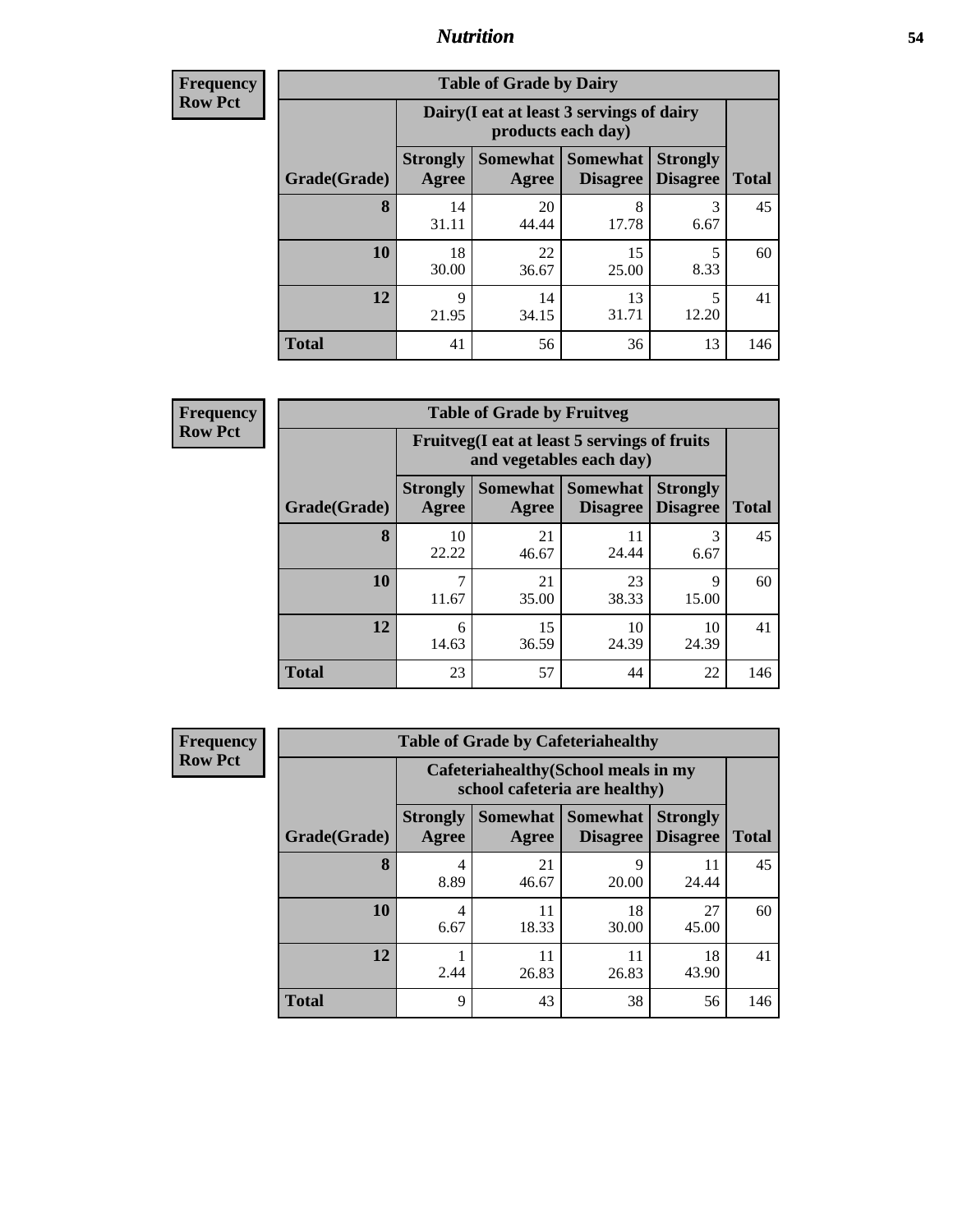## *Nutrition* **55**

| Frequency |
|-----------|
| Row Pct   |

| <b>Table of Grade by Cafeterianutrition</b> |                          |                                                                                           |                                    |                                    |              |  |  |  |
|---------------------------------------------|--------------------------|-------------------------------------------------------------------------------------------|------------------------------------|------------------------------------|--------------|--|--|--|
|                                             |                          | <b>Cafeterianutrition</b> (Facts about nutrition<br>are available in my school cafeteria) |                                    |                                    |              |  |  |  |
| Grade(Grade)                                | <b>Strongly</b><br>Agree | Somewhat  <br>Agree                                                                       | <b>Somewhat</b><br><b>Disagree</b> | <b>Strongly</b><br><b>Disagree</b> | <b>Total</b> |  |  |  |
| 8                                           | 12<br>26.67              | 21<br>46.67                                                                               | 5<br>11.11                         | 15.56                              | 45           |  |  |  |
| 10                                          | 9<br>15.00               | 22<br>36.67                                                                               | 19<br>31.67                        | 10<br>16.67                        | 60           |  |  |  |
| 12                                          | 6<br>14.63               | 16<br>39.02                                                                               | 13<br>31.71                        | 6<br>14.63                         | 41           |  |  |  |
| <b>Total</b>                                | 27                       | 59                                                                                        | 37                                 | 23                                 | 146          |  |  |  |

| <b>Table of Grade by Schoollunch</b> |                          |                                                                 |                                   |                                    |              |  |  |  |
|--------------------------------------|--------------------------|-----------------------------------------------------------------|-----------------------------------|------------------------------------|--------------|--|--|--|
|                                      |                          | Schoollunch(I eat school lunch three or<br>more times per week) |                                   |                                    |              |  |  |  |
| Grade(Grade)                         | <b>Strongly</b><br>Agree | Agree                                                           | Somewhat   Somewhat  <br>Disagree | <b>Strongly</b><br><b>Disagree</b> | <b>Total</b> |  |  |  |
| 8                                    | 20<br>44.44              | 3<br>6.67                                                       | 4<br>8.89                         | 18<br>40.00                        | 45           |  |  |  |
| 10                                   | 20<br>33.33              | 8<br>13.33                                                      | 3<br>5.00                         | 29<br>48.33                        | 60           |  |  |  |
| 12                                   | 9<br>21.95               | 6<br>14.63                                                      | 3<br>7.32                         | 23<br>56.10                        | 41           |  |  |  |
| <b>Total</b>                         | 49                       | 17                                                              | 10                                | 70                                 | 146          |  |  |  |

| <b>Frequency</b> | <b>Table of Grade by Foodchoices</b> |                          |                                                                     |                                    |                                    |              |  |  |
|------------------|--------------------------------------|--------------------------|---------------------------------------------------------------------|------------------------------------|------------------------------------|--------------|--|--|
| <b>Row Pct</b>   |                                      |                          | Foodchoices (I make healthy food choices in<br>my school cafeteria) |                                    |                                    |              |  |  |
|                  | Grade(Grade)                         | <b>Strongly</b><br>Agree | Somewhat  <br>Agree                                                 | <b>Somewhat</b><br><b>Disagree</b> | <b>Strongly</b><br><b>Disagree</b> | <b>Total</b> |  |  |
|                  | 8                                    | 12<br>26.67              | 24<br>53.33                                                         | 15.56                              | 2<br>4.44                          | 45           |  |  |
|                  | 10                                   | 6<br>10.00               | 23<br>38.33                                                         | 16<br>26.67                        | 15<br>25.00                        | 60           |  |  |
|                  | 12                                   | 12.20                    | 18<br>43.90                                                         | 6<br>14.63                         | 12<br>29.27                        | 41           |  |  |
|                  | <b>Total</b>                         | 23                       | 65                                                                  | 29                                 | 29                                 | 146          |  |  |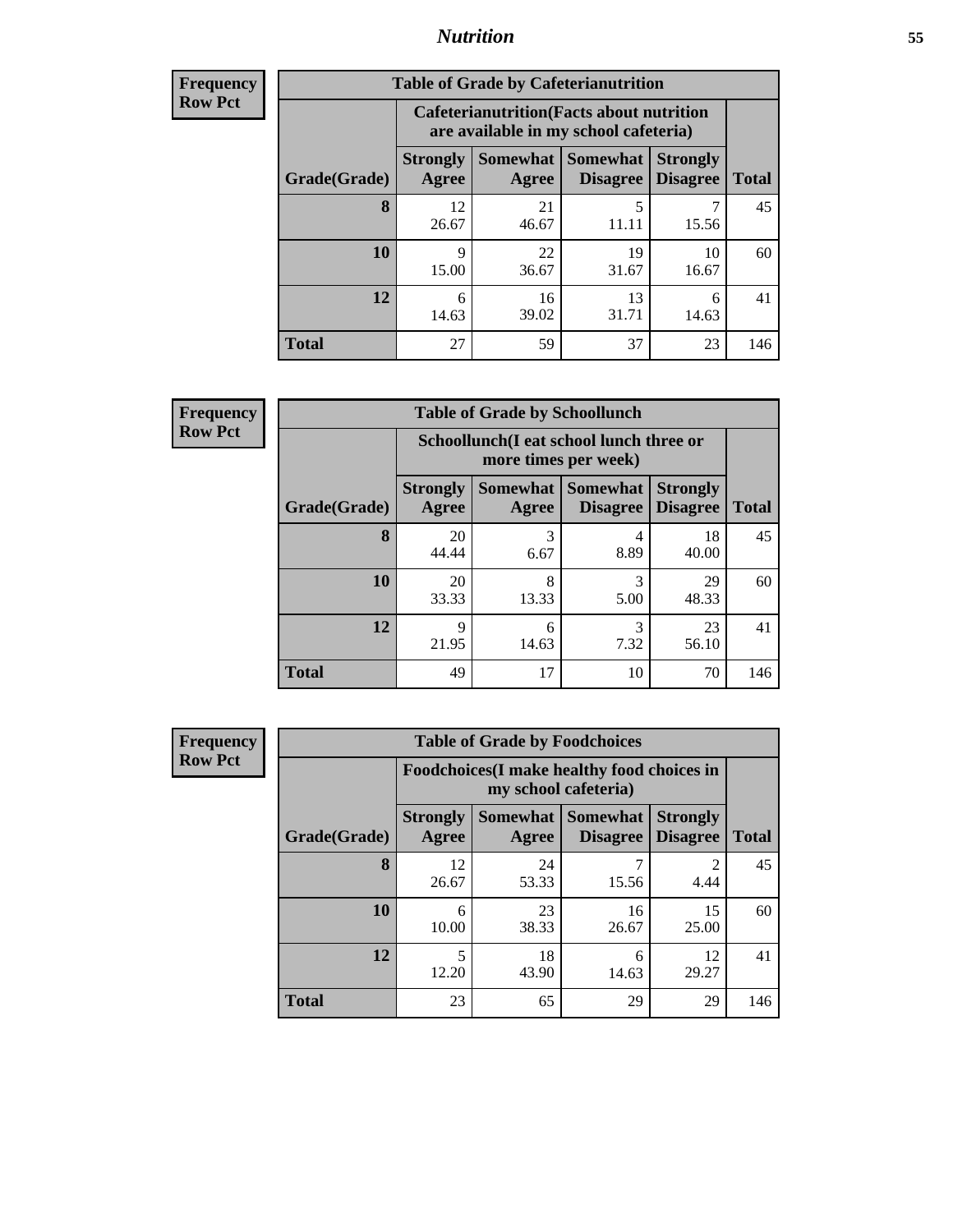## *Nutrition* **56**

| <b>Frequency</b> |
|------------------|
| Row Pct          |

| <b>Table of Grade by Wholewheat</b> |                                                                                                                                           |             |             |             |     |  |  |  |
|-------------------------------------|-------------------------------------------------------------------------------------------------------------------------------------------|-------------|-------------|-------------|-----|--|--|--|
|                                     | Wholewheat (There are whole wheat and<br>multigrain breads and cereals available in<br>my school cafeteria)                               |             |             |             |     |  |  |  |
| Grade(Grade)                        | Somewhat<br><b>Somewhat</b><br><b>Strongly</b><br><b>Strongly</b><br><b>Disagree</b><br><b>Total</b><br>Agree<br><b>Disagree</b><br>Agree |             |             |             |     |  |  |  |
| 8                                   | 16<br>35.56                                                                                                                               | 15<br>33.33 | 7<br>15.56  | 15.56       | 45  |  |  |  |
| 10                                  | 6<br>10.00                                                                                                                                | 24<br>40.00 | 18<br>30.00 | 12<br>20.00 | 60  |  |  |  |
| 12                                  | 7<br>17.07                                                                                                                                | 14<br>34.15 | 10<br>24.39 | 10<br>24.39 | 41  |  |  |  |
| Total                               | 29                                                                                                                                        | 53          | 35          | 29          | 146 |  |  |  |

**Frequency Row Pct**

| <b>Table of Grade by Healthyvending</b> |                          |                                                                                                                                               |                             |                                    |              |  |  |
|-----------------------------------------|--------------------------|-----------------------------------------------------------------------------------------------------------------------------------------------|-----------------------------|------------------------------------|--------------|--|--|
|                                         |                          | Healthyvending (If only healthy snacks and<br>beverages were available in the vending<br>machines during the school day,<br>I would buy them) |                             |                                    |              |  |  |
| Grade(Grade)                            | <b>Strongly</b><br>Agree | Somewhat<br>Agree                                                                                                                             | Somewhat<br><b>Disagree</b> | <b>Strongly</b><br><b>Disagree</b> | <b>Total</b> |  |  |
| 8                                       | 16<br>35.56              | 12<br>26.67                                                                                                                                   | 8<br>17.78                  | Q<br>20.00                         | 45           |  |  |
| 10                                      | 14<br>23.33              | 20<br>33.33                                                                                                                                   | 13<br>21.67                 | 13<br>21.67                        | 60           |  |  |
| 12                                      | 17.07                    | 19<br>46.34                                                                                                                                   | $\mathbf Q$<br>21.95        | 6<br>14.63                         | 41           |  |  |
| <b>Total</b>                            | 37                       | 51                                                                                                                                            | 30                          | 28                                 | 146          |  |  |

| <b>Table of Grade by Schoolbreakfast</b> |                                                                                                                                   |                                                                                                                                        |                        |             |     |  |  |  |
|------------------------------------------|-----------------------------------------------------------------------------------------------------------------------------------|----------------------------------------------------------------------------------------------------------------------------------------|------------------------|-------------|-----|--|--|--|
|                                          |                                                                                                                                   | Schoolbreakfast(If breakfast were<br>available at school,<br>but outside the cafeteria,<br>I would eat breakfast at school more often) |                        |             |     |  |  |  |
| Grade(Grade)                             | Somewhat   Somewhat<br><b>Strongly</b><br><b>Strongly</b><br><b>Disagree</b><br><b>Disagree</b><br><b>Total</b><br>Agree<br>Agree |                                                                                                                                        |                        |             |     |  |  |  |
| 8                                        | 14<br>31.11                                                                                                                       | 12<br>26.67                                                                                                                            | 13<br>28.89            | 6<br>13.33  | 45  |  |  |  |
| <b>10</b>                                | 23<br>38.33                                                                                                                       | 20<br>33.33                                                                                                                            | 6<br>10.00             | 11<br>18.33 | 60  |  |  |  |
| 12                                       | 19<br>46.34                                                                                                                       | 16<br>39.02                                                                                                                            | $\overline{2}$<br>4.88 | 4<br>9.76   | 41  |  |  |  |
| Total                                    | 56                                                                                                                                | 48                                                                                                                                     | 21                     | 21          | 146 |  |  |  |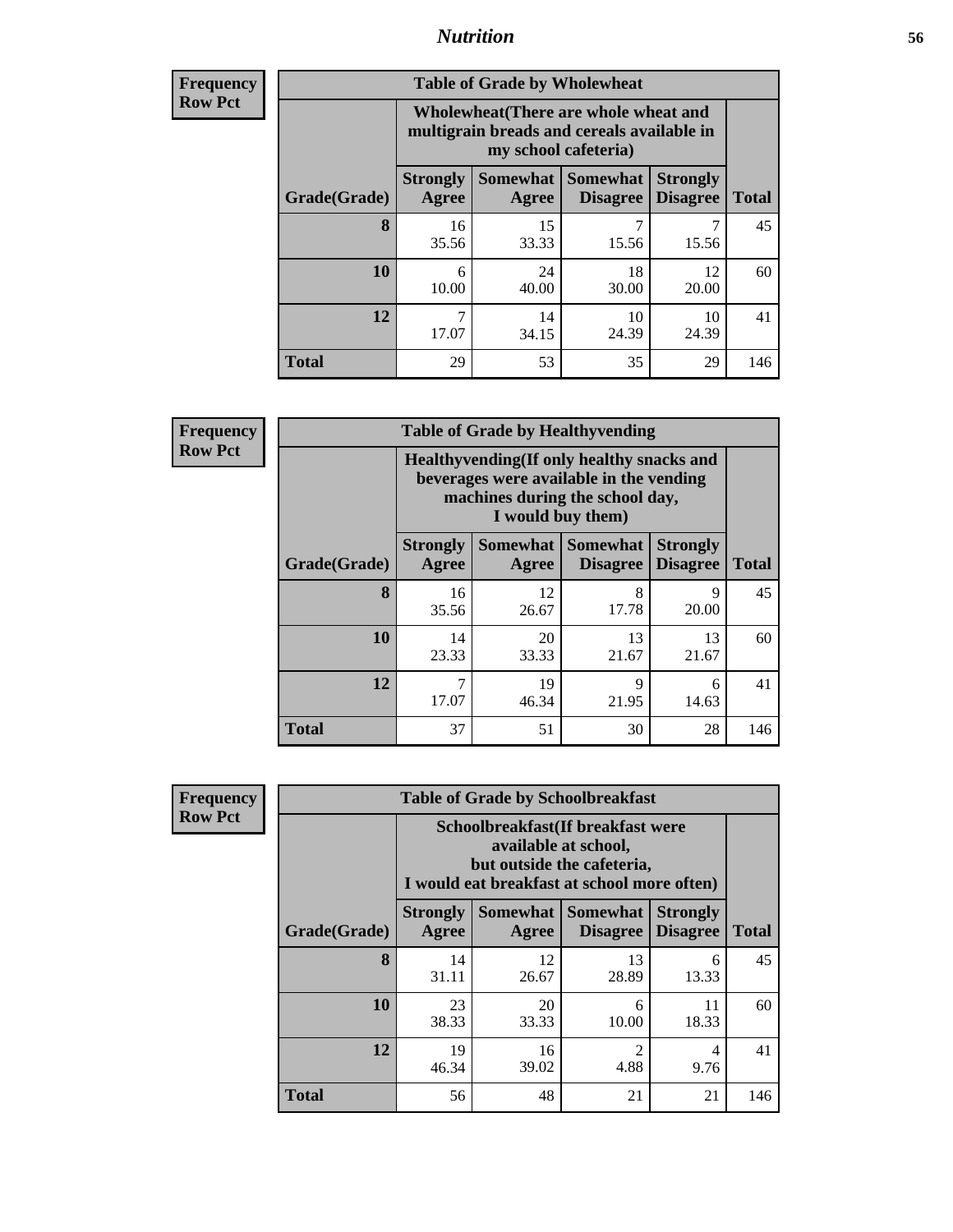| Frequency      | <b>Table of Educationaids by Grade</b>                                                                    |             |                    |             |              |  |
|----------------|-----------------------------------------------------------------------------------------------------------|-------------|--------------------|-------------|--------------|--|
| <b>Col Pct</b> | <b>Educationaids</b> (I<br>have been<br>taught about<br><b>HIV/AIDS</b> at<br>school in the<br>past year) | 8           | Grade(Grade)<br>10 | 12          | <b>Total</b> |  |
|                | <b>Yes</b>                                                                                                | 38<br>84.44 | 57<br>95.00        | 24<br>58.54 | 119          |  |
|                | N <sub>0</sub>                                                                                            | 7<br>15.56  | 3<br>5.00          | 17<br>41.46 | 27           |  |
|                | <b>Total</b>                                                                                              | 45          | 60                 | 41          | 146          |  |

| Frequency      | <b>Table of Educationcharacter by Grade</b>                                          |              |             |             |              |  |  |  |
|----------------|--------------------------------------------------------------------------------------|--------------|-------------|-------------|--------------|--|--|--|
| <b>Col Pct</b> | Educationcharacter(I<br>have been taught<br>about character<br>education in the past | Grade(Grade) |             |             |              |  |  |  |
|                | year at school)                                                                      | 8            | 10          | 12          | <b>Total</b> |  |  |  |
|                | <b>Yes</b>                                                                           | 34<br>75.56  | 49<br>81.67 | 24<br>58.54 | 107          |  |  |  |
|                | N <sub>0</sub>                                                                       | 11<br>24.44  | 11<br>18.33 | 17<br>41.46 | 39           |  |  |  |
|                | <b>Total</b>                                                                         | 45           | 60          | 41          | 146          |  |  |  |

| Frequency      | <b>Table of Gradcoach1 by Grade</b>              |              |             |             |              |
|----------------|--------------------------------------------------|--------------|-------------|-------------|--------------|
| <b>Col Pct</b> | Gradcoach1(I<br>know who my<br><b>Graduation</b> | Grade(Grade) |             |             |              |
|                | Coach is)                                        | 8            | 10          | 12          | <b>Total</b> |
|                | Yes                                              | 18<br>40.00  | 48<br>80.00 | 40<br>97.56 | 106          |
|                | N <sub>0</sub>                                   | 27<br>60.00  | 12<br>20.00 | 2.44        | 40           |
|                | <b>Total</b>                                     | 45           | 60          | 41          | 146          |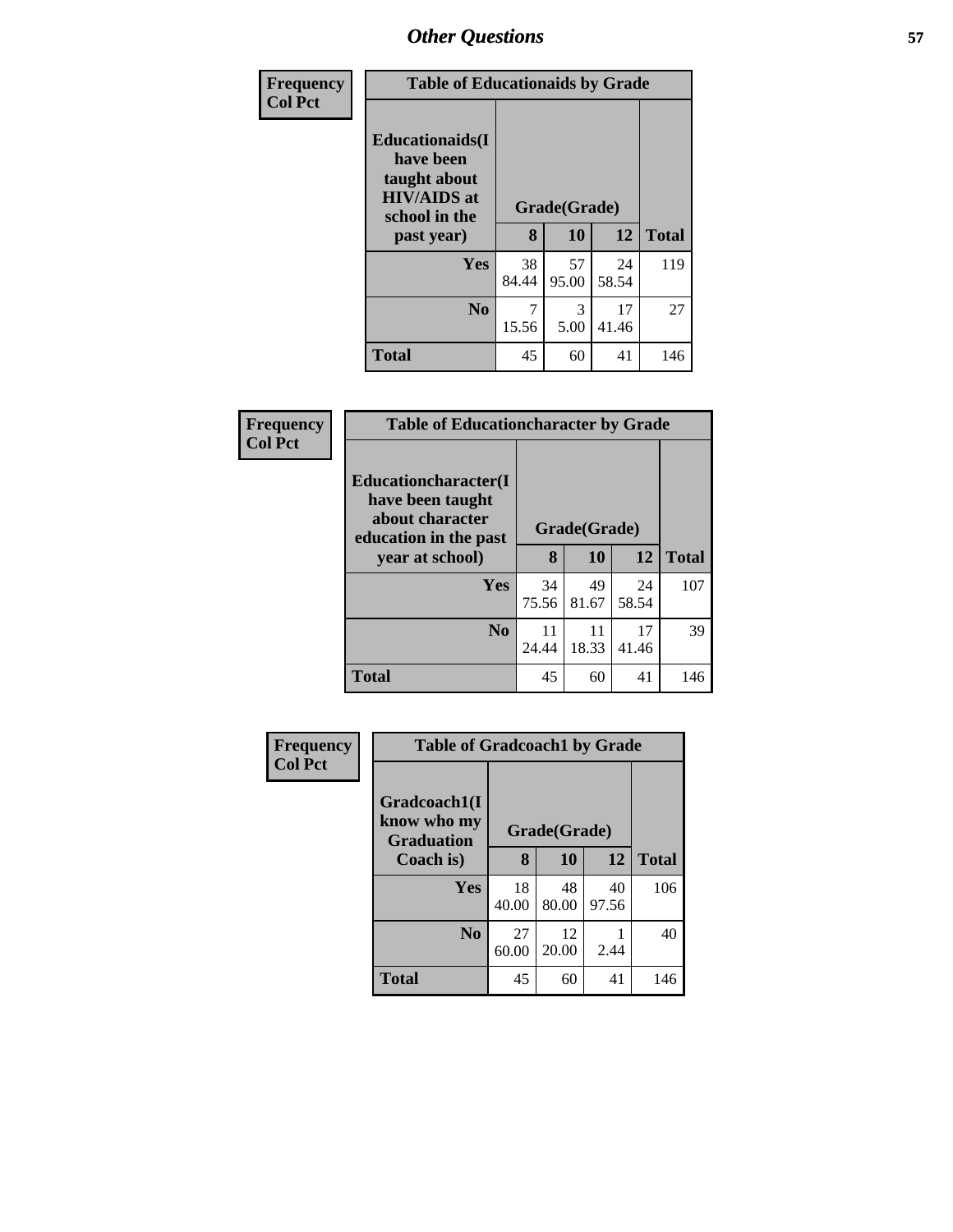| Frequency      | <b>Table of Gradcoach2 by Grade</b>                       |              |             |             |              |
|----------------|-----------------------------------------------------------|--------------|-------------|-------------|--------------|
| <b>Col Pct</b> | Gradcoach2(I<br>have<br>contacted my<br><b>Graduation</b> | Grade(Grade) |             |             |              |
|                | Coach)                                                    | 8            | 10          | 12          | <b>Total</b> |
|                | Yes                                                       | 15.56        | 27<br>45.00 | 39<br>95.12 | 73           |
|                | N <sub>0</sub>                                            | 38<br>84.44  | 33<br>55.00 | 2<br>4.88   | 73           |
|                | <b>Total</b>                                              | 45           | 60          | 41          | 146          |

| Frequency<br><b>Col Pct</b> | <b>Table of Gradcoach3 by Grade</b>                                         |              |             |             |              |
|-----------------------------|-----------------------------------------------------------------------------|--------------|-------------|-------------|--------------|
|                             | Gradcoach3(I<br>have received<br>assistance<br>from my<br><b>Graduation</b> | Grade(Grade) |             |             |              |
|                             | Coach)                                                                      | 8            | 10          | 12          | <b>Total</b> |
|                             | Yes                                                                         | 4<br>8.89    | 24<br>40.00 | 38<br>92.68 | 66           |
|                             | N <sub>0</sub>                                                              | 10<br>22.22  | 1.67        | 2.44        | 12           |
|                             | Don't know                                                                  | 31<br>68.89  | 35<br>58.33 | 2<br>4.88   | 68           |
|                             | <b>Total</b>                                                                | 45           | 60          | 41          | 146          |

| Frequency      | <b>Table of Selfharm by Grade</b>                                                                                                                                                      |             |                    |             |              |
|----------------|----------------------------------------------------------------------------------------------------------------------------------------------------------------------------------------|-------------|--------------------|-------------|--------------|
| <b>Col Pct</b> | <b>Selfharm</b> (During<br>the past 12<br>months,<br>I harmed myself<br>on purpose<br><b>Suicideconsider</b><br>During the past<br>12 months,<br>I seriously<br>considered<br>suicide) | 8           | Grade(Grade)<br>10 | 12          | <b>Total</b> |
|                | <b>Yes</b>                                                                                                                                                                             | 8<br>17.78  | 2<br>3.33          | 8<br>19.51  | 18           |
|                | N <sub>0</sub>                                                                                                                                                                         | 37<br>82.22 | 58<br>96.67        | 33<br>80.49 | 128          |
|                | <b>Total</b>                                                                                                                                                                           | 45          | 60                 | 41          | 146          |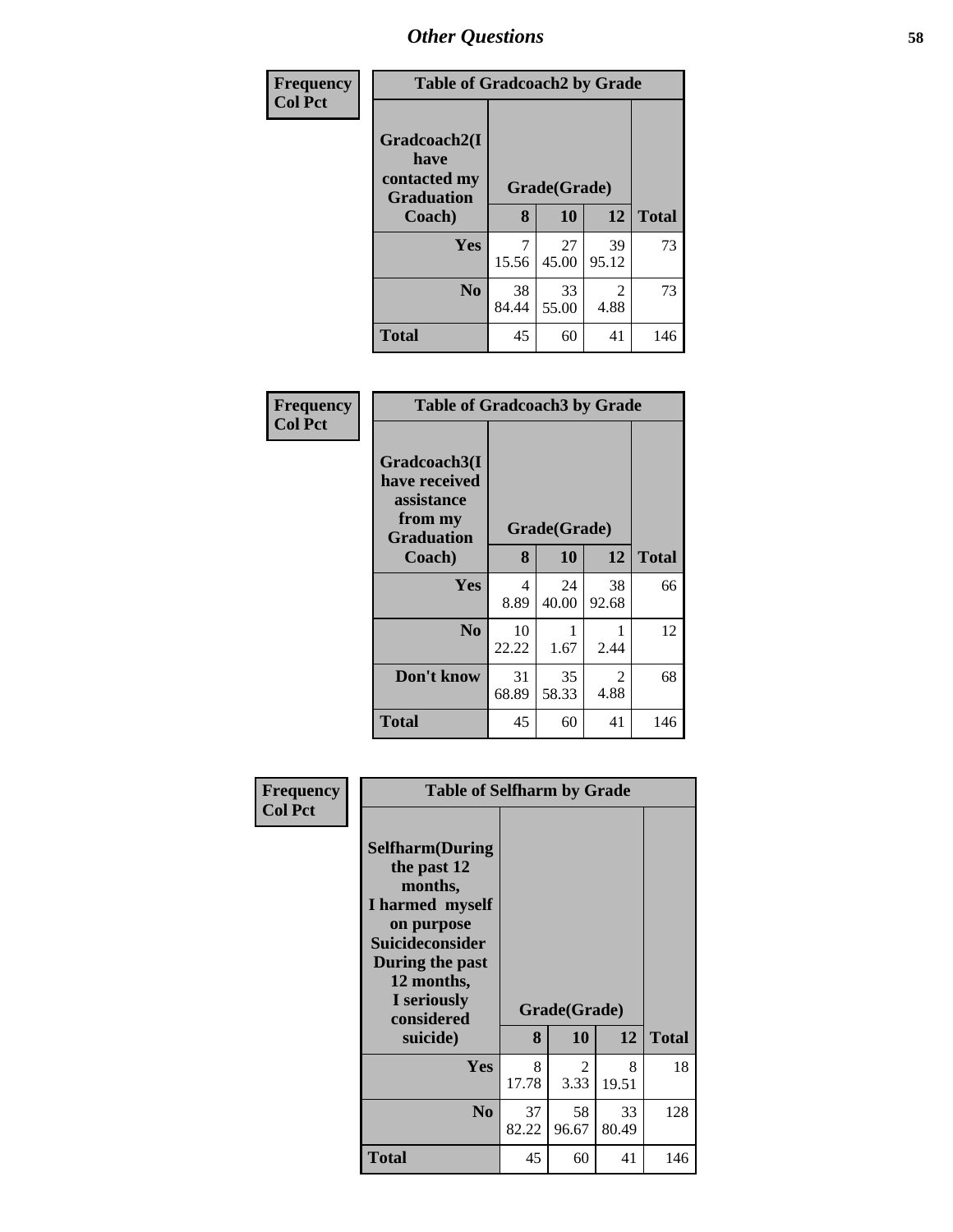| <b>Frequency</b> | <b>Table of Suicideconsider by Grade</b> |             |              |             |              |  |  |
|------------------|------------------------------------------|-------------|--------------|-------------|--------------|--|--|
| <b>Col Pct</b>   |                                          |             | Grade(Grade) |             |              |  |  |
|                  | Suicideconsider                          | 8           | <b>10</b>    | 12          | <b>Total</b> |  |  |
|                  | Yes                                      | 4<br>8.89   | 6<br>10.00   | 12.20       | 15           |  |  |
|                  | N <sub>0</sub>                           | 41<br>91.11 | 54<br>90.00  | 36<br>87.80 | 131          |  |  |
|                  | <b>Total</b>                             | 45          | 60           | 41          | 146          |  |  |

| Frequency      |                                                      | <b>Table of Suicideattempt by Grade</b> |             |             |              |  |
|----------------|------------------------------------------------------|-----------------------------------------|-------------|-------------|--------------|--|
| <b>Col Pct</b> | Suicideattempt(I<br>have attempted<br>suicide in the | Grade(Grade)                            |             |             |              |  |
|                | last year)                                           | 8                                       | 10          | 12          | <b>Total</b> |  |
|                | Yes                                                  | $\mathfrak{D}$<br>4.44                  | 2<br>3.33   | 2.44        | 5            |  |
|                | N <sub>0</sub>                                       | 43<br>95.56                             | 58<br>96.67 | 40<br>97.56 | 141          |  |
|                | <b>Total</b>                                         | 45                                      | 60          | 41          | 146          |  |

| Frequency      |                                                        | <b>Table of Instantmessaged by Grade</b> |             |             |              |  |  |
|----------------|--------------------------------------------------------|------------------------------------------|-------------|-------------|--------------|--|--|
| <b>Col Pct</b> | Instantmessaged(I<br>have instant<br>messaged people I | Grade(Grade)                             |             |             |              |  |  |
|                | do not even know)                                      | 8                                        | 10          | 12          | <b>Total</b> |  |  |
|                | Yes                                                    | 10<br>22.22                              | 17<br>28.33 | 11<br>26.83 | 38           |  |  |
|                | N <sub>0</sub>                                         | 35<br>77.78                              | 43<br>71.67 | 30<br>73.17 | 108          |  |  |
|                | <b>Total</b>                                           | 45                                       | 60          | 41          | 146          |  |  |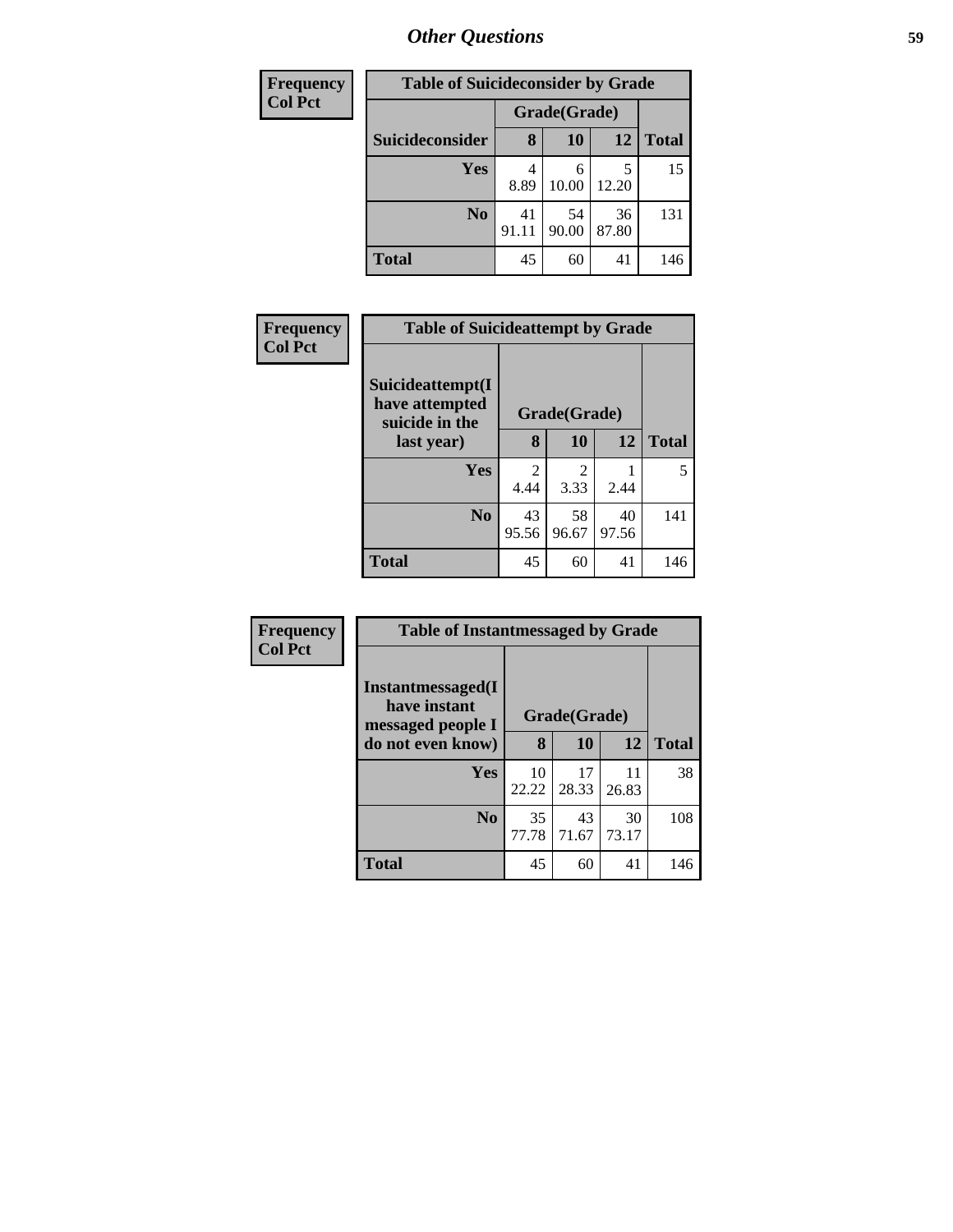| Frequency      | <b>Table of Getsalong by Grade</b>                  |                        |             |                        |                |  |  |
|----------------|-----------------------------------------------------|------------------------|-------------|------------------------|----------------|--|--|
| <b>Col Pct</b> | Getsalong(I get<br>along with other<br>students and | Grade(Grade)           |             |                        |                |  |  |
|                | adults)                                             | 8                      | 10          | 12                     | <b>Total</b>   |  |  |
|                | <b>Strongly Agree</b>                               | 27<br>60.00            | 37<br>61.67 | 27<br>65.85            | 91             |  |  |
|                | <b>Somewhat Agree</b>                               | 16<br>35.56            | 22<br>36.67 | 12<br>29.27            | 50             |  |  |
|                | <b>Somewhat Disagree</b>                            | $\mathfrak{D}$<br>4.44 | 1.67        | 0<br>0.00              | 3              |  |  |
|                | <b>Strongly Disagree</b>                            | 0<br>0.00              | 0<br>0.00   | $\mathfrak{D}$<br>4.88 | $\overline{2}$ |  |  |
|                | Total                                               | 45                     | 60          | 41                     | 146            |  |  |

| Frequency      | <b>Table of Safehome by Grade</b> |              |             |             |              |
|----------------|-----------------------------------|--------------|-------------|-------------|--------------|
| <b>Col Pct</b> | Safehome(I feel                   | Grade(Grade) |             |             |              |
|                | safe at home)                     | 8            | 10          | 12          | <b>Total</b> |
|                | <b>Strongly Agree</b>             | 31<br>68.89  | 43<br>71.67 | 27<br>65.85 | 101          |
|                | <b>Somewhat Agree</b>             | 12<br>26.67  | 14<br>23.33 | 13<br>31.71 | 39           |
|                | <b>Somewhat Disagree</b>          | 2<br>4.44    | 3<br>5.00   | 2.44        | 6            |
|                | Total                             | 45           | 60          | 41          | 146          |

| Frequency      | <b>Table of Adulttalk by Grade</b>                                                  |             |              |             |              |
|----------------|-------------------------------------------------------------------------------------|-------------|--------------|-------------|--------------|
| <b>Col Pct</b> | <b>Adulttalk(I</b><br>know an<br>adult at<br>school that<br>I can talk<br>with if I |             | Grade(Grade) |             |              |
|                | need help)                                                                          | 8           | 10           | 12          | <b>Total</b> |
|                | Yes                                                                                 | 33<br>73.33 | 50<br>83.33  | 36<br>87.80 | 119          |
|                | N <sub>0</sub>                                                                      | 12<br>26.67 | 10<br>16.67  | 5<br>12.20  | 27           |
|                | <b>Total</b>                                                                        | 45          | 60           | 41          | 146          |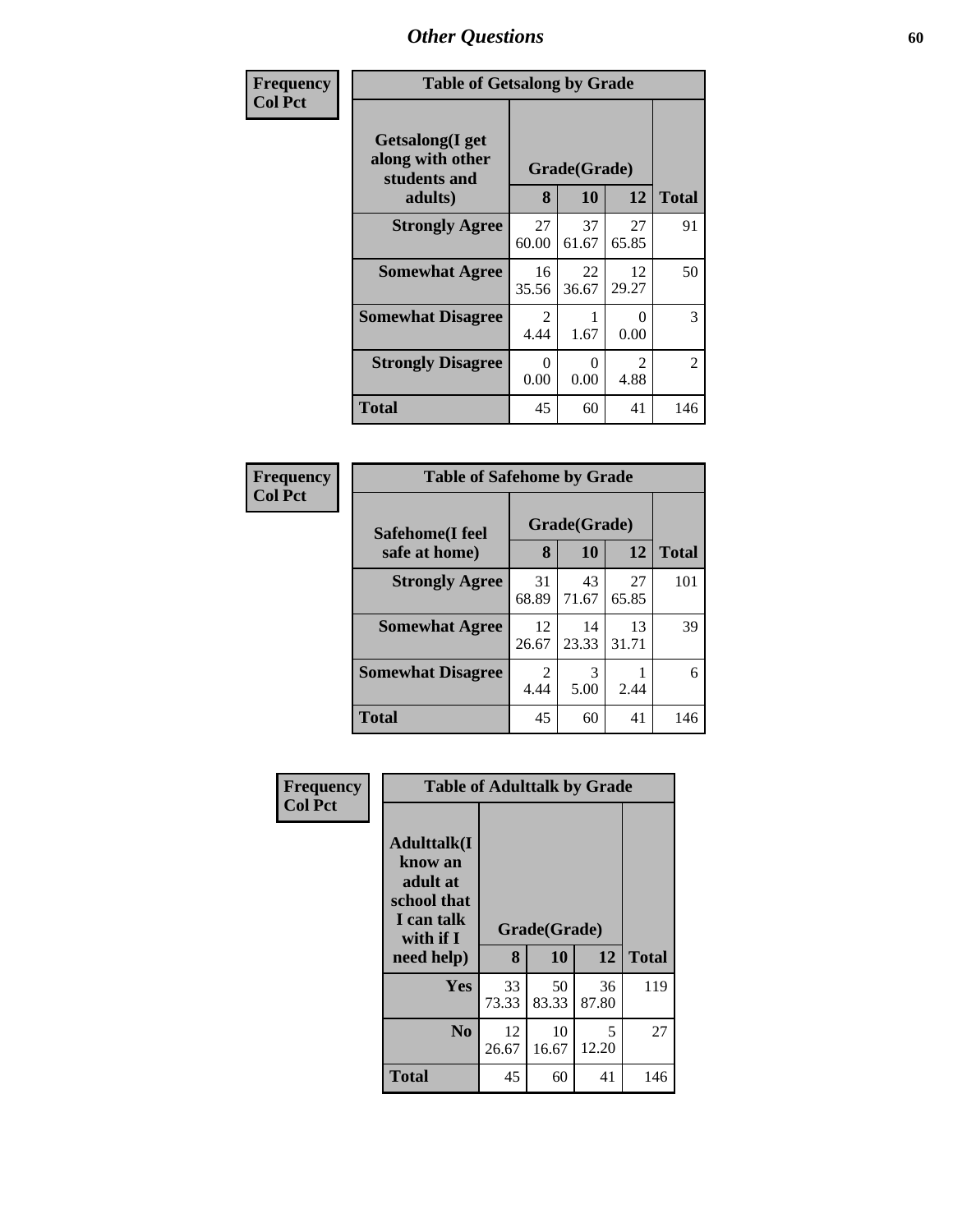**Frequency Row Pct**

| <b>Table of Grade by Tytime</b> |             |                                                                                         |                     |                      |                          |                   |              |
|---------------------------------|-------------|-----------------------------------------------------------------------------------------|---------------------|----------------------|--------------------------|-------------------|--------------|
|                                 |             | Tytime (On an average school day,<br>how much unsupervised time do I spend watching TV) |                     |                      |                          |                   |              |
| Grade(Grade)                    | None        | <b>Less that</b>                                                                        | hour/day   hour/day | $2 - 3$<br>hours/day | $4 - 5$<br>hours/day $ $ | $6+$<br>hours/day | <b>Total</b> |
| 8                               | 15.56       | 11<br>24.44                                                                             | 8<br>17.78          | 10<br>22.22          | 4.44                     | 15.56             | 45           |
| 10                              | 13<br>21.67 | 10<br>16.67                                                                             | 10<br>16.67         | 18<br>30.00          | 11.67                    | 3.33              | 60           |
| 12                              | 11<br>26.83 | 11<br>26.83                                                                             | 4<br>9.76           | 12<br>29.27          | 4.88                     | 2.44              | 41           |
| <b>Total</b>                    | 31          | 32                                                                                      | 22                  | 40                   | 11                       | 10                | 146          |

**Frequency**

**Row Pct**

| <b>Table of Grade by Computertime</b> |                                                                                                                                         |                                                                                                   |             |             |            |           |     |  |  |
|---------------------------------------|-----------------------------------------------------------------------------------------------------------------------------------------|---------------------------------------------------------------------------------------------------|-------------|-------------|------------|-----------|-----|--|--|
|                                       |                                                                                                                                         | Computertime (On an average school day,<br>how much unsupervised time do I spend on the computer) |             |             |            |           |     |  |  |
| Grade(Grade)                          | <b>Less that</b><br>$2 - 3$<br>$4 - 5$<br>$6+$<br>hour/day<br>hours/day<br>hours/day<br>hour/day<br>hours/day<br>None  <br><b>Total</b> |                                                                                                   |             |             |            |           |     |  |  |
| 8                                     | 5<br>11.11                                                                                                                              | 12<br>26.67                                                                                       | 13.33       | 14<br>31.11 | h<br>13.33 | 4.44      | 45  |  |  |
| 10                                    | $\mathbf Q$<br>15.00                                                                                                                    | 17<br>28.33                                                                                       | 13<br>21.67 | 12<br>20.00 | 8<br>13.33 | 1.67      | 60  |  |  |
| 12                                    | 3<br>7.32                                                                                                                               | 9<br>21.95                                                                                        | 12.20       | 14<br>34.15 | 6<br>14.63 | 4<br>9.76 | 41  |  |  |
| <b>Total</b>                          | 17                                                                                                                                      | 38                                                                                                | 24          | 40          | 20         |           | 146 |  |  |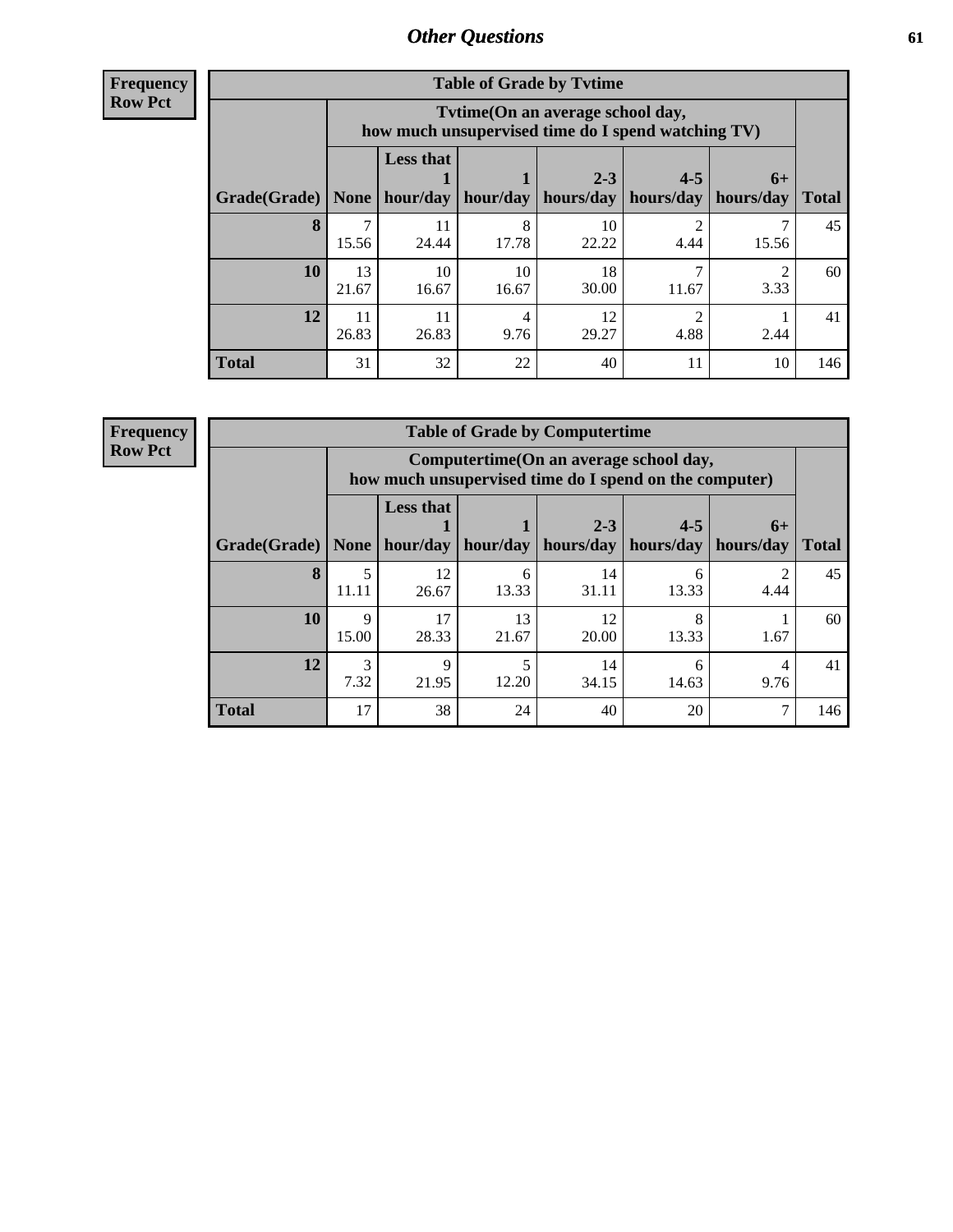### *Questions about Driving Laws* **62** *Driving Questions were asked only of high school students.*

| <b>Frequency</b> |              | <b>Table of Grade by License1</b> |                                                                                                                                           |               |                        |              |  |  |  |
|------------------|--------------|-----------------------------------|-------------------------------------------------------------------------------------------------------------------------------------------|---------------|------------------------|--------------|--|--|--|
| <b>Row Pct</b>   |              |                                   | License1(During the first 6 months of<br>driving with a provisional license,<br>the only passengers who can ride with<br>the driver are:) |               |                        |              |  |  |  |
|                  | Grade(Grade) | <b>Parent or</b>                  | Family<br><b>Guardian</b>   Members                                                                                                       | <b>Anyone</b> | Don't<br>Know          | <b>Total</b> |  |  |  |
|                  | 8            | $\theta$                          | $\Omega$                                                                                                                                  | 0             | 0                      | 0            |  |  |  |
|                  | 10           | 26<br>43.33                       | 26<br>43.33                                                                                                                               | 3<br>5.00     | 5<br>8.33              | 60           |  |  |  |
|                  | 12           | 12<br>29.27                       | 27<br>65.85                                                                                                                               | 0<br>0.00     | $\mathfrak{D}$<br>4.88 | 41           |  |  |  |
|                  | <b>Total</b> | 38                                | 53                                                                                                                                        | 3             | 7                      | 101          |  |  |  |
|                  |              |                                   | <b>Frequency Missing = 45</b>                                                                                                             |               |                        |              |  |  |  |

| Frequency      |  |
|----------------|--|
| <b>Row Pct</b> |  |
|                |  |

| <b>Table of Grade by License2</b> |                           |                                                                                                          |                         |                                                      |               |              |  |  |
|-----------------------------------|---------------------------|----------------------------------------------------------------------------------------------------------|-------------------------|------------------------------------------------------|---------------|--------------|--|--|
|                                   |                           | License2(17 yr old drivers with a<br>provisional driver's license cannot<br>drive between the hours of:) |                         |                                                      |               |              |  |  |
| Grade(Grade)                      | <b>Midnight</b><br>to 6am | 1am<br>to<br>5am                                                                                         | 1am<br>to<br><b>6am</b> | N <sub>0</sub><br>curfew<br>for $17$<br>year<br>olds | Don't<br>Know | <b>Total</b> |  |  |
| 8                                 | $\theta$                  | 0                                                                                                        | $\Omega$                | $\theta$                                             | 0             | $\Omega$     |  |  |
| 10                                | 28<br>46.67               | 8<br>13.33                                                                                               | 6<br>10.00              | 3<br>5.00                                            | 15<br>25.00   | 60           |  |  |
| 12                                | 31<br>75.61               | 1<br>2.44                                                                                                | 2.44                    | 0<br>0.00                                            | 8<br>19.51    | 41           |  |  |
| <b>Total</b>                      | 59                        | 9                                                                                                        | 7                       | 3                                                    | 23            | 101          |  |  |
| <b>Frequency Missing = 45</b>     |                           |                                                                                                          |                         |                                                      |               |              |  |  |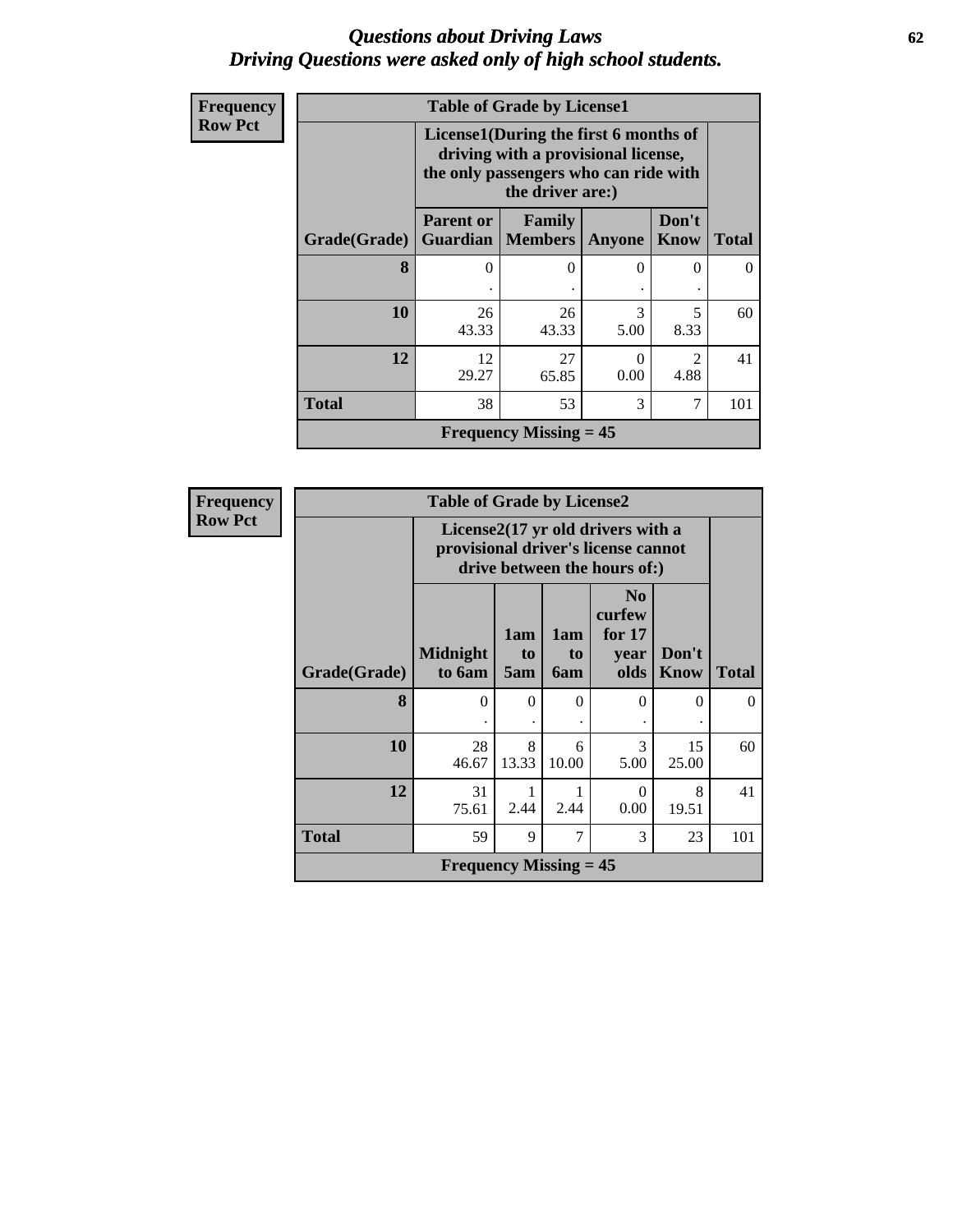### *Questions about Driving Laws* **63** *Driving Questions were asked only of high school students.*

| Frequency      |              | <b>Table of Grade by License3</b>                                                      |                               |               |                        |                        |               |              |
|----------------|--------------|----------------------------------------------------------------------------------------|-------------------------------|---------------|------------------------|------------------------|---------------|--------------|
| <b>Row Pct</b> |              | License3(For drivers under the age of 21,<br>what level of alcohol is considered DUI?) |                               |               |                        |                        |               |              |
|                | Grade(Grade) | Any<br><b>Amount</b>                                                                   | 0.02                          | 0.04          | 0.06                   | 0.08                   | Don't<br>know | <b>Total</b> |
|                | 8            | $\Omega$                                                                               | $\Omega$<br>٠                 | $\Omega$<br>٠ | $\Omega$               | 0                      | $\Omega$      | $\theta$     |
|                | 10           | 15<br>25.00                                                                            | 13<br>21.67                   | 11<br>18.33   | $\mathfrak{D}$<br>3.33 | 9<br>15.00             | 10<br>16.67   | 60           |
|                | 12           | 13<br>31.71                                                                            | 7<br>17.07                    | 2<br>4.88     | 3<br>7.32              | $\overline{2}$<br>4.88 | 14<br>34.15   | 41           |
|                | <b>Total</b> | 28                                                                                     | 20                            | 13            | 5                      | 11                     | 24            | 101          |
|                |              |                                                                                        | <b>Frequency Missing = 45</b> |               |                        |                        |               |              |

| <b>Table of Grade by License4</b> |                         |                                                                                                                      |              |                               |                                             |               |              |  |  |
|-----------------------------------|-------------------------|----------------------------------------------------------------------------------------------------------------------|--------------|-------------------------------|---------------------------------------------|---------------|--------------|--|--|
|                                   |                         | License4(A driver under 21 automatically<br>loses his/her license if caught exceeding the<br>posted speet limit by:) |              |                               |                                             |               |              |  |  |
| Grade(Grade)                      | $15+$<br>mph            | $25+$<br>mph                                                                                                         | $35+$<br>mph | <b>Depends</b><br>on<br>judge | Can't<br>lose<br>license<br>for<br>speeding | Don't<br>know | <b>Total</b> |  |  |
| 8                                 | $\Omega$                | $\Omega$                                                                                                             | $\Omega$     | $\Omega$                      | 0                                           | $\Omega$      | 0            |  |  |
| 10                                | 17<br>28.33             | 12<br>20.00                                                                                                          | 5<br>8.33    | 1.67                          | 3<br>5.00                                   | 22<br>36.67   | 60           |  |  |
| 12                                | $\overline{7}$<br>17.07 | 8<br>19.51                                                                                                           | 8<br>19.51   | 2.44                          | $\mathcal{R}$<br>7.32                       | 14<br>34.15   | 41           |  |  |
| <b>Total</b>                      | 24                      | 20<br>13<br>2<br>36<br>6                                                                                             |              |                               |                                             |               |              |  |  |
|                                   |                         |                                                                                                                      |              | <b>Frequency Missing = 45</b> |                                             |               |              |  |  |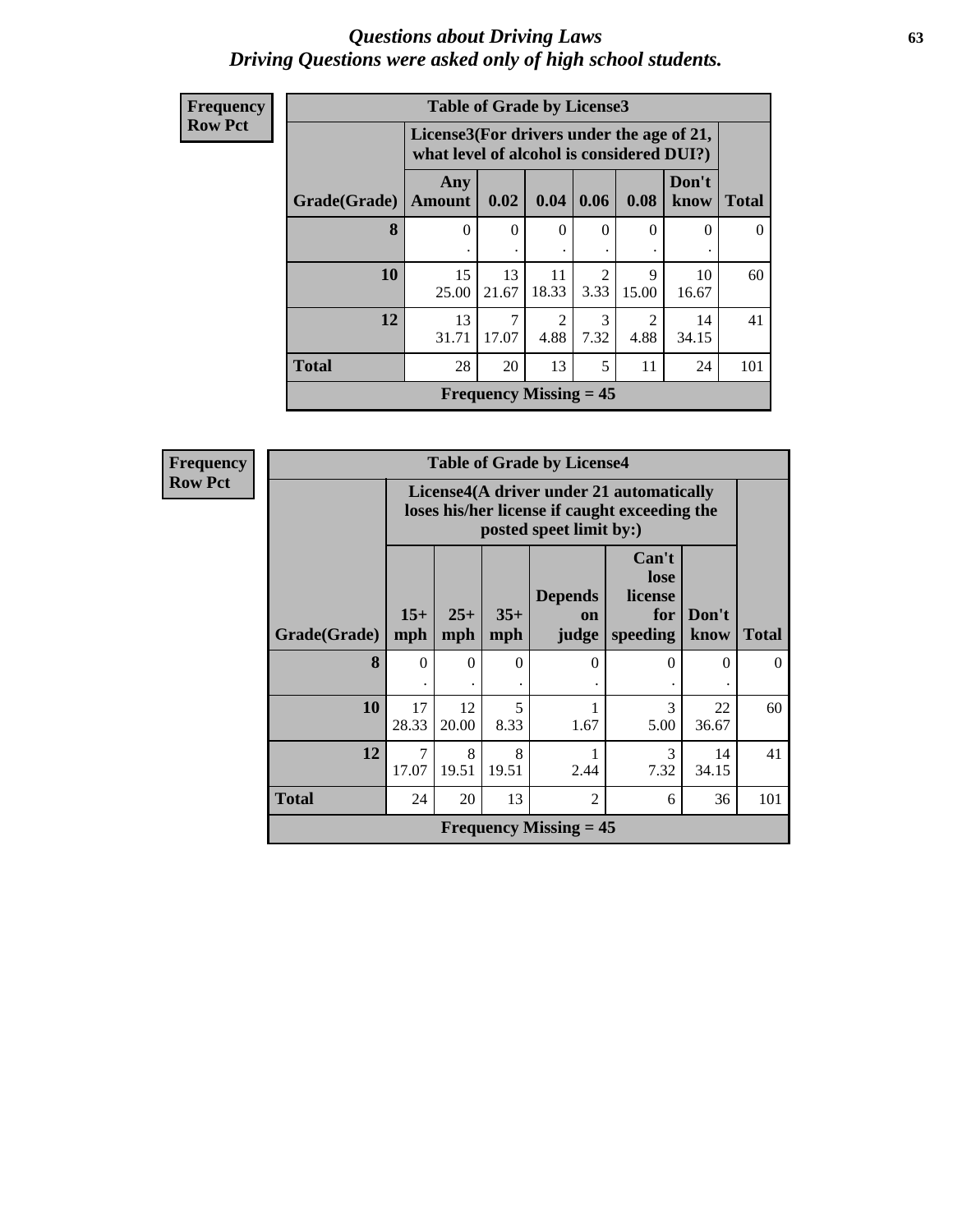### *Questions about Driving Laws* **64** *Driving Questions were asked only of high school students.*

| Frequency      | <b>Table of Grade by License5</b> |                                                                                                                                                             |                |               |              |  |
|----------------|-----------------------------------|-------------------------------------------------------------------------------------------------------------------------------------------------------------|----------------|---------------|--------------|--|
| <b>Row Pct</b> |                                   | License5(A)<br>Georgia teenager<br>with family<br>connections or a<br>good lawyer can<br>break a teen<br>driving law and<br>keep their driver's<br>license) |                |               |              |  |
|                | Grade(Grade)                      | Yes                                                                                                                                                         | N <sub>0</sub> | Don't<br>know | <b>Total</b> |  |
|                | 8                                 | $\theta$                                                                                                                                                    | 0              | 0             | 0            |  |
|                | 10                                | 7<br>11.67                                                                                                                                                  | 36<br>60.00    | 17<br>28.33   | 60           |  |
|                | 12                                | 7<br>17.07                                                                                                                                                  | 25<br>60.98    | 9<br>21.95    | 41           |  |
|                | <b>Total</b>                      | 14                                                                                                                                                          | 61             | 26            | 101          |  |
|                |                                   | <b>Frequency Missing = 45</b>                                                                                                                               |                |               |              |  |

| <b>Frequency</b> | <b>Table of Grade by License6</b> |                                            |                                                                                         |                                                      |              |  |  |
|------------------|-----------------------------------|--------------------------------------------|-----------------------------------------------------------------------------------------|------------------------------------------------------|--------------|--|--|
| <b>Row Pct</b>   |                                   |                                            | friend or<br>classmate that<br>broke a teen<br>driving law,<br>keep his/her<br>license) | License <sub>6</sub> (I know a<br>but was allowed to |              |  |  |
|                  | Grade(Grade)                      | Yes                                        | N <sub>0</sub>                                                                          | Don't<br>know                                        | <b>Total</b> |  |  |
|                  | 8                                 | $\Omega$                                   | 0                                                                                       | 0                                                    | $\theta$     |  |  |
|                  | 10                                | 5<br>8.33                                  | 42<br>70.00                                                                             | 13<br>21.67                                          | 60           |  |  |
|                  | 12                                | 10<br>24.39                                | 26<br>63.41                                                                             | $\overline{\mathcal{L}}$<br>12.20                    | 41           |  |  |
|                  | <b>Total</b>                      | 15                                         | 68                                                                                      | 18                                                   | 101          |  |  |
|                  |                                   | <b>Frequency Missing <math>= 45</math></b> |                                                                                         |                                                      |              |  |  |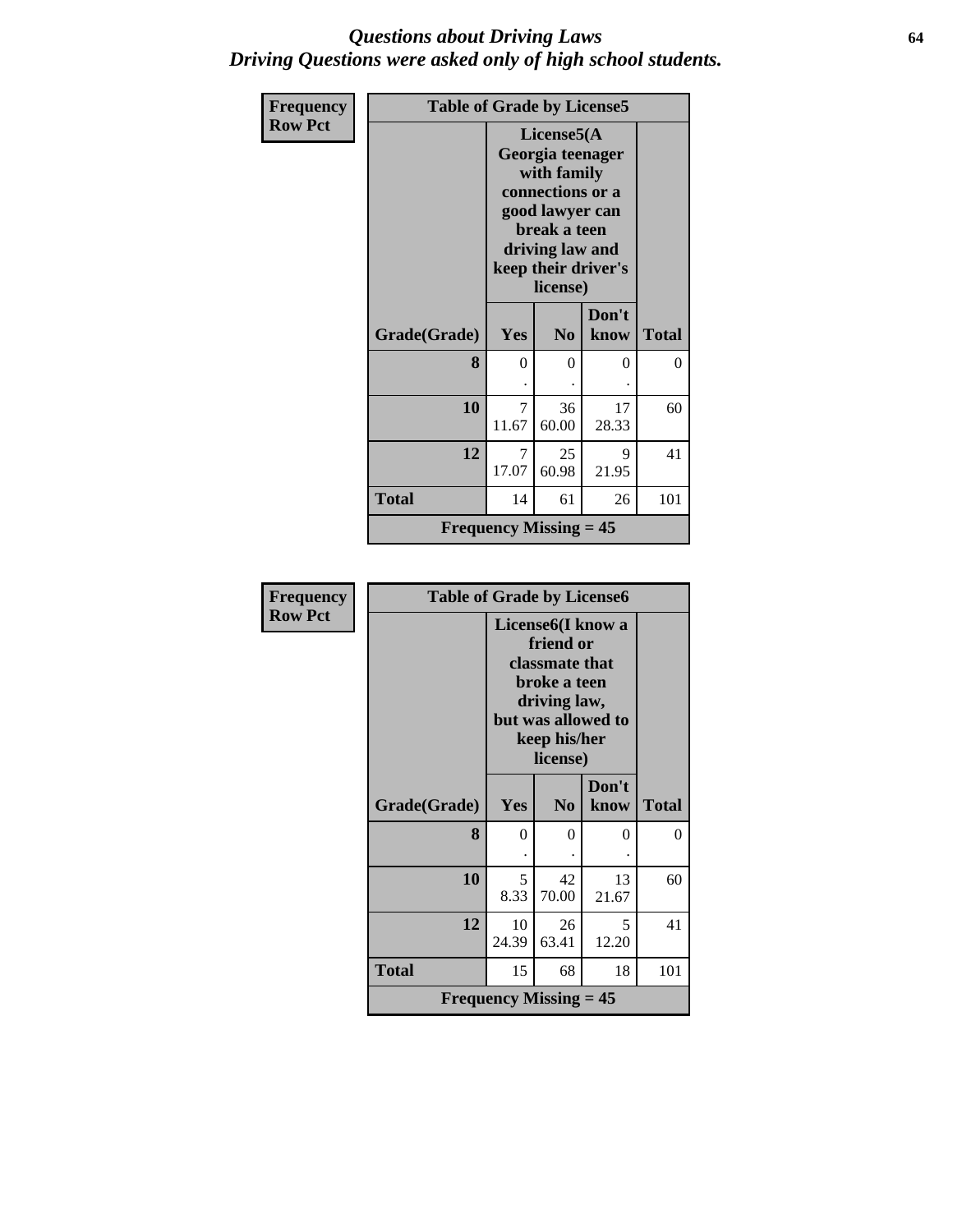### *Questions about Driving Laws* **65** *Driving Questions were asked only of high school students.*

| Frequency      |                                            | <b>Table of Grade by License7</b>                                                  |                                                                                               |                                                   |                        |              |  |  |  |
|----------------|--------------------------------------------|------------------------------------------------------------------------------------|-----------------------------------------------------------------------------------------------|---------------------------------------------------|------------------------|--------------|--|--|--|
| <b>Row Pct</b> |                                            |                                                                                    | License7(A student under the age of 18 cam loser<br>his/her driving privileges if he or she:) |                                                   |                        |              |  |  |  |
|                | Grade(Grade)                               | <b>Have</b><br>more than<br><b>10</b><br>unexcused<br>absences<br>per school<br>yr | Drop out<br>without<br>graduating                                                             | <b>Bring</b><br>alcohol/drugs/weapon<br>to school | All of<br>the<br>above | <b>Total</b> |  |  |  |
|                | 8                                          | 0                                                                                  | $\Omega$                                                                                      | 0                                                 | 0                      | $\Omega$     |  |  |  |
|                | 10                                         | 7<br>11.67                                                                         | 1.67                                                                                          | 3<br>5.00                                         | 49<br>81.67            | 60           |  |  |  |
|                | 12                                         | 6<br>14.63                                                                         | 2.44                                                                                          | 4<br>9.76                                         | 30<br>73.17            | 41           |  |  |  |
|                | <b>Total</b>                               | 13                                                                                 | $\overline{2}$                                                                                | 7                                                 | 79                     | 101          |  |  |  |
|                | <b>Frequency Missing <math>= 45</math></b> |                                                                                    |                                                                                               |                                                   |                        |              |  |  |  |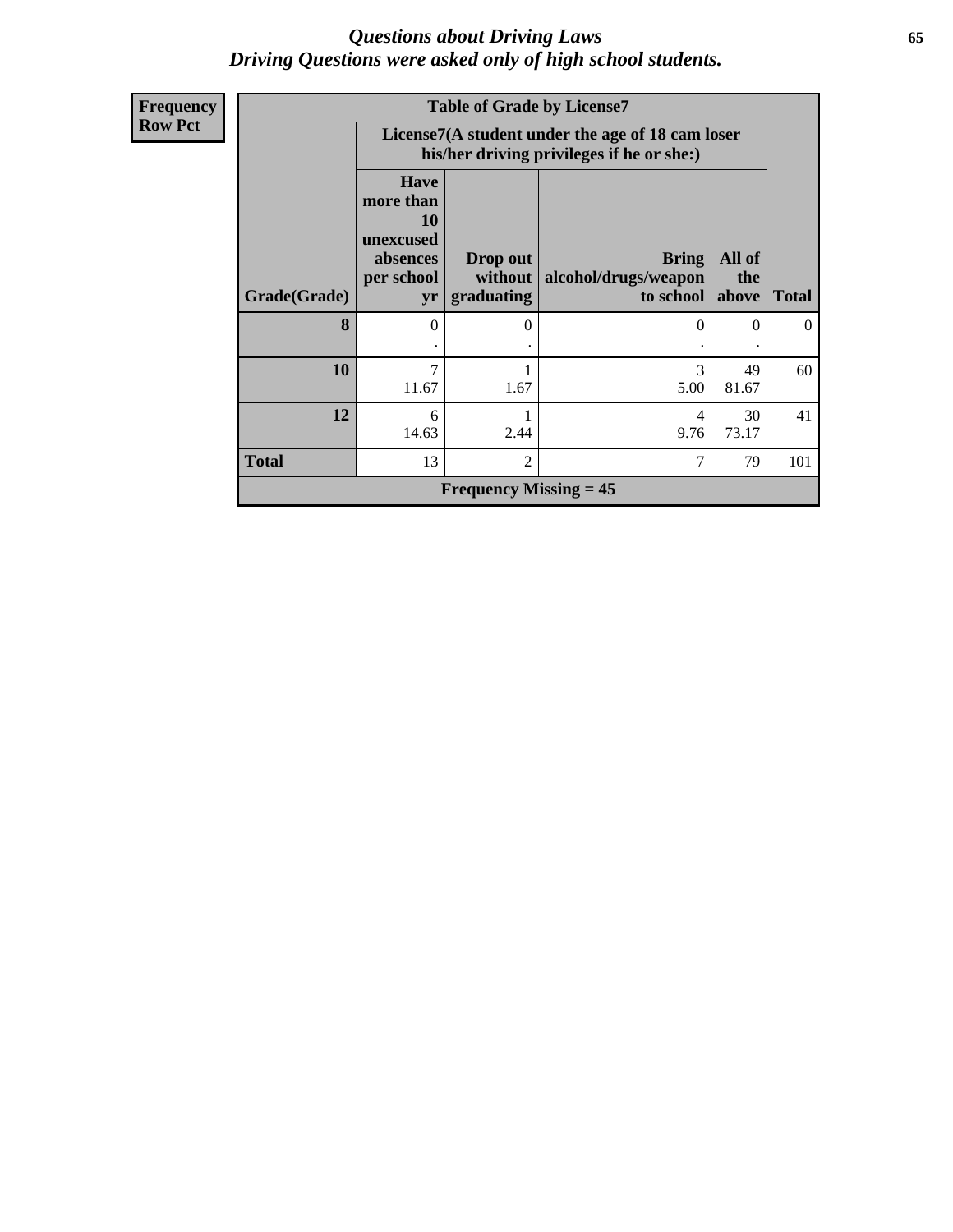## *Select Results by Gender* **66**

| Frequency      |                                        | <b>Table of SchoolClimate2 by Gender</b> |             |              |  |  |  |  |
|----------------|----------------------------------------|------------------------------------------|-------------|--------------|--|--|--|--|
| <b>Col Pct</b> | SchoolClimate2(I<br>feel successful at | Gender(Gender)                           |             |              |  |  |  |  |
|                | school)                                | <b>Female</b>                            | <b>Male</b> | <b>Total</b> |  |  |  |  |
|                | <b>Strongly Agree</b>                  | 53<br>49.53                              | 14<br>35.90 | 67           |  |  |  |  |
|                | <b>Somewhat Agree</b>                  | 49<br>45.79                              | 24<br>61.54 | 73           |  |  |  |  |
|                | <b>Somewhat Disagree</b>               | 5<br>4.67                                | 2.56        | 6            |  |  |  |  |
|                | <b>Total</b>                           | 107                                      | 39          | 146          |  |  |  |  |

| <b>Frequency</b> | <b>Table of SchoolClimate6 by Gender</b>                 |                          |                                     |              |  |  |  |
|------------------|----------------------------------------------------------|--------------------------|-------------------------------------|--------------|--|--|--|
| <b>Col Pct</b>   | <b>SchoolClimate6(Teachers</b><br>treat me with respect) | Gender(Gender)<br>Female | <b>Male</b>                         | <b>Total</b> |  |  |  |
|                  | <b>Strongly Agree</b>                                    | 51<br>47.66              | 20<br>51.28                         | 71           |  |  |  |
|                  | <b>Somewhat Agree</b>                                    | 45<br>42.06              | 16<br>41.03                         | 61           |  |  |  |
|                  | <b>Somewhat Disagree</b>                                 | $\mathbf Q$<br>8.41      | $\mathcal{D}_{\mathcal{L}}$<br>5.13 | 11           |  |  |  |
|                  | <b>Strongly Disagree</b>                                 | $\mathfrak{D}$<br>1.87   | 2.56                                | 3            |  |  |  |
|                  | <b>Total</b>                                             | 107                      | 39                                  | 146          |  |  |  |

| <b>Frequency</b> | <b>Table of SchoolClimate8 by Gender</b>                                |                                 |             |              |  |  |
|------------------|-------------------------------------------------------------------------|---------------------------------|-------------|--------------|--|--|
| <b>Col Pct</b>   | <b>SchoolClimate8(Students</b><br>are frequently<br>recognized for good | Gender(Gender)<br><b>Female</b> |             |              |  |  |
|                  | behavior)                                                               |                                 | <b>Male</b> | <b>Total</b> |  |  |
|                  | <b>Strongly Agree</b>                                                   | 35<br>32.71                     | 11<br>28.21 | 46           |  |  |
|                  | <b>Somewhat Agree</b>                                                   | 52<br>48.60                     | 17<br>43.59 | 69           |  |  |
|                  | <b>Somewhat Disagree</b>                                                | 14<br>13.08                     | 10<br>25.64 | 24           |  |  |
|                  | <b>Strongly Disagree</b>                                                | 6<br>5.61                       | 2.56        |              |  |  |
|                  | Total                                                                   | 107                             | 39          | 146          |  |  |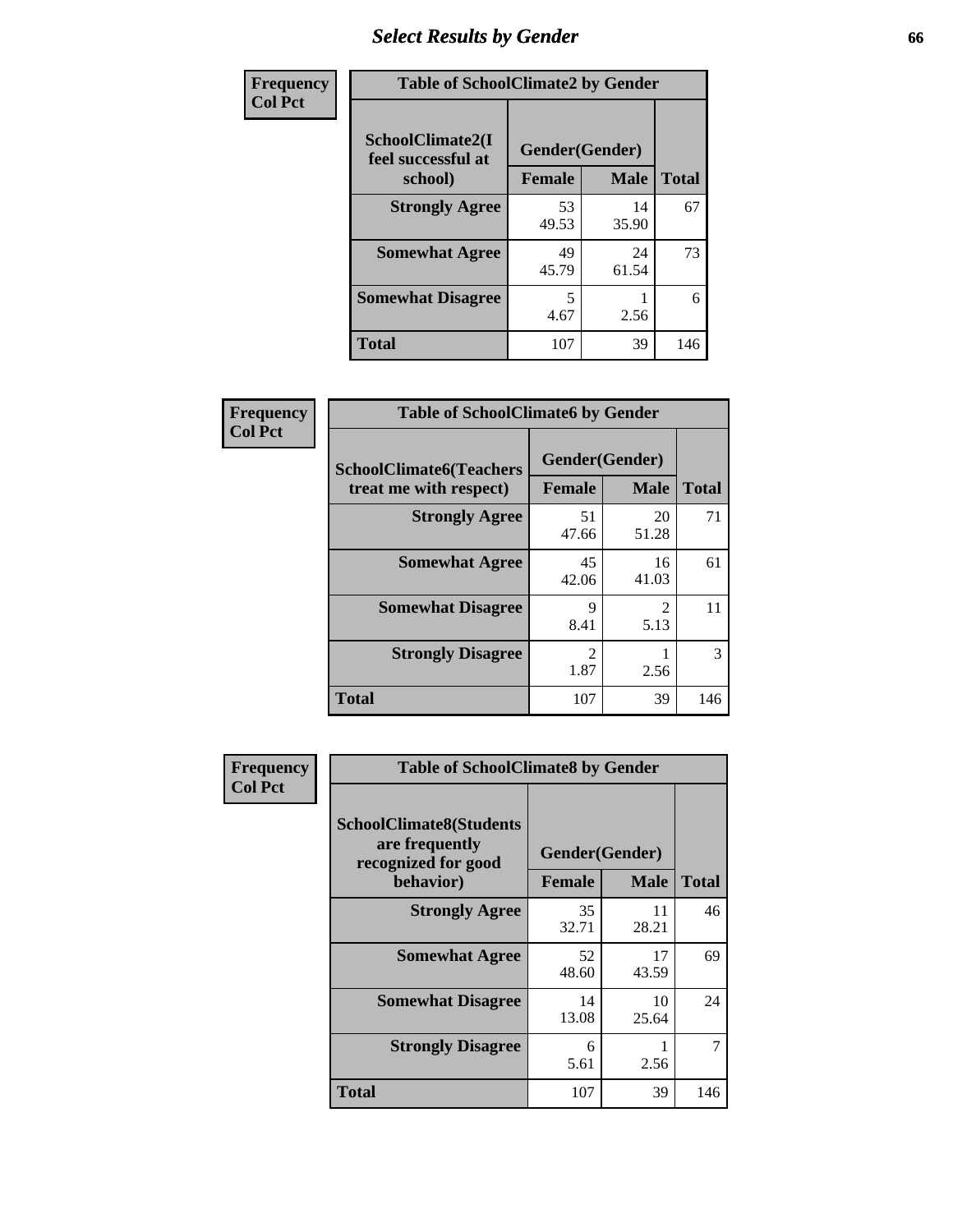## **Select Results by Gender 67**

| Frequency      | <b>Table of Gender by Dropout</b> |                                                                        |                |              |
|----------------|-----------------------------------|------------------------------------------------------------------------|----------------|--------------|
| <b>Row Pct</b> |                                   | Dropout(I<br>have<br>thought<br>about<br>dropping<br>out of<br>school) |                |              |
|                | Gender(Gender)                    | Yes                                                                    | N <sub>0</sub> | <b>Total</b> |
|                | <b>Female</b>                     | 20<br>18.69                                                            | 87<br>81.31    | 107          |
|                | <b>Male</b>                       | 13<br>33.33                                                            | 26<br>66.67    | 39           |
|                | <b>Total</b>                      | 33                                                                     | 113            | 146          |

| <b>Frequency</b> |                        | <b>Table of Gender by Dropoutreason</b>                             |              |                          |                                |              |              |
|------------------|------------------------|---------------------------------------------------------------------|--------------|--------------------------|--------------------------------|--------------|--------------|
| <b>Row Pct</b>   |                        | Dropoutreason (If I dropped out the<br>reason would most likely be) |              |                          |                                |              |              |
|                  | <b>Gender</b> (Gender) | Won't<br><b>Drop</b><br>out                                         | <b>Bored</b> | Family<br><b>Reasons</b> | <b>Being</b><br><b>Bullied</b> | <b>Other</b> | <b>Total</b> |
|                  | <b>Female</b>          | 67<br>62.62                                                         | ┑<br>6.54    | 9<br>8.41                | 0.00                           | 24<br>22.43  | 107          |
|                  | <b>Male</b>            | 23<br>58.97                                                         | 5<br>12.82   | 3<br>7.69                | 2.56                           | 17.95        | 39           |
|                  | <b>Total</b>           | 90                                                                  | 12           | 12                       |                                | 31           | 146          |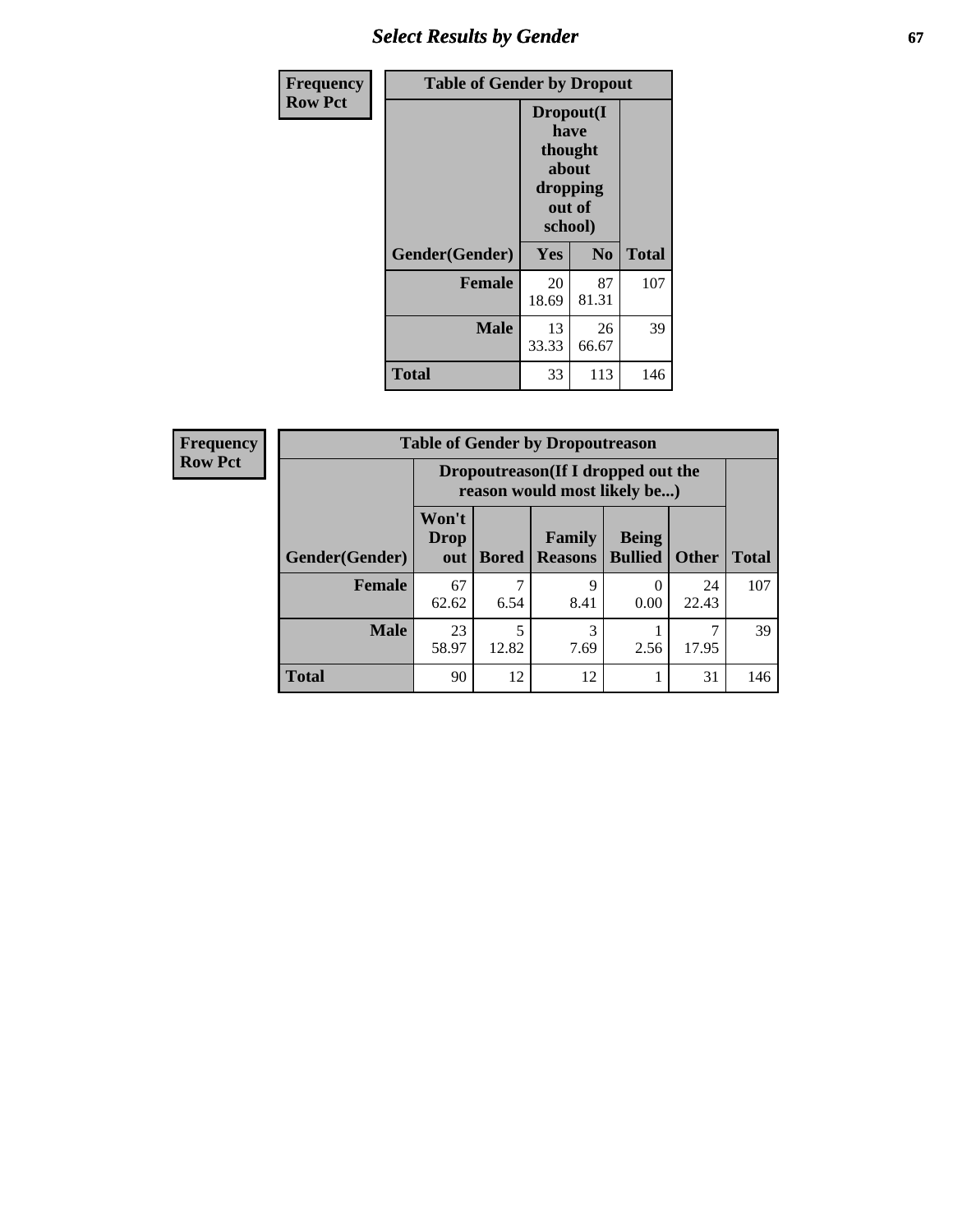*School Safety* **68**

| Frequency      | <b>Table of Gender by Bullied2</b> |                 |                |              |
|----------------|------------------------------------|-----------------|----------------|--------------|
| <b>Row Pct</b> |                                    | <b>Bullied2</b> |                |              |
|                | Gender(Gender)                     | Yes             | N <sub>0</sub> | <b>Total</b> |
|                | <b>Female</b>                      | 8<br>7.48       | 99<br>92.52    | 107          |
|                | <b>Male</b>                        | 2<br>5.13       | 37<br>94.87    | 39           |
|                | <b>Total</b>                       | 10              | 136            | 146          |

| Frequency      | <b>Table of Gender by Bulliedothers2</b> |                       |                |              |
|----------------|------------------------------------------|-----------------------|----------------|--------------|
| <b>Row Pct</b> |                                          | <b>Bulliedothers2</b> |                |              |
|                | Gender(Gender)                           | Yes                   | N <sub>0</sub> | <b>Total</b> |
|                | <b>Female</b>                            | 5<br>4.67             | 102<br>95.33   | 107          |
|                | <b>Male</b>                              | 3<br>7.69             | 36<br>92.31    | 39           |
|                | Total                                    | 8                     | 138            | 146          |

| Frequency      | <b>Table of Gender by Weaponschool2</b> |                      |                |              |
|----------------|-----------------------------------------|----------------------|----------------|--------------|
| <b>Row Pct</b> |                                         | <b>Weaponschool2</b> |                |              |
|                | Gender(Gender)                          | Yes                  | N <sub>0</sub> | <b>Total</b> |
|                | <b>Female</b>                           | 3<br>2.80            | 104<br>97.20   | 107          |
|                | <b>Male</b>                             | 10.26                | 35<br>89.74    | 39           |
|                | <b>Total</b>                            |                      | 139            | 146          |

| Frequency      | <b>Table of Gender by Absentunsafe2</b> |               |                |              |
|----------------|-----------------------------------------|---------------|----------------|--------------|
| <b>Row Pct</b> |                                         | Absentunsafe2 |                |              |
|                | Gender(Gender)                          | Yes           | N <sub>0</sub> | <b>Total</b> |
|                | <b>Female</b>                           | 0.93          | 106<br>99.07   | 107          |
|                | <b>Male</b>                             | 2.56          | 38<br>97.44    | 39           |
|                | <b>Total</b>                            | 2             | 144            | 146          |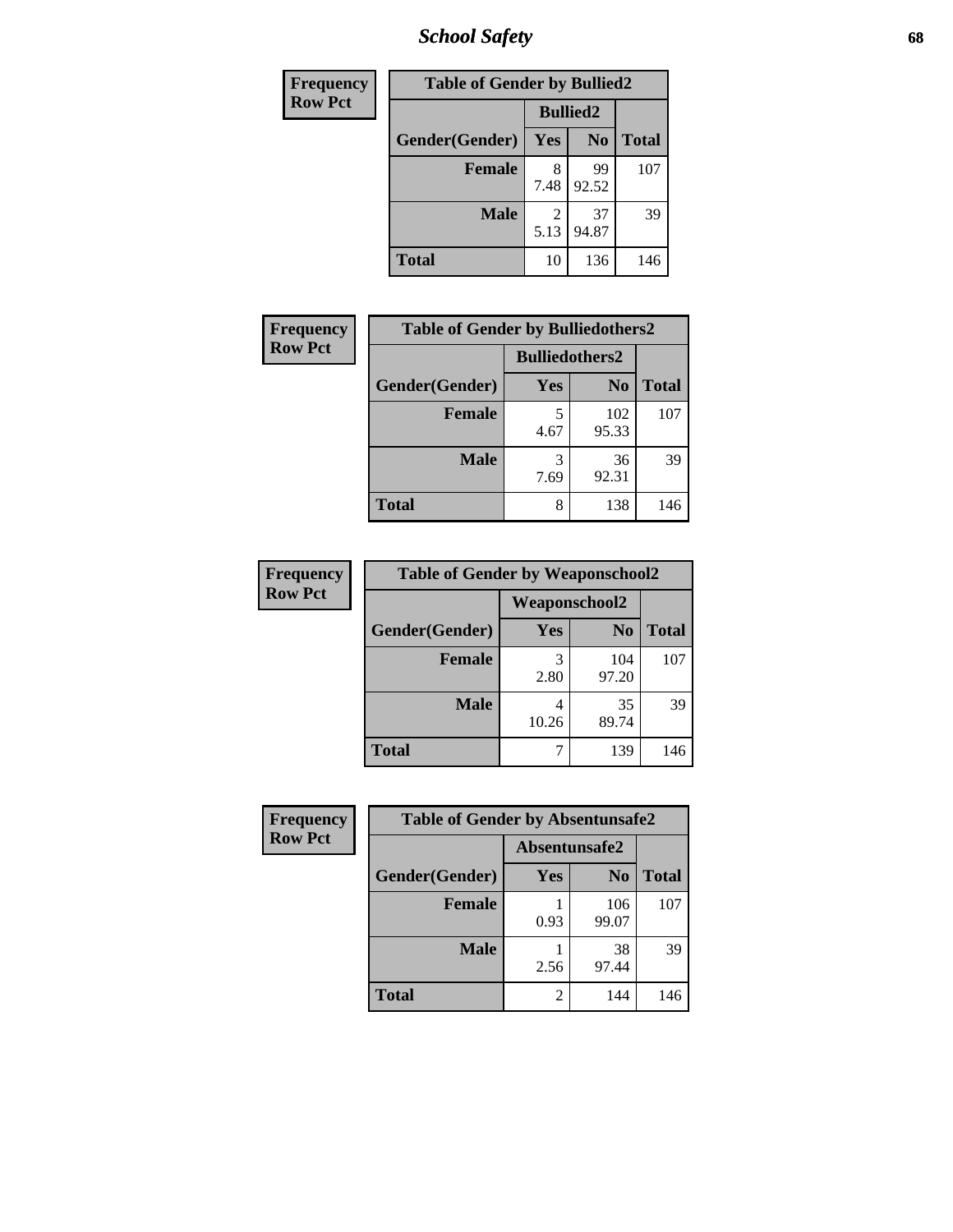*School Safety* **69**

| Frequency      | <b>Table of Gender by Gangself</b> |                                                                                                |                |              |
|----------------|------------------------------------|------------------------------------------------------------------------------------------------|----------------|--------------|
| <b>Row Pct</b> |                                    | Gangself(I<br>have<br>participated<br>in illegal gang<br>activities in<br>the past 30<br>days) |                |              |
|                | Gender(Gender)                     | Yes                                                                                            | N <sub>0</sub> | <b>Total</b> |
|                | <b>Female</b>                      | 0<br>0.00                                                                                      | 107<br>100.00  | 107          |
|                | <b>Male</b>                        | 4<br>10.26                                                                                     | 35<br>89.74    | 39           |
|                | <b>Total</b>                       | 4                                                                                              | 142            | 146          |

| Frequency      |                | <b>Table of Gender by Gangpeers</b>                                                                                         |                |              |  |
|----------------|----------------|-----------------------------------------------------------------------------------------------------------------------------|----------------|--------------|--|
| <b>Row Pct</b> |                | <b>Gangpeers</b> (I<br>have friends<br>who have<br>participated<br>in illegal gang<br>activities in<br>the past 30<br>days) |                |              |  |
|                | Gender(Gender) | Yes                                                                                                                         | N <sub>0</sub> | <b>Total</b> |  |
|                | <b>Female</b>  | 19<br>17.76                                                                                                                 | 88<br>82.24    | 107          |  |
|                | <b>Male</b>    | 12<br>30.77                                                                                                                 | 27<br>69.23    | 39           |  |
|                | <b>Total</b>   | 31                                                                                                                          | 115            | 146          |  |

| Frequency      | <b>Table of Gender by Pickedon2</b> |                  |                |              |
|----------------|-------------------------------------|------------------|----------------|--------------|
| <b>Row Pct</b> |                                     | <b>Pickedon2</b> |                |              |
|                | Gender(Gender)                      | <b>Yes</b>       | N <sub>0</sub> | <b>Total</b> |
|                | <b>Female</b>                       | 23<br>21.50      | 84<br>78.50    | 107          |
|                | <b>Male</b>                         | 8<br>20.51       | 31<br>79.49    | 39           |
|                | <b>Total</b>                        | 31               | 115            | 146          |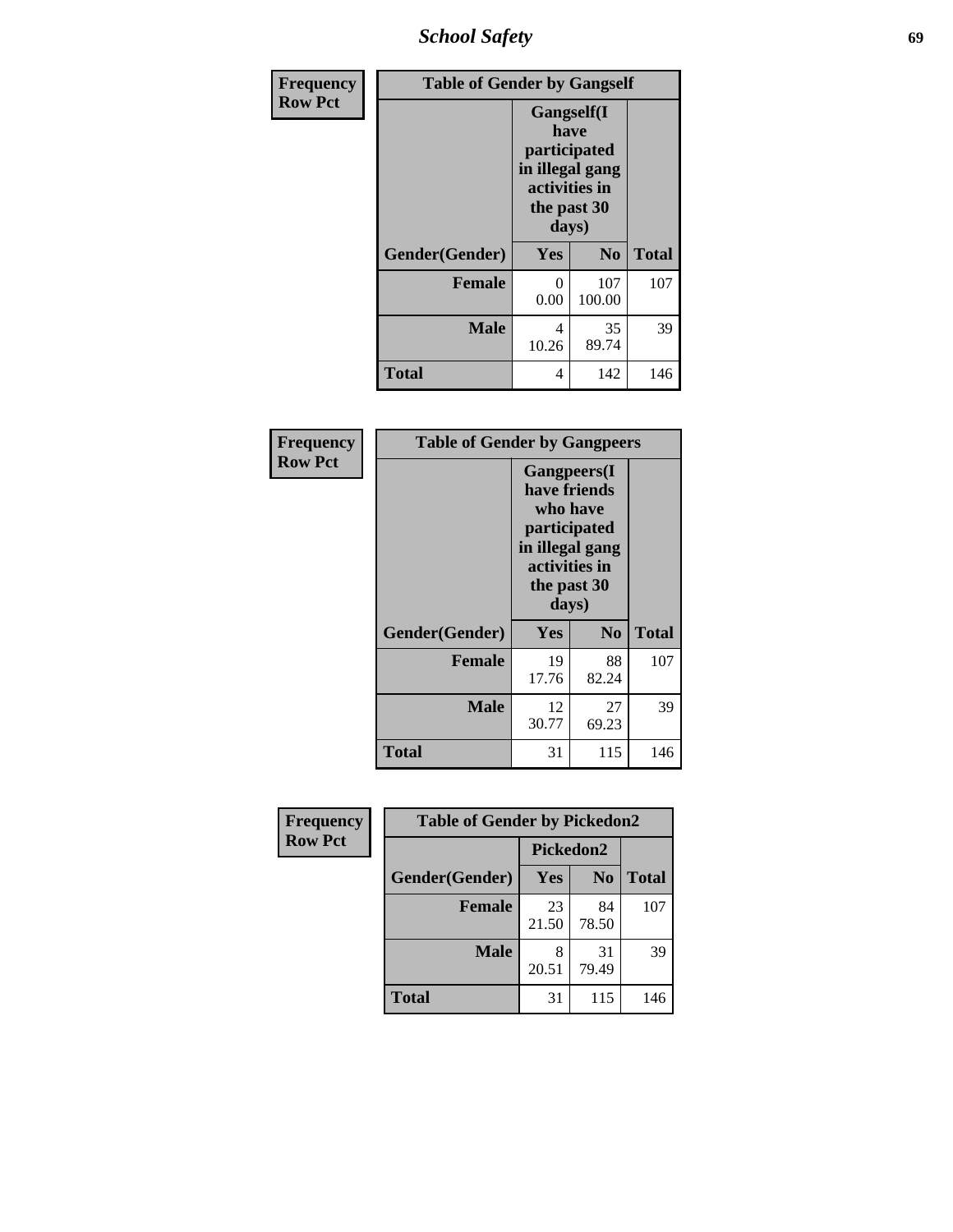*School Safety* **70**

| Frequency      |                |             | <b>Table of Gender by Safeschool2</b> |              |  |
|----------------|----------------|-------------|---------------------------------------|--------------|--|
| <b>Row Pct</b> |                | Safeschool2 |                                       |              |  |
|                | Gender(Gender) | <b>Yes</b>  | N <sub>0</sub>                        | <b>Total</b> |  |
|                | <b>Female</b>  | 98<br>91.59 | 9<br>8.41                             | 107          |  |
|                | <b>Male</b>    | 37<br>94.87 | $\overline{\mathcal{L}}$<br>5.13      | 39           |  |
|                | <b>Total</b>   | 135         | 11                                    | 146          |  |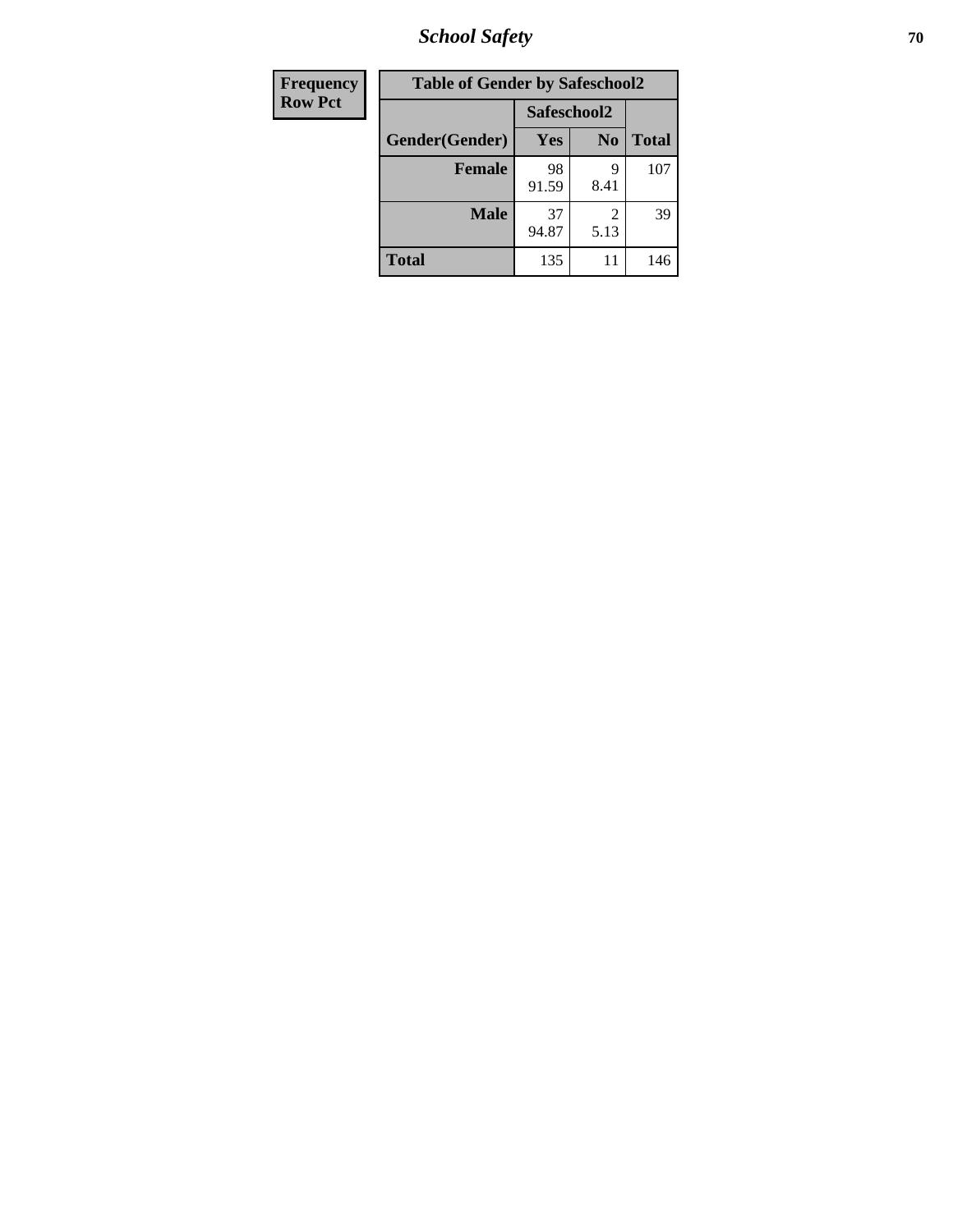## *Incidence of Drug Use* <sup>71</sup>

| <b>Frequency</b> | <b>Table of Gender by AlcoholAlt</b> |                                          |                |              |  |
|------------------|--------------------------------------|------------------------------------------|----------------|--------------|--|
| <b>Row Pct</b>   |                                      | AlcoholAlt(Alcohol<br>use, past 30 days) |                |              |  |
|                  | Gender(Gender)                       | <b>Yes</b>                               | N <sub>0</sub> | <b>Total</b> |  |
|                  | <b>Female</b>                        | 17<br>15.89                              | 90<br>84.11    | 107          |  |
|                  | <b>Male</b>                          | 5<br>12.82                               | 34<br>87.18    | 39           |  |
|                  | <b>Total</b>                         | 22                                       | 124            | 146          |  |

| <b>Frequency</b> | <b>Table of Gender by TobaccoAny</b>     |                        |                |              |  |
|------------------|------------------------------------------|------------------------|----------------|--------------|--|
| <b>Row Pct</b>   | TobaccoAny(Tobacco<br>use, past 30 days) |                        |                |              |  |
|                  | Gender(Gender)                           | <b>Yes</b>             | N <sub>0</sub> | <b>Total</b> |  |
|                  | <b>Female</b>                            | 3<br>2.80              | 104<br>97.20   | 107          |  |
|                  | <b>Male</b>                              | $\mathfrak{D}$<br>5.13 | 37<br>94.87    | 39           |  |
|                  | <b>Total</b>                             | 5                      | 141            | 146          |  |

| <b>Frequency</b> | <b>Table of Gender by MarijuanaAlt</b> |                                              |                |              |
|------------------|----------------------------------------|----------------------------------------------|----------------|--------------|
| <b>Row Pct</b>   |                                        | MarijuanaAlt(Marijuana<br>use, past 30 days) |                |              |
|                  | Gender(Gender)                         | <b>Yes</b>                                   | N <sub>0</sub> | <b>Total</b> |
|                  | <b>Female</b>                          | 4<br>3.74                                    | 103<br>96.26   | 107          |
|                  | <b>Male</b>                            | 2<br>5.13                                    | 37<br>94.87    | 39           |
|                  | <b>Total</b>                           | 6                                            | 140            | 146          |

| <b>Frequency</b> | <b>Table of Gender by OtherDrugAny</b> |                                                      |                |              |
|------------------|----------------------------------------|------------------------------------------------------|----------------|--------------|
| <b>Row Pct</b>   |                                        | <b>OtherDrugAny(Other</b><br>drug use, past 30 days) |                |              |
|                  | Gender(Gender)                         | <b>Yes</b>                                           | N <sub>0</sub> | <b>Total</b> |
|                  | <b>Female</b>                          | 3.74                                                 | 103<br>96.26   | 107          |
|                  | <b>Male</b>                            | 4<br>10.26                                           | 35<br>89.74    | 39           |
|                  | <b>Total</b>                           | 8                                                    | 138            | 146          |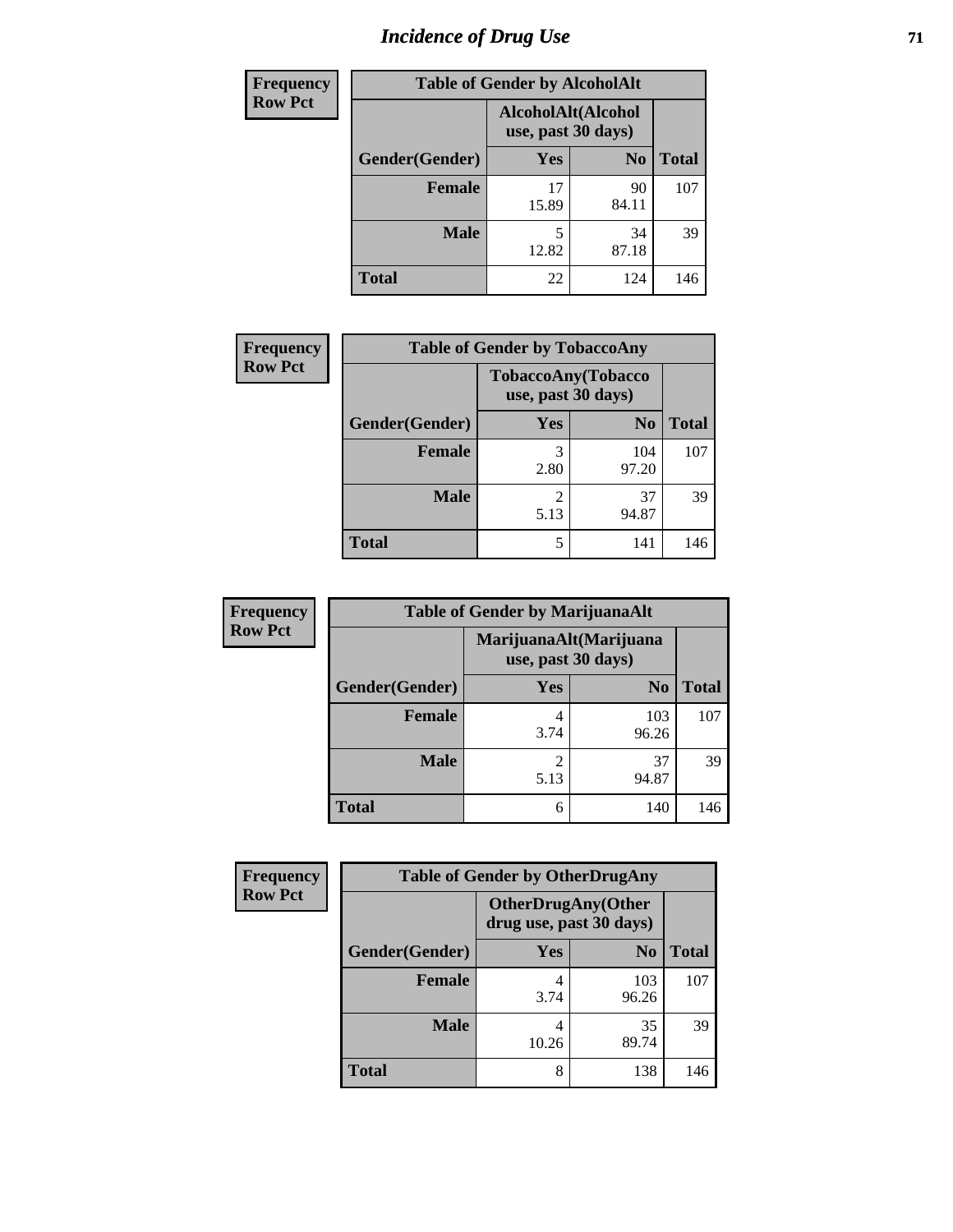### *Average Age at Onset of Use* **72** *Results for "Average Age at Onset of Use" questions exclude students who said they did not use that substance*

### **Gender=Female**

| <b>Variable</b>    | <b>Label</b>                                                       | <b>Mean</b> |
|--------------------|--------------------------------------------------------------------|-------------|
| Alcoholinit2       | I started using alcohol when I was                                 | 11.96       |
| Cigarettesinit2    | I started smoking tobacco when I was                               | 13.89       |
| Smokelessinit2     | I started chewing tobacco when I was                               |             |
| Marijuanainit2     | I started using marijuana when I was                               | 14.30       |
| Cocaineinit2       | I started using cocaine when I was                                 |             |
| Inhalantsinit2     | I started using inhalants when I was                               | 10.50       |
| Steroidsinit2      | I started using steroids when I was                                | 10.00       |
| Ecstasyinit2       | I started using ecstasy when I was                                 |             |
| Methinit2          | I started using methamphetamines when I was                        |             |
| Hallucinogensinit2 | I started using hallucinogens when I was                           | 15.50       |
| Prescription in t2 | I started using prescription drugs not prescribed to me when I was | 12.25       |

### **Gender=Male**

| <b>Variable</b>    | Label                                                              | <b>Mean</b> |
|--------------------|--------------------------------------------------------------------|-------------|
| Alcoholinit2       | I started using alcohol when I was                                 | 13.13       |
| Cigarettesinit2    | I started smoking tobacco when I was                               | 13.25       |
| Smokelessinit2     | I started chewing tobacco when I was                               | 14.00       |
| Marijuanainit2     | I started using marijuana when I was                               | 14.25       |
| Cocaineinit2       | I started using cocaine when I was                                 | 8.00        |
| Inhalantsinit2     | I started using inhalants when I was                               |             |
| Steroidsinit2      | I started using steroids when I was                                |             |
| Ecstasyinit2       | I started using ecstasy when I was                                 | 14.00       |
| Methinit2          | I started using methamphetamines when I was                        |             |
| Hallucinogensinit2 | I started using hallucinogens when I was                           |             |
| Prescription in t2 | I started using prescription drugs not prescribed to me when I was | 8.00        |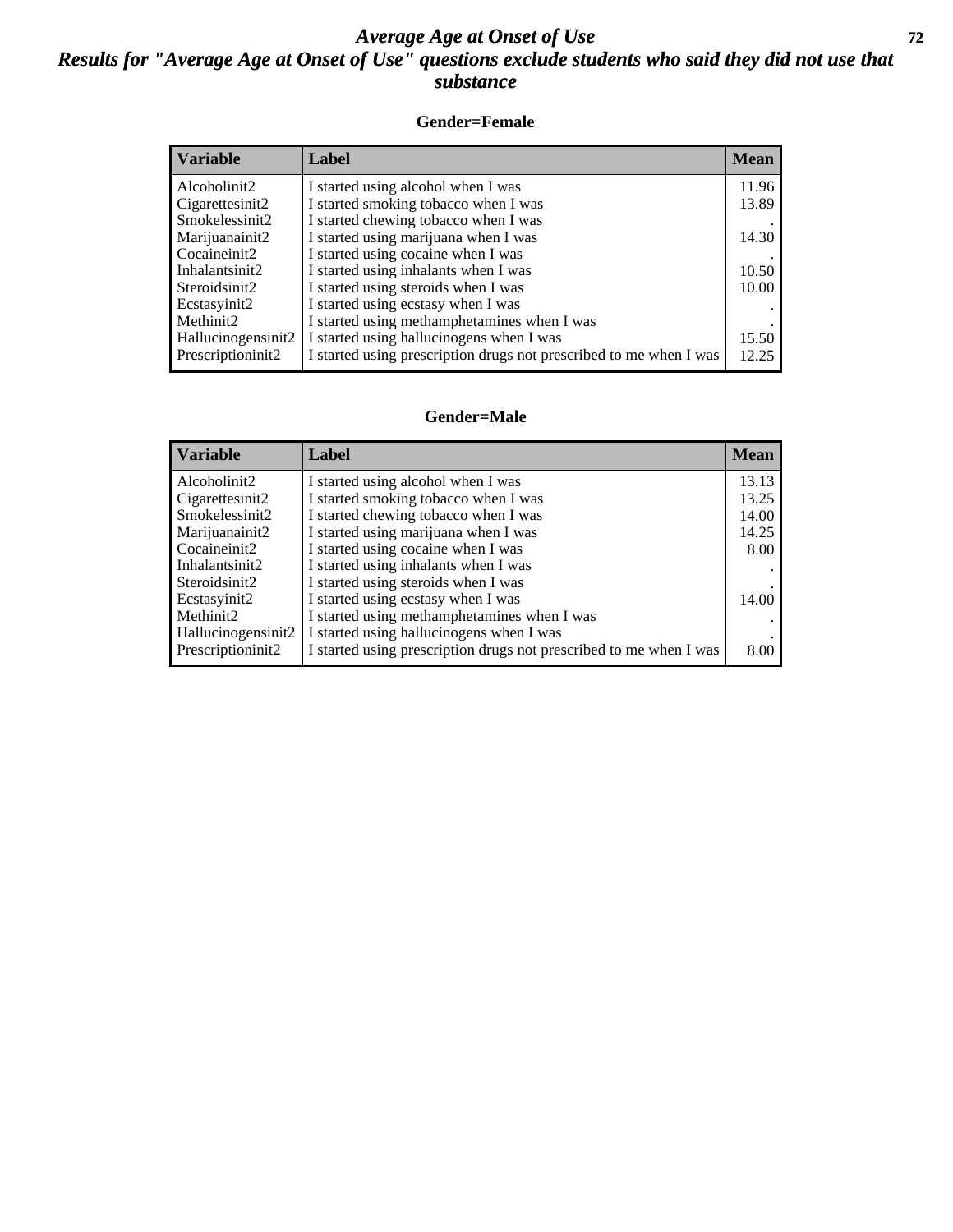# *I Think These Drugs are Harmful* **73**

| Frequency      | <b>Table of Gender by Alcoholharmdich</b> |                                                   |                |              |
|----------------|-------------------------------------------|---------------------------------------------------|----------------|--------------|
| <b>Row Pct</b> |                                           | Alcoholharmdich(I<br>think alcohol is<br>harmful) |                |              |
|                | <b>Gender</b> (Gender)                    | <b>Yes</b>                                        | N <sub>0</sub> | <b>Total</b> |
|                | <b>Female</b>                             | 89<br>83.18                                       | 18<br>16.82    | 107          |
|                | <b>Male</b>                               | 34<br>87.18                                       | 5<br>12.82     | 39           |
|                | <b>Total</b>                              | 123                                               | 23             | 146          |

| Frequency      | <b>Table of Gender by Tobaccoharmdich</b> |              |                                                   |              |
|----------------|-------------------------------------------|--------------|---------------------------------------------------|--------------|
| <b>Row Pct</b> |                                           |              | Tobaccoharmdich(I<br>think tobacco is<br>harmful) |              |
|                | Gender(Gender)                            | Yes          | N <sub>0</sub>                                    | <b>Total</b> |
|                | <b>Female</b>                             | 104<br>97.20 | 3<br>2.80                                         | 107          |
|                | <b>Male</b>                               | 38<br>97.44  | 2.56                                              | 39           |
|                | Total                                     | 142          | 4                                                 | 146          |

| Frequency      | <b>Table of Gender by Marijuanaharmdich</b> |                                                       |                |              |  |
|----------------|---------------------------------------------|-------------------------------------------------------|----------------|--------------|--|
| <b>Row Pct</b> |                                             | Marijuanaharmdich(I<br>think marijuana is<br>harmful) |                |              |  |
|                | Gender(Gender)                              | <b>Yes</b>                                            | N <sub>0</sub> | <b>Total</b> |  |
|                | <b>Female</b>                               | 90<br>84.11                                           | 17<br>15.89    | 107          |  |
|                | <b>Male</b>                                 | 35<br>89.74                                           | 4<br>10.26     | 39           |  |
|                | <b>Total</b>                                | 125                                                   | 21             | 146          |  |

| Frequency      | <b>Table of Gender by Otherdrugharmdich</b> |                                                          |                |              |
|----------------|---------------------------------------------|----------------------------------------------------------|----------------|--------------|
| <b>Row Pct</b> |                                             | Otherdrugharmdich(I<br>think other drugs are<br>harmful) |                |              |
|                | Gender(Gender)                              | <b>Yes</b>                                               | N <sub>0</sub> | <b>Total</b> |
|                | <b>Female</b>                               | 104<br>97.20                                             | 3<br>2.80      | 107          |
|                | <b>Male</b>                                 | 38<br>97.44                                              | 2.56           | 39           |
|                | <b>Total</b>                                | 142                                                      | 4              | 146          |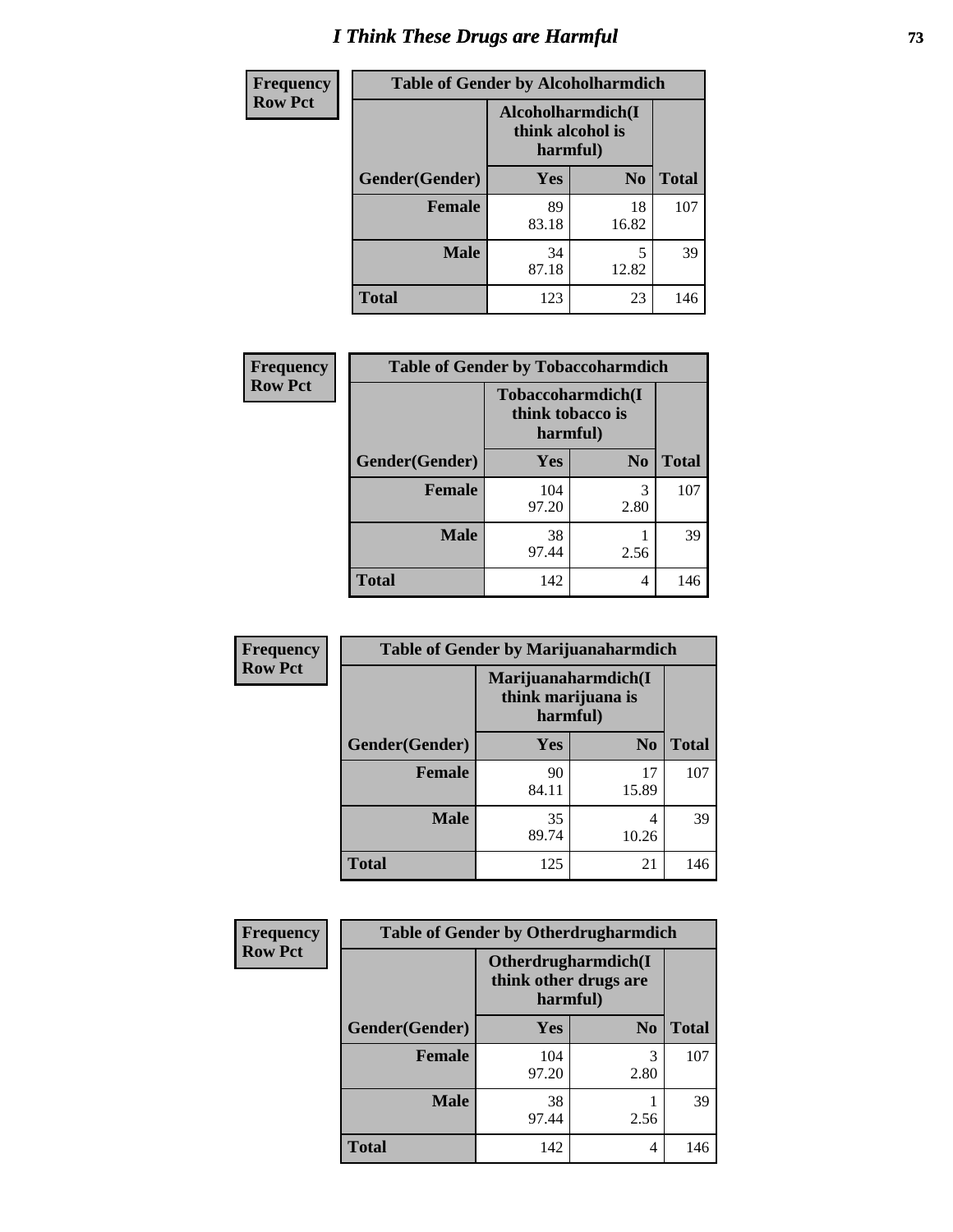| <b>Frequency</b> | <b>Table of Gender by Alcohollocation1</b> |                                                               |             |              |
|------------------|--------------------------------------------|---------------------------------------------------------------|-------------|--------------|
| <b>Row Pct</b>   |                                            | <b>Alcohollocation1(Places</b><br><b>Friends Use Alcohol)</b> |             |              |
|                  | Gender(Gender)                             |                                                               | Do Not Use  | <b>Total</b> |
|                  | <b>Female</b>                              | 46<br>42.99                                                   | 61<br>57.01 | 107          |
|                  | <b>Male</b>                                | 12<br>30.77                                                   | 27<br>69.23 | 39           |
|                  | Total                                      | 58                                                            | 88          | 146          |

| <b>Frequency</b> | <b>Table of Gender by Alcohollocation2</b> |                                |                             |              |
|------------------|--------------------------------------------|--------------------------------|-----------------------------|--------------|
| <b>Row Pct</b>   |                                            | <b>Alcohollocation2(Places</b> | <b>Friends Use Alcohol)</b> |              |
|                  | Gender(Gender)                             |                                | Home                        | <b>Total</b> |
|                  | <b>Female</b>                              | 57<br>53.27                    | 50<br>46.73                 | 107          |
|                  | <b>Male</b>                                | 30<br>76.92                    | Q<br>23.08                  | 39           |
|                  | <b>Total</b>                               | 87                             | 59                          | 146          |

| Frequency      | <b>Table of Gender by Alcohollocation3</b> |              |                                                               |              |
|----------------|--------------------------------------------|--------------|---------------------------------------------------------------|--------------|
| <b>Row Pct</b> |                                            |              | <b>Alcohollocation3(Places</b><br><b>Friends Use Alcohol)</b> |              |
|                | Gender(Gender)                             |              | <b>School</b>                                                 | <b>Total</b> |
|                | <b>Female</b>                              | 104<br>97.20 | 3<br>2.80                                                     | 107          |
|                | <b>Male</b>                                | 37<br>94.87  | 5.13                                                          | 39           |
|                | <b>Total</b>                               | 141          | 5                                                             | 146          |

| Frequency      | <b>Table of Gender by Alcohollocation4</b> |             |                                                               |              |
|----------------|--------------------------------------------|-------------|---------------------------------------------------------------|--------------|
| <b>Row Pct</b> |                                            |             | <b>Alcohollocation4(Places</b><br><b>Friends Use Alcohol)</b> |              |
|                | Gender(Gender)                             |             | Car                                                           | <b>Total</b> |
|                | <b>Female</b>                              | 96<br>89.72 | 11<br>10.28                                                   | 107          |
|                | <b>Male</b>                                | 37<br>94.87 | 2<br>5.13                                                     | 39           |
|                | <b>Total</b>                               | 133         | 13                                                            | 146          |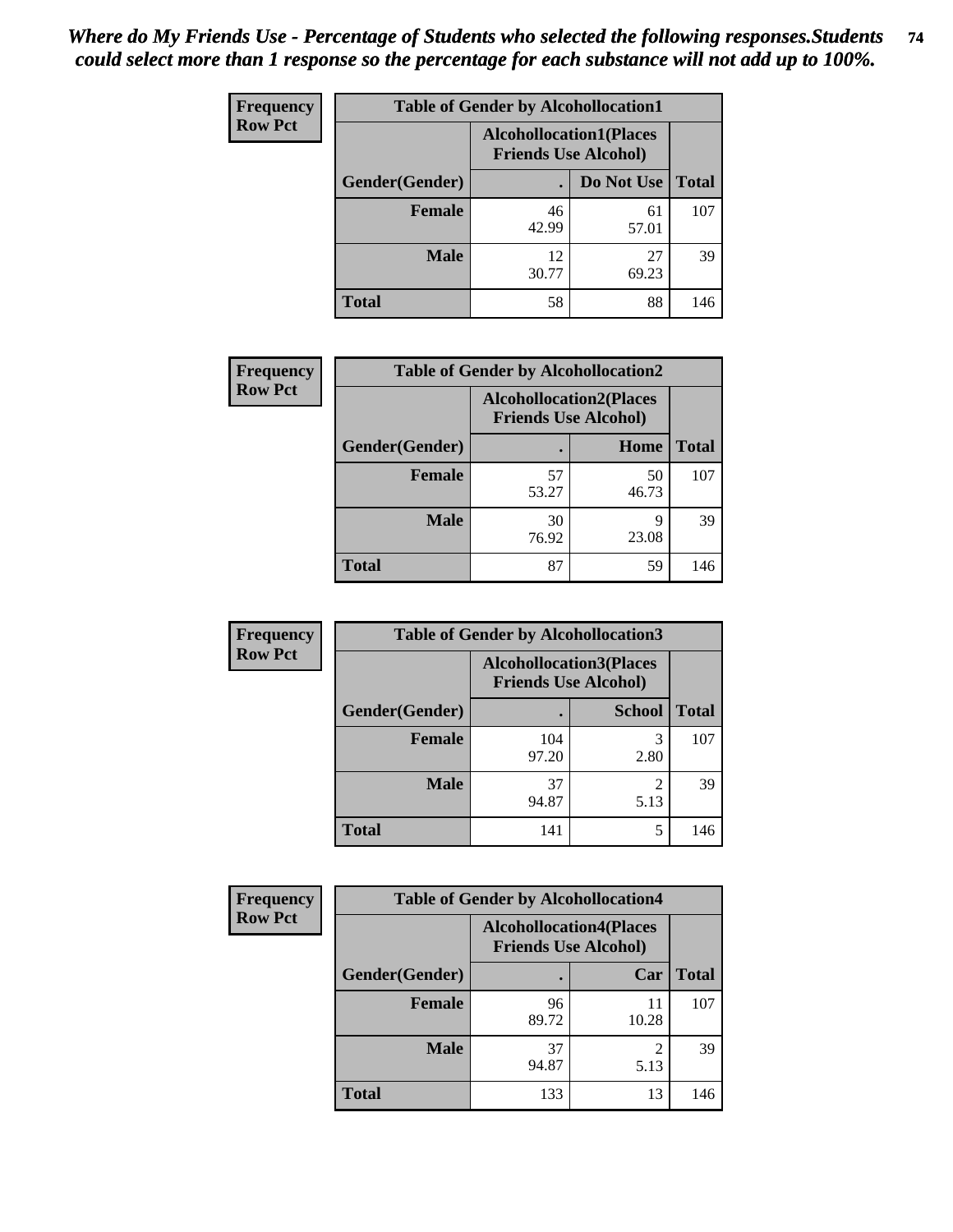| <b>Frequency</b> | <b>Table of Gender by Alcohollocation5</b> |                                                                |                          |              |
|------------------|--------------------------------------------|----------------------------------------------------------------|--------------------------|--------------|
| <b>Row Pct</b>   |                                            | <b>Alcohollocation5</b> (Places<br><b>Friends Use Alcohol)</b> |                          |              |
|                  | Gender(Gender)                             |                                                                | <b>Friend's</b><br>House | <b>Total</b> |
|                  | <b>Female</b>                              | 68<br>63.55                                                    | 39<br>36.45              | 107          |
|                  | <b>Male</b>                                | 29<br>74.36                                                    | 10<br>25.64              | 39           |
|                  | <b>Total</b>                               | 97                                                             | 49                       | 146          |

| Frequency      | <b>Table of Gender by Alcohollocation6</b> |                                                               |              |              |
|----------------|--------------------------------------------|---------------------------------------------------------------|--------------|--------------|
| <b>Row Pct</b> |                                            | <b>Alcohollocation6(Places</b><br><b>Friends Use Alcohol)</b> |              |              |
|                | Gender(Gender)                             |                                                               | <b>Other</b> | <b>Total</b> |
|                | <b>Female</b>                              | 85<br>79.44                                                   | 22<br>20.56  | 107          |
|                | <b>Male</b>                                | 33<br>84.62                                                   | 6<br>15.38   | 39           |
|                | <b>Total</b>                               | 118                                                           | 28           | 146          |

| Frequency      | <b>Table of Gender by Tobaccolocation1</b> |                                                               |             |              |  |
|----------------|--------------------------------------------|---------------------------------------------------------------|-------------|--------------|--|
| <b>Row Pct</b> |                                            | <b>Tobaccolocation1(Places</b><br><b>Friends Use Tobacco)</b> |             |              |  |
|                | Gender(Gender)                             |                                                               | Do Not Use  | <b>Total</b> |  |
|                | Female                                     | 26<br>24.30                                                   | 81<br>75.70 | 107          |  |
|                | <b>Male</b>                                | 10<br>25.64                                                   | 29<br>74.36 | 39           |  |
|                | <b>Total</b>                               | 36                                                            | 110         | 146          |  |

| <b>Frequency</b> |                | <b>Table of Gender by Tobaccolocation2</b>                    |             |              |
|------------------|----------------|---------------------------------------------------------------|-------------|--------------|
| <b>Row Pct</b>   |                | <b>Tobaccolocation2(Places</b><br><b>Friends Use Tobacco)</b> |             |              |
|                  | Gender(Gender) |                                                               | Home        | <b>Total</b> |
|                  | Female         | 86<br>80.37                                                   | 21<br>19.63 | 107          |
|                  | <b>Male</b>    | 30<br>76.92                                                   | Q<br>23.08  | 39           |
|                  | <b>Total</b>   | 116                                                           | 30          | 146          |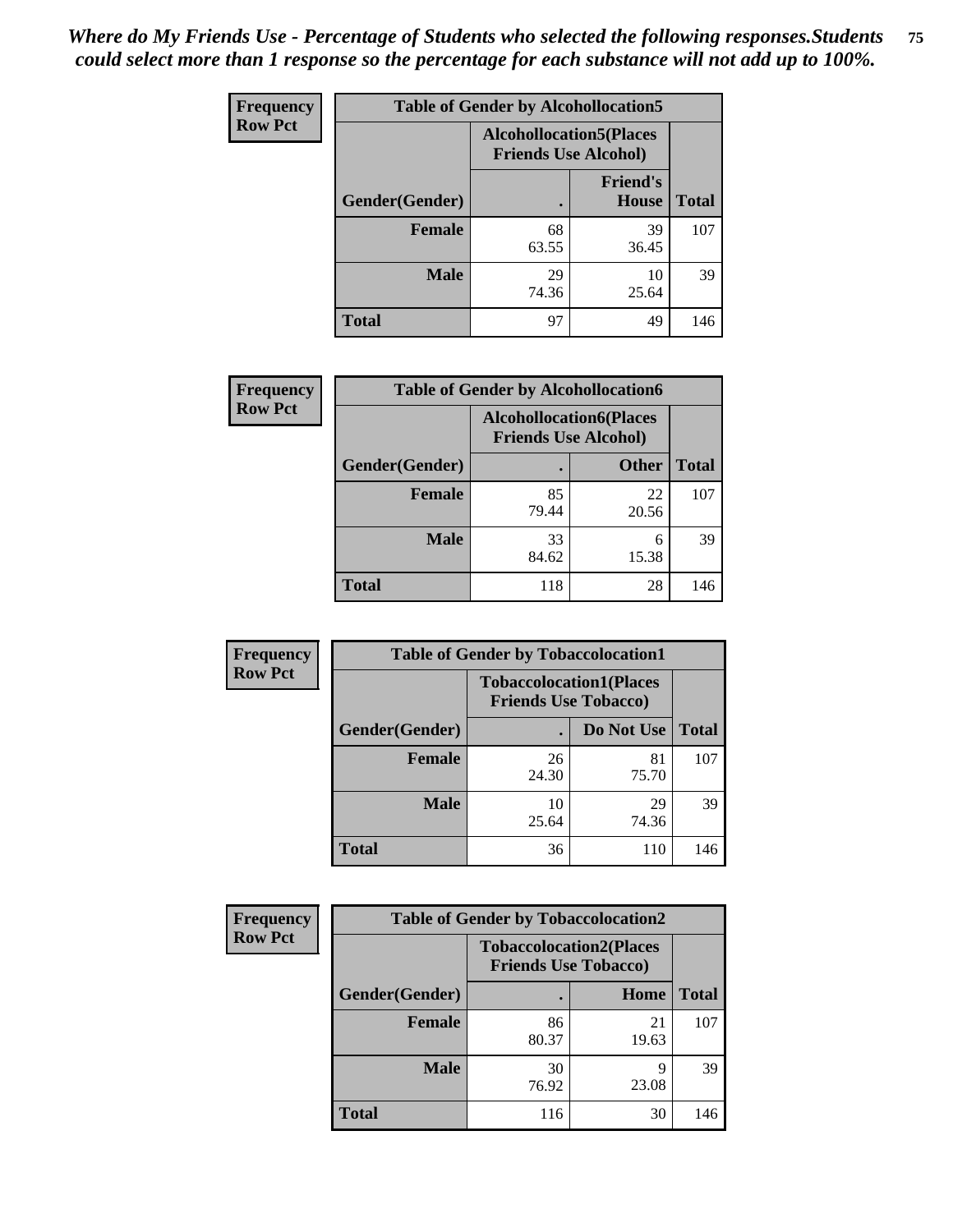| <b>Frequency</b> |                | <b>Table of Gender by Tobaccolocation3</b> |                                                               |              |
|------------------|----------------|--------------------------------------------|---------------------------------------------------------------|--------------|
| <b>Row Pct</b>   |                |                                            | <b>Tobaccolocation3(Places</b><br><b>Friends Use Tobacco)</b> |              |
|                  | Gender(Gender) |                                            | <b>School</b>                                                 | <b>Total</b> |
|                  | <b>Female</b>  | 99<br>92.52                                | 7.48                                                          | 107          |
|                  | <b>Male</b>    | 39<br>100.00                               | 0.00                                                          | 39           |
|                  | <b>Total</b>   | 138                                        | 8                                                             | 146          |

| <b>Frequency</b> | <b>Table of Gender by Tobaccolocation4</b> |                                                               |             |              |
|------------------|--------------------------------------------|---------------------------------------------------------------|-------------|--------------|
| <b>Row Pct</b>   |                                            | <b>Tobaccolocation4(Places</b><br><b>Friends Use Tobacco)</b> |             |              |
|                  | Gender(Gender)                             |                                                               | Car         | <b>Total</b> |
|                  | <b>Female</b>                              | 87<br>81.31                                                   | 20<br>18.69 | 107          |
|                  | <b>Male</b>                                | 36<br>92.31                                                   | 7.69        | 39           |
|                  | <b>Total</b>                               | 123                                                           | 23          | 146          |

| <b>Frequency</b> | <b>Table of Gender by Tobaccolocation5</b> |                             |                                 |              |
|------------------|--------------------------------------------|-----------------------------|---------------------------------|--------------|
| <b>Row Pct</b>   |                                            | <b>Friends Use Tobacco)</b> | <b>Tobaccolocation5(Places</b>  |              |
|                  | Gender(Gender)                             |                             | <b>Friend's</b><br><b>House</b> | <b>Total</b> |
|                  | Female                                     | 85<br>79.44                 | 22<br>20.56                     | 107          |
|                  | <b>Male</b>                                | 31<br>79.49                 | 8<br>20.51                      | 39           |
|                  | <b>Total</b>                               | 116                         | 30                              | 146          |

| <b>Frequency</b> | <b>Table of Gender by Tobaccolocation6</b> |                                                               |              |              |
|------------------|--------------------------------------------|---------------------------------------------------------------|--------------|--------------|
| <b>Row Pct</b>   |                                            | <b>Tobaccolocation6(Places</b><br><b>Friends Use Tobacco)</b> |              |              |
|                  | Gender(Gender)                             |                                                               | <b>Other</b> | <b>Total</b> |
|                  | Female                                     | 86<br>80.37                                                   | 21<br>19.63  | 107          |
|                  | <b>Male</b>                                | 31<br>79.49                                                   | 20.51        | 39           |
|                  | <b>Total</b>                               | 117                                                           | 29           | 146          |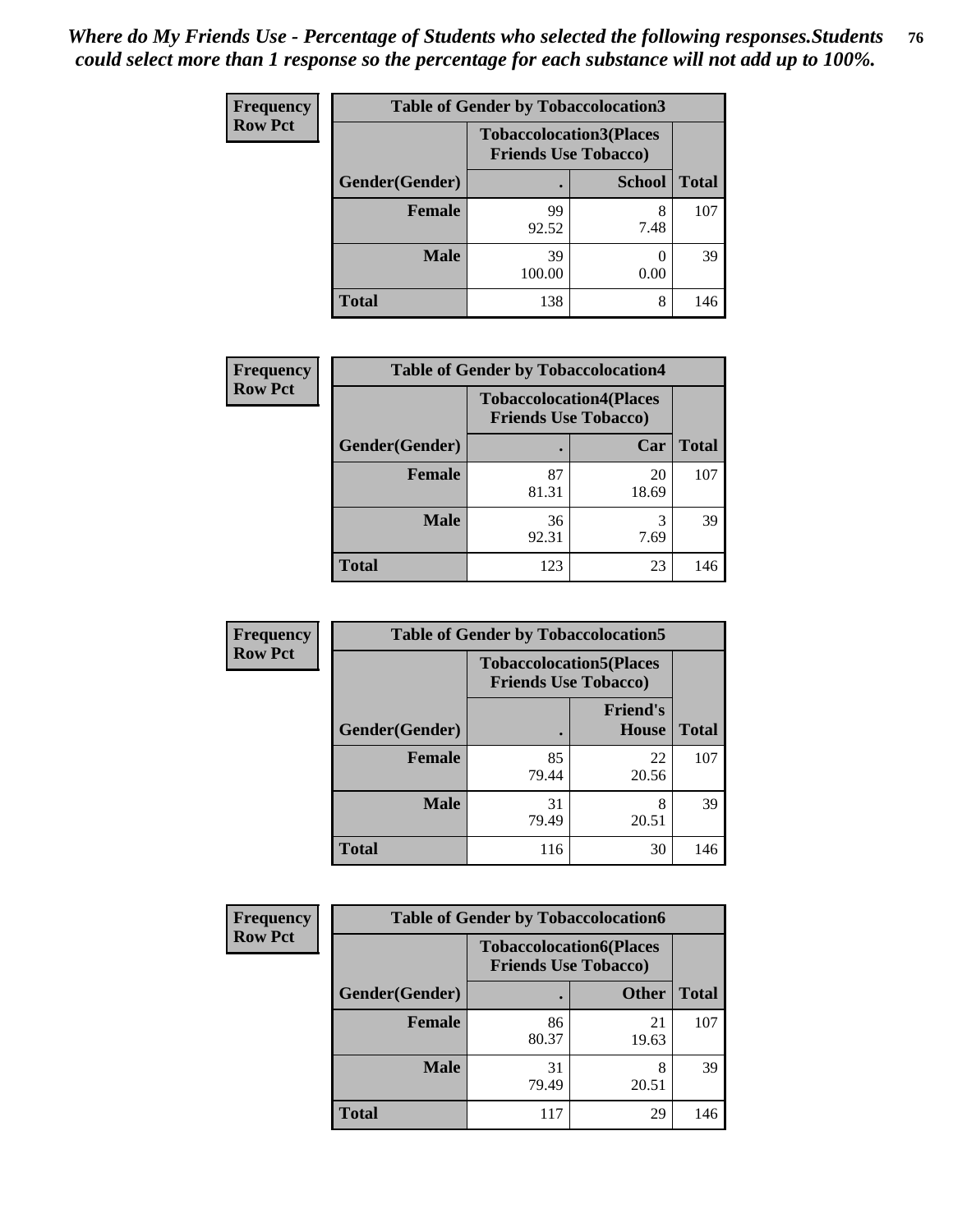| <b>Frequency</b> | <b>Table of Gender by Marijuanalocation1</b> |                                                                    |             |              |  |
|------------------|----------------------------------------------|--------------------------------------------------------------------|-------------|--------------|--|
| <b>Row Pct</b>   |                                              | <b>Marijuanalocation1(Places</b><br><b>Friends Use Marijuana</b> ) |             |              |  |
|                  | Gender(Gender)                               |                                                                    | Do Not Use  | <b>Total</b> |  |
|                  | <b>Female</b>                                | 39<br>36.45                                                        | 68<br>63.55 | 107          |  |
|                  | <b>Male</b>                                  | 12<br>30.77                                                        | 27<br>69.23 | 39           |  |
|                  | <b>Total</b>                                 | 51                                                                 | 95          | 146          |  |

| <b>Frequency</b> | <b>Table of Gender by Marijuanalocation2</b> |                                                                    |             |              |
|------------------|----------------------------------------------|--------------------------------------------------------------------|-------------|--------------|
| <b>Row Pct</b>   |                                              | <b>Marijuanalocation2(Places</b><br><b>Friends Use Marijuana</b> ) |             |              |
|                  | Gender(Gender)                               |                                                                    | Home        | <b>Total</b> |
|                  | <b>Female</b>                                | 69<br>64.49                                                        | 38<br>35.51 | 107          |
|                  | Male                                         | 29<br>74.36                                                        | 10<br>25.64 | 39           |
|                  | <b>Total</b>                                 | 98                                                                 | 48          | 146          |

| Frequency      | <b>Table of Gender by Marijuanalocation3</b> |                                                                    |               |              |
|----------------|----------------------------------------------|--------------------------------------------------------------------|---------------|--------------|
| <b>Row Pct</b> |                                              | <b>Marijuanalocation3(Places</b><br><b>Friends Use Marijuana</b> ) |               |              |
|                | Gender(Gender)                               |                                                                    | <b>School</b> | <b>Total</b> |
|                | Female                                       | 95<br>88.79                                                        | 12<br>11.21   | 107          |
|                | <b>Male</b>                                  | 36<br>92.31                                                        | 3<br>7.69     | 39           |
|                | <b>Total</b>                                 | 131                                                                | 15            | 146          |

| <b>Frequency</b> | <b>Table of Gender by Marijuanalocation4</b> |                                                                    |             |              |
|------------------|----------------------------------------------|--------------------------------------------------------------------|-------------|--------------|
| <b>Row Pct</b>   |                                              | <b>Marijuanalocation4(Places</b><br><b>Friends Use Marijuana</b> ) |             |              |
|                  | Gender(Gender)                               |                                                                    | Car         | <b>Total</b> |
|                  | <b>Female</b>                                | 82<br>76.64                                                        | 25<br>23.36 | 107          |
|                  | <b>Male</b>                                  | 35<br>89.74                                                        | 10.26       | 39           |
|                  | <b>Total</b>                                 | 117                                                                | 29          | 146          |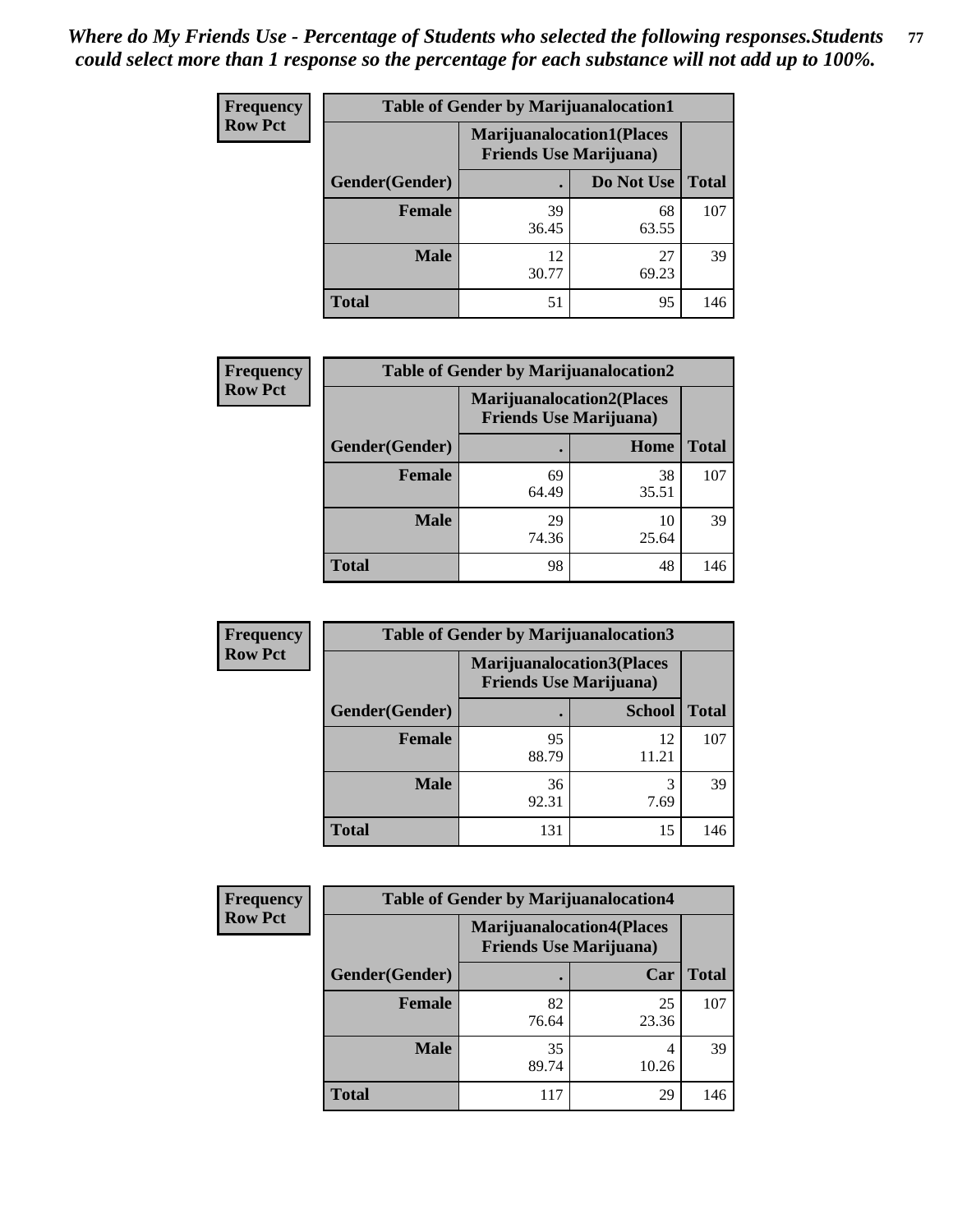| <b>Frequency</b> | <b>Table of Gender by Marijuanalocation5</b> |                                                                     |                          |              |
|------------------|----------------------------------------------|---------------------------------------------------------------------|--------------------------|--------------|
| <b>Row Pct</b>   |                                              | <b>Marijuanalocation5</b> (Places<br><b>Friends Use Marijuana</b> ) |                          |              |
|                  | Gender(Gender)                               |                                                                     | <b>Friend's</b><br>House | <b>Total</b> |
|                  | Female                                       | 71<br>66.36                                                         | 36<br>33.64              | 107          |
|                  | <b>Male</b>                                  | 27<br>69.23                                                         | 12<br>30.77              | 39           |
|                  | <b>Total</b>                                 | 98                                                                  | 48                       | 146          |

| <b>Frequency</b> | <b>Table of Gender by Marijuanalocation6</b> |                                |                                  |              |
|------------------|----------------------------------------------|--------------------------------|----------------------------------|--------------|
| <b>Row Pct</b>   |                                              | <b>Friends Use Marijuana</b> ) | <b>Marijuanalocation6(Places</b> |              |
|                  | <b>Gender</b> (Gender)                       |                                | <b>Other</b>                     | <b>Total</b> |
|                  | <b>Female</b>                                | 86<br>80.37                    | 21<br>19.63                      | 107          |
|                  | <b>Male</b>                                  | 31<br>79.49                    | 8<br>20.51                       | 39           |
|                  | <b>Total</b>                                 | 117                            | 29                               | 146          |

| <b>Frequency</b> | <b>Table of Gender by Otherdruglocation1</b> |                                                                                |             |              |
|------------------|----------------------------------------------|--------------------------------------------------------------------------------|-------------|--------------|
| <b>Row Pct</b>   |                                              | <b>Otherdruglocation1(Places</b><br><b>Friends Use Other Illegal</b><br>Drugs) |             |              |
|                  | Gender(Gender)                               |                                                                                | Do Not Use  | <b>Total</b> |
|                  | Female                                       | 21<br>19.63                                                                    | 86<br>80.37 | 107          |
|                  | <b>Male</b>                                  | 17.95                                                                          | 32<br>82.05 | 39           |
|                  | <b>Total</b>                                 | 28                                                                             | 118         | 146          |

| <b>Frequency</b> | <b>Table of Gender by Otherdruglocation2</b> |                                                                                |             |              |
|------------------|----------------------------------------------|--------------------------------------------------------------------------------|-------------|--------------|
| <b>Row Pct</b>   |                                              | <b>Otherdruglocation2(Places</b><br><b>Friends Use Other Illegal</b><br>Drugs) |             |              |
|                  | Gender(Gender)                               |                                                                                | Home        | <b>Total</b> |
|                  | <b>Female</b>                                | 87<br>81.31                                                                    | 20<br>18.69 | 107          |
|                  | <b>Male</b>                                  | 33<br>84.62                                                                    | 6<br>15.38  | 39           |
|                  | <b>Total</b>                                 | 120                                                                            | 26          | 146          |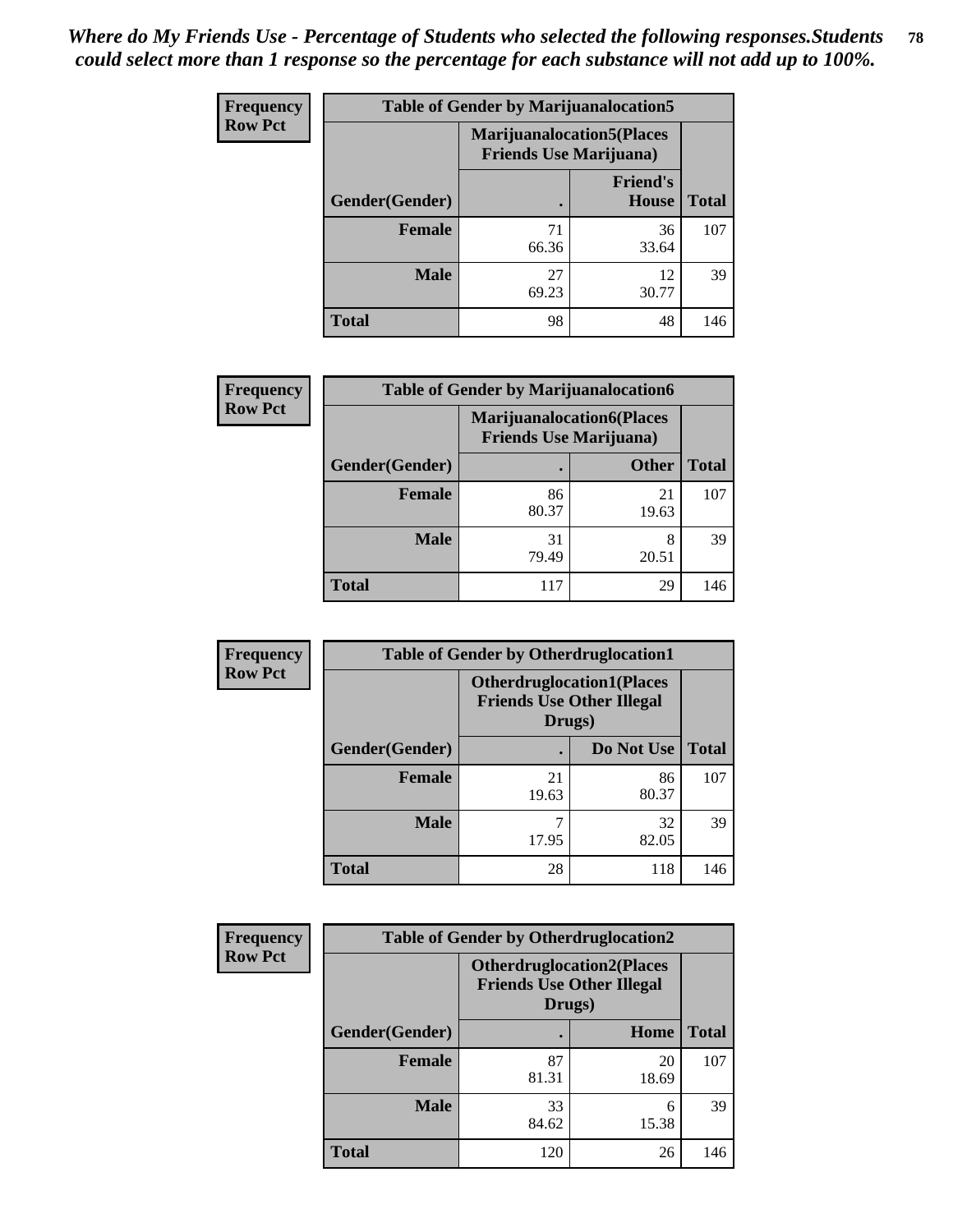| Frequency      | <b>Table of Gender by Otherdruglocation3</b> |                                                                                |               |              |
|----------------|----------------------------------------------|--------------------------------------------------------------------------------|---------------|--------------|
| <b>Row Pct</b> |                                              | <b>Otherdruglocation3(Places</b><br><b>Friends Use Other Illegal</b><br>Drugs) |               |              |
|                | Gender(Gender)                               |                                                                                | <b>School</b> | <b>Total</b> |
|                | <b>Female</b>                                | 100<br>93.46                                                                   | 6.54          | 107          |
|                | <b>Male</b>                                  | 36<br>92.31                                                                    | 3<br>7.69     | 39           |
|                | <b>Total</b>                                 | 136                                                                            | 10            | 146          |

| Frequency      | <b>Table of Gender by Otherdruglocation4</b> |                                                                                |             |              |
|----------------|----------------------------------------------|--------------------------------------------------------------------------------|-------------|--------------|
| <b>Row Pct</b> |                                              | <b>Otherdruglocation4(Places</b><br><b>Friends Use Other Illegal</b><br>Drugs) |             |              |
|                | Gender(Gender)                               |                                                                                | Car         | <b>Total</b> |
|                | <b>Female</b>                                | 94<br>87.85                                                                    | 13<br>12.15 | 107          |
|                | <b>Male</b>                                  | 36<br>92.31                                                                    | 3<br>7.69   | 39           |
|                | <b>Total</b>                                 | 130                                                                            | 16          | 146          |

| <b>Frequency</b> | <b>Table of Gender by Otherdruglocation5</b> |             |                                                                      |              |
|------------------|----------------------------------------------|-------------|----------------------------------------------------------------------|--------------|
| <b>Row Pct</b>   |                                              | Drugs)      | <b>Otherdruglocation5(Places</b><br><b>Friends Use Other Illegal</b> |              |
|                  | Gender(Gender)                               |             | <b>Friend's</b><br>House                                             | <b>Total</b> |
|                  | <b>Female</b>                                | 86<br>80.37 | 21<br>19.63                                                          | 107          |
|                  | <b>Male</b>                                  | 34<br>87.18 | 12.82                                                                | 39           |
|                  | <b>Total</b>                                 | 120         | 26                                                                   | 146          |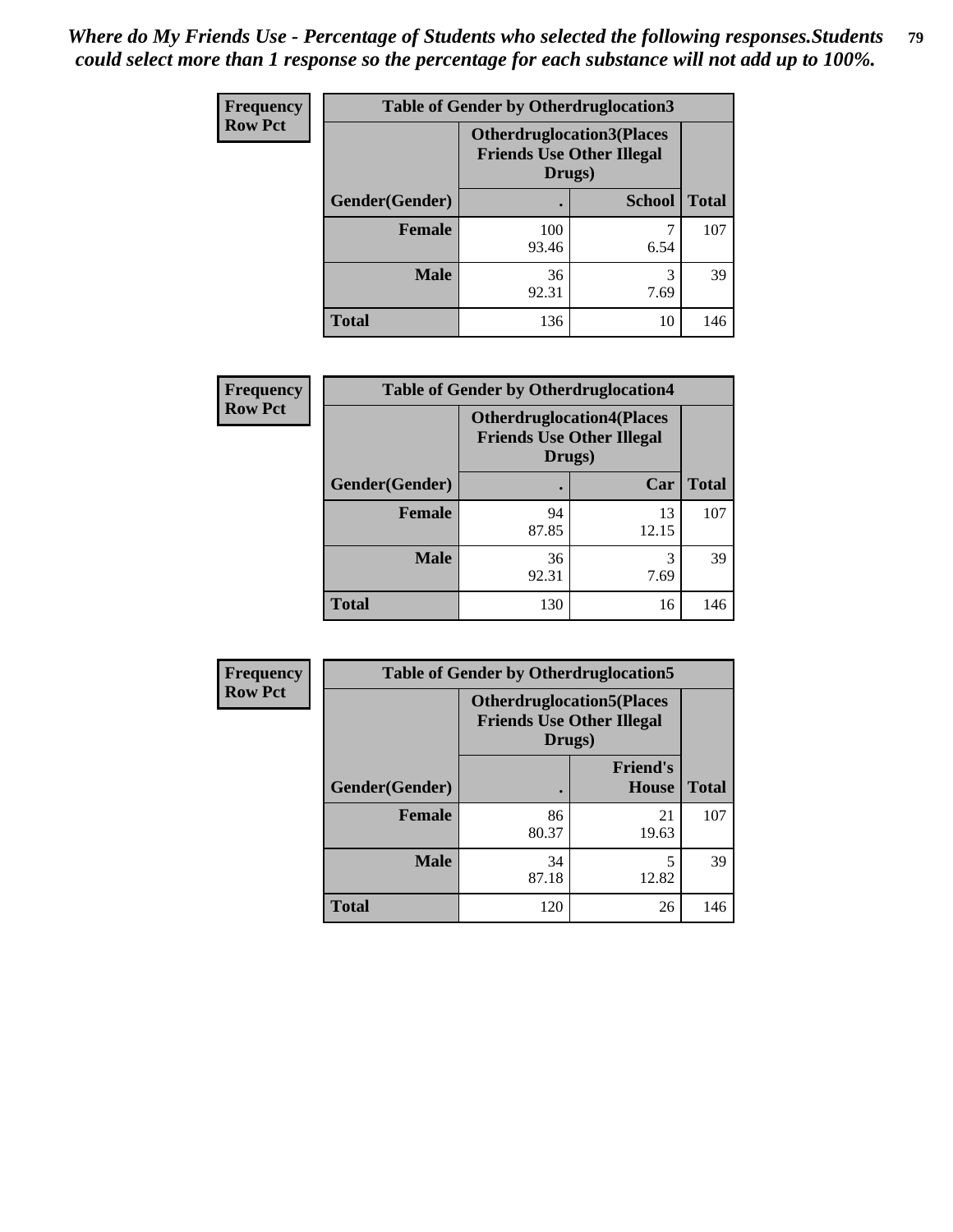| Frequency      | <b>Table of Gender by Otherdruglocation6</b> |                                            |                                  |              |
|----------------|----------------------------------------------|--------------------------------------------|----------------------------------|--------------|
| <b>Row Pct</b> |                                              | <b>Friends Use Other Illegal</b><br>Drugs) | <b>Otherdruglocation6(Places</b> |              |
|                | Gender(Gender)                               |                                            | <b>Other</b>                     | <b>Total</b> |
|                | <b>Female</b>                                | 92<br>85.98                                | 15<br>14.02                      | 107          |
|                | <b>Male</b>                                  | 35<br>89.74                                | 4<br>10.26                       | 39           |
|                | <b>Total</b>                                 | 127                                        | 19                               | 146          |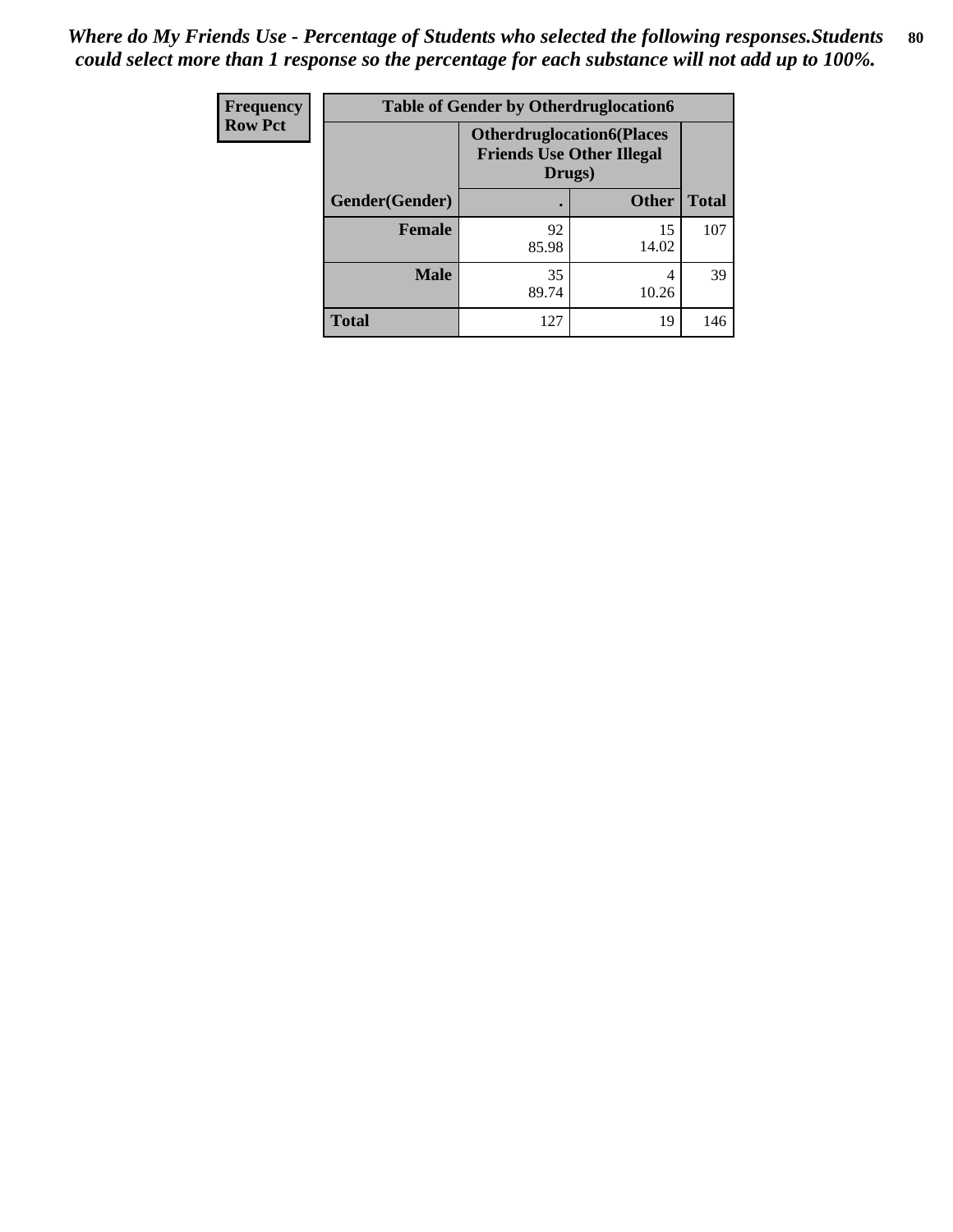| <b>Frequency</b> | <b>Table of Gender by Alcoholtime1</b> |                                                          |                      |              |
|------------------|----------------------------------------|----------------------------------------------------------|----------------------|--------------|
| <b>Row Pct</b>   |                                        | <b>Alcoholtime1(Times</b><br><b>Friends Use Alcohol)</b> |                      |              |
|                  | <b>Gender</b> (Gender)                 |                                                          | Do Not<br><b>Use</b> | <b>Total</b> |
|                  | <b>Female</b>                          | 47<br>43.93                                              | 60<br>56.07          | 107          |
|                  | <b>Male</b>                            | 12<br>30.77                                              | 27<br>69.23          | 39           |
|                  | <b>Total</b>                           | 59                                                       | 87                   | 146          |

| <b>Frequency</b> | <b>Table of Gender by Alcoholtime2</b> |                                                          |                            |              |
|------------------|----------------------------------------|----------------------------------------------------------|----------------------------|--------------|
| <b>Row Pct</b>   |                                        | <b>Alcoholtime2(Times</b><br><b>Friends Use Alcohol)</b> |                            |              |
|                  | Gender(Gender)                         |                                                          | <b>On Way</b><br>to School | <b>Total</b> |
|                  | <b>Female</b>                          | 104<br>97.20                                             | 3<br>2.80                  | 107          |
|                  | <b>Male</b>                            | 39<br>100.00                                             | $\theta$<br>0.00           | 39           |
|                  | Total                                  | 143                                                      | 3                          | 146          |

| Frequency      | <b>Table of Gender by Alcoholtime3</b> |                                                          |                                  |              |
|----------------|----------------------------------------|----------------------------------------------------------|----------------------------------|--------------|
| <b>Row Pct</b> |                                        | <b>Alcoholtime3(Times</b><br><b>Friends Use Alcohol)</b> |                                  |              |
|                | Gender(Gender)                         |                                                          | <b>During</b><br><b>School</b>   | <b>Total</b> |
|                | <b>Female</b>                          | 104<br>97.20                                             | 3<br>2.80                        | 107          |
|                | <b>Male</b>                            | 37<br>94.87                                              | $\overline{\mathcal{L}}$<br>5.13 | 39           |
|                | <b>Total</b>                           | 141                                                      | 5                                | 146          |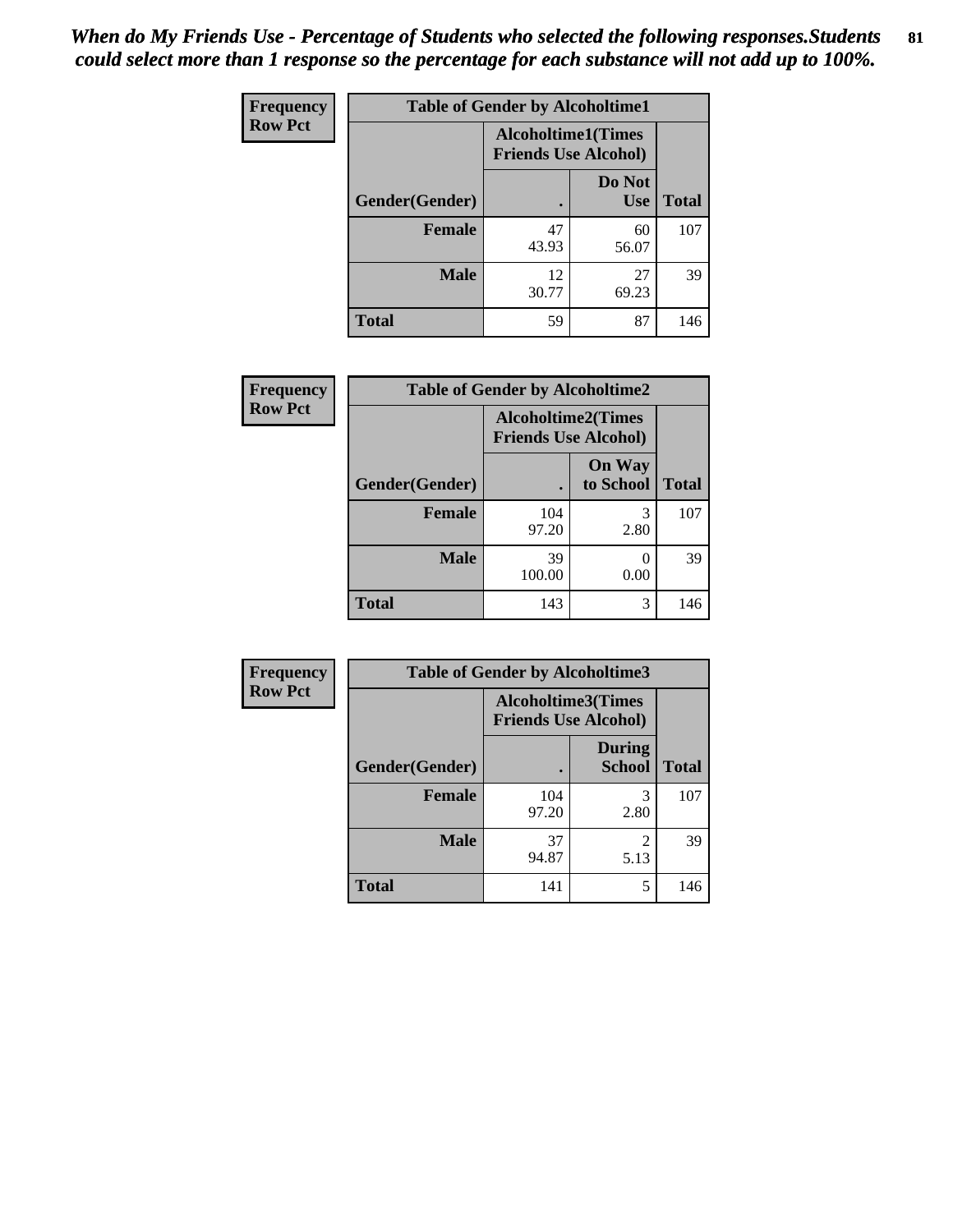*When do My Friends Use - Percentage of Students who selected the following responses.Students could select more than 1 response so the percentage for each substance will not add up to 100%.* **82**

| Frequency      |                | <b>Table of Gender by Alcoholtime4</b>                   |                                                |              |
|----------------|----------------|----------------------------------------------------------|------------------------------------------------|--------------|
| <b>Row Pct</b> |                | <b>Alcoholtime4(Times</b><br><b>Friends Use Alcohol)</b> |                                                |              |
|                | Gender(Gender) |                                                          | <b>On Way</b><br>Home<br><b>From</b><br>School | <b>Total</b> |
|                | <b>Female</b>  | 104<br>97.20                                             | 3<br>2.80                                      | 107          |
|                | <b>Male</b>    | 38<br>97.44                                              | 2.56                                           | 39           |
|                | <b>Total</b>   | 142                                                      | 4                                              | 146          |

| <b>Frequency</b> | <b>Table of Gender by Alcoholtime5</b> |                                                           |             |              |
|------------------|----------------------------------------|-----------------------------------------------------------|-------------|--------------|
| <b>Row Pct</b>   |                                        | <b>Alcoholtime5</b> (Times<br><b>Friends Use Alcohol)</b> |             |              |
|                  | Gender(Gender)                         |                                                           | Weeknights  | <b>Total</b> |
|                  | <b>Female</b>                          | 88<br>82.24                                               | 19<br>17.76 | 107          |
|                  | <b>Male</b>                            | 34<br>87.18                                               | 5<br>12.82  | 39           |
|                  | <b>Total</b>                           | 122                                                       | 24          | 146          |

| <b>Frequency</b> | <b>Table of Gender by Alcoholtime6</b> |                                                           |             |              |
|------------------|----------------------------------------|-----------------------------------------------------------|-------------|--------------|
| <b>Row Pct</b>   |                                        | <b>Alcoholtime6</b> (Times<br><b>Friends Use Alcohol)</b> |             |              |
|                  | Gender(Gender)                         |                                                           | Weekends    | <b>Total</b> |
|                  | Female                                 | 53<br>49.53                                               | 54<br>50.47 | 107          |
|                  | <b>Male</b>                            | 25<br>64.10                                               | 14<br>35.90 | 39           |
|                  | <b>Total</b>                           | 78                                                        | 68          | 146          |

| Frequency      | <b>Table of Gender by Tobaccotime1</b> |                             |                           |              |
|----------------|----------------------------------------|-----------------------------|---------------------------|--------------|
| <b>Row Pct</b> |                                        | <b>Friends Use Tobacco)</b> | <b>Tobaccotime1(Times</b> |              |
|                | Gender(Gender)                         |                             | Do Not<br><b>Use</b>      | <b>Total</b> |
|                | <b>Female</b>                          | 25<br>23.36                 | 82<br>76.64               | 107          |
|                | <b>Male</b>                            | 10<br>25.64                 | 29<br>74.36               | 39           |
|                | <b>Total</b>                           | 35                          | 111                       | 146          |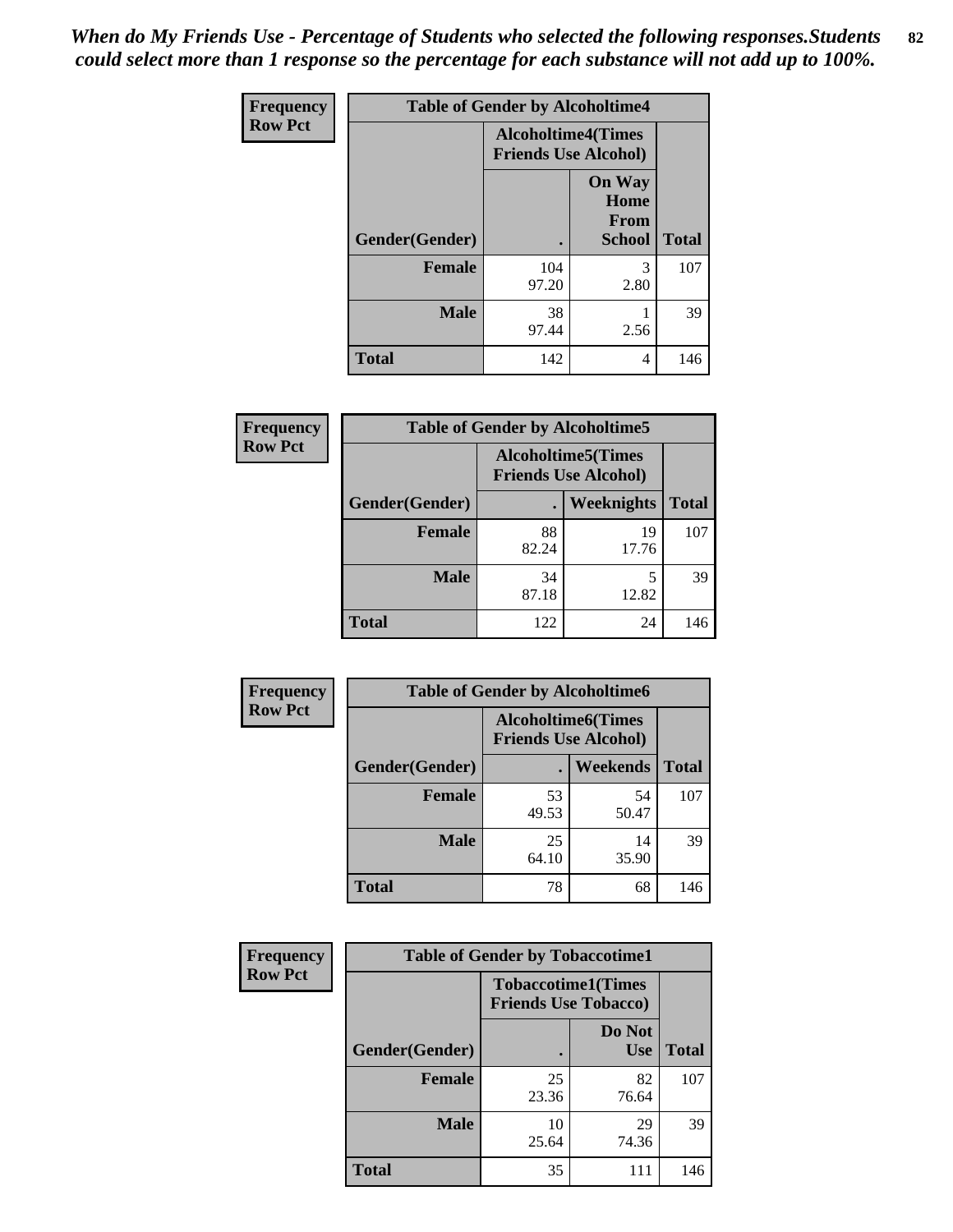| <b>Frequency</b> | <b>Table of Gender by Tobaccotime2</b> |                                                          |                            |              |
|------------------|----------------------------------------|----------------------------------------------------------|----------------------------|--------------|
| <b>Row Pct</b>   |                                        | <b>Tobaccotime2(Times</b><br><b>Friends Use Tobacco)</b> |                            |              |
|                  | Gender(Gender)                         | $\bullet$                                                | <b>On Way</b><br>to School | <b>Total</b> |
|                  | Female                                 | 98<br>91.59                                              | 9<br>8.41                  | 107          |
|                  | <b>Male</b>                            | 36<br>92.31                                              | 3<br>7.69                  | 39           |
|                  | <b>Total</b>                           | 134                                                      | 12                         | 146          |

| <b>Frequency</b> | <b>Table of Gender by Tobaccotime3</b> |                                                          |                                |              |
|------------------|----------------------------------------|----------------------------------------------------------|--------------------------------|--------------|
| <b>Row Pct</b>   |                                        | <b>Tobaccotime3(Times</b><br><b>Friends Use Tobacco)</b> |                                |              |
|                  | Gender(Gender)                         |                                                          | <b>During</b><br><b>School</b> | <b>Total</b> |
|                  | <b>Female</b>                          | 102<br>95.33                                             | 5<br>4.67                      | 107          |
|                  | <b>Male</b>                            | 37<br>94.87                                              | $\mathfrak{D}$<br>5.13         | 39           |
|                  | <b>Total</b>                           | 139                                                      |                                | 146          |

| <b>Frequency</b> | <b>Table of Gender by Tobaccotime4</b> |                                                          |                                         |              |
|------------------|----------------------------------------|----------------------------------------------------------|-----------------------------------------|--------------|
| <b>Row Pct</b>   |                                        | <b>Tobaccotime4(Times</b><br><b>Friends Use Tobacco)</b> |                                         |              |
|                  | Gender(Gender)                         |                                                          | <b>On Way</b><br>Home<br>From<br>School | <b>Total</b> |
|                  | <b>Female</b>                          | 104<br>97.20                                             | 3<br>2.80                               | 107          |
|                  | <b>Male</b>                            | 38<br>97.44                                              | 2.56                                    | 39           |
|                  | <b>Total</b>                           | 142                                                      | 4                                       | 146          |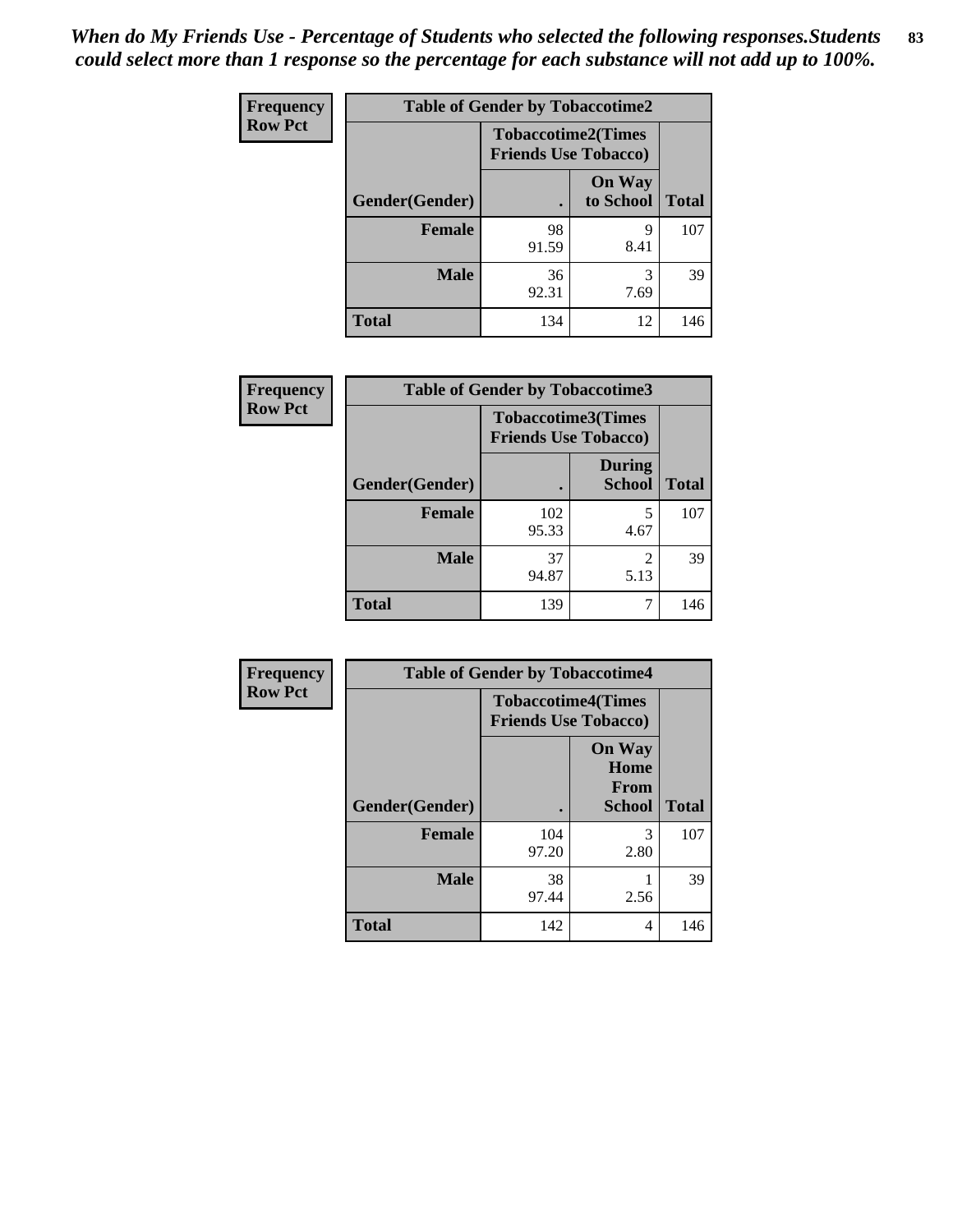| <b>Frequency</b> | <b>Table of Gender by Tobaccotime5</b> |                                                          |             |              |  |
|------------------|----------------------------------------|----------------------------------------------------------|-------------|--------------|--|
| <b>Row Pct</b>   |                                        | <b>Tobaccotime5(Times</b><br><b>Friends Use Tobacco)</b> |             |              |  |
|                  | <b>Gender</b> (Gender)                 |                                                          | Weeknights  | <b>Total</b> |  |
|                  | <b>Female</b>                          | 86<br>80.37                                              | 21<br>19.63 | 107          |  |
|                  | <b>Male</b>                            | 33<br>84.62                                              | 6<br>15.38  | 39           |  |
|                  | <b>Total</b>                           | 119                                                      | 27          | 146          |  |

| Frequency      | <b>Table of Gender by Tobaccotime6</b> |                                                          |                 |              |
|----------------|----------------------------------------|----------------------------------------------------------|-----------------|--------------|
| <b>Row Pct</b> |                                        | <b>Tobaccotime6(Times</b><br><b>Friends Use Tobacco)</b> |                 |              |
|                | Gender(Gender)                         |                                                          | <b>Weekends</b> | <b>Total</b> |
|                | <b>Female</b>                          | 78<br>72.90                                              | 29<br>27.10     | 107          |
|                | <b>Male</b>                            | 26<br>66.67                                              | 13<br>33.33     | 39           |
|                | <b>Total</b>                           | 104                                                      | 42              | 146          |

| Frequency      | <b>Table of Gender by Marijuanatime1</b> |                                |                             |              |
|----------------|------------------------------------------|--------------------------------|-----------------------------|--------------|
| <b>Row Pct</b> |                                          | <b>Friends Use Marijuana</b> ) | <b>Marijuanatime1(Times</b> |              |
|                | Gender(Gender)                           |                                | Do Not Use                  | <b>Total</b> |
|                | <b>Female</b>                            | 38<br>35.51                    | 69<br>64.49                 | 107          |
|                | <b>Male</b>                              | 13<br>33.33                    | 26<br>66.67                 | 39           |
|                | <b>Total</b>                             | 51                             | 95                          | 146          |

| <b>Frequency</b> | <b>Table of Gender by Marijuanatime2</b>                      |              |                            |              |
|------------------|---------------------------------------------------------------|--------------|----------------------------|--------------|
| <b>Row Pct</b>   | <b>Marijuanatime2(Times</b><br><b>Friends Use Marijuana</b> ) |              |                            |              |
|                  | Gender(Gender)                                                |              | On Way to<br><b>School</b> | <b>Total</b> |
|                  | <b>Female</b>                                                 | 100<br>93.46 | 6.54                       | 107          |
|                  | <b>Male</b>                                                   | 37<br>94.87  | $\mathfrak{D}$<br>5.13     | 39           |
|                  | <b>Total</b>                                                  | 137          | 9                          | 146          |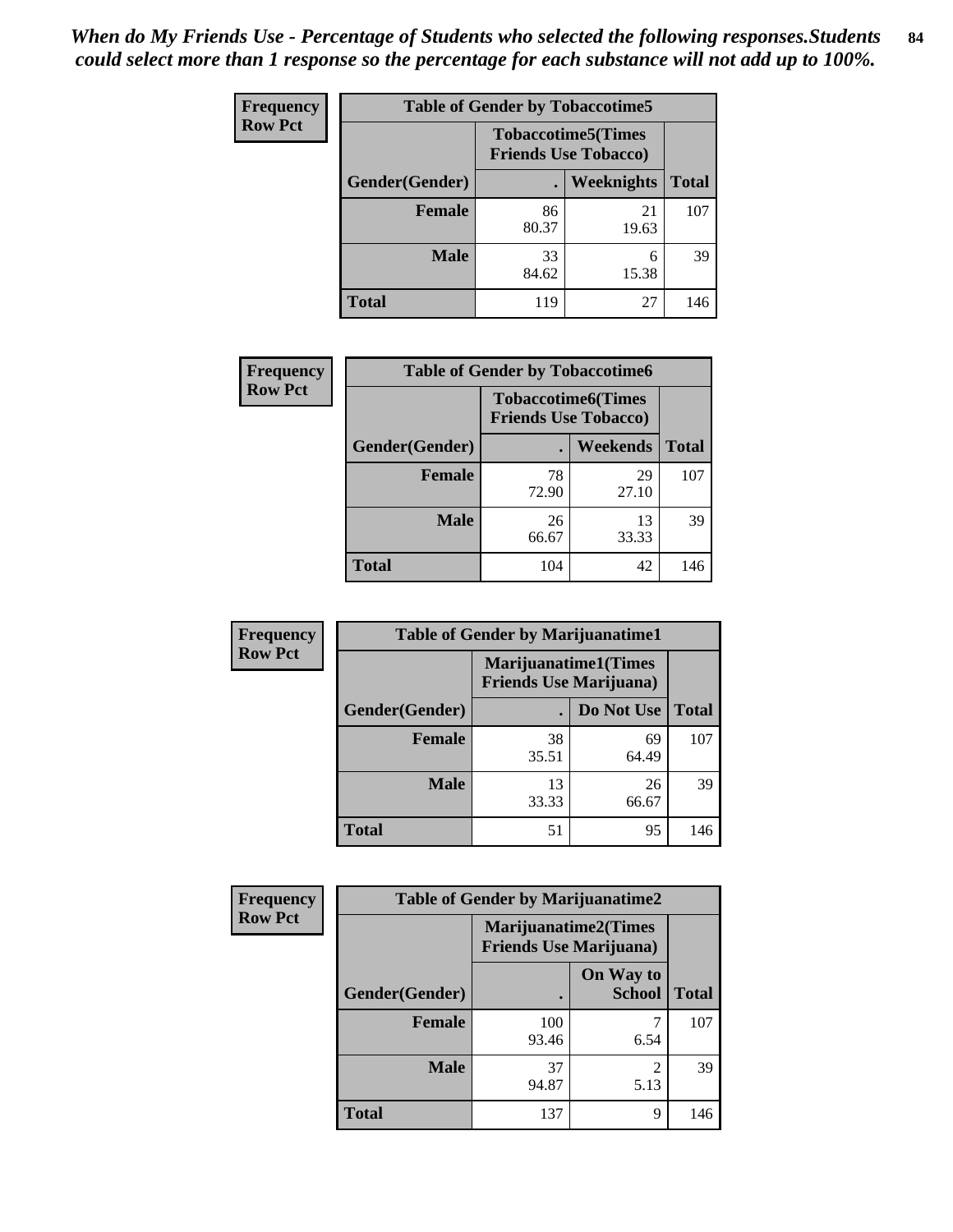*When do My Friends Use - Percentage of Students who selected the following responses.Students could select more than 1 response so the percentage for each substance will not add up to 100%.* **85**

| <b>Frequency</b> | Table of Gender by Marijuanatime3 |                                                        |                                |              |
|------------------|-----------------------------------|--------------------------------------------------------|--------------------------------|--------------|
| <b>Row Pct</b>   |                                   | Marijuanatime3(Times<br><b>Friends Use Marijuana</b> ) |                                |              |
|                  | Gender(Gender)                    |                                                        | <b>During</b><br><b>School</b> | <b>Total</b> |
|                  | <b>Female</b>                     | 101<br>94.39                                           | 6<br>5.61                      | 107          |
|                  | <b>Male</b>                       | 36<br>92.31                                            | 3<br>7.69                      | 39           |
|                  | <b>Total</b>                      | 137                                                    | 9                              | 146          |

| Frequency      | <b>Table of Gender by Marijuanatime4</b> |                                |                                                       |              |
|----------------|------------------------------------------|--------------------------------|-------------------------------------------------------|--------------|
| <b>Row Pct</b> |                                          | <b>Friends Use Marijuana</b> ) | <b>Marijuanatime4</b> (Times                          |              |
|                | Gender(Gender)                           |                                | <b>On Way</b><br>Home<br><b>From</b><br><b>School</b> | <b>Total</b> |
|                | <b>Female</b>                            | 98<br>91.59                    | 9<br>8.41                                             | 107          |
|                | <b>Male</b>                              | 35<br>89.74                    | 4<br>10.26                                            | 39           |
|                | <b>Total</b>                             | 133                            | 13                                                    | 146          |

| <b>Frequency</b> | <b>Table of Gender by Marijuanatime5</b> |             |                                                                |              |  |
|------------------|------------------------------------------|-------------|----------------------------------------------------------------|--------------|--|
| <b>Row Pct</b>   |                                          |             | <b>Marijuanatime5</b> (Times<br><b>Friends Use Marijuana</b> ) |              |  |
|                  | Gender(Gender)                           |             | Weeknights                                                     | <b>Total</b> |  |
|                  | <b>Female</b>                            | 82<br>76.64 | 25<br>23.36                                                    | 107          |  |
|                  | <b>Male</b>                              | 32<br>82.05 | 17.95                                                          | 39           |  |
|                  | <b>Total</b>                             | 114         | 32                                                             | 146          |  |

| Frequency      | <b>Table of Gender by Marijuanatime6</b> |                                                                |                 |              |  |
|----------------|------------------------------------------|----------------------------------------------------------------|-----------------|--------------|--|
| <b>Row Pct</b> |                                          | <b>Marijuanatime6</b> (Times<br><b>Friends Use Marijuana</b> ) |                 |              |  |
|                | <b>Gender</b> (Gender)                   |                                                                | <b>Weekends</b> | <b>Total</b> |  |
|                | <b>Female</b>                            | 63<br>58.88                                                    | 44<br>41.12     | 107          |  |
|                | <b>Male</b>                              | 25<br>64.10                                                    | 14<br>35.90     | 39           |  |
|                | <b>Total</b>                             | 88                                                             | 58              | 146          |  |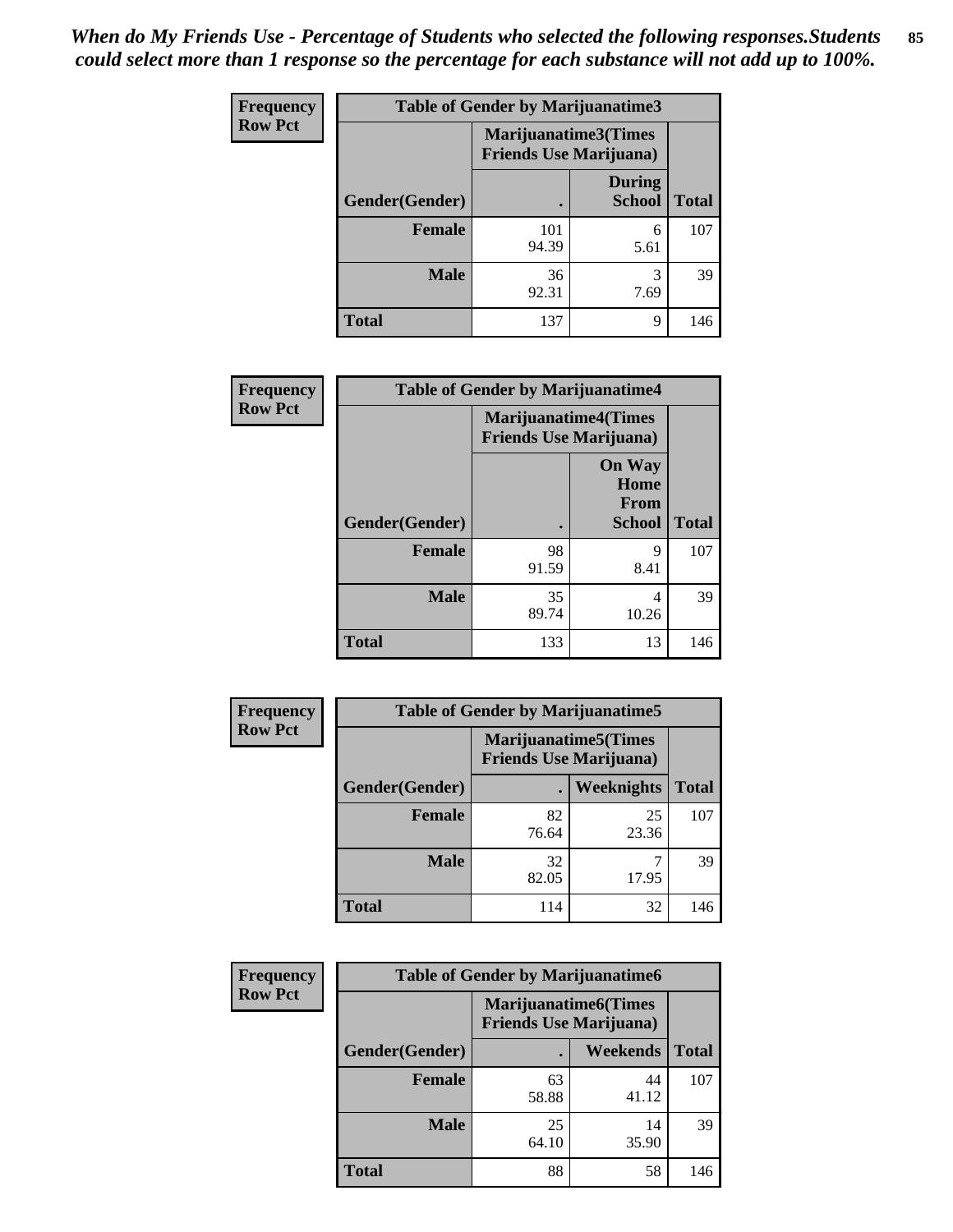| <b>Frequency</b> | <b>Table of Gender by Otherdrugtime1</b> |                                                                                    |             |              |  |
|------------------|------------------------------------------|------------------------------------------------------------------------------------|-------------|--------------|--|
| <b>Row Pct</b>   |                                          | <b>Otherdrugtime1</b> (Times<br><b>Friends Use Other</b><br><b>Illegal Drugs</b> ) |             |              |  |
|                  | Gender(Gender)                           |                                                                                    | Do Not Use  | <b>Total</b> |  |
|                  | <b>Female</b>                            | 20<br>18.69                                                                        | 87<br>81.31 | 107          |  |
|                  | <b>Male</b>                              | 3<br>7.69                                                                          | 36<br>92.31 | 39           |  |
|                  | <b>Total</b>                             | 23                                                                                 | 123         | 146          |  |

| Frequency      | <b>Table of Gender by Otherdrugtime2</b> |                                                                                   |                            |              |
|----------------|------------------------------------------|-----------------------------------------------------------------------------------|----------------------------|--------------|
| <b>Row Pct</b> |                                          | <b>Otherdrugtime2(Times</b><br><b>Friends Use Other</b><br><b>Illegal Drugs</b> ) |                            |              |
|                | Gender(Gender)                           |                                                                                   | On Way to<br><b>School</b> | <b>Total</b> |
|                | <b>Female</b>                            | 103<br>96.26                                                                      | 4<br>3.74                  | 107          |
|                | <b>Male</b>                              | 39<br>100.00                                                                      | 0.00                       | 39           |
|                | <b>Total</b>                             | 142                                                                               | 4                          | 146          |

| <b>Frequency</b> |                | <b>Table of Gender by Otherdrugtime3</b>                                   |                                |              |
|------------------|----------------|----------------------------------------------------------------------------|--------------------------------|--------------|
| <b>Row Pct</b>   |                | Otherdrugtime3(Times<br><b>Friends Use Other</b><br><b>Illegal Drugs</b> ) |                                |              |
|                  | Gender(Gender) |                                                                            | <b>During</b><br><b>School</b> | <b>Total</b> |
|                  | <b>Female</b>  | 102<br>95.33                                                               | 5<br>4.67                      | 107          |
|                  | <b>Male</b>    | 38<br>97.44                                                                | 2.56                           | 39           |
|                  | <b>Total</b>   | 140                                                                        | 6                              | 146          |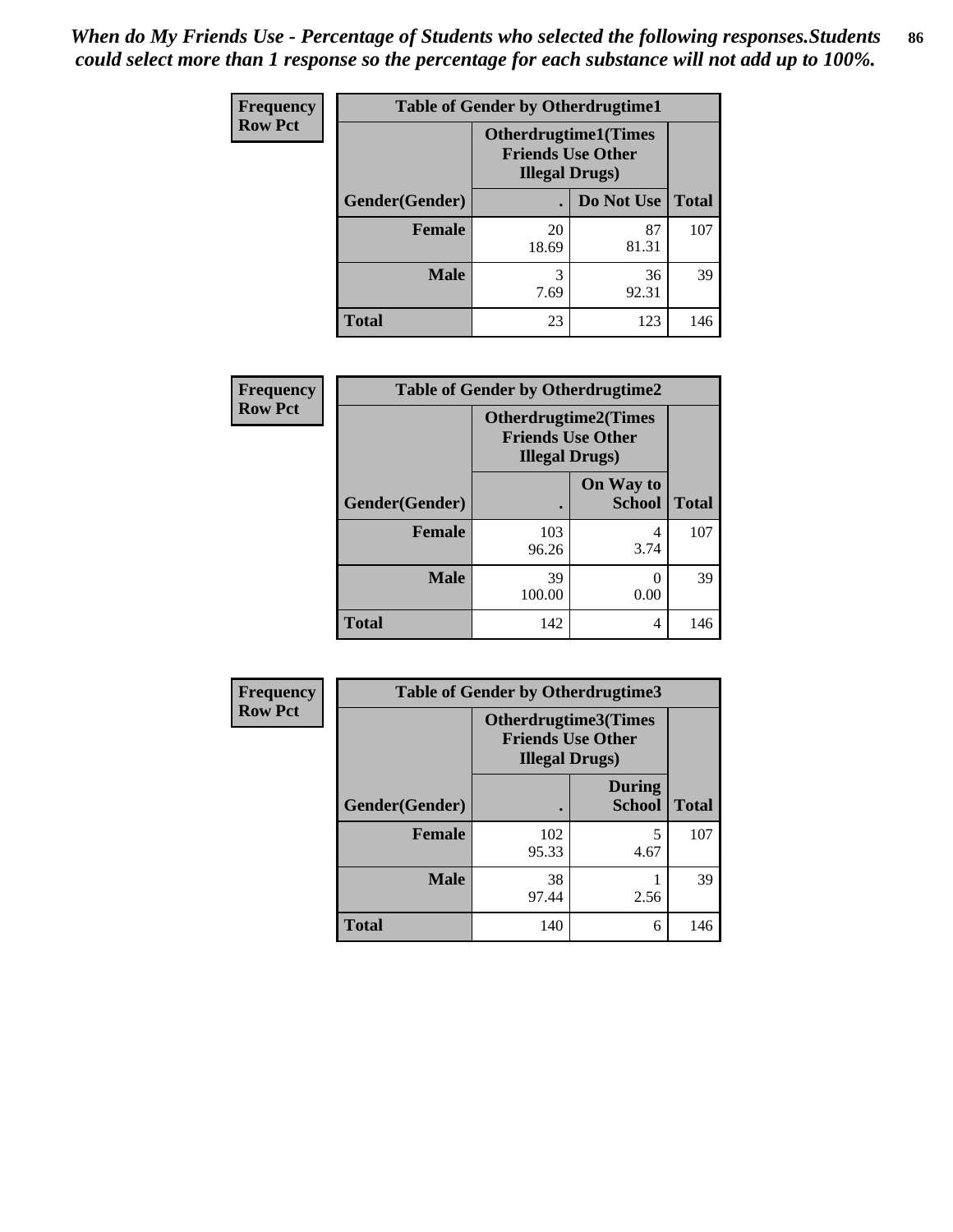*When do My Friends Use - Percentage of Students who selected the following responses.Students could select more than 1 response so the percentage for each substance will not add up to 100%.* **87**

| Frequency      | <b>Table of Gender by Otherdrugtime4</b> |                        |                                                         |              |  |
|----------------|------------------------------------------|------------------------|---------------------------------------------------------|--------------|--|
| <b>Row Pct</b> |                                          | <b>Illegal Drugs</b> ) | <b>Otherdrugtime4(Times</b><br><b>Friends Use Other</b> |              |  |
|                | Gender(Gender)                           |                        | <b>On Way</b><br>Home<br>From<br><b>School</b>          | <b>Total</b> |  |
|                | <b>Female</b>                            | 103<br>96.26           | 4<br>3.74                                               | 107          |  |
|                | <b>Male</b>                              | 38<br>97.44            | 2.56                                                    | 39           |  |
|                | <b>Total</b>                             | 141                    | 5                                                       | 146          |  |

| <b>Frequency</b> |                | <b>Table of Gender by Otherdrugtime5</b>                                           |                   |              |
|------------------|----------------|------------------------------------------------------------------------------------|-------------------|--------------|
| <b>Row Pct</b>   |                | <b>Otherdrugtime5</b> (Times<br><b>Friends Use Other</b><br><b>Illegal Drugs</b> ) |                   |              |
|                  | Gender(Gender) | $\bullet$                                                                          | <b>Weeknights</b> | <b>Total</b> |
|                  | <b>Female</b>  | 92<br>85.98                                                                        | 15<br>14.02       | 107          |
|                  | <b>Male</b>    | 36<br>92.31                                                                        | 3<br>7.69         | 39           |
|                  | <b>Total</b>   | 128                                                                                | 18                | 146          |

| Frequency      | <b>Table of Gender by Otherdrugtime6</b> |                                                                                   |             |              |
|----------------|------------------------------------------|-----------------------------------------------------------------------------------|-------------|--------------|
| <b>Row Pct</b> |                                          | <b>Otherdrugtime6(Times</b><br><b>Friends Use Other</b><br><b>Illegal Drugs</b> ) |             |              |
|                | Gender(Gender)                           |                                                                                   | Weekends    | <b>Total</b> |
|                | <b>Female</b>                            | 83<br>77.57                                                                       | 24<br>22.43 | 107          |
|                | <b>Male</b>                              | 34<br>87.18                                                                       | 5<br>12.82  | 39           |
|                | <b>Total</b>                             | 117                                                                               | 29          | 146          |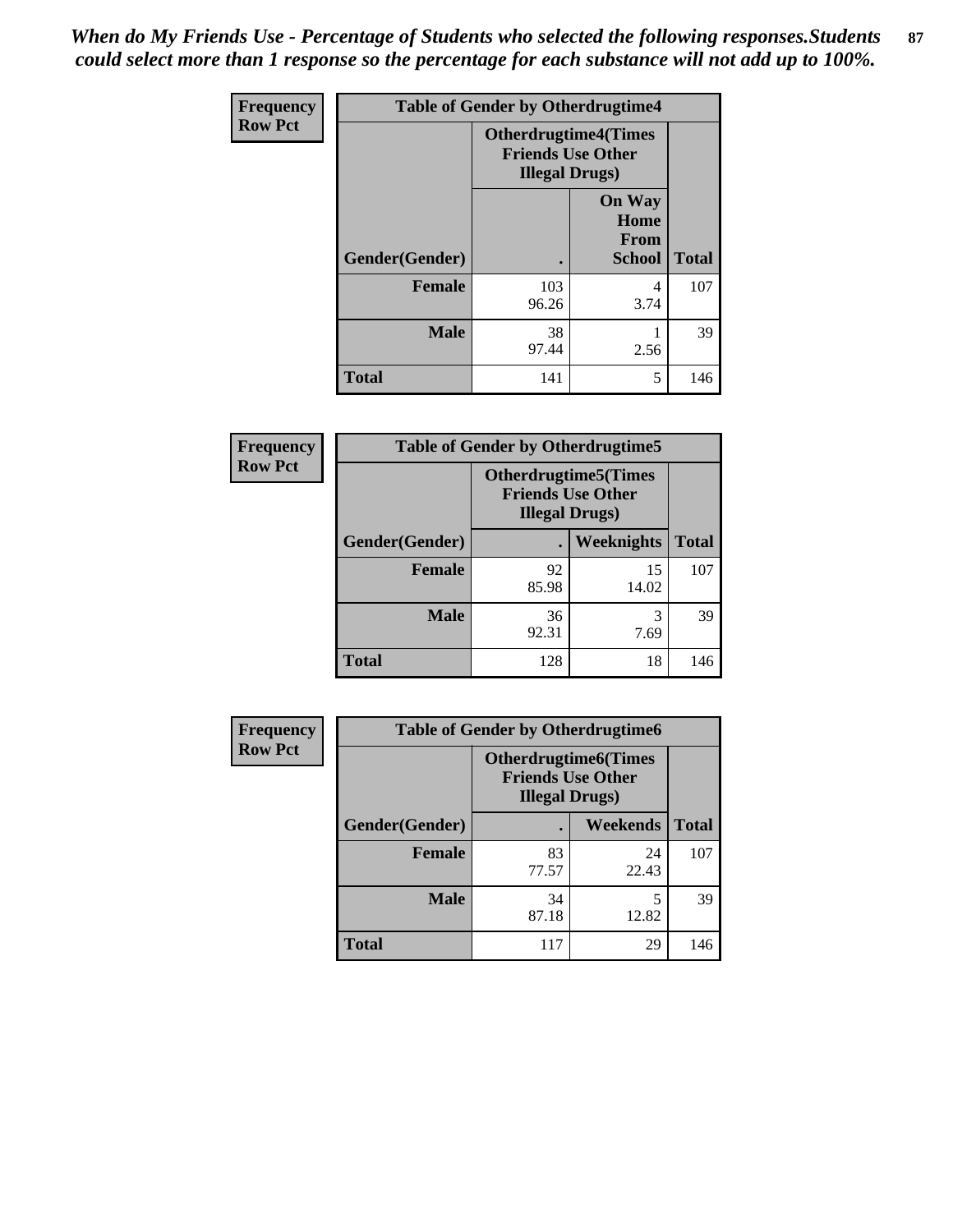## *Other Questions* **88**

| <b>Frequency</b> | <b>Table of Gender by Educationalcohol</b> |                                                                                                                                       |                |              |
|------------------|--------------------------------------------|---------------------------------------------------------------------------------------------------------------------------------------|----------------|--------------|
| <b>Row Pct</b>   |                                            | <b>Educationalcohol</b> (I<br>have been taught<br>about alcohol,<br>tobacco,<br>and other drugs<br>within the last year<br>at school) |                |              |
|                  | Gender(Gender)                             | <b>Yes</b>                                                                                                                            | N <sub>0</sub> | <b>Total</b> |
|                  | <b>Female</b>                              | 92<br>85.98                                                                                                                           | 15<br>14.02    | 107          |
|                  | <b>Male</b>                                | 32<br>82.05                                                                                                                           | 7<br>17.95     | 39           |
|                  | <b>Total</b>                               | 124                                                                                                                                   | 22             | 146          |

| Frequency      | <b>Table of Gender by Rodedrinking</b> |                                                                                                                     |                |              |
|----------------|----------------------------------------|---------------------------------------------------------------------------------------------------------------------|----------------|--------------|
| <b>Row Pct</b> |                                        | Rodedrinking(In<br>the past 30 days I<br>have ridden in a<br>car with a driver<br>who had been<br>drinking alcohol) |                |              |
|                | Gender(Gender)                         | Yes                                                                                                                 | N <sub>0</sub> | <b>Total</b> |
|                | <b>Female</b>                          | 6<br>5.61                                                                                                           | 101<br>94.39   | 107          |
|                | <b>Male</b>                            | 6<br>15.38                                                                                                          | 33<br>84.62    | 39           |
|                | <b>Total</b>                           | 12                                                                                                                  | 134            | 146          |

| Frequency      | <b>Table of Gender by Drugsschool</b> |                                                                                                                                     |                |              |
|----------------|---------------------------------------|-------------------------------------------------------------------------------------------------------------------------------------|----------------|--------------|
| <b>Row Pct</b> |                                       | <b>Drugsschool</b> (During<br>the past 12 months,<br>I have been offered,<br>sold,<br>or given illegal drugs<br>on school property) |                |              |
|                | Gender(Gender)                        | Yes                                                                                                                                 | N <sub>0</sub> | <b>Total</b> |
|                | <b>Female</b>                         | 5<br>4.67                                                                                                                           | 102<br>95.33   | 107          |
|                | <b>Male</b>                           | 4<br>10.26                                                                                                                          | 35<br>89.74    | 39           |
|                | <b>Total</b>                          | 9                                                                                                                                   | 137            | 146          |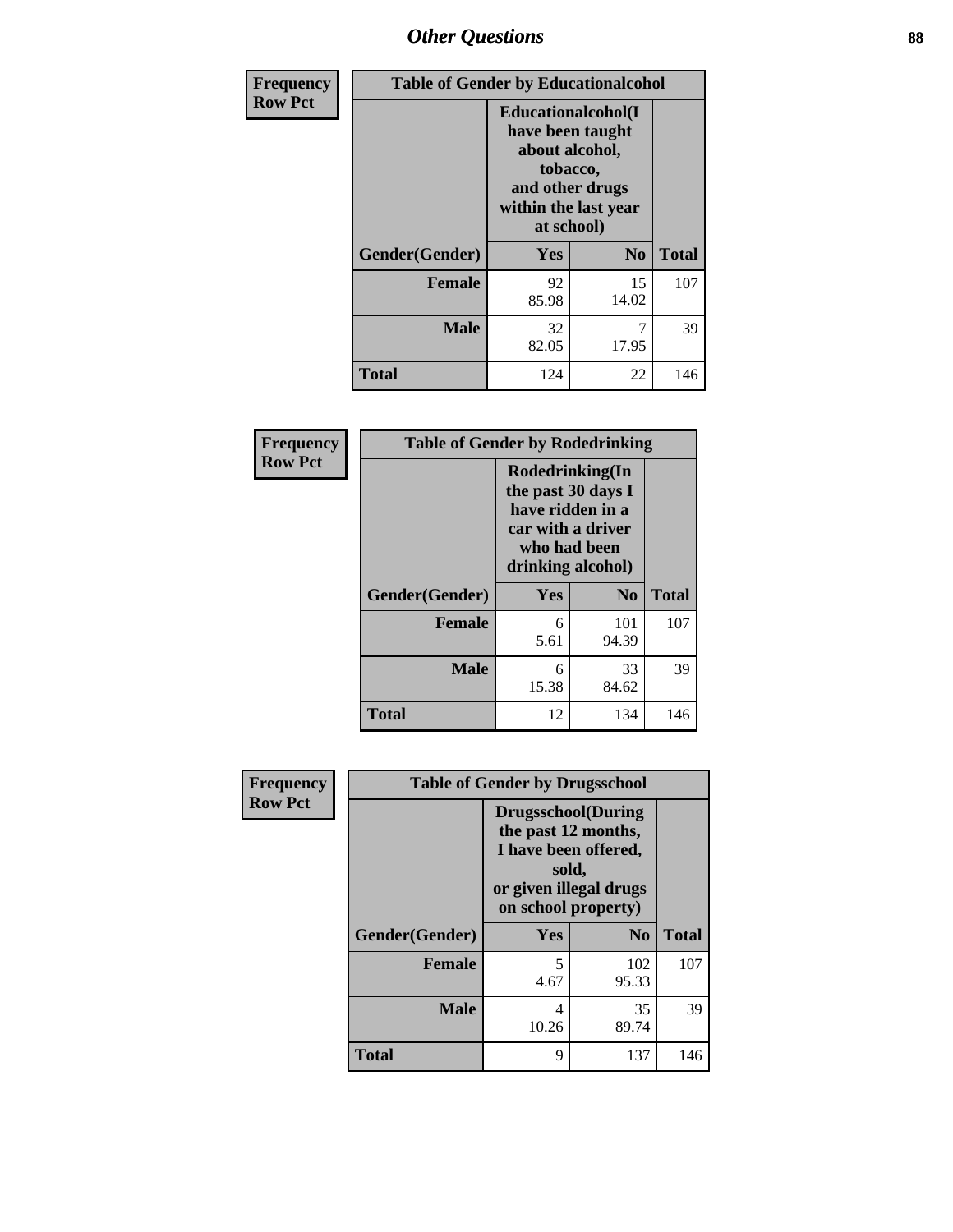*Other Questions* **89**

| <b>Frequency</b> | <b>Table of Gender by Bingedrinking</b> |                                                                                                                       |                              |                              |                               |              |
|------------------|-----------------------------------------|-----------------------------------------------------------------------------------------------------------------------|------------------------------|------------------------------|-------------------------------|--------------|
| <b>Row Pct</b>   |                                         | <b>Bingedrinking</b> (I have<br>drunk five or more<br>drinks of alcohol at one<br>sitting during the last<br>30 days) |                              |                              |                               |              |
|                  | Gender(Gender)                          | $\mathbf 0$<br><b>Days</b>                                                                                            | 1 or<br>$\mathbf{2}$<br>days | 3 <sub>to</sub><br>5<br>days | <b>10</b><br>to<br>19<br>days | <b>Total</b> |
|                  | <b>Female</b>                           | 106<br>99.07                                                                                                          | 0<br>0.00                    | 0<br>0.00                    | 0.93                          | 107          |
|                  | <b>Male</b>                             | 37<br>94.87                                                                                                           | 2.56                         | 2.56                         | 0<br>0.00                     | 39           |
|                  | <b>Total</b>                            | 143                                                                                                                   | 1                            | 1                            |                               | 146          |

| <b>Frequency</b> | <b>Table of Gender by Educationaids</b> |                                                                                                 |                |              |  |
|------------------|-----------------------------------------|-------------------------------------------------------------------------------------------------|----------------|--------------|--|
| <b>Row Pct</b>   |                                         | <b>Educationaids</b> (I<br>have been taught<br>about HIV/AIDS<br>at school in the<br>past year) |                |              |  |
|                  | Gender(Gender)                          | Yes                                                                                             | N <sub>0</sub> | <b>Total</b> |  |
|                  | <b>Female</b>                           | 87<br>81.31                                                                                     | 20<br>18.69    | 107          |  |
|                  | <b>Male</b>                             | 32<br>82.05                                                                                     | 7<br>17.95     | 39           |  |
|                  | <b>Total</b>                            | 119                                                                                             | 27             | 146          |  |

| Frequency      | <b>Table of Gender by Suicideconsider</b> |                 |                |              |  |
|----------------|-------------------------------------------|-----------------|----------------|--------------|--|
| <b>Row Pct</b> |                                           | Suicideconsider |                |              |  |
|                | Gender(Gender)                            | <b>Yes</b>      | N <sub>0</sub> | <b>Total</b> |  |
|                | <b>Female</b>                             | 11<br>10.28     | 96<br>89.72    | 107          |  |
|                | <b>Male</b>                               | 10.26           | 35<br>89.74    | 39           |  |
|                | <b>Total</b>                              | 15              | 131            | 146          |  |